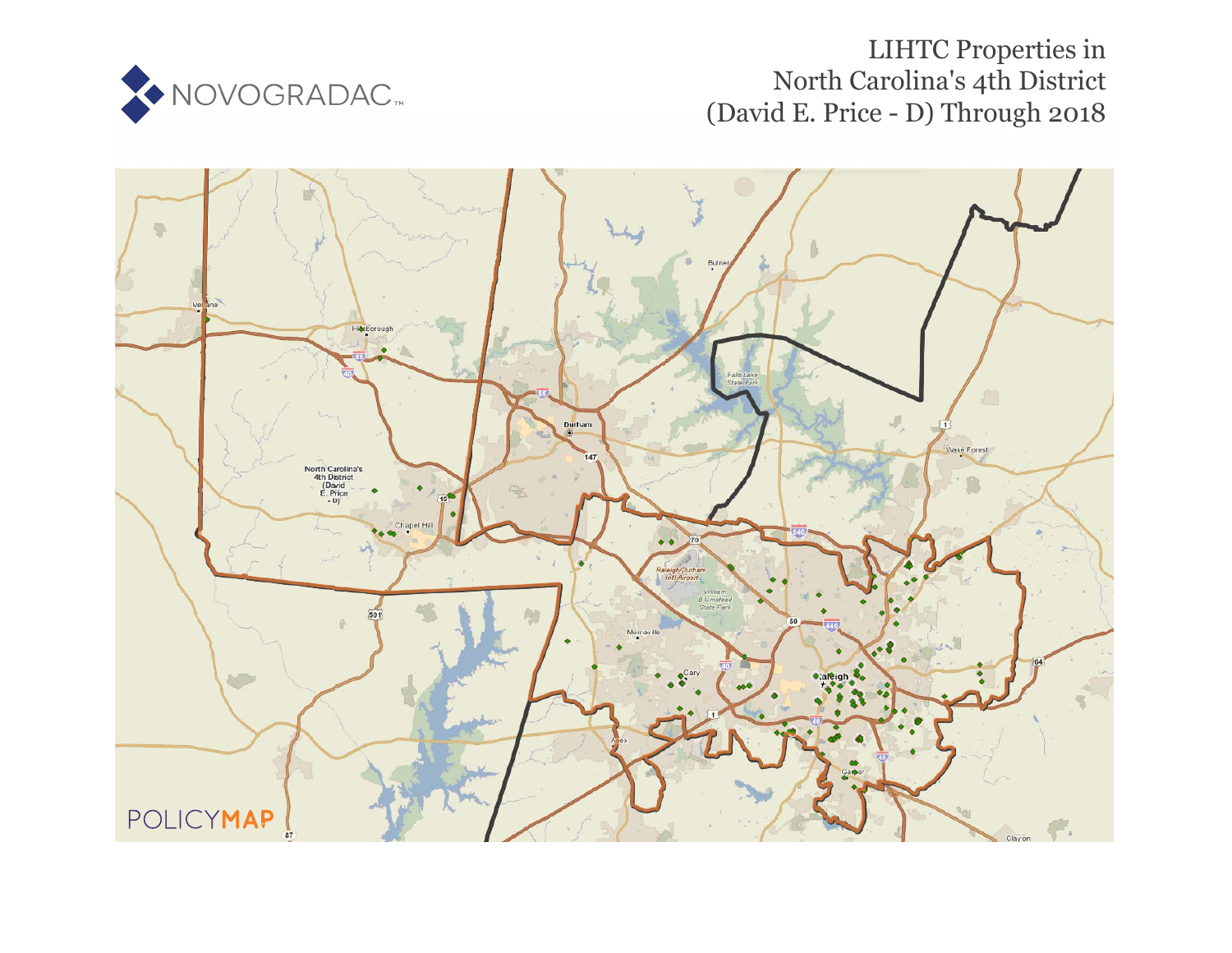| <b>Project Name</b>                        | <b>Address</b>                                       | City                     | <b>State</b> | <b>Zip Code</b> | Nonprofit<br><b>Sponsor</b> | <b>Allocation</b><br>Year | <b>Annual</b><br><b>Allocated</b><br><b>Amount</b> | <b>Year PIS</b> | <b>Construction Type</b> | <b>Total</b><br><b>Units</b> | Low<br><b>Income</b><br><b>Units</b> | <b>Rent or</b><br><b>Income</b><br><b>Ceiling</b> | <b>Credit %</b>                        | <b>HUD Multi-Family</b><br><b>Tax-Exempt</b><br>Financing/<br><b>Bond</b><br><b>Rental Assistance</b> |
|--------------------------------------------|------------------------------------------------------|--------------------------|--------------|-----------------|-----------------------------|---------------------------|----------------------------------------------------|-----------------|--------------------------|------------------------------|--------------------------------------|---------------------------------------------------|----------------------------------------|-------------------------------------------------------------------------------------------------------|
| AT-229                                     | 229 ADAMS ST CARY                                    |                          | NC           | 27513           | No                          | 1989                      | \$10,980                                           | 1990            | <b>New Construction</b>  | 3                            | $\overline{\mathbf{3}}$              | 60% AMGI                                          | $70\,\%$ present $\,$ No value         |                                                                                                       |
| AT-231                                     | 231 ADAMS ST CARY                                    |                          | NC           | 27513           | No                          | 1989                      | \$10,980                                           | 1990            | <b>New Construction</b>  | 3                            | $\boldsymbol{3}$                     | 60% AMGI                                          | $70\,\%$ present $\,$ No $\,$<br>value |                                                                                                       |
| <b>JEDAHOLU</b>                            | 627 DOROTHEA RALEIGH<br>$_{\rm DR}$                  |                          | NC           | 27603           | $\mathbf{No}$               | 1989                      | \$15,147                                           | 1990            | <b>New Construction</b>  | $\bf 6$                      | $6\phantom{.0}$                      | 60% AMGI                                          | $70$ % present $$\rm \, No$$ value     |                                                                                                       |
| LONDONDERRY                                | 3613<br>PLUMBRIDGE<br>CT                             | RALEIGH                  | NC           | 27613           | $\mathbf{No}$               | 1989                      | \$5,427                                            | 1990            | New Construction         | $\overline{1}$               | $\mathbf{1}$                         | 60% AMGI                                          | 70 % present $\hbox{~No}$<br>value     |                                                                                                       |
| <b>LONDONDERRY</b>                         | 3615<br>PLUMBRIDGE RALEIGH<br>CT                     |                          | NC           | 27613           | No                          | 1989                      | \$5,373                                            | 1990            | New Construction         | <sup>1</sup>                 | $\mathbf{1}$                         | 60% AMGI                                          | $70$ % present $\,$ No value           |                                                                                                       |
| LONDONDERRY                                | 3617<br>PLUMBRIDGE<br>CT                             | RALEIGH                  | NC           | 27613           | No                          | 1989                      | \$5,373                                            | 1990            | New Construction         | <sup>1</sup>                 | $\mathbf{1}$                         | 60% AMGI                                          | $70$ % present $\,$ No value           |                                                                                                       |
| <b>LONDONDERRY</b><br><b>TOWNHOMES</b>     | 3603<br>PLUMBRIDGE RALEIGH<br>CT                     |                          | NC           | 27613           | No                          | 1989                      | \$4,410                                            | 1990            | New Construction         | $\overline{1}$               | $\mathbf{1}$                         | 60% AMGI                                          | $70$ % present $\,$ No value           |                                                                                                       |
| MORGAN'S MILL<br><b>SUBDIVISION</b>        | $3040\, \mbox{MORGANS}$ RALEIGH<br>MILL CT           |                          | NC           | 27610           | No                          | 1989                      | \$4,280                                            | 1990            | <b>New Construction</b>  | -1                           | $\mathbf{1}$                         | 60% AMGI                                          | $70\,\%$ present $\,$ No value         |                                                                                                       |
| MORGAN'S MILL<br><b>SUBDIVISION</b>        | $3046\,$ MORGANS $\,$ RALEIGH<br>MILL CT             |                          | NC           | 27610           | Yes                         | 1989                      | \$4,280                                            | 1990            | <b>New Construction</b>  | <sup>1</sup>                 | $\mathbf{1}$                         | $60\%$ AMGI                                       | $70$ % present $$\rm{No}$$ value       |                                                                                                       |
| MORGAN'S MILL<br><b>SUBDIVISION</b>        | $3051\, \sf MORGANS$<br>MILL CT                      | $\operatorname{RALEIGH}$ | $_{\rm NC}$  | 27610           | No                          | 1989                      | \$4,280                                            | 1990            | New Construction         | <sup>1</sup>                 | $\mathbf{1}$                         | 60% AMGI                                          | $70$ % present $\,$ No $\,$<br>value   |                                                                                                       |
| <b>MORGAN'S MILL</b><br><b>SUBDIVISION</b> | $3052\;\mbox{MORGANS}$ RALEIGH<br>MILL CT            |                          | NC           | 27610           | No                          | 1989                      | \$4,280                                            | 1990            | New Construction         | -1                           | $\mathbf{1}$                         | 60% AMGI                                          | $70$ % present $$\rm{No}$$ value       |                                                                                                       |
| MORGAN'S MILL<br><b>SUBDIVISION</b>        | $3053\, \mbox{MORGANS} \quad \mbox{RALEIGH}$ MILL CT |                          | $_{\rm NC}$  | 27610           | No                          | 1989                      | \$4,280                                            | 1990            | New Construction         | <sup>1</sup>                 | $\mathbf{1}$                         | 60% AMGI                                          | $70$ % present $\,$ No value           |                                                                                                       |
| <b>MORGAN'S MILL</b><br><b>SUBDIVISION</b> | $3054\,\mbox{MORGANS}$ RALEIGH MILL CT               |                          | NC           | 27610           | No                          | 1989                      | \$4,280                                            | 1990            | <b>New Construction</b>  | $\overline{1}$               | $\overline{1}$                       | 60% AMGI                                          | $70\,\%$ present $\;$ No value         |                                                                                                       |

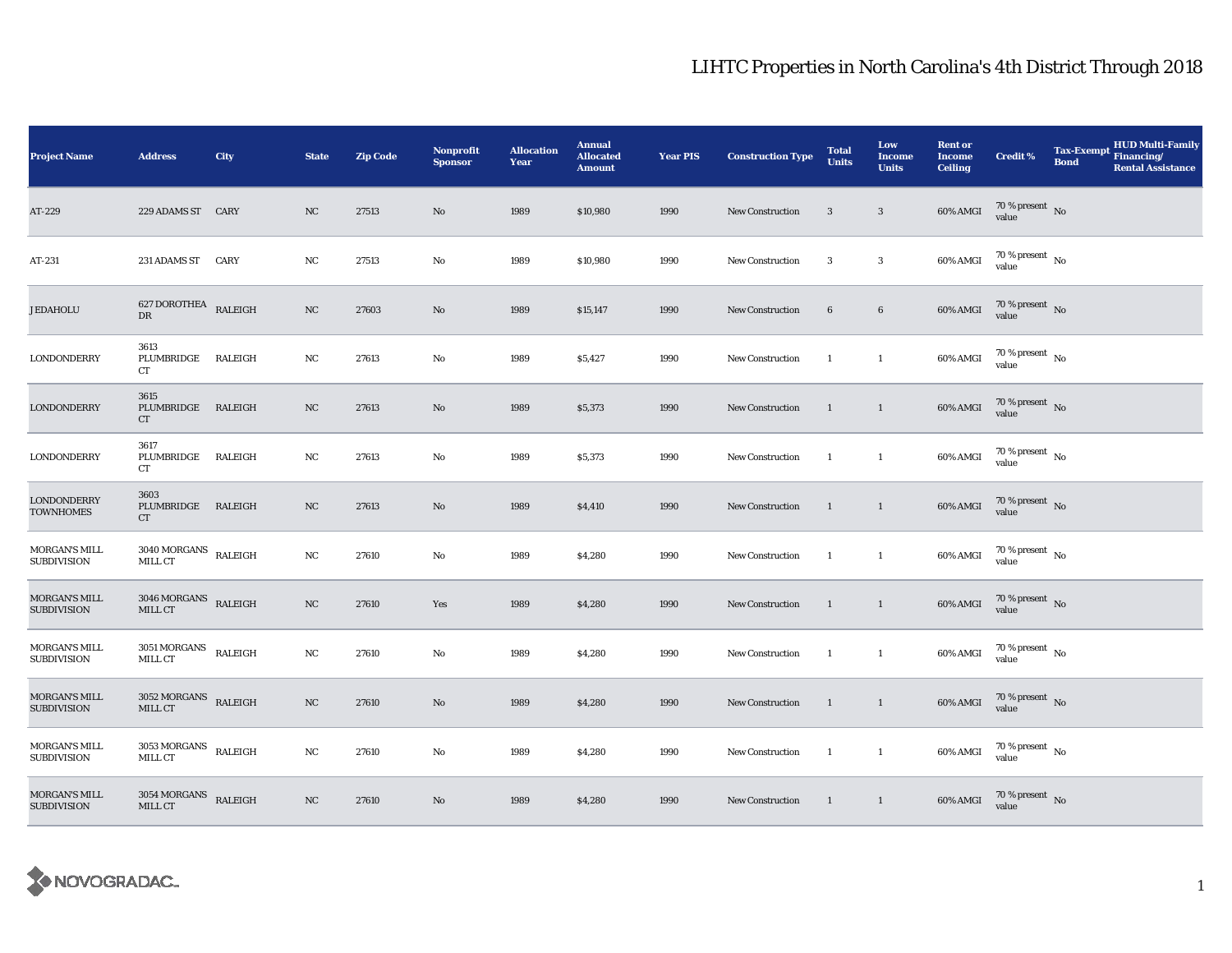| <b>Project Name</b>                        | <b>Address</b>                              | City    | <b>State</b> | <b>Zip Code</b> | <b>Nonprofit</b><br><b>Sponsor</b> | <b>Allocation</b><br>Year | <b>Annual</b><br><b>Allocated</b><br><b>Amount</b> | <b>Year PIS</b> | <b>Construction Type</b> | <b>Total</b><br><b>Units</b> | Low<br><b>Income</b><br><b>Units</b> | <b>Rent or</b><br><b>Income</b><br><b>Ceiling</b> | <b>Credit %</b>                      | <b>Tax-Exempt</b><br><b>Bond</b> | <b>HUD Multi-Family</b><br>Financing/<br><b>Rental Assistance</b> |
|--------------------------------------------|---------------------------------------------|---------|--------------|-----------------|------------------------------------|---------------------------|----------------------------------------------------|-----------------|--------------------------|------------------------------|--------------------------------------|---------------------------------------------------|--------------------------------------|----------------------------------|-------------------------------------------------------------------|
| <b>MORGAN'S MILL</b><br><b>SUBDIVISION</b> | $3055\,MORGANS$<br>MILL CT                  | RALEIGH | NC           | 27610           | No                                 | 1989                      | \$4,280                                            | 1990            | <b>New Construction</b>  | -1                           | $\mathbf{1}$                         | 60% AMGI                                          | 70 % present $\hbox{~No}$<br>value   |                                  |                                                                   |
| MORGAN'S MILL<br><b>SUBDIVISION</b>        | $3056\,\mbox{MORGANS}$ RALEIGH<br>MILL CT   |         | $_{\rm NC}$  | 27610           | No                                 | 1989                      | \$4,280                                            | 1990            | <b>New Construction</b>  | 1                            | $\mathbf{1}$                         | 60% AMGI                                          | $70$ % present $\,$ No $\,$<br>value |                                  |                                                                   |
| <b>MORGAN'S MILL</b><br><b>SUBDIVISION</b> | $3057\, \mbox{MORGANS}$ RALEIGH<br>MILL CT  |         | $_{\rm NC}$  | 27610           | No                                 | 1989                      | \$4,280                                            | 1990            | <b>New Construction</b>  | -1                           | $\mathbf{1}$                         | 60% AMGI                                          | $70\,\%$ present $_{\rm{No}}$        |                                  |                                                                   |
| MORGAN'S MILL<br><b>SUBDIVISION</b>        | $3058\,\mathrm{MORGANS}$ RALEIGH<br>MILL CT |         | NC           | 27610           | No                                 | 1989                      | \$4,280                                            | 1990            | New Construction         | $\overline{1}$               | $\mathbf{1}$                         | 60% AMGI                                          | 70 % present $\hbox{~No}$<br>value   |                                  |                                                                   |
| <b>MORGAN'S MILL</b><br><b>SUBDIVISION</b> | $3059\,\mbox{MORGANS}$ RALEIGH<br>MILL CT   |         | NC           | 27610           | No                                 | 1989                      | \$4,280                                            | 1990            | <b>New Construction</b>  | -1                           | $\mathbf{1}$                         | 60% AMGI                                          | 70 % present $\hbox{~No}$<br>value   |                                  |                                                                   |
| MORGAN'S MILL<br><b>SUBDIVISION</b>        | $3060\,\mbox{MORGANS}$ RALEIGH<br>MILL CT   |         | NC           | 27610           | No                                 | 1989                      | \$4,280                                            | 1990            | <b>New Construction</b>  | $\mathbf{1}$                 | $\overline{1}$                       | 60% AMGI                                          | $70\,\%$ present $\,$ No value       |                                  |                                                                   |
| MORGAN'S MILL<br><b>SUBDIVISION</b>        | $3061\, \mbox{MORGANS}$ RALEIGH<br>MILL CT  |         | NC           | 27610           | No                                 | 1989                      | \$4,280                                            | 1990            | <b>New Construction</b>  | $\mathbf{1}$                 | $\mathbf{1}$                         | 60% AMGI                                          | $70$ % present $\,$ No $\,$<br>value |                                  |                                                                   |
| MORGAN'S MILL<br><b>SUBDIVISION</b>        | $3062\;\mbox{MORGANS}$ RALEIGH<br>MILL CT   |         | NC           | 27610           | No                                 | 1989                      | \$4,280                                            | 1990            | <b>New Construction</b>  | 1                            | $\langle 1 \rangle$                  | 60% AMGI                                          | $70\,\%$ present $\,$ No value       |                                  |                                                                   |
| <b>MORGAN'S MILL</b><br><b>SUBDIVISION</b> | $3063\, \mbox{MORGANS}$ RALEIGH<br>MILL CT  |         | $_{\rm NC}$  | 27610           | No                                 | 1989                      | \$4,280                                            | 1990            | <b>New Construction</b>  | $\mathbf{1}$                 | $\overline{1}$                       | 60% AMGI                                          | $70$ % present $\,$ No $\,$<br>value |                                  |                                                                   |
| <b>MORGAN'S MILL</b><br><b>SUBDIVISION</b> | $3064\,\mbox{MORGANS}$ RALEIGH<br>MILL CT   |         | $_{\rm NC}$  | 27610           | No                                 | 1989                      | \$4,280                                            | 1990            | <b>New Construction</b>  | $\mathbf{1}$                 | $\mathbf{1}$                         | <b>50% AMGI</b>                                   | 70 % present $\,$ No $\,$<br>value   |                                  |                                                                   |
| <b>MORGAN'S MILL</b><br><b>SUBDIVISION</b> | $3066 \, \mbox{MORGANS}$ RALEIGH<br>MILL CT |         | NC           | 27610           | No                                 | 1989                      | \$4,280                                            | 1990            | <b>New Construction</b>  | -1                           | $\mathbf{1}$                         | 60% AMGI                                          | 70 % present $\hbox{~No}$<br>value   |                                  |                                                                   |
| MURPHEY SCHOOL                             | 443 N PERSON<br><b>ST</b>                   | RALEIGH | $_{\rm NC}$  | 27601           | Yes                                | 1989                      | \$208,278                                          | 1990            | Acquisition and Rehab 52 |                              | 51                                   | 60% AMGI                                          | $30\,\%$ present $\,$ No value       |                                  |                                                                   |
| <b>FOX HOLLOW</b><br><b>SUBDIVISION</b>    | 1722 FOX<br><b>HOLLOW DR</b>                | RALEIGH | NC           | 27610           | No                                 | 1991                      | \$4,225                                            | 1992            | <b>New Construction</b>  | $\mathbf{1}$                 | $\mathbf{1}$                         | 50% AMGI                                          | $70$ % present $\,$ No $\,$<br>value |                                  |                                                                   |

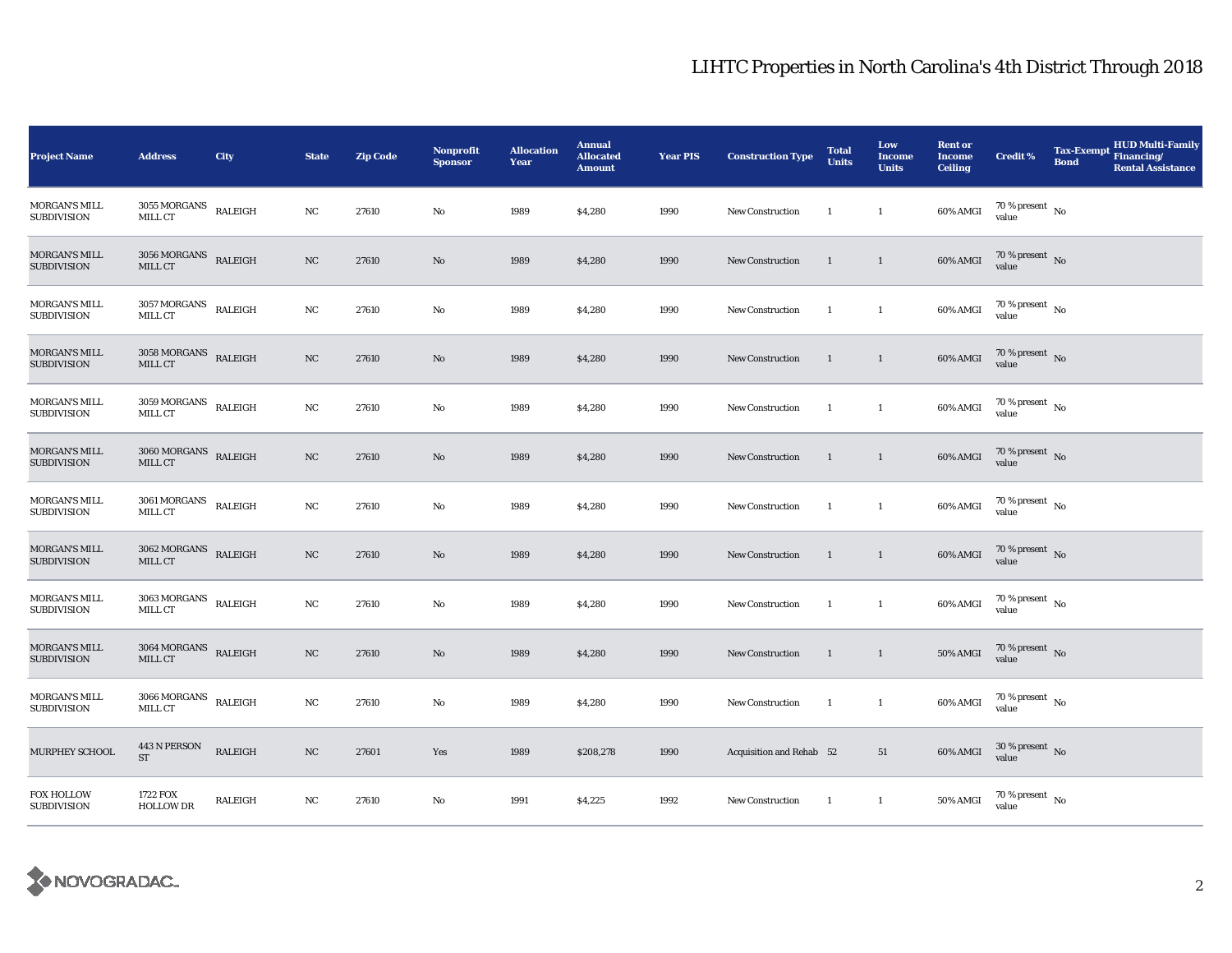| <b>Project Name</b>                               | <b>Address</b>                            | City           | <b>State</b> | <b>Zip Code</b> | Nonprofit<br><b>Sponsor</b> | <b>Allocation</b><br>Year | <b>Annual</b><br><b>Allocated</b><br><b>Amount</b> | <b>Year PIS</b> | <b>Construction Type</b> | <b>Total</b><br><b>Units</b> | Low<br><b>Income</b><br><b>Units</b> | <b>Rent or</b><br><b>Income</b><br><b>Ceiling</b> | <b>Credit %</b>                      | <b>Tax-Exempt</b><br><b>Bond</b> | <b>HUD Multi-Family</b><br>Financing/<br><b>Rental Assistance</b> |
|---------------------------------------------------|-------------------------------------------|----------------|--------------|-----------------|-----------------------------|---------------------------|----------------------------------------------------|-----------------|--------------------------|------------------------------|--------------------------------------|---------------------------------------------------|--------------------------------------|----------------------------------|-------------------------------------------------------------------|
| 4709 COURTNEY LANE                                | $4709$ COURTNEY $\,$ RALEIGH LANE         |                | NC           | 27604           | No                          | 1991                      | \$4,265                                            | 1992            | <b>New Construction</b>  | <sup>1</sup>                 | $\mathbf{1}$                         | <b>50% AMGI</b>                                   | $70\,\%$ present $\,$ No value       |                                  |                                                                   |
| 4711 COURTNEY LANE                                | $4711$ COURTNEY $\;$ RALEIGH LANE         |                | NC           | 27604           | No                          | 1991                      | \$4,265                                            | 1992            | <b>New Construction</b>  | $\mathbf{1}$                 | $\mathbf{1}$                         | <b>50% AMGI</b>                                   | $70$ % present $\,$ No $\,$<br>value |                                  |                                                                   |
| 4713 COURTNEY LANE                                | $4713$ COURTNEY $\;$ RALEIGH LANE         |                | NC           | 27604           | No                          | 1991                      | \$4,265                                            | 1992            | <b>New Construction</b>  | -1                           | $\mathbf{1}$                         | <b>50% AMGI</b>                                   | $70\,\%$ present $\,$ No value       |                                  |                                                                   |
| <b>BERKSHIRE DOWNS</b>                            | $8100\text{ FARMLEA}$<br><b>CIRCLE</b>    | RALEIGH        | NC           | 27604           | No                          | 1991                      | \$4,198                                            | 1992            | <b>New Construction</b>  | $\overline{1}$               | $\mathbf{1}$                         | <b>50% AMGI</b>                                   | 70 % present $\hbox{~No}$<br>value   |                                  |                                                                   |
| <b>BERKSHIRE DOWNS</b>                            | 8112 FARMLEA<br><b>CIRCLE</b>             | <b>RALEIGH</b> | NC           | 27604           | No                          | 1991                      | \$4,121                                            | 1992            | <b>New Construction</b>  | $\overline{1}$               | $\mathbf{1}$                         | <b>50% AMGI</b>                                   | $70\,\%$ present $\,$ No value       |                                  |                                                                   |
| <b>BERKSHIRE DOWNS</b><br>WEST                    | 8102 FARMLEA<br><b>CIRCLE</b>             | RALEIGH        | $_{\rm NC}$  | 27610           | No                          | 1991                      | \$4,112                                            | 1992            | New Construction         | $\mathbf{1}$                 | $\mathbf{1}$                         | 50% AMGI                                          | $70\,\%$ present $\,$ No value       |                                  |                                                                   |
| <b>BERKSHIRE DOWNS</b><br><b>WEST SUBDIVISION</b> | 8104 FARMLEA<br><b>CIRCLE</b>             | RALEIGH        | NC           | 27610           | No                          | 1991                      | \$4,112                                            | 1992            | New Construction         | $\overline{1}$               | $\mathbf{1}$                         | <b>50% AMGI</b>                                   | $70\,\%$ present $\,$ No value       |                                  |                                                                   |
| <b>COURTNEY LANE</b>                              | 4707 COURTNEY $\,$ RALEIGH<br><b>LANE</b> |                | NC           | 27604           | No                          | 1991                      | \$4,265                                            | 1992            | <b>New Construction</b>  | -1                           | $\mathbf{1}$                         | <b>50% AMGI</b>                                   | $70\,\%$ present $_{\rm{No}}$        |                                  |                                                                   |
| <b>COURTNEY LANE</b><br><b>TOWNHOMES</b>          | 4719 COURTNEY RALEIGH<br>${\rm LANE}$     |                | NC           | 27604           | No                          | 1991                      | \$4,265                                            | 1992            | New Construction         | $\mathbf{1}$                 | $\overline{1}$                       | $50\%$ AMGI                                       | $70\,\%$ present $\,$ No value       |                                  |                                                                   |
| <b>COURTNEY LANE</b><br><b>TOWNHOMES</b>          | 4705 COURTNEY RALEIGH<br><b>LANE</b>      |                | NC           | 27604           | No                          | 1991                      | \$4,265                                            | 1992            | New Construction         | $\overline{1}$               | $\mathbf{1}$                         | <b>50% AMGI</b>                                   | $70\,\%$ present $\,$ No value       |                                  |                                                                   |
| <b>COURTNEY LANE</b><br><b>TOWNHOMES</b>          | 4715 COURTNEY RALEIGH<br><b>LANE</b>      |                | $_{\rm NC}$  | 27604           | $\mathbf{N}\mathbf{o}$      | 1991                      | \$4,265                                            | 1992            | <b>New Construction</b>  | $\mathbf{1}$                 | $\mathbf{1}$                         | <b>50% AMGI</b>                                   | $70\,\%$ present $\,$ No value       |                                  |                                                                   |
| <b>COURTNEY LANE</b><br><b>TOWNHOMES</b>          | 4701 COURTNEY RALEIGH<br><b>LANE</b>      |                | $_{\rm NC}$  | 27604           | No                          | 1991                      | \$4,265                                            | 1992            | New Construction         | $\mathbf{1}$                 | $\mathbf{1}$                         | 50% AMGI                                          | $70\,\%$ present $\,$ No value       |                                  |                                                                   |
| <b>COURTNEY LANE</b><br><b>TOWNHOMES</b>          | 4703 COURTNEY RALEIGH<br>LANE             |                | NC           | 27604           | No                          | 1991                      | \$4,265                                            | 1992            | <b>New Construction</b>  | $\mathbf{1}$                 | $\overline{1}$                       | 50% AMGI                                          | $70\,\%$ present $\,$ No value       |                                  |                                                                   |

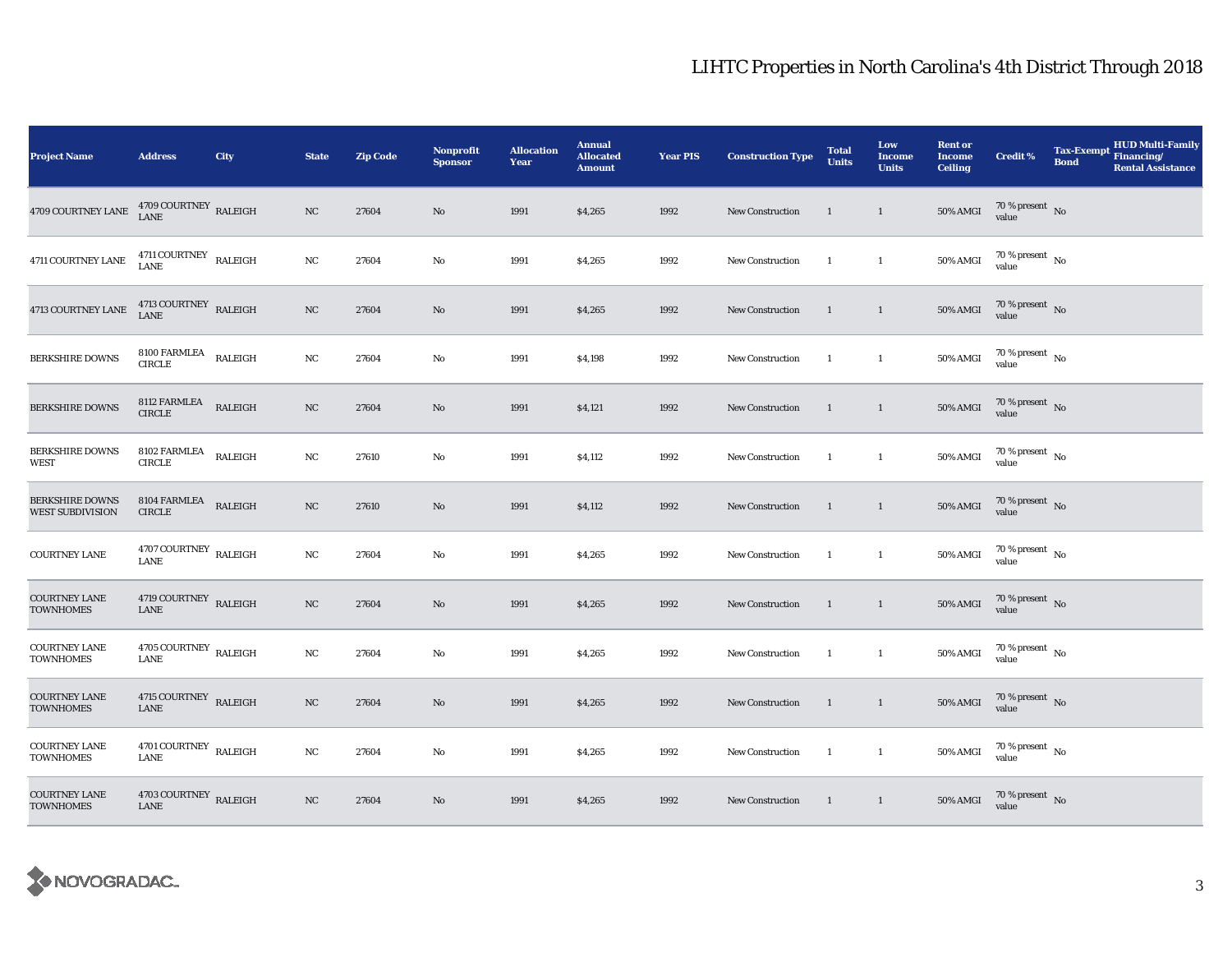| <b>Project Name</b>                     | <b>Address</b>               | <b>City</b>    | <b>State</b> | <b>Zip Code</b> | Nonprofit<br><b>Sponsor</b> | <b>Allocation</b><br>Year | <b>Annual</b><br><b>Allocated</b><br><b>Amount</b> | <b>Year PIS</b> | <b>Construction Type</b>                                                                      | <b>Total</b><br><b>Units</b> | Low<br><b>Income</b><br><b>Units</b> | <b>Rent or</b><br><b>Income</b><br><b>Ceiling</b> | <b>Credit %</b>                             | <b>Tax-Exempt</b><br><b>Bond</b> | <b>HUD Multi-Family</b><br>Financing/<br><b>Rental Assistance</b> |
|-----------------------------------------|------------------------------|----------------|--------------|-----------------|-----------------------------|---------------------------|----------------------------------------------------|-----------------|-----------------------------------------------------------------------------------------------|------------------------------|--------------------------------------|---------------------------------------------------|---------------------------------------------|----------------------------------|-------------------------------------------------------------------|
| FISHER HEIGHTS APTS                     | 209 LORD<br>ANSON RD         | RALEIGH        | $_{\rm NC}$  | 27610           | $\rm No$                    | 1991                      | \$2,037                                            | 1992            | Both New Construction $\hskip 1mm_1$<br>and $\ensuremath{\mathrm{A}}/\ensuremath{\mathrm{R}}$ |                              | $\mathbf{1}$                         | 60% AMGI                                          | <b>Both 30%</b><br>and 70%<br>present value | No                               |                                                                   |
| <b>FOX HOLLOW</b>                       | 1721 FOX<br>HOLLOW DR        | <b>RALEIGH</b> | $_{\rm NC}$  | 27610           | No                          | 1991                      | \$4,206                                            | 1992            | <b>New Construction</b>                                                                       | 1                            | $\mathbf{1}$                         | <b>50% AMGI</b>                                   | 70 % present $\,$ No $\,$<br>value          |                                  |                                                                   |
| FOX HOLLOW DR                           | 1712 FOX<br><b>HOLLOW DR</b> | RALEIGH        | NC           | 27610           | No                          | 1991                      | \$4,206                                            | 1992            | <b>New Construction</b>                                                                       | $\mathbf{1}$                 | $\mathbf{1}$                         | 50% AMGI                                          | $70\,\%$ present $\,$ No value              |                                  |                                                                   |
| <b>FOX HOLLOW</b><br><b>SUBDIVISION</b> | 1710 FOX<br><b>HOLLOW DR</b> | RALEIGH        | NC           | 27610           | No                          | 1991                      | \$4,206                                            | 1992            | New Construction                                                                              | <sup>1</sup>                 | $\mathbf{1}$                         | 50% AMGI                                          | 70 % present $\hbox{~No}$<br>value          |                                  |                                                                   |
| <b>FOX HOLLOW</b><br><b>SUBDIVISION</b> | 2805 FERRET CT RALEIGH       |                | NC           | 27610           | No                          | 1991                      | \$4,206                                            | 1992            | <b>New Construction</b>                                                                       | $\mathbf{1}$                 | $\mathbf{1}$                         | 50% AMGI                                          | 70 % present $\hbox{~No}$<br>value          |                                  |                                                                   |
| <b>FOX HOLLOW</b><br><b>SUBDIVISION</b> | 2807 FERRET CT RALEIGH       |                | NC           | 27610           | $\mathbf{No}$               | 1991                      | \$4,206                                            | 1992            | New Construction                                                                              | $\mathbf{1}$                 | $\mathbf{1}$                         | <b>50% AMGI</b>                                   | $70\,\%$ present $\,$ No value              |                                  |                                                                   |
| FOX HOLLOW<br><b>SUBDIVISION</b>        | 2809 FERRET CT RALEIGH       |                | NC           | 27610           | No                          | 1991                      | \$4,206                                            | 1992            | <b>New Construction</b>                                                                       | -1                           | $\mathbf{1}$                         | 50% AMGI                                          | $70\,\%$ present $\,$ No $\,$<br>value      |                                  |                                                                   |
| <b>FOX HOLLOW</b><br><b>SUBDIVISION</b> | 2709 FOXTAIL<br>${\rm CT}$   | <b>RALEIGH</b> | $_{\rm NC}$  | 27610           | $\rm No$                    | 1991                      | \$4,206                                            | 1992            | <b>New Construction</b>                                                                       | 1                            | $\mathbf{1}$                         | <b>50% AMGI</b>                                   | $70\,\%$ present $\,$ No value              |                                  |                                                                   |
| <b>FOX HOLLOW</b><br><b>SUBDIVISION</b> | 2711 FOXTAIL CT RALEIGH      |                | NC           | 27610           | No                          | 1991                      | \$4,206                                            | 1992            | New Construction                                                                              | $\mathbf{1}$                 | $\mathbf{1}$                         | 50% AMGI                                          | $70\%$ present No<br>value                  |                                  |                                                                   |
| <b>FOX HOLLOW</b><br><b>SUBDIVISION</b> | 1719 FOX<br><b>HOLLOW DR</b> | <b>RALEIGH</b> | NC           | 27610           | No                          | 1991                      | \$4,206                                            | 1992            | <b>New Construction</b>                                                                       | $\mathbf{1}$                 | $\mathbf{1}$                         | <b>50% AMGI</b>                                   | $70\,\%$ present $\,$ No value              |                                  |                                                                   |
| <b>FOX HOLLOW</b><br><b>SUBDIVISION</b> | 2811 FERRET<br><b>COURT</b>  | <b>RALEIGH</b> | $_{\rm NC}$  | 27610           | No                          | 1991                      | \$4,206                                            | 1992            | <b>New Construction</b>                                                                       | $\mathbf{1}$                 | $\mathbf{1}$                         | 50% AMGI                                          | 70 % present $\hbox{~No}$<br>value          |                                  |                                                                   |
| <b>FOX HOLLOW</b><br><b>SUBDIVISION</b> | 2705 FOXTAIL<br>COURT        | <b>RALEIGH</b> | $_{\rm NC}$  | 27610           | No                          | 1991                      | \$4,206                                            | 1992            | New Construction                                                                              | $\overline{1}$               | $\mathbf{1}$                         | <b>50% AMGI</b>                                   | $70\,\%$ present $\,$ No value              |                                  |                                                                   |
| <b>FOX HOLLOW</b><br><b>SUBDIVISION</b> | 1708 FOX<br><b>HOLLOW DR</b> | <b>RALEIGH</b> | NC           | 27610           | No                          | 1991                      | \$4,206                                            | 1992            | <b>New Construction</b>                                                                       | -1                           | $\mathbf{1}$                         | 50% AMGI                                          | $70\,\%$ present $\,$ No value              |                                  |                                                                   |

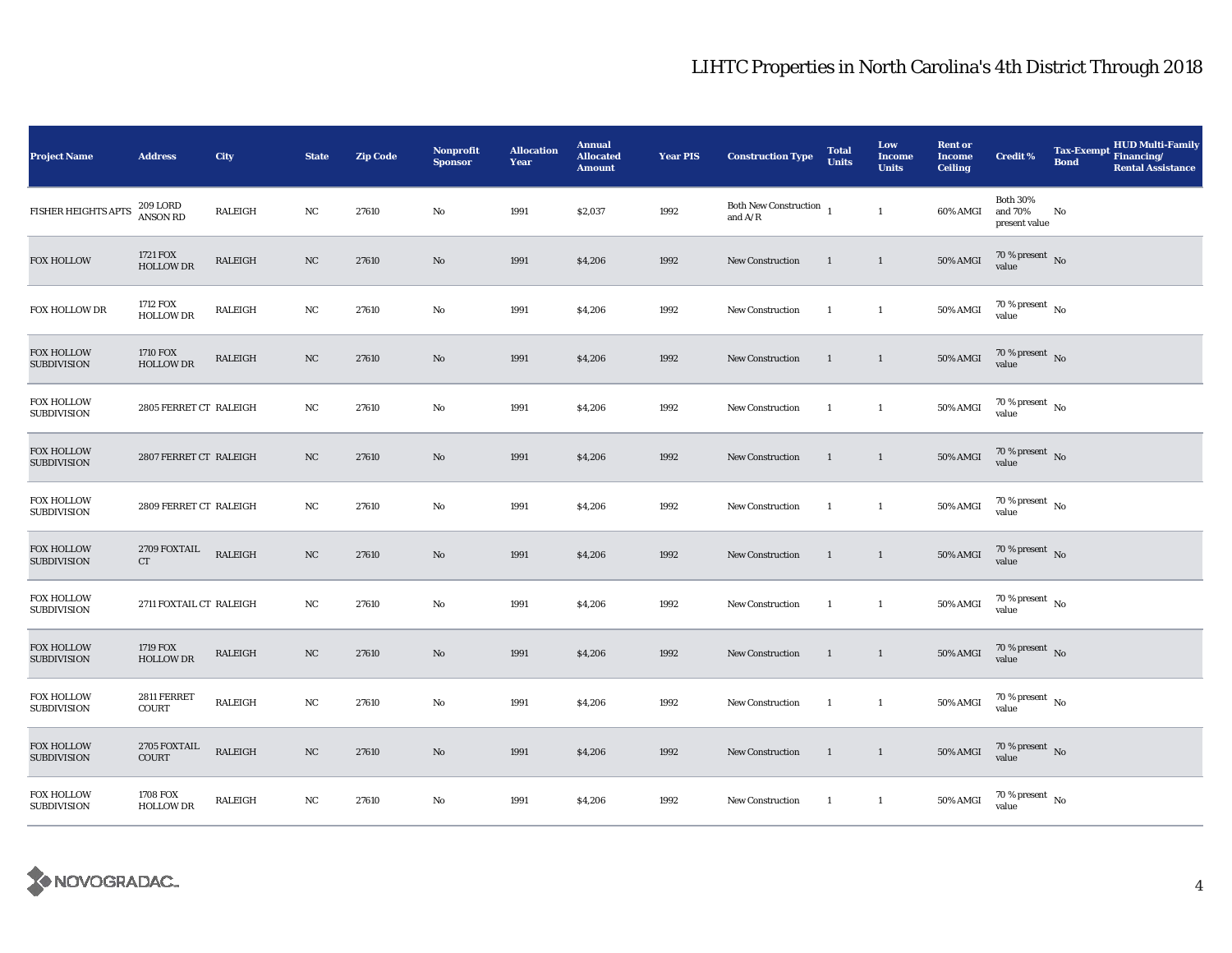| <b>Project Name</b>                         | <b>Address</b>                                | <b>City</b>    | <b>State</b> | <b>Zip Code</b> | Nonprofit<br><b>Sponsor</b> | <b>Allocation</b><br>Year | <b>Annual</b><br><b>Allocated</b><br><b>Amount</b> | <b>Year PIS</b> | <b>Construction Type</b> | <b>Total</b><br><b>Units</b> | Low<br>Income<br><b>Units</b> | <b>Rent or</b><br><b>Income</b><br><b>Ceiling</b> | <b>Credit %</b>                | <b>Tax-Exempt</b><br><b>Bond</b> | HUD Multi-Family<br>Financing/<br><b>Rental Assistance</b> |
|---------------------------------------------|-----------------------------------------------|----------------|--------------|-----------------|-----------------------------|---------------------------|----------------------------------------------------|-----------------|--------------------------|------------------------------|-------------------------------|---------------------------------------------------|--------------------------------|----------------------------------|------------------------------------------------------------|
| <b>PWE FOX HOLLOW</b><br><b>SUBDIVISION</b> | 2707 FOXTAIL<br><b>COURT</b>                  | RALEIGH        | $_{\rm NC}$  | 27610           | No                          | 1991                      | \$4,206                                            | 1992            | <b>New Construction</b>  | $\overline{1}$               | $\overline{1}$                | $50\%$ AMGI                                       | $70\,\%$ present $\,$ No value |                                  |                                                            |
| 1606 JOE LOUIS AVE                          | $1606$ JOE LOUIS $\quad$ RALEIGH<br>AVE       |                | $_{\rm NC}$  | 27610           | No                          | 1992                      | \$4,825                                            | 1993            | New Construction         | $\overline{1}$               | $\mathbf{1}$                  | 60% AMGI                                          | $70\,\%$ present $\,$ No value |                                  |                                                            |
| 1924 TISCHER RD                             | 1924 TISCHER<br>$\mathbf{R}\mathbf{D}$        | RALEIGH        | $_{\rm NC}$  | 27603           | $\mathbf{No}$               | 1992                      | \$4,076                                            | 1993            | <b>New Construction</b>  | $\mathbf{1}$                 | $\overline{1}$                | 50% AMGI                                          | $70\,\%$ present $\,$ No value |                                  |                                                            |
| 1925 TISCHER RD                             | 1925 TISCHER<br>RD                            | <b>RALEIGH</b> | NC           | 27603           | No                          | 1992                      | \$4,076                                            | 1993            | <b>New Construction</b>  | <sup>1</sup>                 | $\mathbf{1}$                  | 50% AMGI                                          | $70\,\%$ present $\,$ No value |                                  |                                                            |
| PETERSON PARK                               | 708 PETERSON<br>ST                            | RALEIGH        | NC           | 27610           | $\mathbf{No}$               | 1989                      | \$168,640                                          | 1990            | New Construction         | 48                           | 47                            | 60% AMGI                                          | $70\,\%$ present $\,$ No value |                                  |                                                            |
| <b>SEMINARY LANE</b><br>TOWNHOMES II        | 600 HILLTOP DR RALEIGH                        |                | NC           | 27610           | No                          | 1989                      | \$3,591                                            | 1990            | New Construction         | $\mathbf{1}$                 | $\mathbf{1}$                  | 60% AMGI                                          | $70\,\%$ present $\,$ No value |                                  |                                                            |
| <b>SHELDEN WAY</b>                          | $3015$ ASHBURN RALEIGH<br>CT                  |                | NC           | 27610           | $\mathbf{No}$               | 1989                      | \$4,244                                            | 1990            | New Construction         | $\overline{1}$               | $\overline{1}$                | 60% AMGI                                          | $70\,\%$ present $\,$ No value |                                  |                                                            |
| <b>SHELDEN WAY</b>                          | $3017$ ASHBURN<br><b>CT</b>                   | RALEIGH        | NC           | 27610           | No                          | 1989                      | \$4,244                                            | 1990            | <b>New Construction</b>  | $\overline{1}$               | $\mathbf{1}$                  | 60% AMGI                                          | $70\,\%$ present $\,$ No value |                                  |                                                            |
| <b>SHELDEN WAY</b>                          | $3019$ ASHBURN RALEIGH<br>CT                  |                | $_{\rm NC}$  | 27610           | $\mathbf{No}$               | 1989                      | \$4,244                                            | 1990            | New Construction         | $\overline{1}$               | $\overline{1}$                | 60% AMGI                                          | $70\,\%$ present $\,$ No value |                                  |                                                            |
| <b>SHELDEN WAY</b>                          | $3021\,\mathrm{ASHBURN}$ RALEIGH<br>CT        |                | NC           | 27610           | $\mathbf{No}$               | 1989                      | \$4,244                                            | 1990            | New Construction         | $\overline{1}$               | $\mathbf{1}$                  | 60% AMGI                                          | $70\,\%$ present $\,$ No value |                                  |                                                            |
| <b>SHELDEN WAY</b>                          | $3023\,\mathrm{ASHBURN}$ RALEIGH<br><b>CT</b> |                | $_{\rm NC}$  | 27610           | No                          | 1989                      | \$4,244                                            | 1990            | New Construction         | $\overline{1}$               | $\overline{1}$                | 60% AMGI                                          | $70\,\%$ present $\,$ No value |                                  |                                                            |
| <b>SHELDEN WAY</b>                          | $3025\,\mathrm{ASHBURN}$ RALEIGH<br><b>CT</b> |                | $_{\rm NC}$  | 27610           | $\mathbf{No}$               | 1989                      | \$4,244                                            | 1990            | New Construction         | $\overline{1}$               | $\mathbf{1}$                  | 60% AMGI                                          | $70\,\%$ present $\,$ No value |                                  |                                                            |
| <b>SHELDEN WAY</b>                          | $3033$ ASHBURN RALEIGH<br><b>CT</b>           |                | $_{\rm NC}$  | 27610           | $\mathbf{No}$               | 1989                      | \$4,244                                            | 1990            | <b>New Construction</b>  | $\overline{1}$               | $\overline{1}$                | 60% AMGI                                          | $70\,\%$ present $\;$ No value |                                  |                                                            |

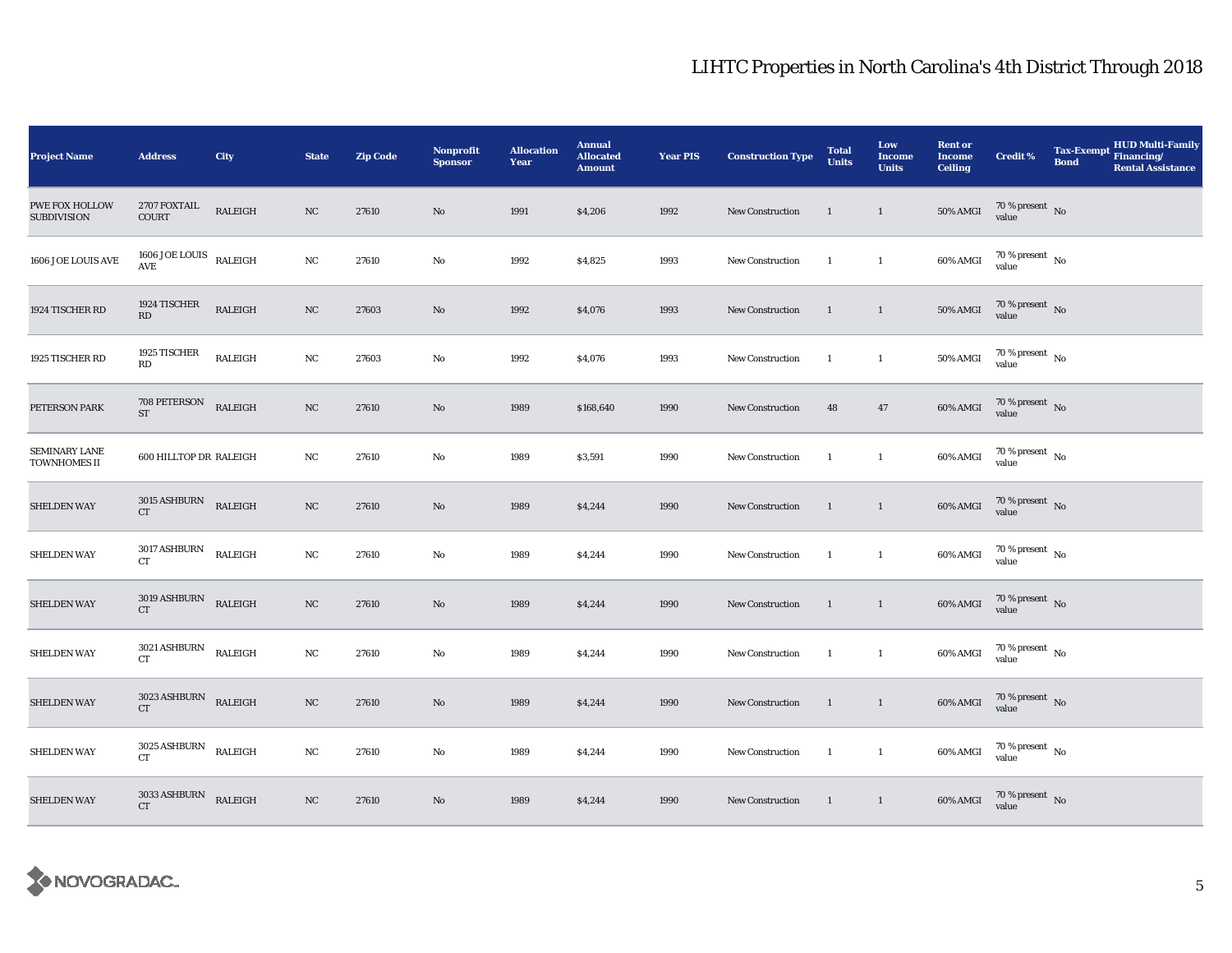| <b>Project Name</b>                                   | <b>Address</b>                            | City    | <b>State</b> | <b>Zip Code</b> | Nonprofit<br><b>Sponsor</b> | <b>Allocation</b><br>Year | <b>Annual</b><br><b>Allocated</b><br><b>Amount</b> | <b>Year PIS</b> | <b>Construction Type</b> | <b>Total</b><br><b>Units</b> | Low<br><b>Income</b><br><b>Units</b> | <b>Rent or</b><br><b>Income</b><br>Ceiling | <b>Credit %</b>                | Tax-Exempt Financing/<br><b>Bond</b> | <b>HUD Multi-Family</b><br><b>Rental Assistance</b> |
|-------------------------------------------------------|-------------------------------------------|---------|--------------|-----------------|-----------------------------|---------------------------|----------------------------------------------------|-----------------|--------------------------|------------------------------|--------------------------------------|--------------------------------------------|--------------------------------|--------------------------------------|-----------------------------------------------------|
| <b>SHELDEN WAY</b>                                    | 3035 ASHBURN<br><b>CT</b>                 | RALEIGH | NC           | 27610           | No                          | 1989                      | \$4,244                                            | 1990            | <b>New Construction</b>  | <sup>1</sup>                 | $\mathbf{1}$                         | 60% AMGI                                   | $70\,\%$ present $\,$ No value |                                      |                                                     |
| <b>SHELDEN WAY</b>                                    | $3037\,\mathrm{ASHBURN}$ RALEIGH CT       |         | $_{\rm NC}$  | 27610           | No                          | 1989                      | \$4,244                                            | 1990            | New Construction         | 1                            | $\mathbf{1}$                         | $60\%$ AMGI                                | $70\%$ present No<br>value     |                                      |                                                     |
| <b>SHELDEN WAY</b>                                    | $3039\text{\,ASHBURN}\quad$ RALEIGH<br>CT |         | NC           | 27610           | No                          | 1989                      | \$4,244                                            | 1990            | New Construction         | $\overline{1}$               | $\mathbf{1}$                         | 60% AMGI                                   | $70\,\%$ present $\,$ No value |                                      |                                                     |
| SKEETER CREEK APTS                                    | $609$ DOROTHEA $\;$ RALEIGH $\;$ DR       |         | $_{\rm NC}$  | 27603           | No                          | 1990                      | \$13,456                                           | 1990            | New Construction         | $\bf 6$                      | $6\phantom{.0}$                      | <b>50% AMGI</b>                            | $70\,\%$ present $\,$ No value |                                      |                                                     |
| <b>WESTGATE VILLAGE</b><br><b>APTS</b>                | 113 SILLS AVE KNIGHTDALE                  |         | $_{\rm NC}$  | 27545           | No                          | 1988                      | \$60,285                                           | 1990            | <b>New Construction</b>  | ${\bf 36}$                   | 36                                   | 60% AMGI                                   | $70\,\%$ present $\,$ No value |                                      |                                                     |
| PWE SKEETER CREEK 609 DOROTHEA RALEIGH<br><b>APTS</b> | ${\rm DR}$                                |         | $_{\rm NC}$  | 27603           | No                          | 1990                      | \$13,456                                           | 1990            | New Construction         | $\bf 6$                      | $\bf 6$                              | $50\%$ AMGI                                | $70\,\%$ present $\,$ No value |                                      |                                                     |
| FOX HOLLOW                                            | 1807 FOX<br><b>HOLLOW DR</b>              | RALEIGH | $_{\rm NC}$  | 27610           | $\rm No$                    | 1991                      | \$4,356                                            | 1991            | New Construction         | $\overline{1}$               | $\mathbf{1}$                         | 50% AMGI                                   | $70\,\%$ present $\,$ No value |                                      |                                                     |
| <b>FOX HOLLOW</b>                                     | 2801 FERRET CT RALEIGH                    |         | NC           | 27610           | No                          | 1991                      | \$4,333                                            | 1991            | <b>New Construction</b>  | 1                            | $\mathbf{1}$                         | <b>50% AMGI</b>                            | $70\,\%$ present $\,$ No value |                                      |                                                     |
| <b>FOX HOLLOW</b>                                     | 2803 FERRET CT RALEIGH                    |         | NC           | 27610           | No                          | 1991                      | \$4,333                                            | 1991            | New Construction         | $\mathbf{1}$                 | $\mathbf{1}$                         | 50% AMGI                                   | $70\,\%$ present $\,$ No value |                                      |                                                     |
| FOX HOLLOW APTS                                       | 2707 BIG OAK ST RALEIGH                   |         | NC           | 27610           | No                          | 1990                      | \$4,320                                            | 1991            | New Construction         | $\overline{1}$               | $\mathbf{1}$                         | <b>50% AMGI</b>                            | $70\,\%$ present $\,$ No value |                                      |                                                     |
| FOX HOLLOW APTS                                       | 2708 BIG OAK ST RALEIGH                   |         | NC           | 27610           | No                          | 1990                      | \$4,320                                            | 1991            | <b>New Construction</b>  | $\overline{1}$               | $\mathbf{1}$                         | <b>50% AMGI</b>                            | $70\,\%$ present $\,$ No value |                                      |                                                     |
| FOX HOLLOW APTS                                       | 2709 BIG OAK ST RALEIGH                   |         | $_{\rm NC}$  | 27610           | No                          | 1990                      | \$4,320                                            | 1991            | New Construction         | $\overline{1}$               | $\overline{1}$                       | <b>50% AMGI</b>                            | $70\,\%$ present $\,$ No value |                                      |                                                     |
| <b>FOX HOLLOW APTS</b>                                | 2710 BIG OAK ST RALEIGH                   |         | NC           | 27610           | No                          | 1990                      | \$4,320                                            | 1991            | New Construction         | <sup>1</sup>                 | $\mathbf{1}$                         | 50% AMGI                                   | $70\,\%$ present $\,$ No value |                                      |                                                     |

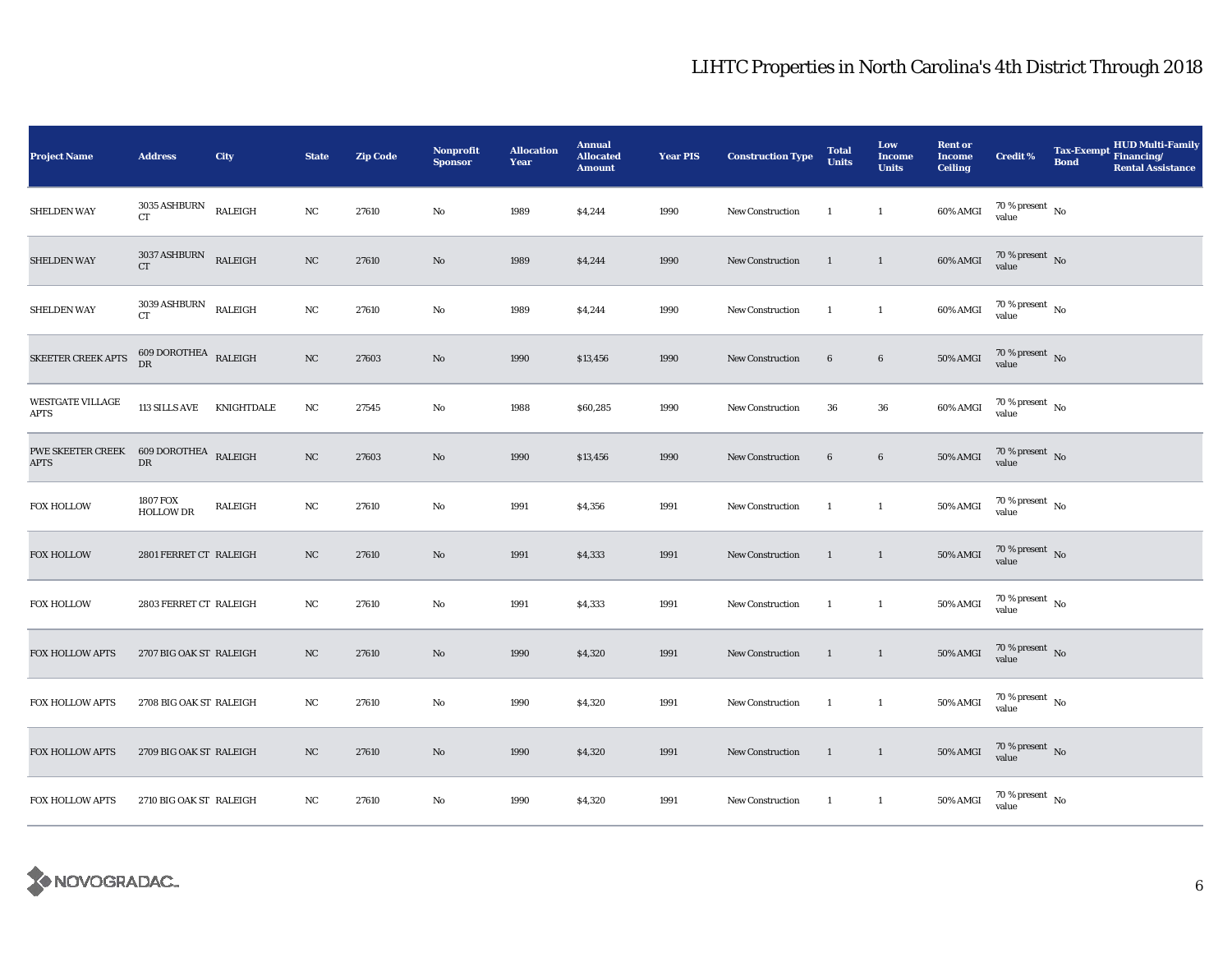| <b>Project Name</b>                     | <b>Address</b>                      | City           | <b>State</b> | <b>Zip Code</b> | <b>Nonprofit</b><br><b>Sponsor</b> | <b>Allocation</b><br>Year | <b>Annual</b><br><b>Allocated</b><br><b>Amount</b> | <b>Year PIS</b> | <b>Construction Type</b> | <b>Total</b><br><b>Units</b> | Low<br><b>Income</b><br><b>Units</b> | <b>Rent or</b><br><b>Income</b><br><b>Ceiling</b> | <b>Credit %</b>                        | <b>Tax-Exempt</b><br><b>Bond</b> | <b>HUD Multi-Family</b><br>Financing/<br><b>Rental Assistance</b> |
|-----------------------------------------|-------------------------------------|----------------|--------------|-----------------|------------------------------------|---------------------------|----------------------------------------------------|-----------------|--------------------------|------------------------------|--------------------------------------|---------------------------------------------------|----------------------------------------|----------------------------------|-------------------------------------------------------------------|
| <b>FOX HOLLOW APTS</b>                  | 2711 BIG OAK ST RALEIGH             |                | NC           | 27610           | No                                 | 1990                      | \$4,320                                            | 1991            | <b>New Construction</b>  | $\mathbf{1}$                 | $\mathbf{1}$                         | <b>50% AMGI</b>                                   | $70\,\%$ present $\,$ No value         |                                  |                                                                   |
| FOX HOLLOW APTS                         | 2712 BIG OAK ST RALEIGH             |                | NC           | 27610           | $\mathbf{No}$                      | 1990                      | \$4,320                                            | 1991            | New Construction         | $\mathbf{1}$                 | $\mathbf{1}$                         | <b>50% AMGI</b>                                   | $70\,\%$ present $\,$ No $\,$<br>value |                                  |                                                                   |
| <b>FOX HOLLOW APTS</b>                  | 2713 BIG OAK ST RALEIGH             |                | NC           | 27610           | No                                 | 1990                      | \$4,320                                            | 1991            | <b>New Construction</b>  | $\mathbf{1}$                 | $\mathbf{1}$                         | 50% AMGI                                          | $70\,\%$ present $\,$ No value         |                                  |                                                                   |
| FOX HOLLOW APTS                         | 2714 BIG OAK ST RALEIGH             |                | NC           | 27610           | $\mathbf{No}$                      | 1990                      | \$4,320                                            | 1991            | New Construction         | $\overline{1}$               | $\mathbf{1}$                         | 50% AMGI                                          | $70\,\%$ present $\,$ No value         |                                  |                                                                   |
| FOX HOLLOW APTS                         | 2715 BIG OAK ST RALEIGH             |                | NC           | 27610           | $\mathbf{No}$                      | 1990                      | \$4,320                                            | 1991            | New Construction         | $\mathbf{1}$                 | $\mathbf{1}$                         | <b>50% AMGI</b>                                   | $70\,\%$ present $\,$ No value         |                                  |                                                                   |
| FOX HOLLOW APTS                         | 2717 BIG OAK ST RALEIGH             |                | NC           | 27610           | $\mathbf{No}$                      | 1990                      | \$4,320                                            | 1991            | New Construction         | $\overline{1}$               | $\mathbf{1}$                         | 50% AMGI                                          | $70$ % present $\,$ No $\,$<br>value   |                                  |                                                                   |
| <b>FOX HOLLOW</b><br><b>SUBDIVISION</b> | 1716 FOX<br><b>HOLLOW DR</b>        | <b>RALEIGH</b> | NC           | 27610           | $\mathbf{No}$                      | 1991                      | \$4,546                                            | 1991            | New Construction         | $\mathbf{1}$                 | $\mathbf{1}$                         | <b>50% AMGI</b>                                   | $70\,\%$ present $\,$ No value         |                                  |                                                                   |
| <b>FOX HOLLOW</b><br><b>SUBDIVISION</b> | 1718 FOX<br><b>HOLLOW DR</b>        | RALEIGH        | NC           | 27610           | $\mathbf{No}$                      | 1991                      | \$4,495                                            | 1991            | New Construction         | - 1                          | $\mathbf{1}$                         | <b>50% AMGI</b>                                   | 70 % present $\hbox{~No}$<br>value     |                                  |                                                                   |
| <b>FOX HOLLOW</b><br><b>SUBDIVISION</b> | 1720 FOX<br><b>HOLLOW DR</b>        | RALEIGH        | NC           | 27610           | No                                 | 1991                      | \$4,233                                            | 1991            | New Construction         | $\mathbf{1}$                 | $\overline{1}$                       | $50\%$ AMGI                                       | $70\,\%$ present $\,$ No value         |                                  |                                                                   |
| <b>FOX HOLLOW</b><br><b>SUBDIVISION</b> | <b>1801 FOX</b><br><b>HOLLOW DR</b> | RALEIGH        | NC           | 27610           | No                                 | 1991                      | \$4,328                                            | 1991            | New Construction         | $\mathbf{1}$                 | $\mathbf{1}$                         | <b>50% AMGI</b>                                   | $70$ % present $_{\, \rm No}$<br>value |                                  |                                                                   |
| <b>FOX HOLLOW</b><br><b>SUBDIVISION</b> | <b>1803 FOX</b><br><b>HOLLOW DR</b> | RALEIGH        | NC           | 27610           | No                                 | 1991                      | \$4,321                                            | 1991            | New Construction         | 1                            | $\mathbf{1}$                         | <b>50% AMGI</b>                                   | $70\,\%$ present $\,$ No value         |                                  |                                                                   |
| <b>FOX HOLLOW</b><br><b>SUBDIVISION</b> | <b>1805 FOX</b><br><b>HOLLOW DR</b> | RALEIGH        | NC           | 27610           | No                                 | 1991                      | \$4,356                                            | 1991            | New Construction         | $\overline{1}$               | $\mathbf{1}$                         | <b>50% AMGI</b>                                   | $70\,\%$ present $\,$ No value         |                                  |                                                                   |
| <b>FOX HOLLOW</b><br><b>SUBDIVISION</b> | 2727 BIG OAK ST RALEIGH             |                | NC           | 27610           | $\mathbf{N}\mathbf{o}$             | 1991                      | \$4,287                                            | 1991            | New Construction         | $\overline{1}$               | $\overline{1}$                       | <b>50% AMGI</b>                                   | $70\,\%$ present $\,$ No value         |                                  |                                                                   |

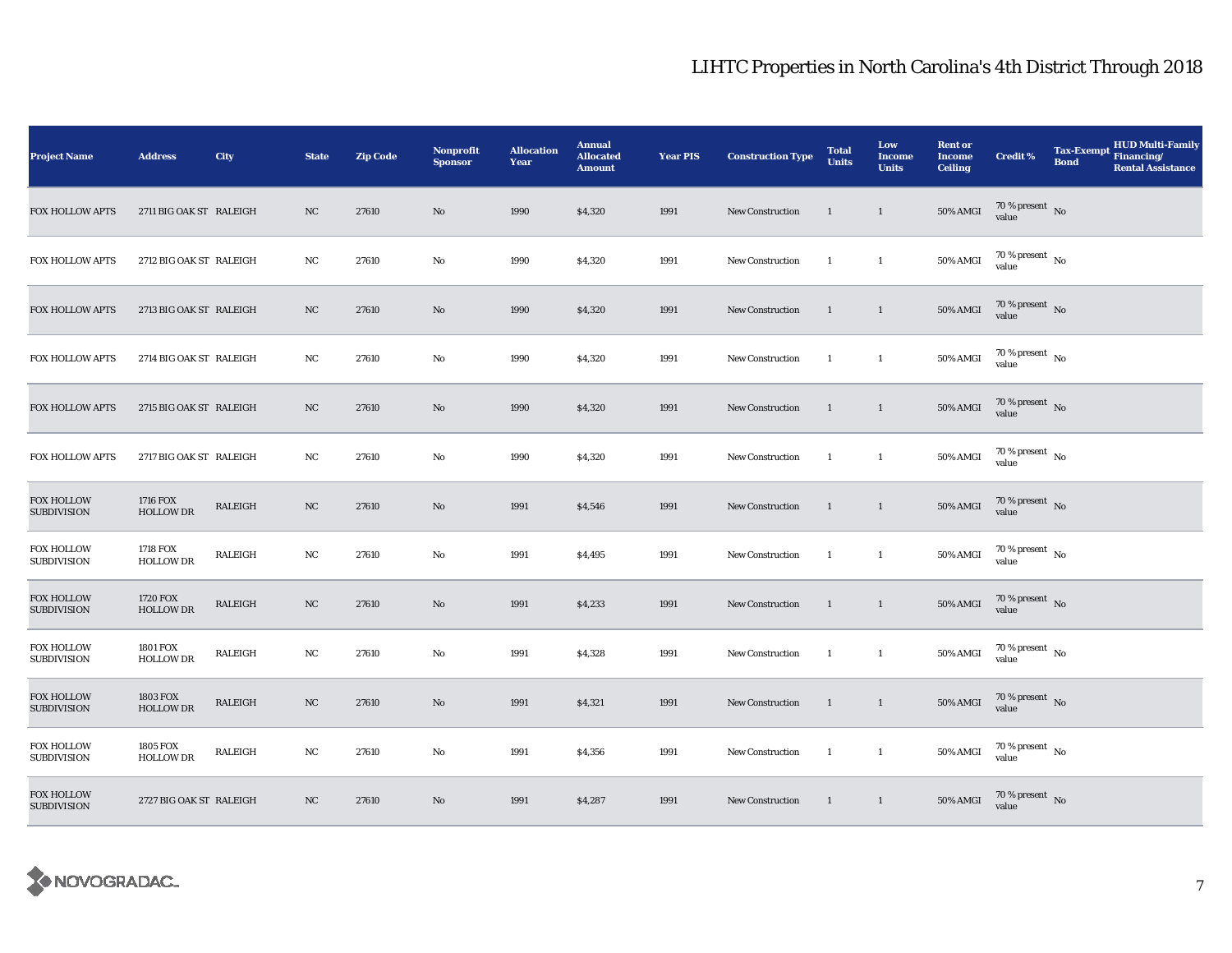| <b>Project Name</b>                     | <b>Address</b>                                            | City           | <b>State</b> | <b>Zip Code</b> | Nonprofit<br><b>Sponsor</b> | <b>Allocation</b><br>Year | <b>Annual</b><br><b>Allocated</b><br><b>Amount</b> | <b>Year PIS</b> | <b>Construction Type</b> | <b>Total</b><br><b>Units</b> | Low<br><b>Income</b><br><b>Units</b> | <b>Rent or</b><br><b>Income</b><br><b>Ceiling</b> | <b>Credit %</b>                | <b>Tax-Exempt</b><br><b>Bond</b> | <b>HUD Multi-Family</b><br>Financing/<br><b>Rental Assistance</b> |
|-----------------------------------------|-----------------------------------------------------------|----------------|--------------|-----------------|-----------------------------|---------------------------|----------------------------------------------------|-----------------|--------------------------|------------------------------|--------------------------------------|---------------------------------------------------|--------------------------------|----------------------------------|-------------------------------------------------------------------|
| <b>FOX HOLLOW</b><br><b>SUBDIVISION</b> | 2729 BIG OAK ST RALEIGH                                   |                | NC           | 27610           | No                          | 1991                      | \$4,297                                            | 1991            | <b>New Construction</b>  | -1                           | $\mathbf{1}$                         | <b>50% AMGI</b>                                   | $70\,\%$ present $\,$ No value |                                  |                                                                   |
| SEMINARY LANE<br>TOWNHOMES PHASE II     | 602 HILLTOP DR RALEIGH                                    |                | NC           | 27610           | No                          | 1989                      | \$96,957                                           | 1991            | <b>New Construction</b>  | $27\,$                       | $27\,$                               | 60% AMGI                                          | $70\%$ present No<br>value     |                                  |                                                                   |
| <b>SHELDEN WAY</b>                      | $3041\,\mathrm{ASHBURN}$ RALEIGH<br>CT                    |                | $_{\rm NC}$  | 27610           | No                          | 1989                      | \$4,244                                            | 1991            | New Construction         | -1                           | $\mathbf{1}$                         | 60% AMGI                                          | $70\,\%$ present $\,$ No value |                                  |                                                                   |
| <b>SHELDEN WAY</b>                      | $3043\,\mathrm{ASHBURN}$ RALEIGH<br>${\cal C}{\cal T}$    |                | $_{\rm NC}$  | 27610           | $\rm No$                    | 1989                      | \$4,244                                            | 1991            | New Construction         | $\overline{1}$               | $\mathbf{1}$                         | 60% AMGI                                          | $70\,\%$ present $\,$ No value |                                  |                                                                   |
| 1926 TISCHER RD                         | 1926 TISCHER<br>RD                                        | RALEIGH        | $_{\rm NC}$  | 27603           | $\mathbf{No}$               | 1992                      | \$4,076                                            | 1993            | <b>New Construction</b>  | -1                           | $\mathbf{1}$                         | 50% AMGI                                          | $70\,\%$ present $\,$ No value |                                  |                                                                   |
| 1929 TISCHER RD                         | 1929 TISCHER<br>$\mathbf{R}\mathbf{D}$                    | RALEIGH        | $_{\rm NC}$  | 27603           | No                          | 1992                      | \$4,076                                            | 1993            | New Construction         | $\mathbf{1}$                 | $\mathbf{1}$                         | $50\%$ AMGI                                       | $70\,\%$ present $\,$ No value |                                  |                                                                   |
| 1931 TISCHER RD                         | 1931 TISCHER<br>RD                                        | <b>RALEIGH</b> | $_{\rm NC}$  | 27603           | No                          | 1992                      | \$4,076                                            | 1993            | New Construction         | -1                           | $\mathbf{1}$                         | 50% AMGI                                          | $70\,\%$ present $\,$ No value |                                  |                                                                   |
| 2120 HAWKINS ST                         | 2120 HAWKINS<br><b>ST</b>                                 | RALEIGH        | $_{\rm NC}$  | 27610           | $\rm No$                    | 1992                      | \$11,626                                           | 1993            | <b>New Construction</b>  | $\overline{4}$               | $\overline{4}$                       | <b>60% AMGI</b>                                   | $70\,\%$ present $\,$ No value |                                  |                                                                   |
| <b>AVONLEA APTS</b>                     | <b>5005 CAPE</b><br>BRETON DRIVE RALEIGH                  |                | NC           | 27616           | $\mathbf{No}$               | 1991                      | \$150,336                                          | 1993            | <b>New Construction</b>  | 44                           | 44                                   | 60% AMGI                                          | $70\,\%$ present $\,$ No value |                                  |                                                                   |
| <b>BERKSHIRE DOWNS</b>                  | $8108$ FARMLEA $\quad$ RALEIGH<br>CIR                     |                | NC           | 27616           | $\mathbf{No}$               | 1991                      | \$4,093                                            | 1993            | New Construction         | $\mathbf{1}$                 | $\mathbf{1}$                         | <b>50% AMGI</b>                                   | $70\,\%$ present $\,$ No value |                                  |                                                                   |
| <b>BERKSHIRE DOWNS</b>                  | 8110 FARMLEA<br>$\rm CIR$                                 | RALEIGH        | $_{\rm NC}$  | 27616           | $\mathbf{No}$               | 1991                      | \$4,090                                            | 1993            | <b>New Construction</b>  | -1                           | $\mathbf{1}$                         | 50% AMGI                                          | $70\,\%$ present $\,$ No value |                                  |                                                                   |
| <b>BERKSHIRE DOWNS</b>                  | $8114 \text{ FARMLEA} \qquad \text{RALEIGH}$<br>$\rm CIR$ |                | $_{\rm NC}$  | 27616           | No                          | 1991                      | \$4,103                                            | 1993            | New Construction         | $\overline{1}$               | $\overline{1}$                       | $50\%$ AMGI                                       | $70\,\%$ present $\,$ No value |                                  |                                                                   |
| <b>BERKSHIRE DOWNS</b>                  | 8115 FARMLEA<br>CIR                                       | RALEIGH        | NC           | 27616           | No                          | 1991                      | \$4,021                                            | 1993            | New Construction         | $\mathbf{1}$                 | $\mathbf{1}$                         | $50\%$ AMGI                                       | $70\,\%$ present $\,$ No value |                                  |                                                                   |

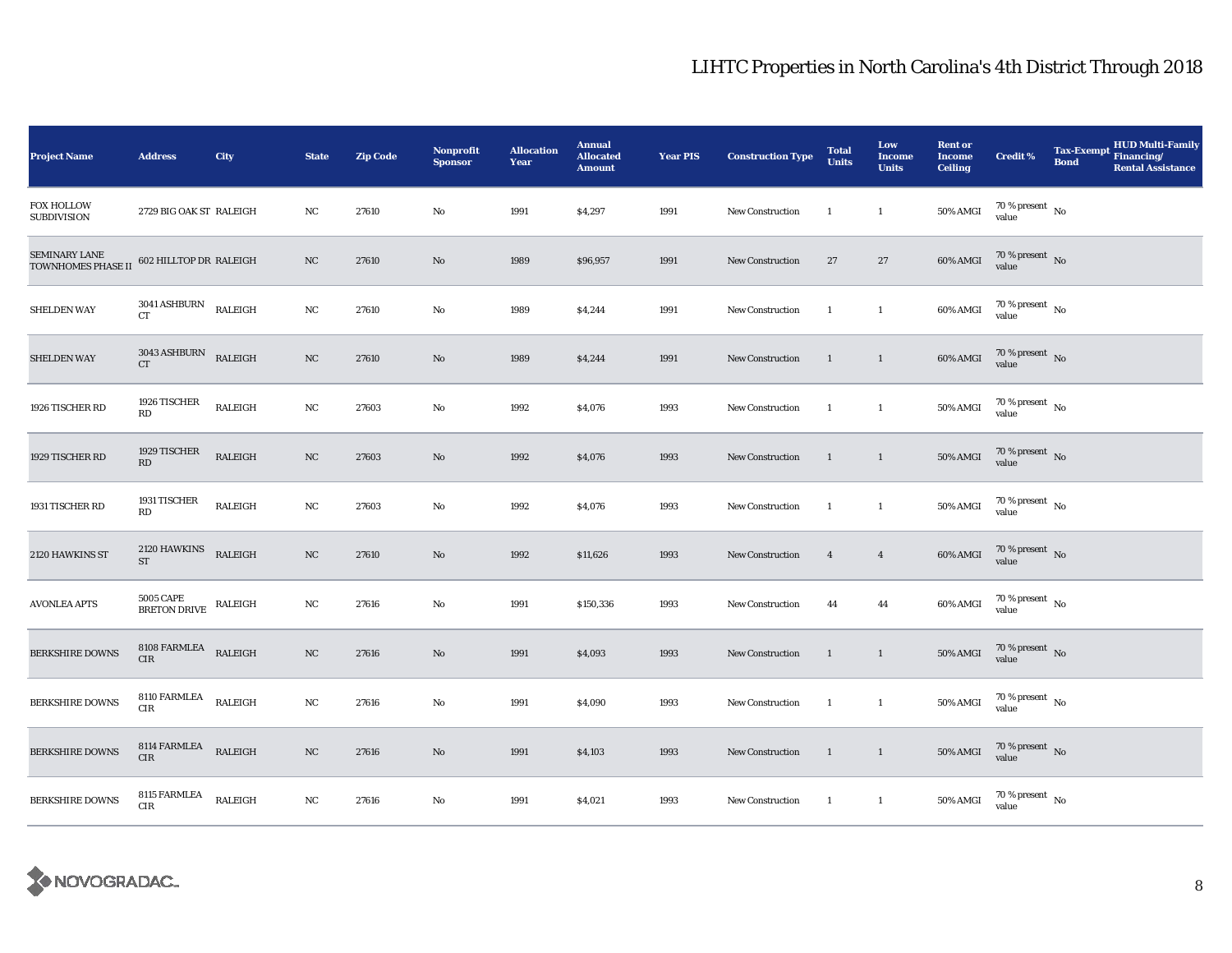| <b>Project Name</b>      | <b>Address</b>                             | City    | <b>State</b> | <b>Zip Code</b> | Nonprofit<br><b>Sponsor</b> | <b>Allocation</b><br>Year | <b>Annual</b><br><b>Allocated</b><br><b>Amount</b> | <b>Year PIS</b> | <b>Construction Type</b> | <b>Total</b><br><b>Units</b> | Low<br><b>Income</b><br><b>Units</b> | <b>Rent or</b><br><b>Income</b><br><b>Ceiling</b> | <b>Credit %</b>                                                 | <b>Tax-Exempt</b><br><b>Bond</b> | <b>HUD Multi-Family</b><br>Financing/<br><b>Rental Assistance</b> |
|--------------------------|--------------------------------------------|---------|--------------|-----------------|-----------------------------|---------------------------|----------------------------------------------------|-----------------|--------------------------|------------------------------|--------------------------------------|---------------------------------------------------|-----------------------------------------------------------------|----------------------------------|-------------------------------------------------------------------|
| <b>BERKSHIRE DOWNS</b>   | 8117 FARMLEA<br>CIR                        | RALEIGH | NC           | 27616           | Yes                         | 1991                      | \$4,021                                            | 1993            | <b>New Construction</b>  | $\overline{1}$               | $\mathbf{1}$                         | <b>50% AMGI</b>                                   | $70\,\%$ present $\,$ No value                                  |                                  |                                                                   |
| <b>BERKSHIRE DOWNS</b>   | 8119 FARMLEA<br>CIR                        | RALEIGH | $_{\rm NC}$  | 27610           | No                          | 1991                      | \$3,992                                            | 1993            | New Construction         | <sup>1</sup>                 | $\mathbf{1}$                         | 50% AMGI                                          | $70\,\%$ present $\,$ No value                                  |                                  |                                                                   |
| <b>BERKSHIRE DOWNS</b>   | 8121 FARMLEA<br>$\rm CIR$                  | RALEIGH | $_{\rm NC}$  | 27616           | No                          | 1991                      | \$3,967                                            | 1993            | New Construction         | $\overline{1}$               | $\mathbf{1}$                         | <b>50% AMGI</b>                                   | $70\,\%$ present $\,$ No value                                  |                                  |                                                                   |
| <b>BERKSHIRE DOWNS</b>   | $8123$ FARMLEA $\quad$ RALEIGH<br>CIR      |         | NC           | 27616           | No                          | 1991                      | \$4,038                                            | 1993            | <b>New Construction</b>  | <sup>1</sup>                 | $\mathbf{1}$                         | 50% AMGI                                          | $70\,\%$ present $\,$ No value                                  |                                  |                                                                   |
| <b>BERKSHIRE DOWNS</b>   | 8125 FARMLEA RALEIGH<br><b>CIR</b>         |         | NC           | 27616           | No                          | 1991                      | \$3,978                                            | 1993            | New Construction         | $\overline{1}$               | $\mathbf{1}$                         | $50\%$ AMGI                                       | $70\,\%$ present $\,$ No value                                  |                                  |                                                                   |
| <b>CAPITAL TOWERS II</b> | $4808$ SIX FORKS $_{\rm RALEIGH}$<br>RD    |         | NC           | 27609           | No                          | 1992                      | \$435,614                                          | 1993            | New Construction         | 90                           | 90                                   | 60% AMGI                                          | $70\,\%$ present $\,$ No value                                  |                                  |                                                                   |
| PARK GLEN                | 813 DALEWOOD RALEIGH<br>DR                 |         | NC           | 27610           | No                          | 1991                      | \$4,295                                            | 1993            | New Construction         | $\mathbf{1}$                 | $\mathbf{1}$                         | <b>50% AMGI</b>                                   | $70\,\%$ present $\,$ No value                                  |                                  |                                                                   |
| PARK GLEN                | 815 DALEWOOD $_{\rm RALEIGH}$<br><b>DR</b> |         | NC           | 27610           | No                          | 1991                      | \$4,300                                            | 1993            | New Construction         | <sup>1</sup>                 | $\mathbf{1}$                         | <b>50% AMGI</b>                                   | $70\,\%$ present $\,$ No value                                  |                                  |                                                                   |
| PARK GLEN                | $817$ DALEWOOD $\,$ RALEIGH<br>${\rm DR}$  |         | NC           | 27610           | No                          | 1991                      | \$4,299                                            | 1993            | New Construction         | $\overline{1}$               | $\mathbf{1}$                         | $50\%$ AMGI                                       | $70\,\%$ present $\,$ No value                                  |                                  |                                                                   |
| PARK GLEN                | 819 DALEWOOD RALEIGH<br>DR                 |         | NC           | 27610           | No                          | 1991                      | \$4,309                                            | 1993            | New Construction         | $\mathbf{1}$                 | $\mathbf{1}$                         | <b>50% AMGI</b>                                   | $70\,\%$ present $\,$ No value                                  |                                  |                                                                   |
| PARK GLEN                | 821 DALEWOOD RALEIGH<br>${\rm DR}$         |         | NC           | 27610           | No                          | 1991                      | \$4,289                                            | 1993            | New Construction         | $\overline{1}$               | $\mathbf{1}$                         | $50\%$ AMGI                                       | $70\,\%$ present $\,$ No value                                  |                                  |                                                                   |
| PARK GLEN                | 825 DALEWOOD $_{\rm RALEIGH}$<br>DR        |         | NC           | 27610           | No                          | 1991                      | \$4,317                                            | 1993            | New Construction         | $\mathbf{1}$                 | $\mathbf{1}$                         | 50% AMGI                                          | $70\,\%$ present $\,$ No value                                  |                                  |                                                                   |
| PARK GLEN                | 827 DALEWOOD RALEIGH<br>DR                 |         | NC           | 27610           | No                          | 1991                      | \$4,317                                            | 1993            | New Construction         | $\overline{1}$               | $\overline{1}$                       |                                                   | 50% AMGI $\frac{70 \text{ %} \text{ present}}{\text{value}}$ No |                                  |                                                                   |

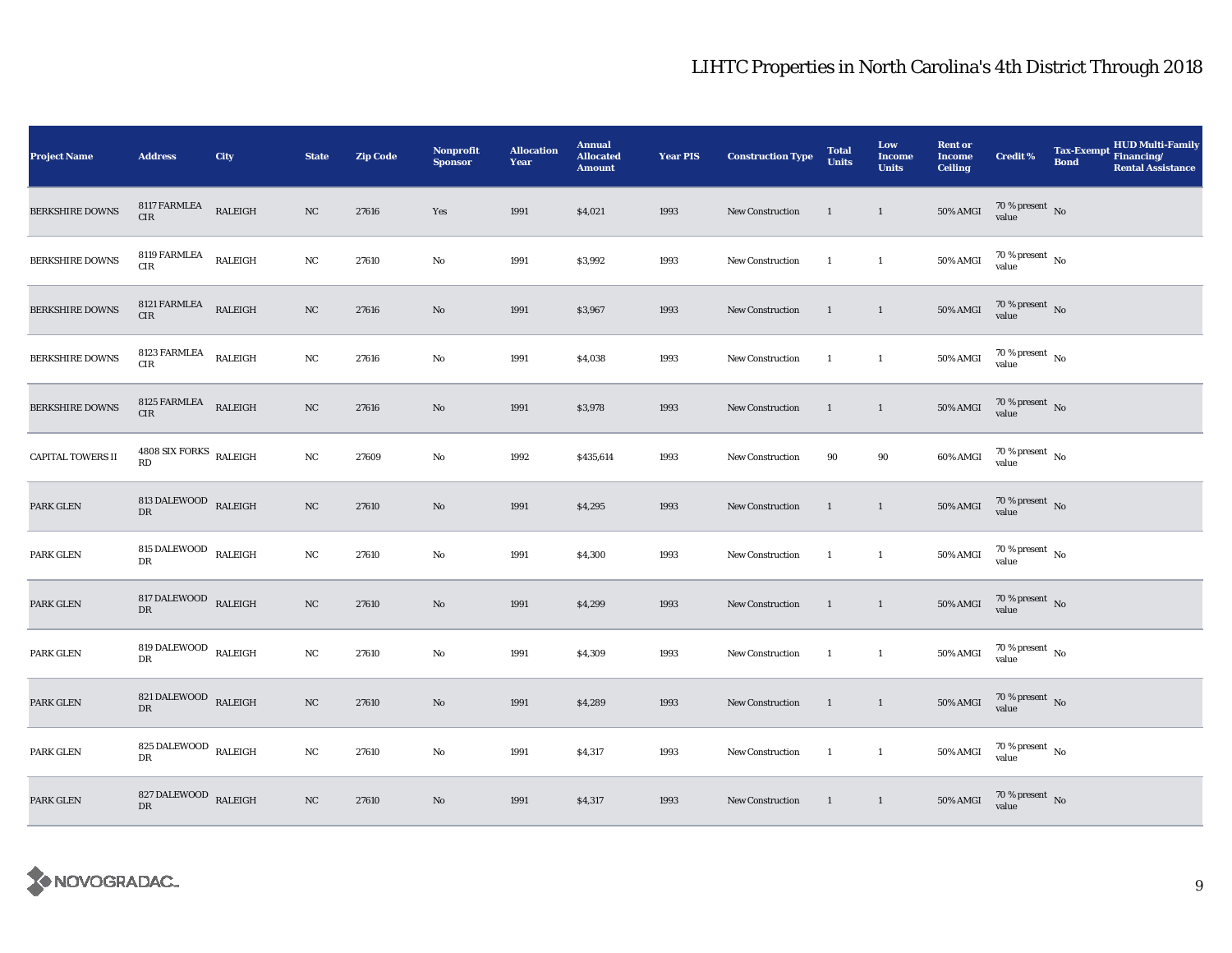| <b>Project Name</b>    | <b>Address</b>                         | City           | <b>State</b> | <b>Zip Code</b> | Nonprofit<br><b>Sponsor</b> | <b>Allocation</b><br>Year | <b>Annual</b><br><b>Allocated</b><br><b>Amount</b> | <b>Year PIS</b> | <b>Construction Type</b> | <b>Total</b><br><b>Units</b> | Low<br><b>Income</b><br><b>Units</b> | <b>Rent or</b><br><b>Income</b><br><b>Ceiling</b> | <b>Credit %</b>                | <b>Tax-Exempt</b><br><b>Bond</b> | <b>HUD Multi-Family</b><br>Financing/<br><b>Rental Assistance</b> |
|------------------------|----------------------------------------|----------------|--------------|-----------------|-----------------------------|---------------------------|----------------------------------------------------|-----------------|--------------------------|------------------------------|--------------------------------------|---------------------------------------------------|--------------------------------|----------------------------------|-------------------------------------------------------------------|
| PARK GLEN              | 829 DALEWOOD $\,$ RALEIGH<br>DR        |                | NC           | 27610           | No                          | 1991                      | \$4,318                                            | 1993            | <b>New Construction</b>  | -1                           | $\mathbf{1}$                         | <b>50% AMGI</b>                                   | $70\,\%$ present $\,$ No value |                                  |                                                                   |
| PARK GLEN              | 831 DALEWOOD RALEIGH<br>DR             |                | $_{\rm NC}$  | 27610           | No                          | 1991                      | \$4,378                                            | 1993            | <b>New Construction</b>  | $\mathbf{1}$                 | $\mathbf{1}$                         | <b>50% AMGI</b>                                   | $70\,\%$ present $\,$ No value |                                  |                                                                   |
| PARK GLEN              | 833 DALEWOOD $\,$ RALEIGH<br>DR        |                | $_{\rm NC}$  | 27610           | No                          | 1991                      | \$4,329                                            | 1993            | New Construction         | -1                           | $\mathbf{1}$                         | 50% AMGI                                          | $70\,\%$ present $\,$ No value |                                  |                                                                   |
| <b>WESTOAKS APTS</b>   | 705 FLAVION<br><b>DRIVE</b>            | RALEIGH        | NC           | 27608           | $\rm No$                    | 1991                      | \$182,280                                          | 1993            | New Construction         | 50                           | 50                                   | 60% AMGI                                          | $70\,\%$ present $\,$ No value |                                  |                                                                   |
| 1606 JOE LOUIS AVE     | $1606$ JOE LOUIS<br>AVE                | RALEIGH        | NC           | 27610           | $\mathbf{No}$               | 1992                      | \$4,825                                            | 1993            | New Construction         | $\mathbf{1}$                 | $\mathbf{1}$                         | 60% AMGI                                          | $70\,\%$ present $\,$ No value |                                  |                                                                   |
| 1925 TISCHER RD        | 1925 TISCHER<br>$\mathbf{R}\mathbf{D}$ | RALEIGH        | $_{\rm NC}$  | 27603           | No                          | 1992                      | \$4,076                                            | 1993            | New Construction         | $\mathbf{1}$                 | $\mathbf{1}$                         | $50\%$ AMGI                                       | $70\,\%$ present $\,$ No value |                                  |                                                                   |
| 1929 TISCHER ROAD      | 1929 TISCHER<br><b>ROAD</b>            | <b>RALEIGH</b> | $_{\rm NC}$  | 27603           | No                          | 1992                      | \$4,076                                            | 1993            | New Construction         | -1                           | $\mathbf{1}$                         | 50% AMGI                                          | $70\,\%$ present $\,$ No value |                                  |                                                                   |
| 1931 TISCHER RD        | 1931 TISCHER<br>RD                     | RALEIGH        | $_{\rm NC}$  | 27603           | $\rm No$                    | 1992                      | \$4,076                                            | 1993            | <b>New Construction</b>  | $\mathbf{1}$                 | $\mathbf{1}$                         | 50% AMGI                                          | $70\,\%$ present $\,$ No value |                                  |                                                                   |
| 2120 HAWKINS STREET    | 2120 HAWKINS<br>STREET                 | RALEIGH        | NC           | 27610           | $\mathbf{No}$               | 1992                      | \$11,626                                           | 1993            | New Construction         | $\overline{4}$               | $\overline{4}$                       | $60\%$ AMGI                                       | $70\,\%$ present $\,$ No value |                                  |                                                                   |
| <b>BERKSHIRE DOWNS</b> | $8125$ FARMLEA RALEIGH<br>CIR          |                | NC           | 27604           | $\mathbf{No}$               | 1991                      | \$3,978                                            | 1993            | New Construction         | $\mathbf{1}$                 | $\mathbf{1}$                         | <b>50% AMGI</b>                                   | $70\,\%$ present $\,$ No value |                                  |                                                                   |
| <b>BERKSHIRE DOWNS</b> | 8114 FARMLEA<br>$\rm CIR$              | RALEIGH        | $_{\rm NC}$  | 27604           | $\mathbf{No}$               | 1991                      | \$4,103                                            | 1993            | New Construction         | -1                           | $\mathbf{1}$                         | 50% AMGI                                          | $70\,\%$ present $\,$ No value |                                  |                                                                   |
| <b>BERKSHIRE DOWNS</b> | $8110$ FARMLEA RALEIGH<br>$\rm CIR$    |                | $_{\rm NC}$  | 27604           | No                          | 1991                      | \$4,090                                            | 1993            | New Construction         | $\overline{1}$               | $\overline{1}$                       | $50\%$ AMGI                                       | $70\,\%$ present $\,$ No value |                                  |                                                                   |
| <b>BERKSHIRE DOWNS</b> | 8108 FARMLEA<br>CIR                    | <b>RALEIGH</b> | NC           | 27604           | $\mathbf{No}$               | 1991                      | \$4,093                                            | 1993            | New Construction         | $\mathbf{1}$                 | $\mathbf{1}$                         | $50\%$ AMGI                                       | $70\,\%$ present $\,$ No value |                                  |                                                                   |

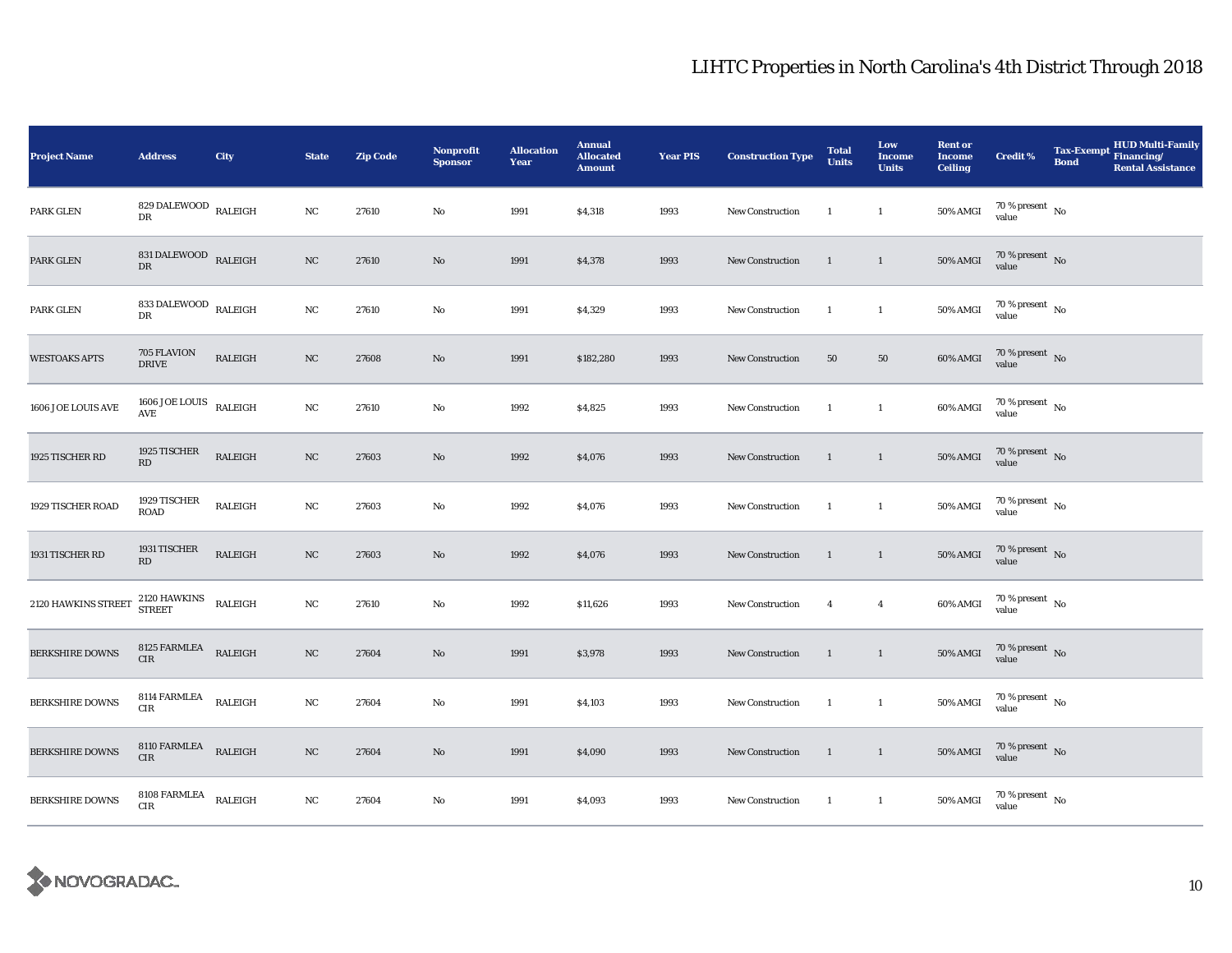| <b>Project Name</b>                  | <b>Address</b>                              | City           | <b>State</b> | <b>Zip Code</b> | Nonprofit<br><b>Sponsor</b> | <b>Allocation</b><br>Year | <b>Annual</b><br><b>Allocated</b><br><b>Amount</b> | <b>Year PIS</b> | <b>Construction Type</b> | <b>Total</b><br><b>Units</b> | Low<br>Income<br><b>Units</b> | <b>Rent or</b><br><b>Income</b><br><b>Ceiling</b> | <b>Credit %</b>                                                 | <b>Tax-Exempt</b><br><b>Bond</b> | <b>HUD Multi-Family</b><br>Financing/<br><b>Rental Assistance</b> |
|--------------------------------------|---------------------------------------------|----------------|--------------|-----------------|-----------------------------|---------------------------|----------------------------------------------------|-----------------|--------------------------|------------------------------|-------------------------------|---------------------------------------------------|-----------------------------------------------------------------|----------------------------------|-------------------------------------------------------------------|
| <b>BERKSHIRE DOWNS</b>               | 8115 FARMLEA<br><b>CIR</b>                  | RALEIGH        | NC           | 27604           | No                          | 1991                      | \$4,021                                            | 1993            | <b>New Construction</b>  | $\overline{1}$               | $\overline{1}$                | <b>50% AMGI</b>                                   | $70\,\%$ present $\,$ No value                                  |                                  |                                                                   |
| <b>BERKSHIRE DOWNS</b>               | $8123$ FARMLEA $\quad$ RALEIGH<br>CIR       |                | NC           | 27604           | No                          | 1991                      | \$4,038                                            | 1993            | <b>New Construction</b>  | $\mathbf{1}$                 | $\mathbf{1}$                  | 50% AMGI                                          | $70\,\%$ present $\,$ No value                                  |                                  |                                                                   |
| <b>BERKSHIRE DOWNS</b>               | 8121 FARMLEA<br>$\rm CIR$                   | RALEIGH        | $_{\rm NC}$  | 27604           | No                          | 1991                      | \$3,967                                            | 1993            | New Construction         | $\mathbf{1}$                 | $\mathbf{1}$                  | 50% AMGI                                          | $70\,\%$ present $\,$ No value                                  |                                  |                                                                   |
| PWE 1924 TISCHER RD                  | 1924 TISCHER<br>RD                          | <b>RALEIGH</b> | NC           | 27603           | No                          | 1992                      | \$4,076                                            | 1993            | <b>New Construction</b>  | $\mathbf{1}$                 | $\mathbf{1}$                  | 50% AMGI                                          | $70\,\%$ present $\,$ No value                                  |                                  |                                                                   |
| <b>PWE BERKSHIRE</b><br><b>DOWNS</b> | 8117 FARMLEA<br>CIR                         | RALEIGH        | NC           | 27604           | No                          | 1991                      | \$4,021                                            | 1993            | New Construction         | $\mathbf{1}$                 | $\mathbf{1}$                  | <b>50% AMGI</b>                                   | $70\,\%$ present $\,$ No value                                  |                                  |                                                                   |
| PWE PARK GLEN                        | 821 DALEWOOD $_{\rm RALEIGH}$<br>DR         |                | NC           | 27610           | No                          | 1991                      | \$4,289                                            | 1993            | New Construction         | $\mathbf{1}$                 | $\overline{1}$                | 50% AMGI                                          | $70\,\%$ present $\,$ No value                                  |                                  |                                                                   |
| PARK GLEN                            | 831 DALEWOOD RALEIGH<br>DR                  |                | NC           | 27610           | No                          | 1991                      | \$4,378                                            | 1993            | New Construction         | $\overline{1}$               | $\overline{1}$                | <b>50% AMGI</b>                                   | $70\,\%$ present $\,$ No value                                  |                                  |                                                                   |
| PARK GLEN                            | 833 DALEWOOD $\,$ RALEIGH<br><b>DR</b>      |                | NC           | 27610           | No                          | 1991                      | \$4,329                                            | 1993            | <b>New Construction</b>  | $\mathbf{1}$                 | $\mathbf{1}$                  | 50% AMGI                                          | $70\,\%$ present $\,$ No value                                  |                                  |                                                                   |
| PARK GLEN                            | 819 DALEWOOD $_{\rm RALEIGH}$<br>${\rm DR}$ |                | NC           | 27610           | No                          | 1991                      | \$4,309                                            | 1993            | New Construction         | $\overline{1}$               | $\mathbf{1}$                  | $50\%$ AMGI                                       | $70\,\%$ present $\,$ No value                                  |                                  |                                                                   |
| PARK GLEN                            | 817 DALEWOOD $_{\rm RALEIGH}$<br>DR         |                | NC           | 27610           | No                          | 1991                      | \$4,299                                            | 1993            | New Construction         | $\mathbf{1}$                 | $\mathbf{1}$                  | 50% AMGI                                          | $70\,\%$ present $\,$ No value                                  |                                  |                                                                   |
| PARK GLEN                            | 825 DALEWOOD RALEIGH<br>${\rm DR}$          |                | NC           | 27610           | No                          | 1991                      | \$4,317                                            | 1993            | New Construction         | $\overline{1}$               | $\mathbf{1}$                  | $50\%$ AMGI                                       | $70\,\%$ present $\,$ No value                                  |                                  |                                                                   |
| PARK GLEN                            | 827 DALEWOOD $_{\rm RALEIGH}$<br>DR         |                | NC           | 27610           | No                          | 1991                      | \$4,317                                            | 1993            | New Construction         | $\mathbf{1}$                 | $\mathbf{1}$                  | <b>50% AMGI</b>                                   | $70\,\%$ present $\,$ No value                                  |                                  |                                                                   |
| PARK GLEN                            | 829 DALEWOOD RALEIGH<br>${\rm DR}$          |                | NC           | 27610           | No                          | 1991                      | \$4,318                                            | 1993            | New Construction         | $\blacksquare$               | $\overline{1}$                |                                                   | 50% AMGI $\frac{70 \text{ %} \text{ present}}{\text{value}}$ No |                                  |                                                                   |

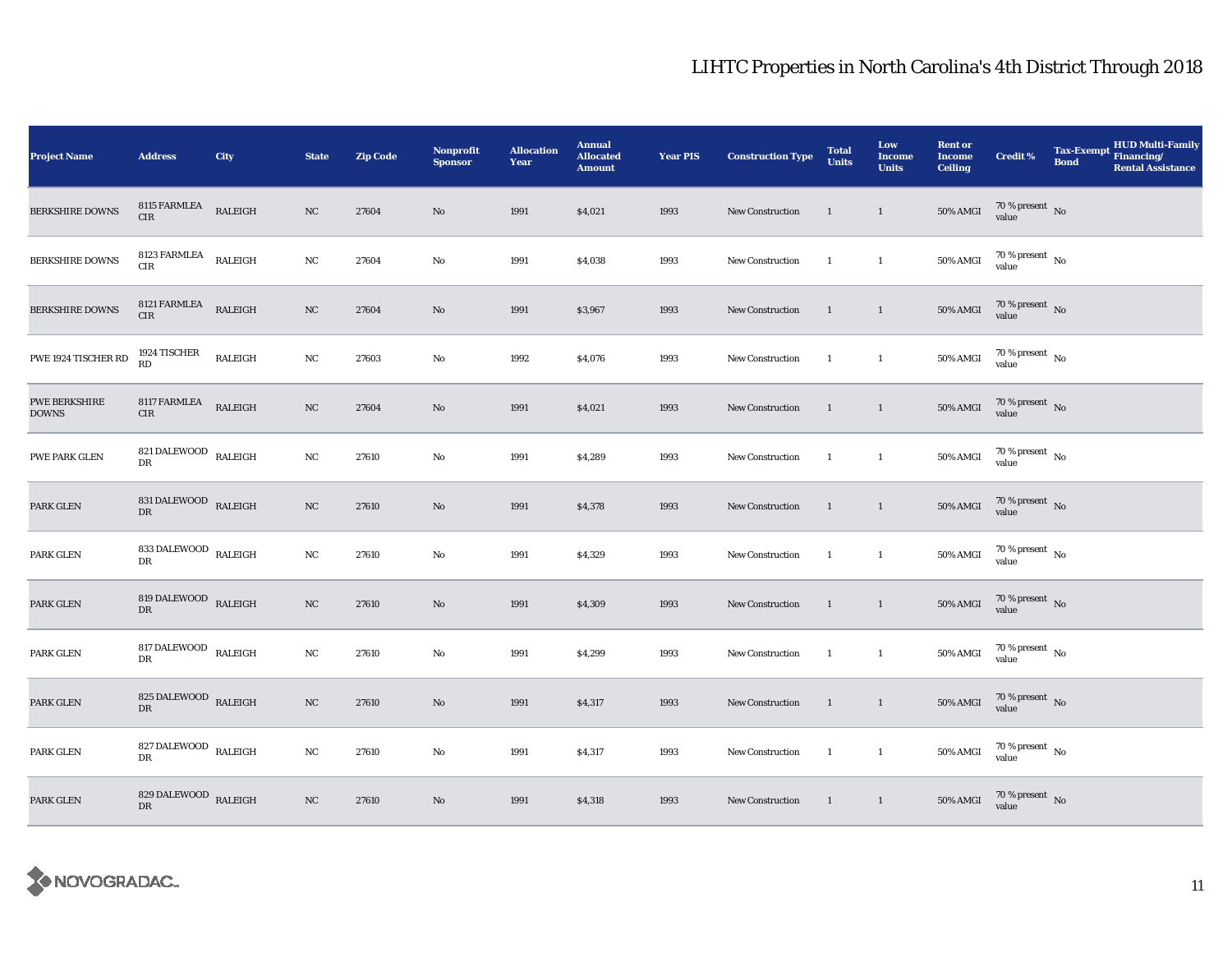| <b>Project Name</b>                  | <b>Address</b>                        | City | <b>State</b> | <b>Zip Code</b> | Nonprofit<br><b>Sponsor</b> | <b>Allocation</b><br>Year | <b>Annual</b><br><b>Allocated</b><br><b>Amount</b> | <b>Year PIS</b> | <b>Construction Type</b> | <b>Total</b><br><b>Units</b> | Low<br><b>Income</b><br><b>Units</b> | <b>Rent or</b><br><b>Income</b><br><b>Ceiling</b> | <b>Credit %</b>                        | <b>Tax-Exempt</b><br><b>Bond</b> | <b>HUD Multi-Family</b><br>Financing/<br><b>Rental Assistance</b> |
|--------------------------------------|---------------------------------------|------|--------------|-----------------|-----------------------------|---------------------------|----------------------------------------------------|-----------------|--------------------------|------------------------------|--------------------------------------|---------------------------------------------------|----------------------------------------|----------------------------------|-------------------------------------------------------------------|
| 1000 PARKTHROUGH<br>ST               | 1000<br>PARKTHROUGH CARY<br>ST        |      | NC           | 27511           | No                          | 1992                      | \$5,474                                            | 1994            | New Construction         | $\overline{1}$               | $\mathbf{1}$                         | <b>50% AMGI</b>                                   | $70$ % present $\,$ No $\,$<br>value   |                                  |                                                                   |
| 1002 PARKTHROUGH<br>ST               | 1002<br>PARKTHROUGH CARY<br><b>ST</b> |      | NC           | 27511           | No                          | 1992                      | \$5,474                                            | 1994            | New Construction         | -1                           | $\mathbf{1}$                         | $50\%$ AMGI                                       | $70\,\%$ present $\,$ No value         |                                  |                                                                   |
| 1003 PARKTHROUGH<br>${\rm ST}$       | 1003<br>PARKTHROUGH CARY<br><b>ST</b> |      | $_{\rm NC}$  | 27511           | No                          | 1992                      | \$4,728                                            | 1994            | New Construction         | -1                           | $\mathbf{1}$                         | 50% AMGI                                          | $70\,\%$ present $$$ No value          |                                  |                                                                   |
| 1004 PARKTHROUGH<br>ST               | 1004<br>PARKTHROUGH CARY<br>ST        |      | NC           | 27511           | No                          | 1992                      | \$5,474                                            | 1994            | <b>New Construction</b>  | $\overline{1}$               | $\mathbf{1}$                         | <b>50% AMGI</b>                                   | $70\,\%$ present $\,$ No value         |                                  |                                                                   |
| 1005 PARKTHROUGH ST PARKTHROUGH CARY | 1005<br>ST                            |      | NC           | 27511           | No                          | 1992                      | \$4,728                                            | 1994            | New Construction         | $\overline{1}$               | $\mathbf{1}$                         | <b>50% AMGI</b>                                   | $70\,\%$ present $\,$ No value         |                                  |                                                                   |
| 1006 PARKTHROUGH<br>ST               | 1006<br>PARKTHROUGH CARY<br>ST        |      | NC           | 27511           | No                          | 1992                      | \$5,474                                            | 1994            | New Construction         | $\overline{1}$               | $\overline{1}$                       | $50\%$ AMGI                                       | $70\,\%$ present $\,$ No value         |                                  |                                                                   |
| 1007 PARKTHROUGH ST PARKTHROUGH CARY | 1007<br>ST                            |      | NC           | 27511           | No                          | 1992                      | \$4,728                                            | 1994            | New Construction         | $\overline{1}$               | $\mathbf{1}$                         | <b>50% AMGI</b>                                   | $70\,\%$ present $\,$ No $\,$<br>value |                                  |                                                                   |
| 1008 PARKTHROUGH<br>ST               | 1008<br>PARKTHROUGH CARY<br><b>ST</b> |      | NC           | 27511           | No                          | 1992                      | \$5,474                                            | 1994            | New Construction         | $\overline{1}$               | $\mathbf{1}$                         | <b>50% AMGI</b>                                   | $70\,\%$ present $\,$ No value         |                                  |                                                                   |
| 1009 PARKTHROUGH<br>${\rm ST}$       | 1009<br>PARKTHROUGH CARY<br>ST        |      | NC           | 27511           | No                          | 1992                      | \$4,728                                            | 1994            | New Construction         | <sup>1</sup>                 | $\mathbf{1}$                         | <b>50% AMGI</b>                                   | $70\,\%$ present $\,$ No value         |                                  |                                                                   |
| 1010 PARKTHROUGH ST PARKTHROUGH CARY | 1010<br>ST                            |      | NC           | 27511           | No                          | 1992                      | \$4,728                                            | 1994            | <b>New Construction</b>  | $\overline{1}$               | $\mathbf{1}$                         | <b>50% AMGI</b>                                   | $70\,\%$ present $\,$ No value         |                                  |                                                                   |
| 1011 PARKTHROUGH ST PARKTHROUGH CARY | 1011<br>ST                            |      | $_{\rm NC}$  | 27511           | No                          | 1992                      | \$5,474                                            | 1994            | New Construction         | $\overline{\phantom{a}}$     | $\mathbf{1}$                         | <b>50% AMGI</b>                                   | $70\,\%$ present $\,$ No value         |                                  |                                                                   |
| 1012 PARKTHROUGH ST PARKTHROUGH CARY | 1012<br>ST                            |      | NC           | 27511           | No                          | 1992                      | \$4,728                                            | 1994            | New Construction         | $\overline{1}$               | $\mathbf{1}$                         | <b>50% AMGI</b>                                   | $70$ % present $$\rm{No}$$ value       |                                  |                                                                   |
| 1013 PARKTHROUGH ST PARKTHROUGH CARY | 1013<br>ST                            |      | NC           | 27511           | No                          | 1992                      | \$5,474                                            | 1994            | New Construction         | $\blacksquare$               | $\mathbf{1}$                         | 50% AMGI                                          | $70\,\%$ present $\,$ No value         |                                  |                                                                   |

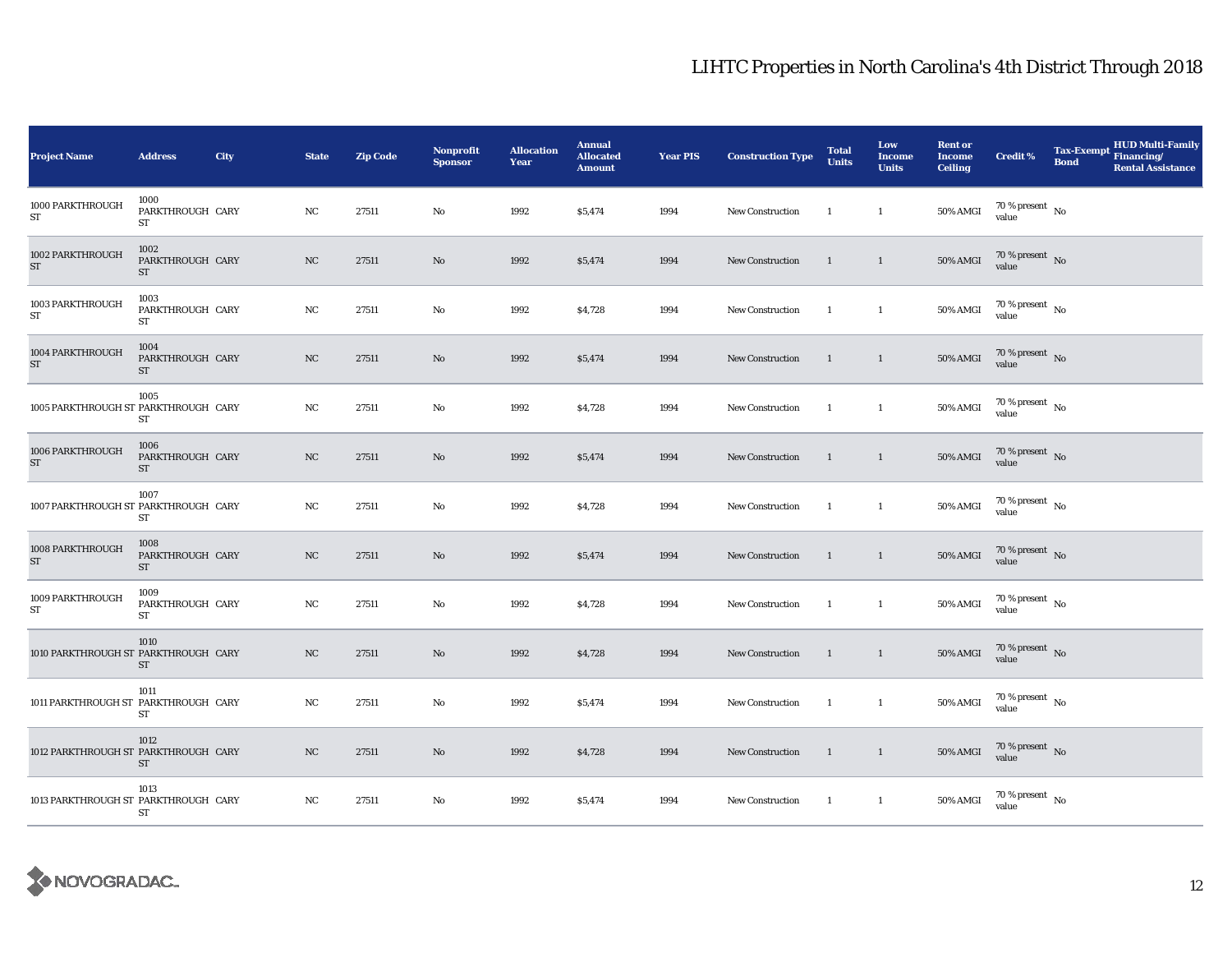| <b>Project Name</b>                  | <b>Address</b>                       | City           | <b>State</b> | <b>Zip Code</b> | Nonprofit<br><b>Sponsor</b> | <b>Allocation</b><br>Year | <b>Annual</b><br><b>Allocated</b><br><b>Amount</b> | <b>Year PIS</b> | <b>Construction Type</b> | <b>Total</b><br><b>Units</b> | Low<br><b>Income</b><br><b>Units</b> | <b>Rent or</b><br><b>Income</b><br><b>Ceiling</b> | <b>Credit %</b>                        | <b>HUD Multi-Family</b><br><b>Tax-Exempt</b><br>Financing/<br><b>Bond</b><br><b>Rental Assistance</b> |
|--------------------------------------|--------------------------------------|----------------|--------------|-----------------|-----------------------------|---------------------------|----------------------------------------------------|-----------------|--------------------------|------------------------------|--------------------------------------|---------------------------------------------------|----------------------------------------|-------------------------------------------------------------------------------------------------------|
| 1014 PARKTHROUGH ST PARKTHROUGH CARY | 1014<br>ST                           |                | NC           | 27511           | $\mathbf{N}\mathbf{o}$      | 1992                      | \$4,728                                            | 1994            | New Construction         | $\overline{1}$               | $\mathbf{1}$                         | <b>50% AMGI</b>                                   | 70 % present $\hbox{~No}$<br>value     |                                                                                                       |
| 1015 PARKTHROUGH ST PARKTHROUGH CARY | 1015<br>ST                           |                | NC           | 27511           | No                          | 1992                      | \$5,474                                            | 1994            | New Construction         | $\mathbf{1}$                 | $\mathbf{1}$                         | <b>50% AMGI</b>                                   | $70\,\%$ present $\,$ No $\,$<br>value |                                                                                                       |
| 1016 PARKTHROUGH ST PARKTHROUGH CARY | 1016<br><b>ST</b>                    |                | $_{\rm NC}$  | 27511           | $\mathbf{N}\mathbf{o}$      | 1992                      | \$4,728                                            | 1994            | <b>New Construction</b>  | $\overline{1}$               | $\overline{1}$                       | 50% AMGI                                          | $70\,\%$ present $\,$ No value         |                                                                                                       |
| 1017 PARKTHROUGH ST PARKTHROUGH CARY | 1017<br>ST                           |                | NC           | 27511           | No                          | 1992                      | \$5,474                                            | 1994            | New Construction         | $\mathbf{1}$                 | $\mathbf{1}$                         | 50% AMGI                                          | $70$ % present $\,$ No $\,$<br>value   |                                                                                                       |
| 1018 PARKTHROUGH ST PARKTHROUGH CARY | 1018<br><b>ST</b>                    |                | NC           | 27511           | No                          | 1992                      | \$4,728                                            | 1994            | <b>New Construction</b>  | 1                            | $\overline{1}$                       | <b>50% AMGI</b>                                   | $70\,\%$ present $\,$ No value         |                                                                                                       |
| 1019 PARKTHROUGH ST PARKTHROUGH CARY | 1019<br>ST                           |                | NC           | 27511           | No                          | 1992                      | \$5,474                                            | 1994            | <b>New Construction</b>  | $\mathbf{1}$                 | $\mathbf{1}$                         | <b>50% AMGI</b>                                   | $70$ % present $\,$ No $\,$<br>value   |                                                                                                       |
| 1921 TISCHER RD                      | 1921 TISCHER<br>RD                   | RALEIGH        | NC           | 27603           | No                          | 1992                      | \$4,076                                            | 1994            | New Construction         | $\overline{1}$               | $\overline{1}$                       | <b>50% AMGI</b>                                   | $70\,\%$ present $\,$ No value         |                                                                                                       |
| 1923 TISCHER RD                      | 1923 TISCHER<br>RD                   | <b>RALEIGH</b> | NC           | 27603           | No                          | 1992                      | \$4,076                                            | 1994            | New Construction         | $\mathbf{1}$                 | $\mathbf{1}$                         | 50% AMGI                                          | 70 % present $\hbox{~No}$<br>value     |                                                                                                       |
| <b>617 CAROLINA AVE</b>              | 617 CAROLINA<br>AVE                  | <b>RALEIGH</b> | $_{\rm NC}$  | 27606           | $\mathbf{N}\mathbf{o}$      | 1993                      | \$4,717                                            | 1994            | New Construction         | $\overline{1}$               | $\overline{1}$                       | $50\%$ AMGI                                       | $70\,\%$ present $\,$ No value         |                                                                                                       |
| <b>619 CAROLINA AVE</b>              | 619 CAROLINA<br>AVE                  | <b>RALEIGH</b> | NC           | 27606           | No                          | 1993                      | \$4,717                                            | 1994            | New Construction         | $\mathbf{1}$                 | $\overline{1}$                       | 50% AMGI                                          | $70\,\%$ present $\,$ No value         |                                                                                                       |
| <b>621 CAROLINA AVE</b>              | 621 CAROLINA<br>AVE                  | <b>RALEIGH</b> | $_{\rm NC}$  | 27606           | $\mathbf{N}\mathbf{o}$      | 1993                      | \$4,717                                            | 1994            | <b>New Construction</b>  | $\overline{1}$               | $\mathbf{1}$                         | <b>50% AMGI</b>                                   | $70\,\%$ present $\,$ No value         |                                                                                                       |
| 625 CAROLINA AVE                     | 625 CAROLINA<br>AVE                  | <b>RALEIGH</b> | NC           | 27606           | No                          | 1993                      | \$4,717                                            | 1994            | <b>New Construction</b>  | $\mathbf{1}$                 | $\mathbf{1}$                         | <b>50% AMGI</b>                                   | $70$ % present $\,$ No $\,$<br>value   |                                                                                                       |
| 8253 MERRIWEATHER<br>${\rm CIR}$     | 8253<br>MERRIWEATHE RALEIGH<br>R CIR |                | NC           | 27616           | No                          | 1993                      | \$4,439                                            | 1994            | New Construction         | $\blacksquare$               | $\overline{1}$                       | 50% AMGI                                          | $70\,\%$ present $\,$ No value         |                                                                                                       |

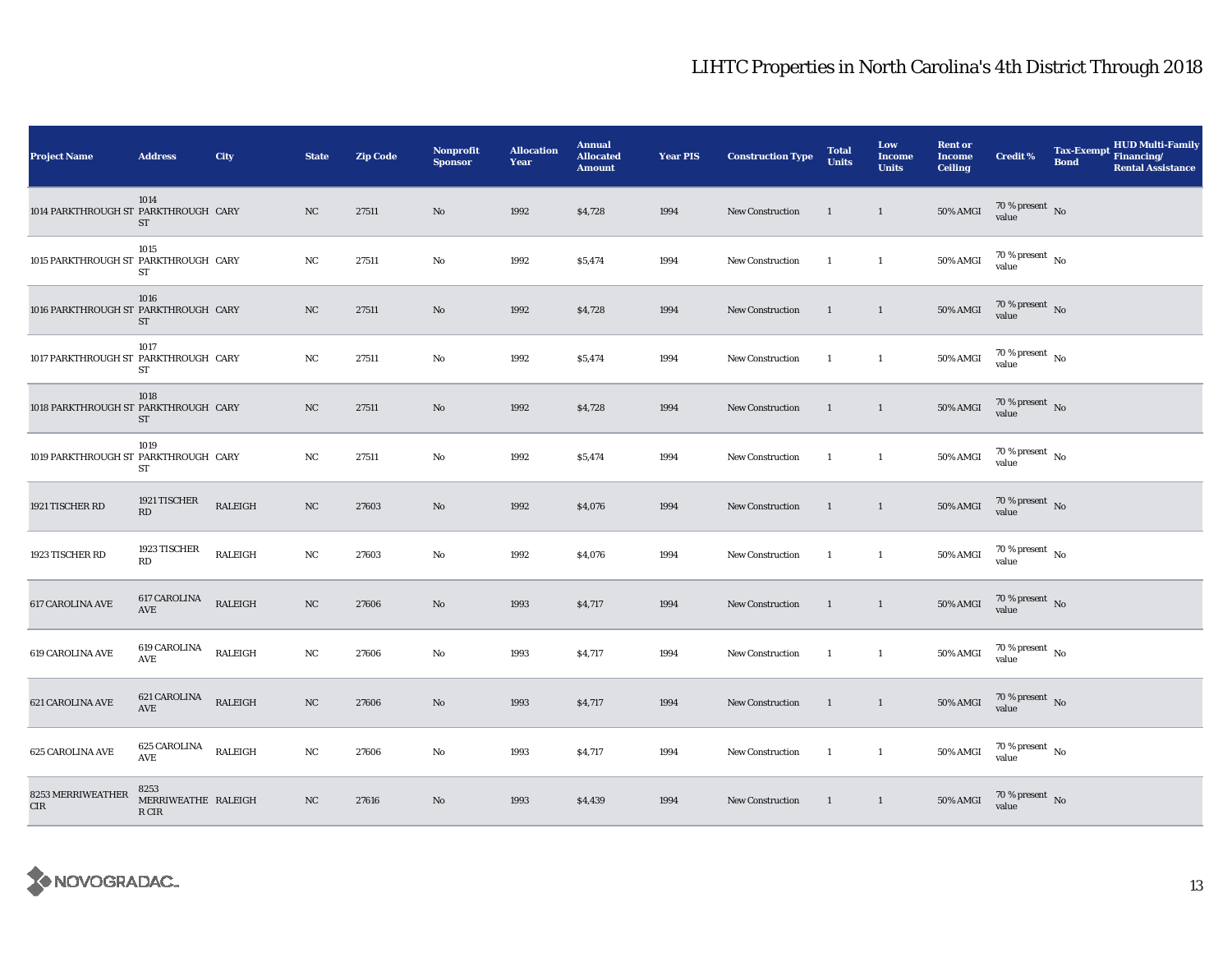| <b>Project Name</b>                     | <b>Address</b>                       | City           | <b>State</b> | <b>Zip Code</b> | <b>Nonprofit</b><br><b>Sponsor</b> | <b>Allocation</b><br>Year | <b>Annual</b><br><b>Allocated</b><br><b>Amount</b> | <b>Year PIS</b> | <b>Construction Type</b> | <b>Total</b><br><b>Units</b> | Low<br><b>Income</b><br><b>Units</b> | <b>Rent or</b><br><b>Income</b><br><b>Ceiling</b> | <b>Credit %</b>                          | <b>Tax-Exempt</b><br><b>Bond</b> | <b>HUD Multi-Family</b><br>Financing/<br><b>Rental Assistance</b> |
|-----------------------------------------|--------------------------------------|----------------|--------------|-----------------|------------------------------------|---------------------------|----------------------------------------------------|-----------------|--------------------------|------------------------------|--------------------------------------|---------------------------------------------------|------------------------------------------|----------------------------------|-------------------------------------------------------------------|
| 8255 MERRIWEATHER<br>CIR                | 8255<br>MERRIWEATHE RALEIGH<br>R CIR |                | NC           | 27616           | No                                 | 1993                      | \$4,439                                            | 1994            | <b>New Construction</b>  | <sup>1</sup>                 | $\mathbf{1}$                         | 50% AMGI                                          | $70\,\%$ present $\,$ No value           |                                  |                                                                   |
| 8257 MERRIWEATHER<br>${\rm CIR}$        | 8257<br>MERRIWEATHE RALEIGH<br>R CIR |                | NC           | 27616           | No                                 | 1993                      | \$4,439                                            | 1994            | <b>New Construction</b>  | $\mathbf{1}$                 | $\mathbf{1}$                         | $50\%$ AMGI                                       | $70\%$ present No<br>value               |                                  |                                                                   |
| 8259 MERRIWEATHER<br>$\rm CIR$          | 8259<br>MERRIWEATHE RALEIGH<br>R CIR |                | NC           | 27616           | No                                 | 1993                      | \$4,439                                            | 1994            | New Construction         | $\mathbf{1}$                 | $\mathbf{1}$                         | 50% AMGI                                          | $70\,\%$ present $_{\rm{No}}$            |                                  |                                                                   |
| 8261 MERRIWEATHER<br>${\rm CIR}$        | 8261<br>MERRIWEATHE RALEIGH<br>R CIR |                | NC           | 27616           | No                                 | 1993                      | \$4,439                                            | 1994            | <b>New Construction</b>  | $\overline{1}$               | $\mathbf{1}$                         | <b>50% AMGI</b>                                   | 70 % present $\hbox{~No}$<br>value       |                                  |                                                                   |
| 8263 MERRIWEATHER<br>CIR                | 8263<br>MERRIWEATHE RALEIGH<br>R CIR |                | NC           | 27616           | No                                 | 1993                      | \$4,439                                            | 1994            | <b>New Construction</b>  | $\mathbf{1}$                 | $\mathbf{1}$                         | 50% AMGI                                          | $70\,\%$ present $_{\rm{No}}$            |                                  |                                                                   |
| <b>FOX HOLLOW</b>                       | 2801 FERRET CT RALEIGH               |                | NC           | 27610           | No                                 | 1991                      | \$4,333                                            | 1991            | New Construction         | $\overline{1}$               | $\mathbf{1}$                         | <b>50% AMGI</b>                                   | $70\,\%$ present $\,$ No value           |                                  |                                                                   |
| <b>FOX HOLLOW</b>                       | 2803 FERRET CT RALEIGH               |                | NC           | 27610           | No                                 | 1991                      | \$4,333                                            | 1991            | New Construction         | $\overline{1}$               | $\mathbf{1}$                         | 50% AMGI                                          | $70\,\%$ present $_{\rm{No}}$            |                                  |                                                                   |
| <b>FOX HOLLOW</b><br><b>SUBDIVISION</b> | 2727 BIG OAK<br><b>STREET</b>        | <b>RALEIGH</b> | NC           | 27610           | No                                 | 1991                      | \$4,287                                            | 1991            | New Construction         | $\overline{1}$               | $\mathbf{1}$                         | <b>50% AMGI</b>                                   | $70\,\%$ present $\,$ No value           |                                  |                                                                   |
| <b>FOX HOLLOW</b><br><b>SUBDIVISION</b> | 1722 FOX<br><b>HOLLOW DR</b>         | RALEIGH        | NC           | 27610           | No                                 | 1991                      | \$4,225                                            | 1991            | New Construction         | $\overline{1}$               | $\mathbf{1}$                         | 50% AMGI                                          | $70\,\%$ present $_{\, \rm No}$<br>value |                                  |                                                                   |
| <b>FOX HOLLOW</b><br><b>SUBDIVISION</b> | 1718 FOX<br><b>HOLLOW DR</b>         | <b>RALEIGH</b> | $_{\rm NC}$  | 27610           | No                                 | 1991                      | \$4,495                                            | 1991            | <b>New Construction</b>  | $\mathbf{1}$                 | $\mathbf{1}$                         | 50% AMGI                                          | $70\,\%$ present $\,$ No value           |                                  |                                                                   |
| <b>FOX HOLLOW</b><br><b>SUBDIVISION</b> | 1716 FOX<br><b>HOLLOW DR</b>         | <b>RALEIGH</b> | NC           | 27610           | No                                 | 1991                      | \$4,546                                            | 1991            | <b>New Construction</b>  | $\overline{1}$               | $\mathbf{1}$                         | 50% AMGI                                          | 70 % present $\hbox{~No}$<br>value       |                                  |                                                                   |
| FOX HOLLOW<br><b>SUBDIVISION</b>        | <b>1801 FOX</b><br><b>HOLLOW DR</b>  | RALEIGH        | $_{\rm NC}$  | 27610           | No                                 | 1991                      | \$4,328                                            | 1991            | <b>New Construction</b>  | $\overline{1}$               | $\mathbf{1}$                         | <b>50% AMGI</b>                                   | $70\,\%$ present $\,$ No value           |                                  |                                                                   |
| PWE FOX HOLLOW<br><b>APTS</b>           | 2712 BIG OAK ST RALEIGH              |                | NC           | 27610           | No                                 | 1990                      | \$4,320                                            | 1991            | New Construction         | $\mathbf{1}$                 | $\mathbf{1}$                         | $50\%$ AMGI                                       | $70\,\%$ present $\,$ No value           |                                  |                                                                   |

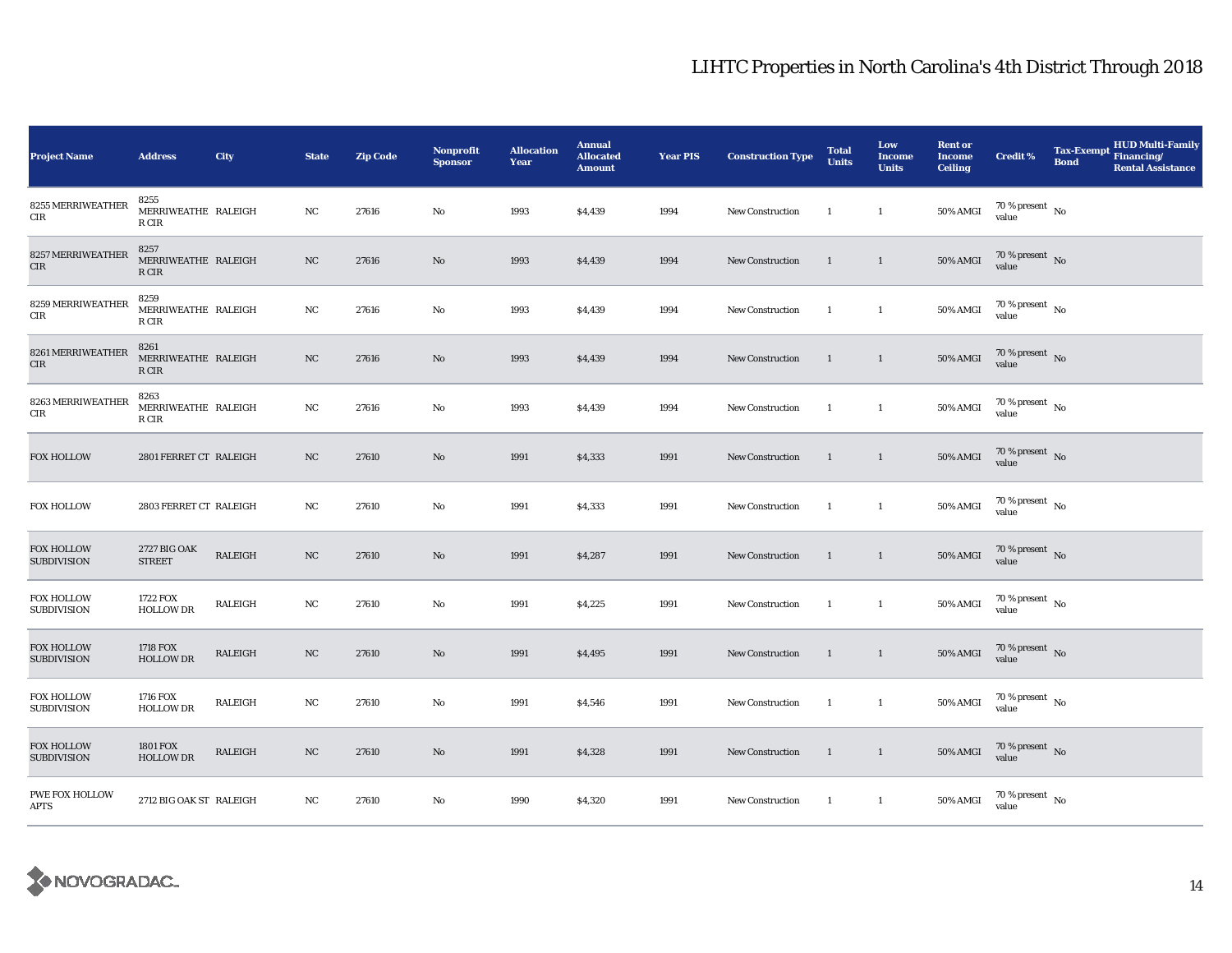| <b>Project Name</b>                               | <b>Address</b>                                | City           | <b>State</b> | <b>Zip Code</b> | <b>Nonprofit</b><br><b>Sponsor</b> | <b>Allocation</b><br>Year | <b>Annual</b><br><b>Allocated</b><br><b>Amount</b> | <b>Year PIS</b> | <b>Construction Type</b>                               | <b>Total</b><br><b>Units</b> | Low<br><b>Income</b><br><b>Units</b> | <b>Rent or</b><br><b>Income</b><br><b>Ceiling</b> | <b>Credit %</b>                        | <b>Tax-Exempt</b><br><b>Bond</b> | <b>HUD Multi-Family</b><br>Financing/<br><b>Rental Assistance</b> |
|---------------------------------------------------|-----------------------------------------------|----------------|--------------|-----------------|------------------------------------|---------------------------|----------------------------------------------------|-----------------|--------------------------------------------------------|------------------------------|--------------------------------------|---------------------------------------------------|----------------------------------------|----------------------------------|-------------------------------------------------------------------|
| <b>PWE FOX HOLLOW</b><br><b>SUBDIVISION</b>       | 2729 BIG OAK<br><b>STREET</b>                 | RALEIGH        | NC           | 27610           | No                                 | 1991                      | \$4,297                                            | 1991            | <b>New Construction</b>                                | $\overline{1}$               | $\mathbf{1}$                         | <b>50% AMGI</b>                                   | $70\,\%$ present $\,$ No value         |                                  |                                                                   |
| <b>BERKSHIRE DOWNS I</b>                          | 8100 FARMLEA<br>CIR                           | <b>RALEIGH</b> | $_{\rm NC}$  | 27616           | $\rm No$                           | 1991                      | \$4,198                                            | 1992            | <b>New Construction</b>                                | $\mathbf{1}$                 | $\mathbf{1}$                         | 50% AMGI                                          | $70\,\%$ present $\,$ No $\,$<br>value |                                  |                                                                   |
| <b>BERKSHIRE DOWNS</b>                            | 8112 FARMLEA<br>CIR                           | RALEIGH        | NC           | 27616           | No                                 | 1991                      | \$4,121                                            | 1992            | <b>New Construction</b>                                | $\mathbf{1}$                 | $\mathbf{1}$                         | <b>50% AMGI</b>                                   | $70\,\%$ present $\,$ No value         |                                  |                                                                   |
| <b>BERKSHIRE DOWNS</b><br><b>WEST</b>             | 8102 FARMLEA<br>$\rm CIR$                     | RALEIGH        | NC           | 27616           | No                                 | 1991                      | \$4,112                                            | 1992            | <b>New Construction</b>                                | <sup>1</sup>                 | $\overline{1}$                       | 50% AMGI                                          | $70$ % present $\,$ No $\,$<br>value   |                                  |                                                                   |
| <b>BERKSHIRE DOWNS</b><br><b>WEST SUBDIVISION</b> | 8104 FARMLEA<br>CIR                           | RALEIGH        | NC           | 27616           | No                                 | 1991                      | \$4,112                                            | 1992            | New Construction                                       | <sup>1</sup>                 | <sup>1</sup>                         | <b>50% AMGI</b>                                   | $70\,\%$ present $\,$ No value         |                                  |                                                                   |
| <b>COURTNEY LANE</b><br><b>TOWNHOMES</b>          | $4707$ COURTNEY $\,$ RALEIGH<br>$\text{LN}{}$ |                | NC           | 27616           | $\rm No$                           | 1991                      | \$4,265                                            | 1992            | New Construction                                       | $\mathbf{1}$                 | $\mathbf{1}$                         | 50% AMGI                                          | $70\,\%$ present $\,$ No value         |                                  |                                                                   |
| <b>COURTNEY LANE</b>                              | $4717$ COURTNEY $\;$ RALEIGH LANE             |                | $_{\rm NC}$  | 27604           | No                                 | 1991                      | \$4,265                                            | 1992            | <b>New Construction</b>                                | $\overline{1}$               | $\overline{1}$                       | <b>50% AMGI</b>                                   | $70\,\%$ present $\,$ No value         |                                  |                                                                   |
| <b>COURTNEY LANE</b><br>TOWNHOMES                 | $4701$ COURTNEY $\,$ RALEIGH<br><b>LN</b>     |                | NC           | 27616           | No                                 | 1991                      | \$4,265                                            | 1992            | <b>New Construction</b>                                | -1                           | $\mathbf{1}$                         | 50% AMGI                                          | $70\,\%$ present $\,$ No value         |                                  |                                                                   |
| <b>COURTNEY LANE</b><br><b>TOWNHOMES</b>          | $4703$ COURTNEY $\,$ RALEIGH<br>${\rm LN}$    |                | NC           | 27616           | No                                 | 1991                      | \$4,265                                            | 1992            | New Construction                                       | $\mathbf{1}$                 | $\overline{1}$                       | <b>50% AMGI</b>                                   | $70\,\%$ present $\,$ No value         |                                  |                                                                   |
| <b>COURTNEY LANE</b><br><b>TOWNHOMES</b>          | 4705 COURTNEY $_{\rm RALEIGH}$<br>${\rm LN}$  |                | NC           | 27616           | No                                 | 1991                      | \$4,265                                            | 1992            | New Construction                                       | $\overline{1}$               | $\mathbf{1}$                         | <b>50% AMGI</b>                                   | $70$ % present $\,$ No $\,$<br>value   |                                  |                                                                   |
| <b>COURTNEY LANE</b><br><b>TOWNHOMES</b>          | 4715 COURTNEY RALEIGH<br>${\rm LN}$           |                | $_{\rm NC}$  | 27616           | $\mathbf{N}\mathbf{o}$             | 1991                      | \$4,265                                            | 1992            | <b>New Construction</b>                                | <sup>1</sup>                 | $\mathbf{1}$                         | <b>50% AMGI</b>                                   | $70\,\%$ present $\,$ No value         |                                  |                                                                   |
| <b>COURTNEY LANE</b><br><b>TOWNHOMES</b>          | $4719$ COURTNEY $\;$ RALEIGH<br><b>LN</b>     |                | $_{\rm NC}$  | 27616           | No                                 | 1991                      | \$4,265                                            | 1992            | <b>New Construction</b>                                | <sup>1</sup>                 | $\mathbf{1}$                         | 50% AMGI                                          | $70\,\%$ present $\,$ No value         |                                  |                                                                   |
| FISHER HEIGHTS APTS                               | 209 LORD<br>ANSON DR                          | RALEIGH        | NC           | 27610           | No                                 | 1991                      | \$2,037                                            | 1992            | Both New Construction 2<br>and $\mathrm{A}/\mathrm{R}$ |                              | $\boldsymbol{2}$                     | 60% AMGI                                          | $30\,\%$ present $\,$ No value         |                                  |                                                                   |

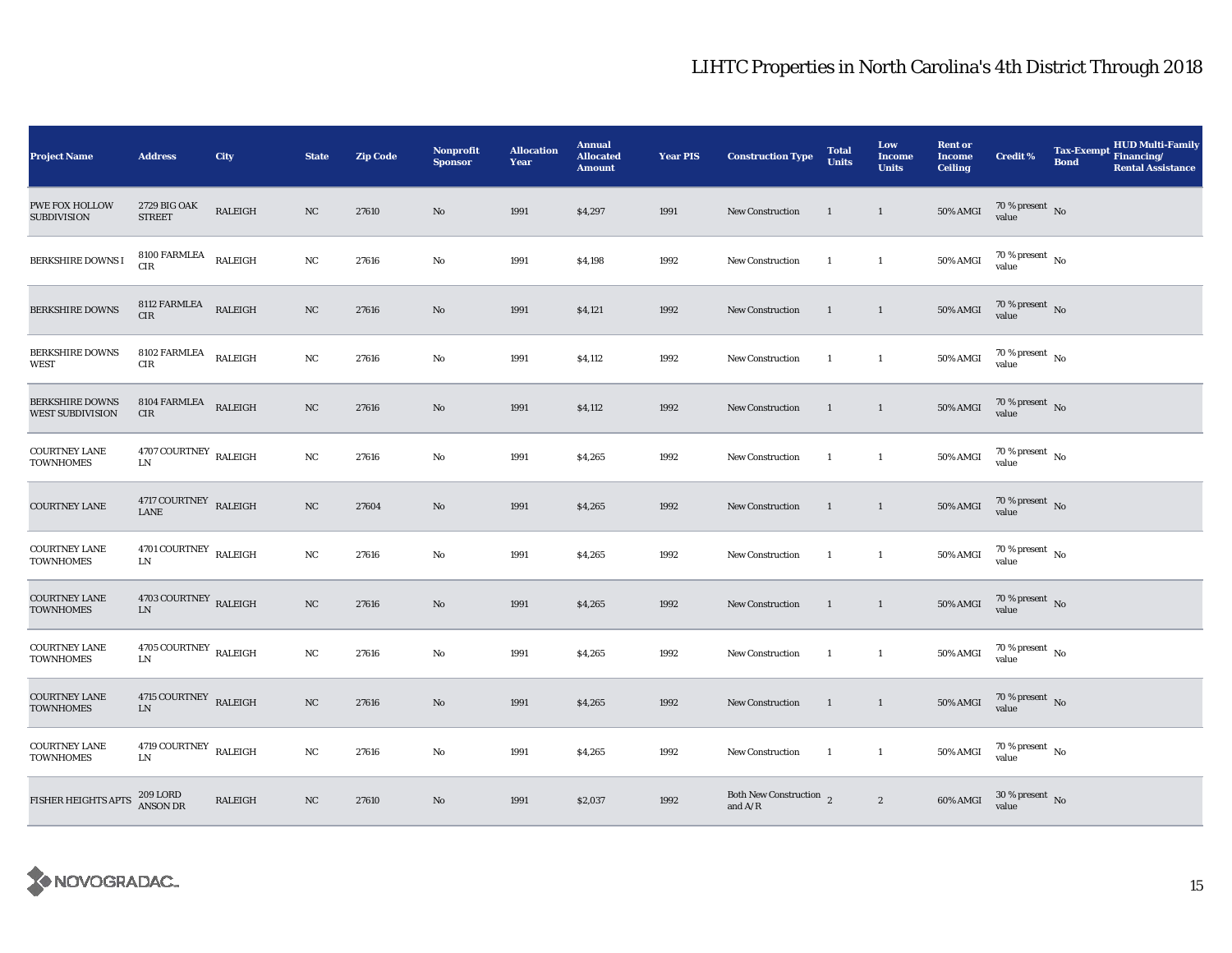| <b>Project Name</b>                     | <b>Address</b>                             | City           | <b>State</b> | <b>Zip Code</b> | <b>Nonprofit</b><br><b>Sponsor</b> | <b>Allocation</b><br>Year | <b>Annual</b><br><b>Allocated</b><br><b>Amount</b> | <b>Year PIS</b> | <b>Construction Type</b> | <b>Total</b><br><b>Units</b> | Low<br><b>Income</b><br><b>Units</b> | <b>Rent or</b><br><b>Income</b><br><b>Ceiling</b> | <b>Credit %</b>                        | <b>Tax-Exempt</b><br>Financing/<br><b>Bond</b> | <b>HUD Multi-Family</b><br><b>Rental Assistance</b> |
|-----------------------------------------|--------------------------------------------|----------------|--------------|-----------------|------------------------------------|---------------------------|----------------------------------------------------|-----------------|--------------------------|------------------------------|--------------------------------------|---------------------------------------------------|----------------------------------------|------------------------------------------------|-----------------------------------------------------|
| <b>FOX HOLLOW</b>                       | 1714 FOX<br><b>HOLLOW DR</b>               | RALEIGH        | NC           | 27610           | No                                 | 1991                      | \$4,206                                            | 1992            | <b>New Construction</b>  | <sup>1</sup>                 | $\mathbf{1}$                         | 50% AMGI                                          | 70 % present $\hbox{~No}$<br>value     |                                                |                                                     |
| <b>FOX HOLLOW</b>                       | 1721 FOX<br><b>HOLLOW DR</b>               | RALEIGH        | NC           | 27610           | No                                 | 1991                      | \$4,206                                            | 1992            | <b>New Construction</b>  | 1                            | $\mathbf{1}$                         | $50\%$ AMGI                                       | $70\%$ present No<br>value             |                                                |                                                     |
| FOX HOLLOW DR                           | 1712 FOX<br><b>HOLLOW DR</b>               | RALEIGH        | NC           | 27610           | No                                 | 1991                      | \$4,206                                            | 1992            | New Construction         | $\overline{1}$               | $\mathbf{1}$                         | 50% AMGI                                          | $70\,\%$ present $\,$ No value         |                                                |                                                     |
| <b>FOX HOLLOW</b><br><b>SUBDIVISION</b> | <b>1708 FOX</b><br><b>HOLLOW DR</b>        | RALEIGH        | NC           | 27610           | No                                 | 1991                      | \$4,206                                            | 1992            | New Construction         | $\overline{1}$               | $\overline{1}$                       | <b>50% AMGI</b>                                   | $70\,\%$ present $\,$ No value         |                                                |                                                     |
| <b>FOX HOLLOW</b><br><b>SUBDIVISION</b> | 1710 FOX<br><b>HOLLOW DR</b>               | RALEIGH        | $_{\rm NC}$  | 27610           | No                                 | 1991                      | \$4,206                                            | 1992            | New Construction         | <sup>1</sup>                 | $\mathbf{1}$                         | <b>50% AMGI</b>                                   | $70\,\%$ present $\,$ No $\,$<br>value |                                                |                                                     |
| <b>FOX HOLLOW</b><br><b>SUBDIVISION</b> | 1719 FOX<br><b>HOLLOW DR</b>               | RALEIGH        | NC           | 27610           | No                                 | 1991                      | \$4,206                                            | 1992            | <b>New Construction</b>  | 1                            | $\mathbf{1}$                         | $50\%$ AMGI                                       | $70\,\%$ present $\,$ No value         |                                                |                                                     |
| <b>FOX HOLLOW</b><br><b>SUBDIVISION</b> | 1723 FOX<br><b>HOLLOW DR</b>               | RALEIGH        | NC           | 27610           | No                                 | 1991                      | \$4,206                                            | 1992            | New Construction         | $\overline{1}$               | $\mathbf{1}$                         | <b>50% AMGI</b>                                   | $70\,\%$ present $\,$ No value         |                                                |                                                     |
| <b>FOX HOLLOW</b><br><b>SUBDIVISION</b> | 1725 FOX<br><b>HOLLOW DR</b>               | <b>RALEIGH</b> | NC           | 27610           | No                                 | 1991                      | \$4,206                                            | 1992            | <b>New Construction</b>  | 1                            | $\mathbf{1}$                         | <b>50% AMGI</b>                                   | $70\,\%$ present $\,$ No value         |                                                |                                                     |
| <b>FOX HOLLOW</b><br><b>SUBDIVISION</b> | 2704 FOXTAIL<br><b>COURT</b>               | RALEIGH        | NC           | 27610           | No                                 | 1991                      | \$4,206                                            | 1992            | New Construction         | <sup>1</sup>                 | $\mathbf{1}$                         | 50% AMGI                                          | $70\,\%$ present $\,$ No value         |                                                |                                                     |
| <b>FOX HOLLOW</b><br><b>SUBDIVISION</b> | <b>2705 FOX TAIL</b><br>${\cal C}{\cal T}$ | <b>RALEIGH</b> | $_{\rm NC}$  | 27610           | No                                 | 1991                      | \$4,206                                            | 1992            | New Construction         | $\overline{1}$               | $\mathbf{1}$                         | <b>50% AMGI</b>                                   | $70\,\%$ present $\,$ No value         |                                                |                                                     |
| <b>FOX HOLLOW</b><br><b>SUBDIVISION</b> | 2706 FOXTAIL<br>CT                         | RALEIGH        | NC           | 27610           | No                                 | 1991                      | \$4,206                                            | 1992            | New Construction         | <sup>1</sup>                 | $\mathbf{1}$                         | <b>50% AMGI</b>                                   | $70\,\%$ present $\,$ No value         |                                                |                                                     |
| <b>FOX HOLLOW</b><br><b>SUBDIVISION</b> | $2707\,\mathrm{FOX}$ TAIL<br>CT            | RALEIGH        | $_{\rm NC}$  | 27610           | No                                 | 1991                      | \$4,206                                            | 1992            | New Construction         | $\overline{1}$               | $\overline{1}$                       | <b>50% AMGI</b>                                   | $70\,\%$ present $\,$ No value         |                                                |                                                     |
| <b>FOX HOLLOW</b><br><b>SUBDIVISION</b> | 2709 FOX TAIL<br>CT                        | RALEIGH        | NC           | 27610           | No                                 | 1991                      | \$4,206                                            | 1992            | <b>New Construction</b>  | <sup>1</sup>                 | $\mathbf{1}$                         | 50% AMGI                                          | $70\,\%$ present $\,$ No value         |                                                |                                                     |

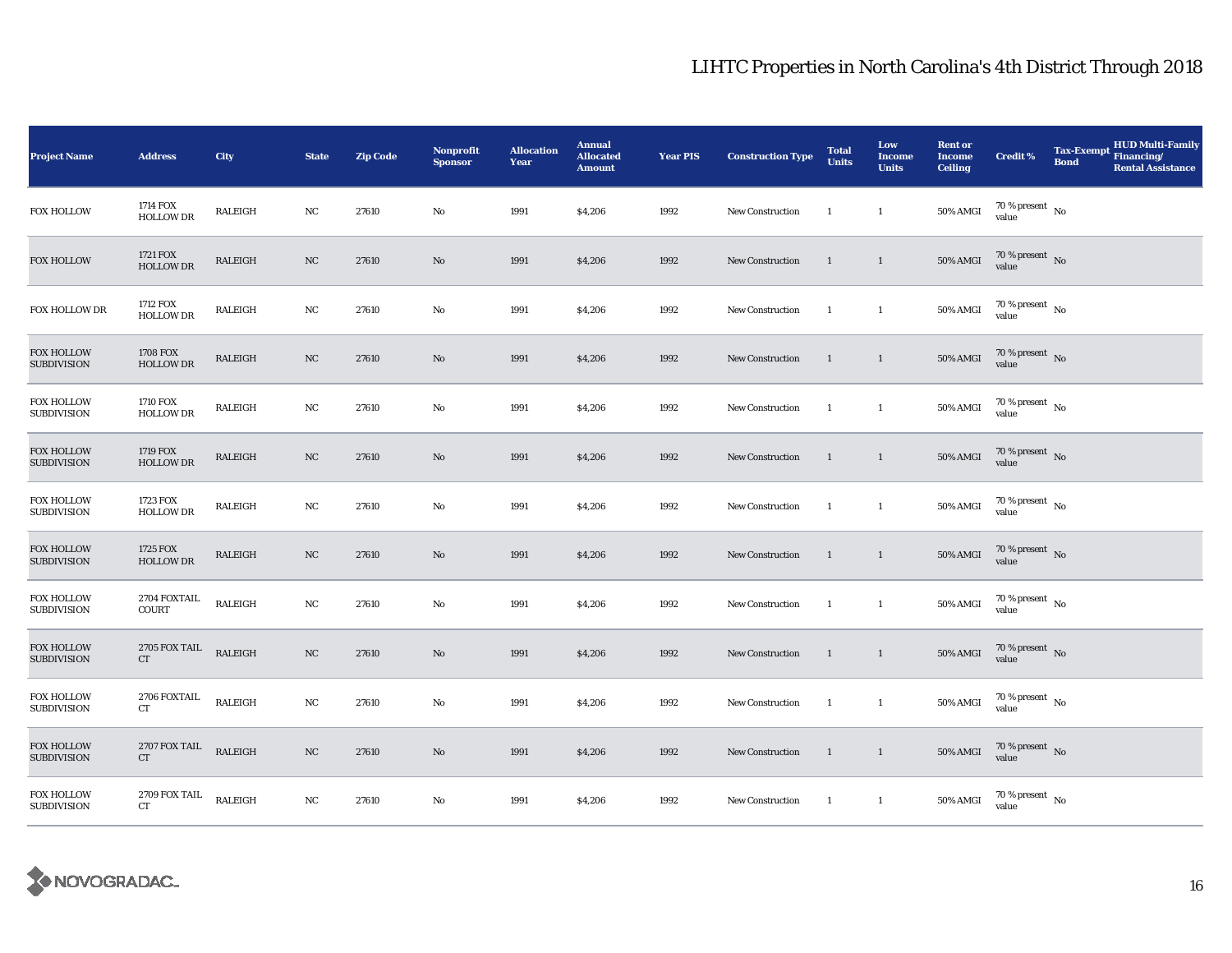| <b>Project Name</b>                     | <b>Address</b>                                                 | City        | <b>State</b> | <b>Zip Code</b> | Nonprofit<br><b>Sponsor</b> | <b>Allocation</b><br>Year | <b>Annual</b><br><b>Allocated</b><br><b>Amount</b> | <b>Year PIS</b> | <b>Construction Type</b> | <b>Total</b><br><b>Units</b> | Low<br><b>Income</b><br><b>Units</b> | <b>Rent or</b><br><b>Income</b><br><b>Ceiling</b> | <b>Credit %</b>                      | <b>Tax-Exempt</b><br><b>Bond</b> | <b>HUD Multi-Family</b><br>Financing/<br><b>Rental Assistance</b> |
|-----------------------------------------|----------------------------------------------------------------|-------------|--------------|-----------------|-----------------------------|---------------------------|----------------------------------------------------|-----------------|--------------------------|------------------------------|--------------------------------------|---------------------------------------------------|--------------------------------------|----------------------------------|-------------------------------------------------------------------|
| <b>FOX HOLLOW</b><br><b>SUBDIVISION</b> | 2711 FOX TAIL<br>CT                                            | RALEIGH     | NC           | 27610           | No                          | 1991                      | \$4,206                                            | 1992            | <b>New Construction</b>  | $\mathbf{1}$                 | $\mathbf{1}$                         | <b>50% AMGI</b>                                   | 70 % present $\hbox{~No}$<br>value   |                                  |                                                                   |
| <b>FOX HOLLOW</b><br><b>SUBDIVISION</b> | 2805 FERRET CT RALEIGH                                         |             | NC           | 27610           | No                          | 1991                      | \$4,206                                            | 1992            | <b>New Construction</b>  | -1                           | $\mathbf{1}$                         | <b>50% AMGI</b>                                   | $70$ % present $\,$ No $\,$<br>value |                                  |                                                                   |
| <b>FOX HOLLOW</b><br><b>SUBDIVISION</b> | 2807 FERRET CT RALEIGH                                         |             | $_{\rm NC}$  | 27610           | $\mathbf{No}$               | 1991                      | \$4,206                                            | 1992            | New Construction         | $\mathbf{1}$                 | $\mathbf{1}$                         | <b>50% AMGI</b>                                   | $70\,\%$ present $\,$ No value       |                                  |                                                                   |
| <b>FOX HOLLOW</b><br><b>SUBDIVISION</b> | 2809 FERRET CT RALEIGH                                         |             | $_{\rm NC}$  | 27610           | No                          | 1991                      | \$4,206                                            | 1992            | <b>New Construction</b>  | $\mathbf{1}$                 | $\mathbf{1}$                         | 50% AMGI                                          | $70\,\%$ present $\,$ No value       |                                  |                                                                   |
| <b>FOX HOLLOW</b><br><b>SUBDIVISION</b> | 2811 FERRET CT RALEIGH                                         |             | NC           | 27610           | $\mathbf{N}\mathbf{o}$      | 1991                      | \$4,206                                            | 1992            | <b>New Construction</b>  | $\mathbf{1}$                 | $\mathbf{1}$                         | 50% AMGI                                          | $70\,\%$ present $\,$ No value       |                                  |                                                                   |
| TRYON GROVE APTS                        | <b>2508 TRYON</b><br><b>GROVE DR</b>                           | RALEIGH     | $_{\rm NC}$  | 27603           | No                          | 1991                      | \$185,541                                          | 1992            | <b>New Construction</b>  | 48                           | 48                                   | 60% AMGI                                          | $70\,\%$ present $\,$ No value       |                                  |                                                                   |
| <b>CAROUSEL PLACE</b>                   | 750 BRIGHT<br><b>CREEK WAY</b>                                 | RALEIGH     | NC           | 27601           | No                          | 2005                      | \$588,151                                          | 2007            | <b>New Construction</b>  | 55                           | 55                                   | 60% AMGI                                          | $70\,\%$ present $\,$ No value       |                                  |                                                                   |
| TERRACE SPRING                          | 4000 ST JAMES<br>CHURCH ROAD                                   | RALEIGH     | NC           | 27604           | No                          | 2005                      | \$322,905                                          | 2007            | <b>New Construction</b>  | 48                           | 48                                   | 60% AMGI                                          | $70$ % present $\,$ No $\,$<br>value |                                  |                                                                   |
| <b>WATERBROOK</b><br>APARTMENTS         | 311 STONEY<br><b>MOSS DRIVE</b>                                | RALEIGH     | $_{\rm NC}$  | 27609           | No                          | 2005                      | \$441,909                                          | 2007            | New Construction         | 64                           | 64                                   | 60% AMGI                                          | $70\,\%$ present $\,$ No value       |                                  |                                                                   |
| CEDAR HILL                              | $275$ SOUTH $11\text{TH}$ $$\,\text{MEBANE}$$<br><b>STREET</b> |             | NC           | 27302           | No                          | 2005                      | \$56,024                                           | 2008            | Acquisition and Rehab 32 |                              | $32\phantom{.0}$                     | 60% AMGI                                          | $30$ % present $\,$ No $\,$<br>value |                                  |                                                                   |
| <b>DOBBINS HILL II</b>                  | 1731 DOBBINS<br><b>HILL DRIVE</b>                              | CHAPEL HILL | $_{\rm NC}$  | 27514           | No                          | 2006                      | \$272,000                                          | 2008            | New Construction         | $32\,$                       | $32\,$                               | 60% AMGI                                          | $70\,\%$ present $\,$ No value       |                                  |                                                                   |
| <b>GLENBROOK CROSSING 336 DACIAN</b>    |                                                                | RALEIGH     | NC           | 27610           | No                          | 2006                      | \$411,254                                          | 2008            | Acquisition and Rehab 63 |                              | 63                                   | 60% AMGI                                          | $30\,\%$ present $\,$ No value       |                                  |                                                                   |
| <b>BERKSHIRE DOWNS II</b>               | 8265<br>MERRIWEATHE RALEIGH<br>R CIR                           |             | NC           | 27616           | No                          | 1993                      | \$4,439                                            | 1994            | <b>New Construction</b>  | $\overline{1}$               | $\mathbf{1}$                         | <b>50% AMGI</b>                                   | $70\,\%$ present $\,$ No value       |                                  |                                                                   |

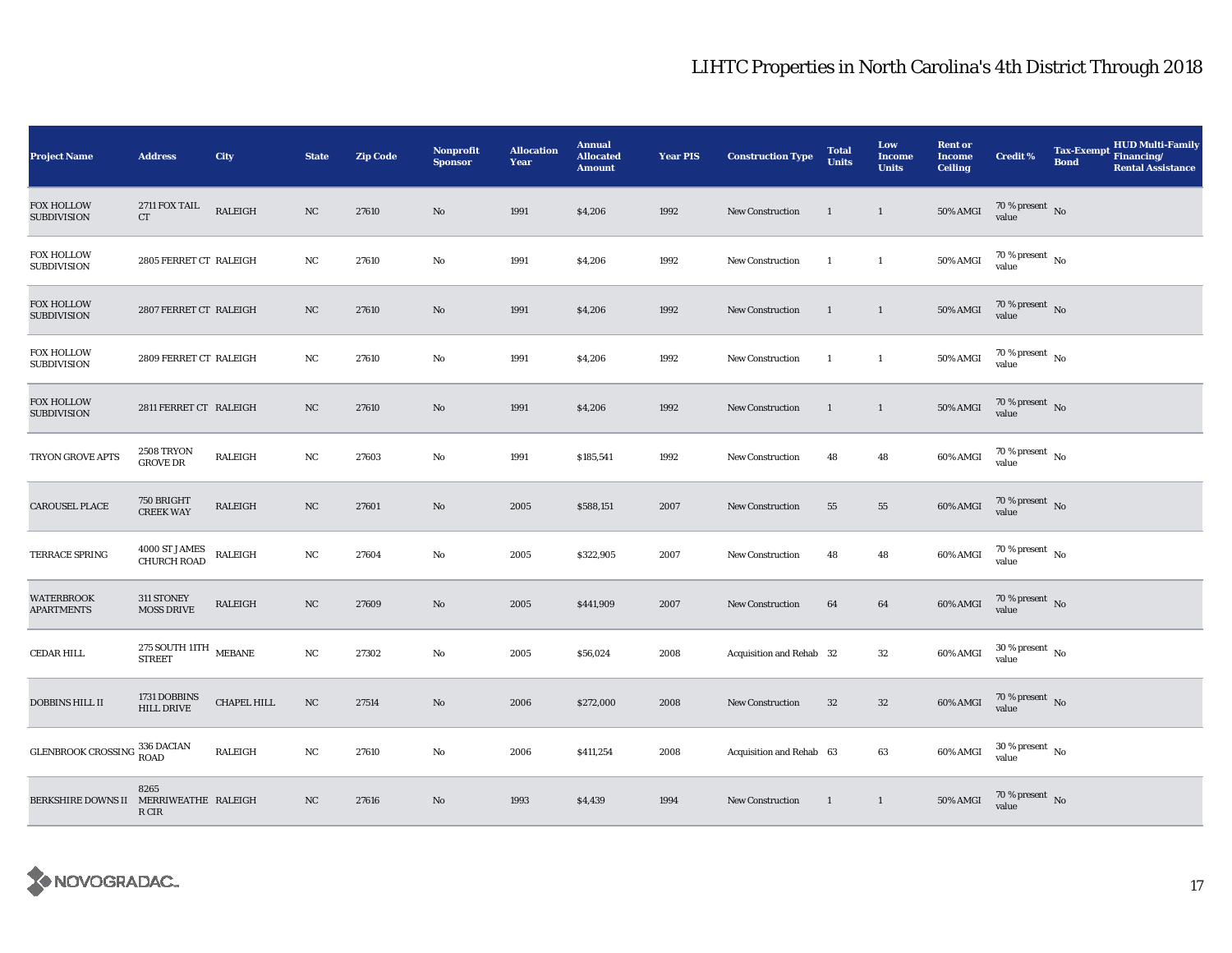| <b>Project Name</b>                  | <b>Address</b>                                                                                                                                                                                           | City                                         | <b>State</b> | <b>Zip Code</b> | <b>Nonprofit</b><br><b>Sponsor</b> | <b>Allocation</b><br>Year | <b>Annual</b><br><b>Allocated</b><br><b>Amount</b> | <b>Year PIS</b> | <b>Construction Type</b>  | <b>Total</b><br><b>Units</b> | Low<br><b>Income</b><br><b>Units</b> | <b>Rent or</b><br><b>Income</b><br><b>Ceiling</b> | <b>Credit %</b>                             | <b>HUD Multi-Family</b><br><b>Tax-Exempt</b><br>Financing/<br><b>Bond</b><br><b>Rental Assistance</b> |
|--------------------------------------|----------------------------------------------------------------------------------------------------------------------------------------------------------------------------------------------------------|----------------------------------------------|--------------|-----------------|------------------------------------|---------------------------|----------------------------------------------------|-----------------|---------------------------|------------------------------|--------------------------------------|---------------------------------------------------|---------------------------------------------|-------------------------------------------------------------------------------------------------------|
| <b>DOBBINS HILL</b>                  | 1749 1 B<br>$\begin{tabular}{lcl} \multicolumn{2}{c}{\textbf{-} & \multicolumn{2}{c}{\textbf{-}} \\ \multicolumn{2}{c}{\textbf{DOBBINS DRIVE}} & \multicolumn{2}{c}{\textbf{CHAPEL HILL}} \end{tabular}$ |                                              | NC           | 27514           | $\mathbf{No}$                      | 1993                      | \$235,435                                          | 1994            | New Construction          | 55                           | 55                                   | 60% AMGI                                          | 70 % present $\hbox{~No}$<br>value          |                                                                                                       |
| <b>KRENDLE WOODS</b>                 | 1001<br>PARKTHROUGH CARY<br>ST                                                                                                                                                                           |                                              | NC           | 27511           | $\mathbf{N}\mathbf{o}$             | 1992                      | \$4,728                                            | 1994            | <b>New Construction</b>   | $\mathbf{1}$                 | $\mathbf{1}$                         | 50% AMGI                                          | $70$ % present $\,$ No $\,$<br>value        |                                                                                                       |
| SEMINARY LANE<br><b>TOWNHOMES</b>    | 628 HILLTOP DR RALEIGH                                                                                                                                                                                   |                                              | NC           | 27610           | No                                 | 1992                      | \$13,981                                           | 1994            | <b>New Construction</b>   | $\overline{4}$               | $\overline{\mathbf{4}}$              | 60% AMGI                                          | $70\,\%$ present $$$ No value               |                                                                                                       |
| WALNUT WOODS APTS                    | 3417 E MIDDLE<br>BRANCH RD                                                                                                                                                                               | <b>RALEIGH</b>                               | $_{\rm NC}$  | 27610           | $\mathbf{N}\mathbf{o}$             | 1992                      | \$117,869                                          | 1994            | <b>New Construction</b>   | 36                           | $36\,$                               | 60% AMGI                                          | 70 % present $\hbox{~No}$<br>value          |                                                                                                       |
| WASHINGTON<br><b>TERRACE APTS</b>    | 1951 BOOKER<br><b>DRIVE</b>                                                                                                                                                                              | RALEIGH                                      | $_{\rm NC}$  | 27610           | No                                 | 1994                      | \$1,139,677                                        | 1994            | Acquisition and Rehab 245 |                              | 245                                  | 60% AMGI                                          | <b>Both 30%</b><br>and 70%<br>present value | No                                                                                                    |
| <b>WEST PARK ST APTS</b>             | 218 W PARK ST CARY                                                                                                                                                                                       |                                              | NC           | 27511           | No                                 | 1993                      | \$5,737                                            | 1994            | Acquisition and Rehab 2   |                              | $\boldsymbol{2}$                     | 50% AMGI                                          | $30\,\%$ present $\,$ No value              |                                                                                                       |
| <b>WHITTED FOREST</b>                |                                                                                                                                                                                                          | HOLIDAY PARK HILLSBOROUGH NC<br>RD US HWY 70 |              | 27278           | $\mathbf{No}$                      | 1992                      | \$157,226                                          | 1994            | <b>New Construction</b>   | 35                           | ${\bf 36}$                           | 50% AMGI                                          | $70$ % present $_{\, \rm No}$<br>value      |                                                                                                       |
| 1005 PARKTHROUGH ST PARKTHROUGH CARY | 1005<br>ST                                                                                                                                                                                               |                                              | NC           | 27511           | $\mathbf{N}\mathbf{o}$             | 1992                      | \$4,728                                            | 1994            | New Construction          | $\mathbf{1}$                 | $\mathbf{1}$                         | 50% AMGI                                          | 70 % present $\bar{N}$<br>value             |                                                                                                       |
| 1006 PARKTHROUGH<br>ST               | 1006<br>PARKTHROUGH CARY<br>ST                                                                                                                                                                           |                                              | NC           | 27511           | No                                 | 1992                      | \$5,474                                            | 1994            | <b>New Construction</b>   | -1                           | $\mathbf{1}$                         | <b>50% AMGI</b>                                   | $70$ % present $\,$ No $\,$<br>value        |                                                                                                       |
| 1007 PARKTHROUGH ST PARKTHROUGH CARY | 1007<br>ST                                                                                                                                                                                               |                                              | NC           | 27511           | No                                 | 1992                      | \$4,728                                            | 1994            | <b>New Construction</b>   | $\mathbf{1}$                 | $\mathbf{1}$                         | 50% AMGI                                          | $70\,\%$ present $_{\rm{No}}$               |                                                                                                       |
| 1009 PARKTHROUGH<br>ST               | 1009<br>PARKTHROUGH CARY<br>ST                                                                                                                                                                           |                                              | $_{\rm NC}$  | 27511           | No                                 | 1992                      | \$4,728                                            | 1994            | New Construction          | $\mathbf{1}$                 | $\mathbf{1}$                         | 50% AMGI                                          | $70$ % present $\,$ No $\,$<br>value        |                                                                                                       |
| 1010 PARKTHROUGH ST PARKTHROUGH CARY | 1010<br>ST                                                                                                                                                                                               |                                              | NC           | 27511           | $\mathbf{N}\mathbf{o}$             | 1992                      | \$4,728                                            | 1994            | New Construction          | $\overline{1}$               | $\mathbf{1}$                         | <b>50% AMGI</b>                                   | $70$ % present $$\rm{No}$$ value            |                                                                                                       |
| 1011 PARKTHROUGH ST PARKTHROUGH CARY | 1011<br>ST                                                                                                                                                                                               |                                              | NC           | 27511           | No                                 | 1992                      | \$5,474                                            | 1994            | New Construction          | $\mathbf{1}$                 | $\mathbf{1}$                         | 50% AMGI                                          | $70$ % present $\,$ No $\,$<br>value        |                                                                                                       |

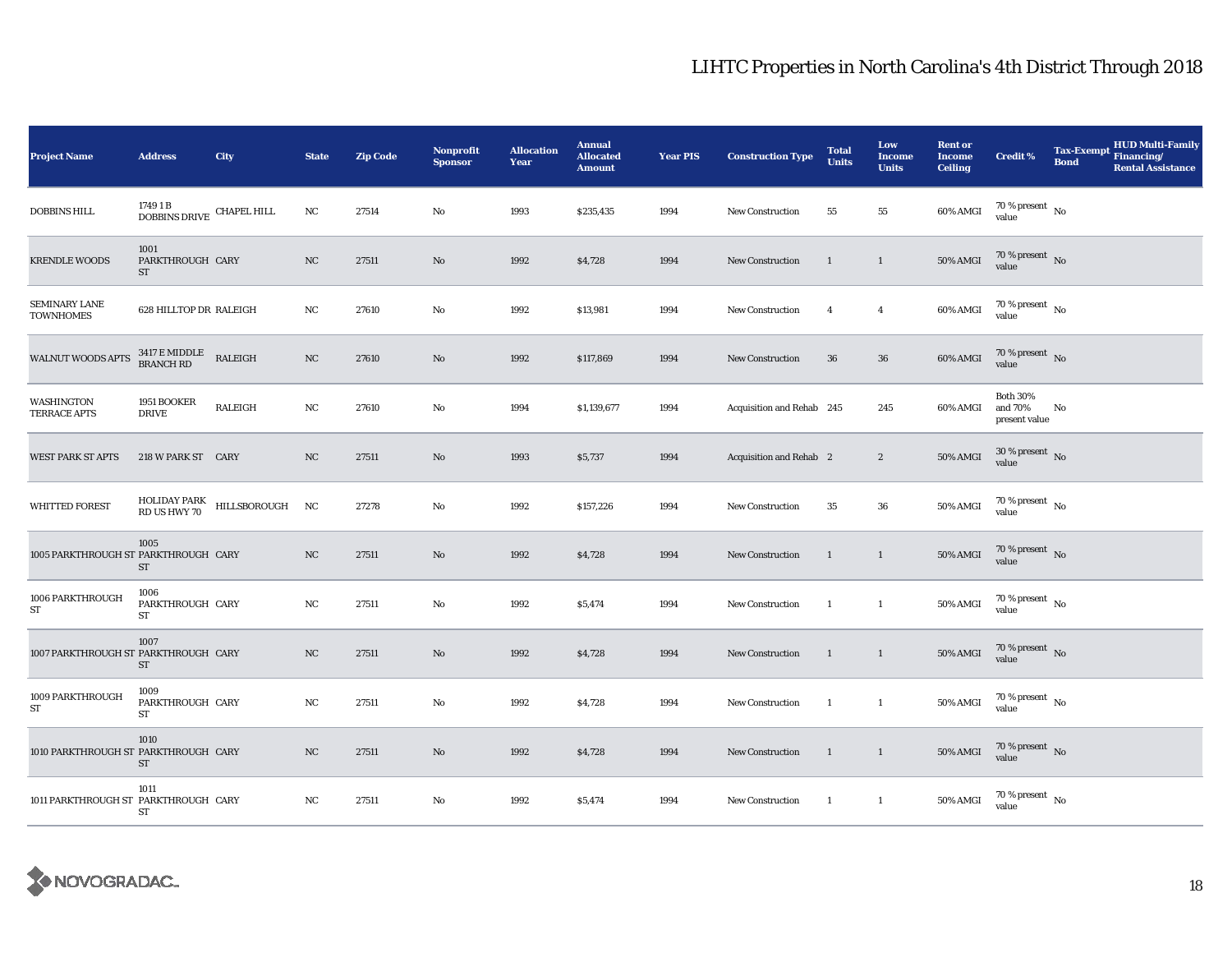| <b>Project Name</b>                                                                                          | <b>Address</b>                          | City           | <b>State</b> | <b>Zip Code</b> | <b>Nonprofit</b><br><b>Sponsor</b> | <b>Allocation</b><br>Year | <b>Annual</b><br><b>Allocated</b><br><b>Amount</b> | <b>Year PIS</b> | <b>Construction Type</b> | <b>Total</b><br><b>Units</b> | Low<br><b>Income</b><br><b>Units</b> | <b>Rent or</b><br><b>Income</b><br><b>Ceiling</b> | <b>Credit %</b>                      | <b>Tax-Exempt</b><br><b>Bond</b> | <b>HUD Multi-Family</b><br>Financing/<br><b>Rental Assistance</b> |
|--------------------------------------------------------------------------------------------------------------|-----------------------------------------|----------------|--------------|-----------------|------------------------------------|---------------------------|----------------------------------------------------|-----------------|--------------------------|------------------------------|--------------------------------------|---------------------------------------------------|--------------------------------------|----------------------------------|-------------------------------------------------------------------|
| 1013 PARKTHROUGH ST PARKTHROUGH CARY                                                                         | 1013<br>ST                              |                | NC           | 27511           | $\mathbf{N}\mathbf{o}$             | 1992                      | \$5,474                                            | 1994            | New Construction         | <sup>1</sup>                 | $\mathbf{1}$                         | <b>50% AMGI</b>                                   | $70$ % present $\,$ No $\,$<br>value |                                  |                                                                   |
| 1015 PARKTHROUGH ST PARKTHROUGH CARY                                                                         | 1015<br>ST                              |                | NC           | 27511           | $\rm No$                           | 1992                      | \$5,474                                            | 1994            | <b>New Construction</b>  | <sup>1</sup>                 | $\mathbf{1}$                         | 50% AMGI                                          | 70 % present $\,$ No $\,$<br>value   |                                  |                                                                   |
| 1016 PARKTHROUGH ST PARKTHROUGH CARY                                                                         | 1016<br><b>ST</b>                       |                | $_{\rm NC}$  | 27511           | $\rm No$                           | 1992                      | \$4,728                                            | 1994            | New Construction         | $\overline{1}$               | $\mathbf{1}$                         | <b>50% AMGI</b>                                   | $70\,\%$ present $\,$ No value       |                                  |                                                                   |
| 1017 PARKTHROUGH ST PARKTHROUGH CARY                                                                         | 1017<br>ST                              |                | NC           | 27511           | $\rm No$                           | 1992                      | \$5,474                                            | 1994            | <b>New Construction</b>  | $\overline{1}$               | $\mathbf{1}$                         | <b>50% AMGI</b>                                   | $70\,\%$ present $\,$ No value       |                                  |                                                                   |
| 1019 PARKTHROUGH ST PARKTHROUGH CARY                                                                         | 1019<br>ST                              |                | NC           | 27511           | $\mathbf{N}\mathbf{o}$             | 1992                      | \$5,474                                            | 1994            | <b>New Construction</b>  | $\mathbf{1}$                 | $\mathbf{1}$                         | <b>50% AMGI</b>                                   | $70\,\%$ present $\,$ No value       |                                  |                                                                   |
| 1921 TISCHER COURT                                                                                           | 1921 TISCHER<br>COURT                   | RALEIGH        | $_{\rm NC}$  | 27603           | $\rm No$                           | 1992                      | \$4,076                                            | 1994            | New Construction         | <sup>1</sup>                 | $\mathbf{1}$                         | 50% AMGI                                          | $70\,\%$ present $\,$ No value       |                                  |                                                                   |
| 617 CAROLINA AVENUE $\begin{array}{ll}\n 617 \text{ CAROLINA} \\  \text{AVENUE} \\  \end{array}$             |                                         | <b>RALEIGH</b> | NC           | 27606           | No                                 | 1993                      | \$4,717                                            | 1994            | <b>New Construction</b>  | $\mathbf{1}$                 | $\mathbf{1}$                         | <b>50% AMGI</b>                                   | $70\,\%$ present $\,$ No value       |                                  |                                                                   |
| 619 CAROLINA AVENUE $\begin{array}{ll}\n 619 \text{ CAROLINA} \\  \text{AVENUE}\n \end{array}$               |                                         | <b>RALEIGH</b> | $_{\rm NC}$  | 27606           | No                                 | 1993                      | \$4,717                                            | 1994            | <b>New Construction</b>  | <sup>1</sup>                 | $\mathbf{1}$                         | <b>50% AMGI</b>                                   | $70\,\%$ present $\,$ No value       |                                  |                                                                   |
| 621 CAROLINA AVENUE $\begin{array}{ll}\n 621 \text{ CAROLINA} \\  \text{AVENUE}\n \end{array}$               |                                         | RALEIGH        | $_{\rm NC}$  | 27606           | $\rm No$                           | 1993                      | \$4,717                                            | 1994            | New Construction         | $\mathbf{1}$                 | $\mathbf{1}$                         | <b>50% AMGI</b>                                   | $70\,\%$ present $\,$ No value       |                                  |                                                                   |
| 625 CAROLINA AVENUE $\begin{array}{cc} 625 \text{ CAROLINA} & \text{RALEIGH} \\ \text{AVENUE} & \end{array}$ |                                         |                | NC           | 27606           | $\rm No$                           | 1993                      | \$4,717                                            | 1994            | <b>New Construction</b>  | <sup>1</sup>                 | $\mathbf{1}$                         | 50% AMGI                                          | $70$ % present $\,$ No $\,$<br>value |                                  |                                                                   |
| 8253 MERRIWEATHER<br><b>CIRLCE</b>                                                                           | 8253<br>MERRIWEATHE RALEIGH<br>R CIR    |                | $_{\rm NC}$  | 27604           | $\mathbf{N}\mathbf{o}$             | 1993                      | \$4,439                                            | 1994            | New Construction         | <sup>1</sup>                 | $\mathbf{1}$                         | <b>50% AMGI</b>                                   | $70\,\%$ present $\,$ No value       |                                  |                                                                   |
| 8255 MERRIWEATHER<br><b>CIRCLE</b>                                                                           | 8255<br>MERRIWEATHE RALEIGH<br>R CIRCLE |                | NC           | 27604           | No                                 | 1993                      | \$4,439                                            | 1994            | New Construction         | $\overline{1}$               | $\mathbf{1}$                         | <b>50% AMGI</b>                                   | 70 % present $\hbox{~No}$<br>value   |                                  |                                                                   |
| 8257 MERRIWEATHER<br><b>CIRCLE</b>                                                                           | 8257<br>MERRIWEATHE RALEIGH<br>R CIR    |                | NC           | 27604           | $\rm No$                           | 1993                      | \$4,439                                            | 1994            | New Construction         | $\overline{\phantom{a}}$     | $\mathbf{1}$                         | <b>50% AMGI</b>                                   | $70\,\%$ present $\,$ No value       |                                  |                                                                   |

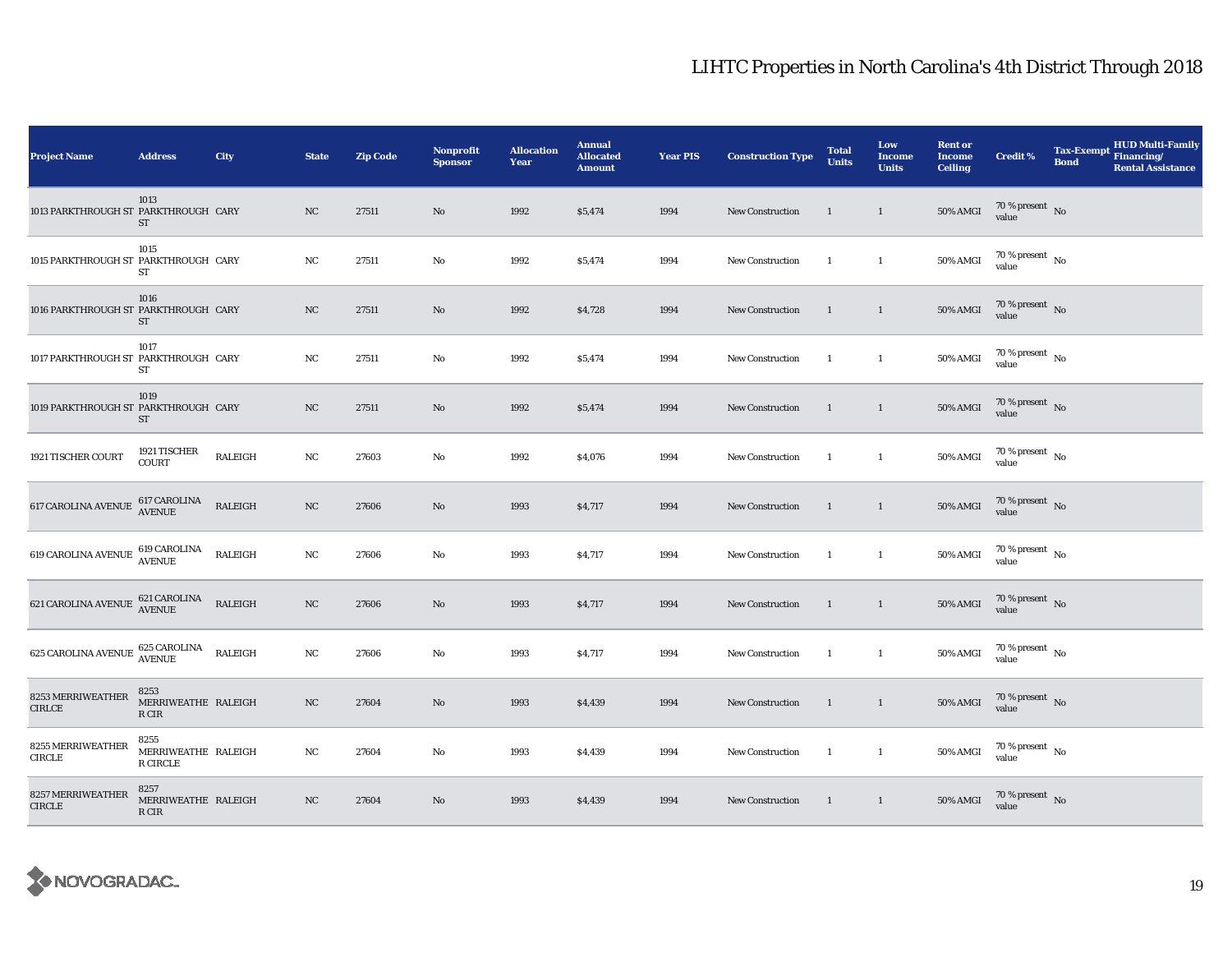| <b>Project Name</b>                      | <b>Address</b>                                 | City    | <b>State</b> | <b>Zip Code</b> | <b>Nonprofit</b><br><b>Sponsor</b> | <b>Allocation</b><br>Year | <b>Annual</b><br><b>Allocated</b><br><b>Amount</b> | <b>Year PIS</b> | <b>Construction Type</b> | <b>Total</b><br><b>Units</b> | Low<br><b>Income</b><br><b>Units</b> | <b>Rent or</b><br><b>Income</b><br><b>Ceiling</b> | <b>Credit %</b>                | <b>Tax-Exempt</b><br><b>Bond</b> | <b>HUD Multi-Family</b><br>Financing/<br><b>Rental Assistance</b> |
|------------------------------------------|------------------------------------------------|---------|--------------|-----------------|------------------------------------|---------------------------|----------------------------------------------------|-----------------|--------------------------|------------------------------|--------------------------------------|---------------------------------------------------|--------------------------------|----------------------------------|-------------------------------------------------------------------|
| 8259 MERRIWEATHER<br>CIRCLE              | 8259<br>MERRIWEATHE RALEIGH<br><b>R CIRCLE</b> |         | NC           | 27604           | No                                 | 1993                      | \$4,439                                            | 1994            | <b>New Construction</b>  | -1                           | $\mathbf{1}$                         | 50% AMGI                                          | $70$ % present $\;$ No value   |                                  |                                                                   |
| 8261 MERRIWEATHER<br>CIRCLE              | 8261<br>MERRIWEATHE RALEIGH<br>R CIR           |         | NC           | 27604           | No                                 | 1993                      | \$4,439                                            | 1994            | <b>New Construction</b>  | $\mathbf{1}$                 | $\mathbf{1}$                         | <b>50% AMGI</b>                                   | $70\,\%$ present $\,$ No value |                                  |                                                                   |
| 8263 MERRIWEATHER<br>CIRCLE              | 8263<br>MERRIWEATHE RALEIGH<br>R CIR           |         | NC           | 27616           | No                                 | 1993                      | \$4,439                                            | 1994            | New Construction         | -1                           | $\mathbf{1}$                         | <b>50% AMGI</b>                                   | $70\,\%$ present $\,$ No value |                                  |                                                                   |
| <b>BERKSHIRE DOWNS</b><br><b>APTS</b>    | 8265<br>MERRIWEATHE RALEIGH<br>R CIRCLE        |         | NC           | 27616           | No                                 | 1993                      | \$4,439                                            | 1994            | New Construction         | $\overline{1}$               | $\mathbf{1}$                         | <b>50% AMGI</b>                                   | $70\,\%$ present $\,$ No value |                                  |                                                                   |
| <b>PWE 1000</b><br>PARKTHROUGH ST        | 1000<br>PARKTHROUGH CARY<br>ST                 |         | $_{\rm NC}$  | 27511           | No                                 | 1992                      | \$5,474                                            | 1994            | <b>New Construction</b>  | $\overline{1}$               | $\mathbf{1}$                         | <b>50% AMGI</b>                                   | $70\,\%$ present $\,$ No value |                                  |                                                                   |
| <b>PWE 1002</b><br><b>PARKTHROUGH ST</b> | 1002<br>PARKTHROUGH CARY<br><b>ST</b>          |         | NC           | 27511           | No                                 | 1992                      | \$5,474                                            | 1994            | New Construction         | $\overline{1}$               | $\mathbf{1}$                         | <b>50% AMGI</b>                                   | $70\,\%$ present $\,$ No value |                                  |                                                                   |
| <b>PWE 1008</b><br><b>PARKTHROUGH ST</b> | 1008<br>PARKTHROUGH CARY<br>ST                 |         | NC           | 27511           | No                                 | 1992                      | \$5,474                                            | 1994            | New Construction         | <sup>1</sup>                 | $\mathbf{1}$                         | <b>50% AMGI</b>                                   | $70\,\%$ present $\,$ No value |                                  |                                                                   |
| <b>PWE 1014</b><br>PARKTHROUGH ST        | 1014<br>PARKTHROUGH CARY<br><b>ST</b>          |         | NC           | 27511           | No                                 | 1992                      | \$4,728                                            | 1994            | New Construction         | $\mathbf{1}$                 | $\mathbf{1}$                         | <b>50% AMGI</b>                                   | $70\,\%$ present $\,$ No value |                                  |                                                                   |
| <b>PWE 1018</b><br><b>PARKTHROUGH ST</b> | 1018<br>PARKTHROUGH CARY<br><b>ST</b>          |         | NC           | 27511           | No                                 | 1992                      | \$4,728                                            | 1994            | New Construction         | $\mathbf{1}$                 | $\mathbf{1}$                         | <b>50% AMGI</b>                                   | $70\,\%$ present $\,$ No value |                                  |                                                                   |
| <b>SEMINARY LANE</b><br><b>TOWNHOMES</b> | 628 630 633 635<br><b>HILLTOP DR</b>           | RALEIGH | NC           | 27610           | No                                 | 1992                      | \$13,981                                           | 1994            | New Construction         | $\overline{4}$               | $\overline{4}$                       | 60% AMGI                                          | $70\,\%$ present $\,$ No value |                                  |                                                                   |
| <b>WEST PARK ST. APTS</b>                | 218 220 W PARK CARY<br><b>ST</b>               |         | NC           | 27511           | No                                 | 1993                      | \$5,737                                            | 1994            | Acquisition and Rehab 2  |                              | $\mathbf{2}$                         | 50% AMGI                                          | Not<br>Indicated               | No                               |                                                                   |
| <b>HEATHERBROOK</b>                      | 2900<br>FAVERSHAM PL RALEIGH                   |         | NC           | 27604           | No                                 | 1994                      | \$5,356                                            | 1995            | <b>New Construction</b>  | $\overline{1}$               | $\mathbf{1}$                         | 60% AMGI                                          | $70\,\%$ present $\,$ No value |                                  |                                                                   |
| <b>HEATHERBROOK</b>                      | 2901<br>${\tt FAVERSHAM \, PL}$ RALEIGH        |         | NC           | 27604           | No                                 | 1994                      | \$5,357                                            | 1995            | New Construction         | - 1                          | $\mathbf{1}$                         | 60% AMGI                                          | $70\,\%$ present $\,$ No value |                                  |                                                                   |

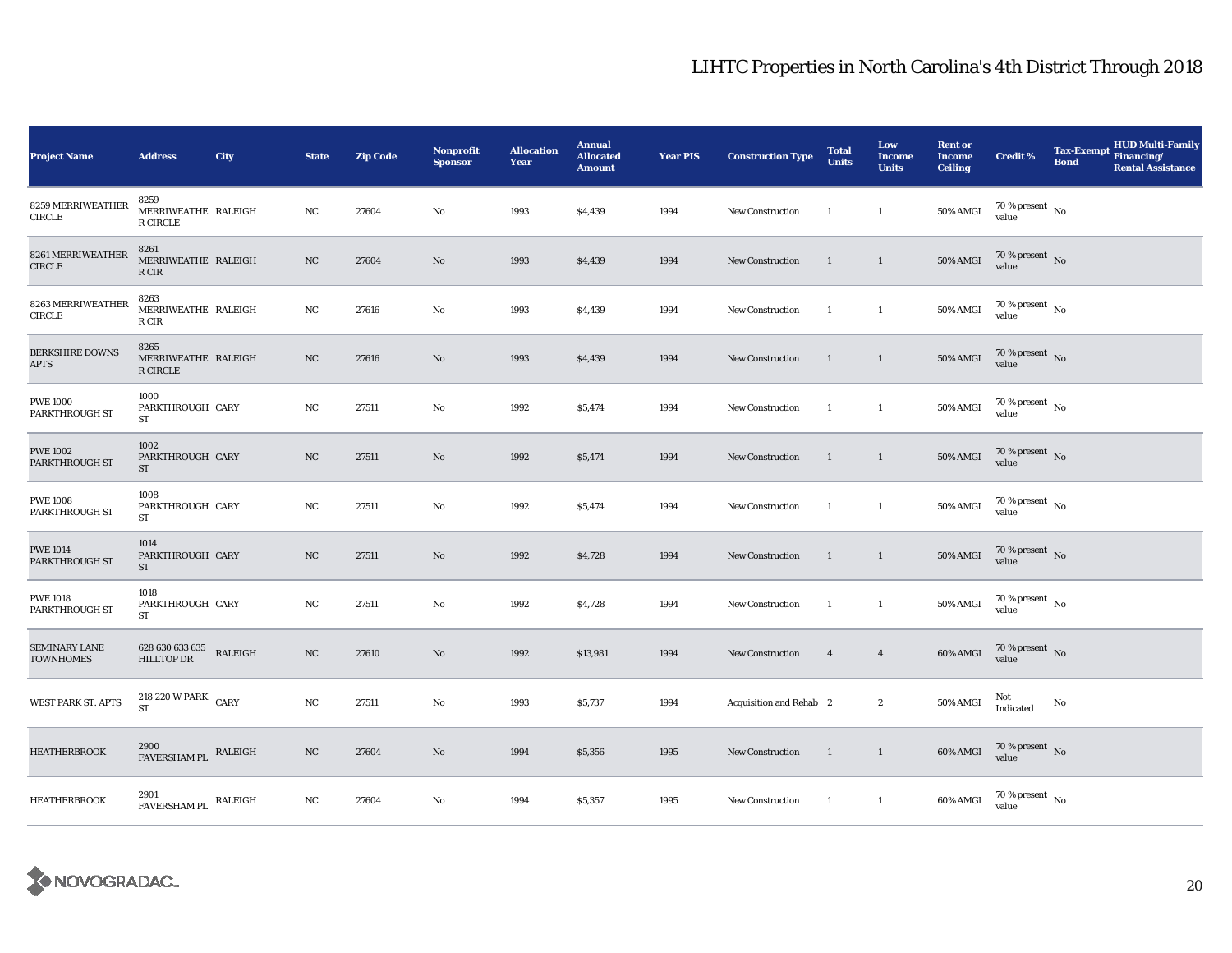| <b>Project Name</b> | <b>Address</b>                                    | City    | <b>State</b>     | <b>Zip Code</b> | <b>Nonprofit</b><br><b>Sponsor</b> | <b>Allocation</b><br>Year | <b>Annual</b><br><b>Allocated</b><br><b>Amount</b> | <b>Year PIS</b> | <b>Construction Type</b> | <b>Total</b><br><b>Units</b> | Low<br>Income<br><b>Units</b> | <b>Rent or</b><br><b>Income</b><br><b>Ceiling</b> | <b>Credit %</b>                                                                                         | Tax-Exempt Financing/<br><b>Bond</b> | HUD Multi-Family<br><b>Rental Assistance</b> |
|---------------------|---------------------------------------------------|---------|------------------|-----------------|------------------------------------|---------------------------|----------------------------------------------------|-----------------|--------------------------|------------------------------|-------------------------------|---------------------------------------------------|---------------------------------------------------------------------------------------------------------|--------------------------------------|----------------------------------------------|
| <b>HEATHERBROOK</b> | 2902<br>FAVERSHAM PL RALEIGH                      |         | NC               | 27604           | No                                 | 1994                      | \$5,356                                            | 1995            | <b>New Construction</b>  | $\overline{1}$               | $\overline{1}$                | 60% AMGI                                          | $70\,\%$ present $\,$ No value                                                                          |                                      |                                              |
| <b>HEATHERBROOK</b> | 2903<br>$\widetilde{\mbox{FAVERSHAM PL}}$ RALEIGH |         | NC               | 27604           | No                                 | 1994                      | \$5,357                                            | 1995            | <b>New Construction</b>  | $\overline{1}$               | $\overline{1}$                | 60% AMGI                                          | $70\%$ present No<br>value                                                                              |                                      |                                              |
| <b>HEATHERBROOK</b> | $2904$ $$\tt FAVERSHAM\,PL$$ $$\tt RALEIGH$$      |         | $_{\mathrm{NC}}$ | 27604           | No                                 | 1994                      | \$5,356                                            | 1995            | New Construction         | $\overline{1}$               | $\overline{1}$                | 60% AMGI                                          | $70\,\%$ present $\,$ No value                                                                          |                                      |                                              |
| <b>HEATHERBROOK</b> | $2905$ $$\tt FAVERSHAM\,PL$$ RALEIGH              |         | NC               | 27604           | No                                 | 1994                      | \$5,357                                            | 1995            | New Construction         | $\mathbf{1}$                 | $\mathbf{1}$                  | 60% AMGI                                          | $70\,\%$ present $\,$ No value                                                                          |                                      |                                              |
| <b>HEATHERBROOK</b> | 2906<br>FAVERSHAM PL RALEIGH                      |         | $_{\mathrm{NC}}$ | 27604           | No                                 | 1994                      | \$5,356                                            | 1995            | New Construction         | $\overline{1}$               | $\mathbf{1}$                  | 60% AMGI                                          | $70\,\%$ present $\,$ No value                                                                          |                                      |                                              |
| <b>HEATHERBROOK</b> | $2907$ $$\tt FAVERSHAM\,PL$$ $$\tt RALEIGH$$      |         | NC               | 27604           | No                                 | 1994                      | \$5,357                                            | 1995            | New Construction         | $\overline{1}$               | $\mathbf{1}$                  | 60% AMGI                                          | $70\,\%$ present $\,$ No value                                                                          |                                      |                                              |
| <b>HEATHERBROOK</b> | 2908<br>FAVERSHAM PL RALEIGH                      |         | $_{\mathrm{NC}}$ | 27604           | No                                 | 1994                      | \$5,356                                            | 1995            | New Construction         | $\overline{\phantom{a}}$     | $\overline{1}$                | 60% AMGI                                          | $70\,\%$ present $\,$ No value                                                                          |                                      |                                              |
| <b>HEATHERBROOK</b> | 2909<br>${\tt FAVERSHAM \, PL}$ RALEIGH           |         | NC               | 27604           | No                                 | 1994                      | \$5,357                                            | 1995            | New Construction         | $\overline{1}$               | $\mathbf{1}$                  | 60% AMGI                                          | $70\,\%$ present $\,$ No value                                                                          |                                      |                                              |
| <b>HEATHERBROOK</b> | $2910$ $$\tt FAVERSHAM\,PL$$ $$\tt RALEIGH$$      |         | NC               | 27604           | No                                 | 1994                      | \$5,356                                            | 1995            | New Construction         | $\overline{1}$               | $\overline{1}$                | 60% AMGI                                          | $70\,\%$ present $\,$ No value                                                                          |                                      |                                              |
| <b>HEATHERBROOK</b> | 2911<br>${\tt FAVERSHAM \, PL}$ RALEIGH           |         | NC               | 27604           | No                                 | 1994                      | \$5,357                                            | 1995            | New Construction         | $\overline{1}$               | $\mathbf{1}$                  | 60% AMGI                                          | $70\,\%$ present $\,$ No value                                                                          |                                      |                                              |
| <b>HEATHERBROOK</b> | 2912<br>FAVERSHAM PL                              | RALEIGH | $_{\rm NC}$      | 27604           | No                                 | 1994                      | \$5,356                                            | 1995            | New Construction         | $\overline{1}$               | $\overline{1}$                | 60% AMGI                                          | $70\,\%$ present $\,$ No value                                                                          |                                      |                                              |
| <b>HEATHERBROOK</b> | $2913$ $$\tt FAVERSHAM\,PL$$ $$\tt RALEIGH$$      |         | NC               | 27604           | No                                 | 1994                      | \$5,357                                            | 1995            | New Construction         | $\blacksquare$               | $\mathbf{1}$                  | 60% AMGI                                          | $70\,\%$ present $\,$ No value                                                                          |                                      |                                              |
| <b>HEATHERBROOK</b> | 2914<br>FAVERSHAM PL RALEIGH                      |         | NC               | 27604           | No                                 | 1994                      | \$5,356                                            | 1995            | New Construction         | $\blacksquare$               | $\overline{1}$                |                                                   | $60\% \text{ AMGI} \quad \begin{array}{l} 70\:\% \text{ present} \\ \text{value} \end{array} \text{No}$ |                                      |                                              |

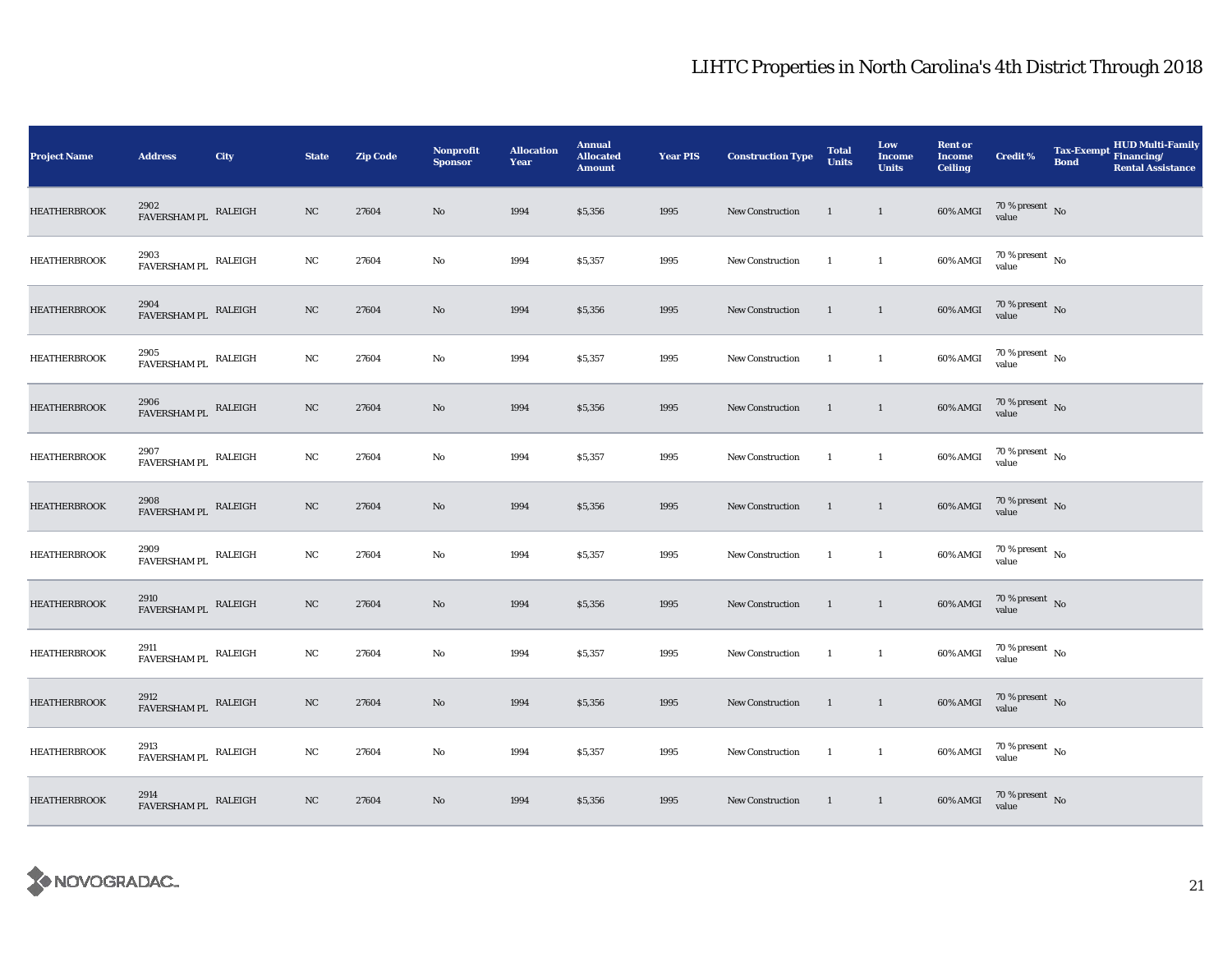| <b>Project Name</b> | <b>Address</b>                               | <b>City</b> | <b>State</b> | <b>Zip Code</b> | <b>Nonprofit</b><br><b>Sponsor</b> | <b>Allocation</b><br>Year | <b>Annual</b><br><b>Allocated</b><br><b>Amount</b> | <b>Year PIS</b> | <b>Construction Type</b> | <b>Total</b><br><b>Units</b> | Low<br><b>Income</b><br><b>Units</b> | <b>Rent or</b><br><b>Income</b><br><b>Ceiling</b> | <b>Credit %</b>                | <b>HUD Multi-Family</b><br>Tax-Exempt Financing/<br><b>Bond</b><br><b>Rental Assistance</b> |
|---------------------|----------------------------------------------|-------------|--------------|-----------------|------------------------------------|---------------------------|----------------------------------------------------|-----------------|--------------------------|------------------------------|--------------------------------------|---------------------------------------------------|--------------------------------|---------------------------------------------------------------------------------------------|
| <b>HEATHERBROOK</b> | 2915<br>${\tt FAVERSHAM \, PL}$ RALEIGH      |             | NC           | 27604           | $\rm No$                           | 1994                      | \$5,357                                            | 1995            | New Construction         | $\overline{1}$               | $\mathbf{1}$                         | 60% AMGI                                          | $70\,\%$ present $\,$ No value |                                                                                             |
| 2918 FAVERSHAM PL   | $2918$ $$\tt FAVERSHAM\,PL$$ $$\tt RALEIGH$$ |             | $_{\rm NC}$  | 27604           | $\mathbf{No}$                      | 1994                      | \$5,152                                            | 1995            | <b>New Construction</b>  | $\mathbf{1}$                 | $\overline{1}$                       | 60% AMGI                                          | $70\,\%$ present $\,$ No value |                                                                                             |
| <b>HEATHERBROOK</b> | 2920<br>FAVERSHAM PL RALEIGH                 |             | NC           | 27604           | No                                 | 1994                      | \$5,152                                            | 1995            | <b>New Construction</b>  | $\overline{1}$               | $\mathbf{1}$                         | 60% AMGI                                          | $70\,\%$ present $\,$ No value |                                                                                             |
| <b>HEATHERBROOK</b> | 2922<br>FAVERSHAM PL RALEIGH                 |             | NC           | 27604           | $\rm No$                           | 1994                      | \$5,152                                            | 1995            | New Construction         | $\blacksquare$               | $\overline{1}$                       | 60% AMGI                                          | $70\,\%$ present $\,$ No value |                                                                                             |
| 2926 FAVERSHAM PL   | 2926<br>${\tt FAVERSHAM \, PL}$ RALEIGH      |             | $_{\rm NC}$  | 27604           | No                                 | 1994                      | \$5,152                                            | 1995            | New Construction         | $\overline{1}$               | $\mathbf{1}$                         | 60% AMGI                                          | $70\,\%$ present $\,$ No value |                                                                                             |
| 2928 FAVERSHAM PL   | $2928$ $$\tt FAVERSHAM\,PL$$ RALEIGH         |             | NC           | 27604           | No                                 | 1994                      | \$5,152                                            | 1995            | <b>New Construction</b>  | $\overline{1}$               | $\overline{1}$                       | 60% AMGI                                          | $70\,\%$ present $\,$ No value |                                                                                             |
| <b>HEATHERBROOK</b> | $2930$ $$\tt FAVERSHAM\,PL$$ $$\tt RALEIGH$$ |             | NC           | 27604           | No                                 | 1994                      | \$5,152                                            | 1995            | New Construction         | $\mathbf{1}$                 | $\mathbf{1}$                         | 60% AMGI                                          | $70\,\%$ present $\,$ No value |                                                                                             |
| <b>HEATHERBROOK</b> | 2932<br>FAVERSHAM PL                         | RALEIGH     | $_{\rm NC}$  | 27604           | $\rm No$                           | 1994                      | \$5,152                                            | 1995            | <b>New Construction</b>  | $\mathbf{1}$                 | $\overline{1}$                       | 60% AMGI                                          | $70\,\%$ present $\,$ No value |                                                                                             |
| <b>HEATHERBROOK</b> | $2934$ $$\tt FAVERSHAM\,PL$$ $$\tt RALEIGH$$ |             | NC           | 27604           | $\rm No$                           | 1994                      | \$5,152                                            | 1995            | New Construction         | $\overline{1}$               | $\mathbf{1}$                         | 60% AMGI                                          | $70\,\%$ present $\,$ No value |                                                                                             |
| <b>HEATHERBROOK</b> | 2938<br>FAVERSHAM PL RALEIGH                 |             | NC           | 27604           | No                                 | 1994                      | \$5,152                                            | 1995            | New Construction         | $\overline{1}$               | $\overline{1}$                       | 60% AMGI                                          | $70\,\%$ present $\,$ No value |                                                                                             |
| <b>HEATHERBROOK</b> | 2940<br>${\tt FAVERSHAM \, PL}$ RALEIGH      |             | NC           | 27604           | $\rm No$                           | 1994                      | \$5,152                                            | 1995            | New Construction         | $\overline{1}$               | $\mathbf{1}$                         | 60% AMGI                                          | $70\,\%$ present $\,$ No value |                                                                                             |
| <b>HEATHERBROOK</b> | $2942$ $$\tt FAVERSHAM\,PL$$ $$\tt RALEIGH$$ |             | NC           | 27604           | No                                 | 1994                      | \$5,152                                            | 1995            | New Construction         | $\blacksquare$               | $\overline{1}$                       | 60% AMGI                                          | $70\,\%$ present $\,$ No value |                                                                                             |
| <b>HEATHERBROOK</b> | 2944<br>${\tt FAVERSHAM \, PL}$ RALEIGH      |             | NC           | 27604           | No                                 | 1994                      | \$5,152                                            | 1995            | New Construction         | $\overline{1}$               | $\mathbf{1}$                         | 60% AMGI                                          | $70\,\%$ present $\;$ No value |                                                                                             |

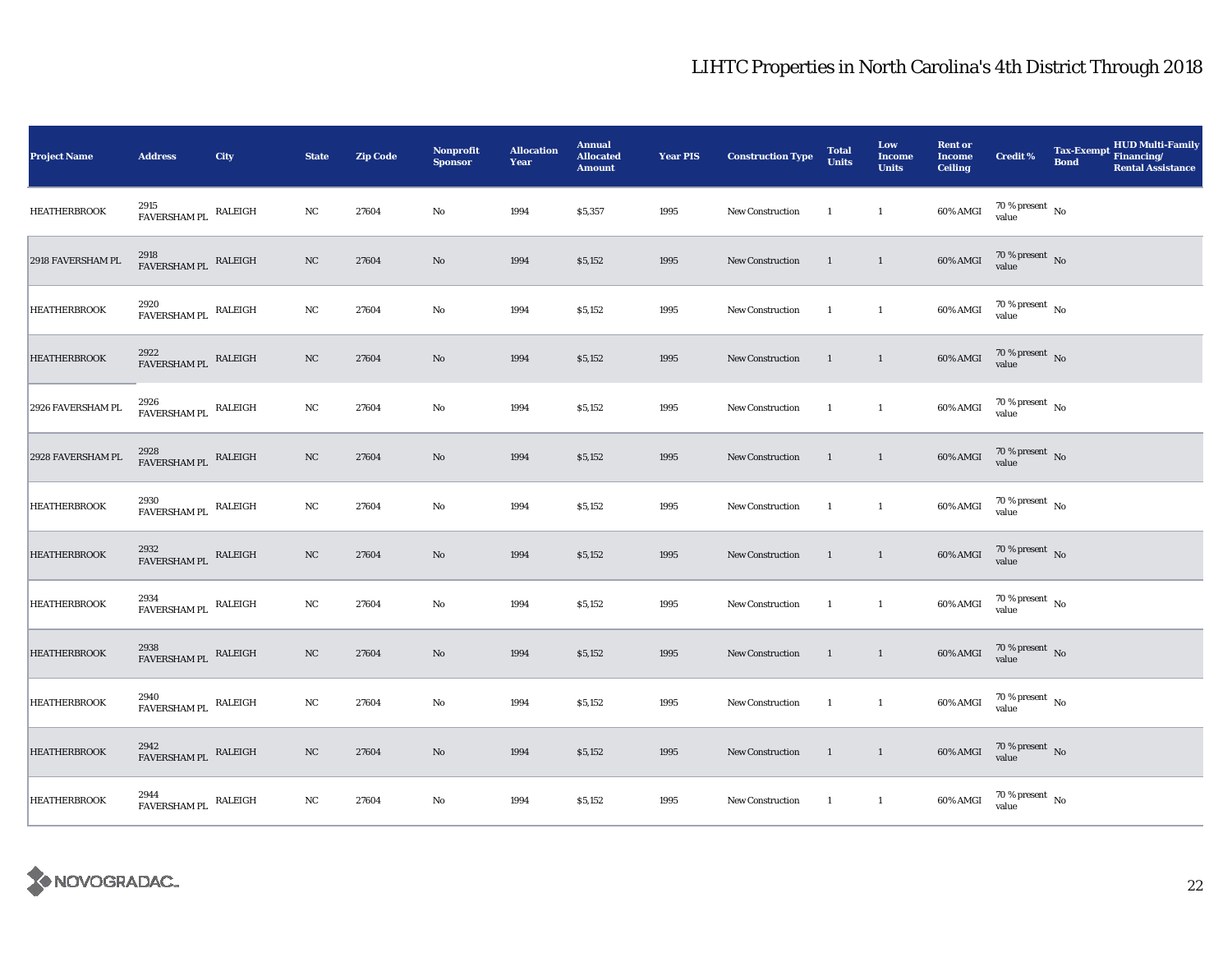| <b>Project Name</b>                 | <b>Address</b>                                    | City           | <b>State</b> | <b>Zip Code</b> | Nonprofit<br><b>Sponsor</b> | <b>Allocation</b><br>Year | <b>Annual</b><br><b>Allocated</b><br><b>Amount</b> | <b>Year PIS</b> | <b>Construction Type</b>  | <b>Total</b><br><b>Units</b> | Low<br><b>Income</b><br><b>Units</b> | <b>Rent or</b><br><b>Income</b><br><b>Ceiling</b> | Credit %                                    | <b>Tax-Exempt</b><br><b>Bond</b> | HUD Multi-Family<br>Financing/<br><b>Rental Assistance</b> |
|-------------------------------------|---------------------------------------------------|----------------|--------------|-----------------|-----------------------------|---------------------------|----------------------------------------------------|-----------------|---------------------------|------------------------------|--------------------------------------|---------------------------------------------------|---------------------------------------------|----------------------------------|------------------------------------------------------------|
| <b>HEATHERBROOK</b>                 | 2946<br>FAVERSHAM PL                              | RALEIGH        | NC           | 27604           | $\rm No$                    | 1994                      | \$5,152                                            | 1995            | New Construction          | 1                            | $\mathbf{1}$                         | 60% AMGI                                          | $70\,\%$ present $${\rm No}$$ value         |                                  |                                                            |
| <b>BILTMORE HILLS APTS</b>          | $2227$ B GARNER<br>$\;$ RALEIGH <code>ROAD</code> |                | $_{\rm NC}$  | 27610           | $\rm No$                    | 1994                      | \$89,516                                           | 1996            | Acquisition and Rehab 50  |                              | ${\bf 50}$                           | 60% AMGI                                          | $70\,\%$ present $\,$ No $\,$<br>value      |                                  |                                                            |
| <b>CAPITAL TOWERS I</b>             | $4812$ SIX FORKS $$\tt RALEIGH$$                  |                | NC           | 27609           | No                          | 1995                      | \$417,473                                          | 1996            | Acquisition and Rehab 208 |                              | 208                                  | 60% AMGI                                          | <b>Both 30%</b><br>and 70%<br>present value | No                               |                                                            |
| <b>RIPLEY STATION</b>               | 3030 RIPLEY<br><b>STATION WAY</b>                 | RALEIGH        | $_{\rm NC}$  | 27610           | No                          | 1995                      | \$299,106                                          | 1996            | New Construction          | 48                           | 48                                   | 50% AMGI                                          | 70 % present $\hbox{~No}$<br>value          |                                  |                                                            |
| <b>SHAMMAH WINDS</b><br><b>APTS</b> | 1407 SAWYER<br>ROAD                               | RALEIGH        | NC           | 27610           | No                          | 1995                      | \$121,476                                          | 1996            | Acquisition and Rehab 32  |                              | $32\,$                               | 60% AMGI                                          | $30\,\%$ present $\,$ No value              |                                  |                                                            |
| 1822 VINTAGE ROAD                   | 1822 VINTAGE<br><b>ROAD</b>                       | RALEIGH        | $_{\rm NC}$  | 27610           | $\rm No$                    | 1995                      | \$5,216                                            | 1996            | New Construction          | $\mathbf{1}$                 | $\mathbf{1}$                         | 60% AMGI                                          | $70\,\%$ present $\,$ No value              |                                  |                                                            |
| 1823 VINTAGE ROAD                   | 1823 VINTAGE<br><b>ROAD</b>                       | RALEIGH        | $_{\rm NC}$  | 27610           | No                          | 1995                      | \$5,216                                            | 1996            | New Construction          | 1                            | $\mathbf{1}$                         | 60% AMGI                                          | $70\,\%$ present $\;$ No value              |                                  |                                                            |
| 1826 VINTAGE ROAD                   | 1826 VINTAGE<br>ROAD                              | RALEIGH        | $_{\rm NC}$  | 27610           | No                          | 1995                      | \$5,216                                            | 1996            | <b>New Construction</b>   | 1                            | $\mathbf{1}$                         | 60% AMGI                                          | $70\,\%$ present $\,$ No value              |                                  |                                                            |
| 1827 VINTAGE ROAD                   | 1827 VINTAGE<br>ROAD                              | RALEIGH        | NC           | 27610           | No                          | 1995                      | \$5,216                                            | 1996            | New Construction          | $\mathbf{1}$                 | $\mathbf{1}$                         | 60% AMGI                                          | $70\,\%$ present $\,$ No value              |                                  |                                                            |
| 1832 VINTAGE ROAD                   | 1832 VINTAGE<br><b>ROAD</b>                       | <b>RALEIGH</b> | NC           | 27610           | No                          | 1995                      | \$5,216                                            | 1996            | <b>New Construction</b>   | $\mathbf{1}$                 | $\overline{1}$                       | 60% AMGI                                          | $70\,\%$ present $\,$ No value              |                                  |                                                            |
| 1834 VINTAGE ROAD                   | 1834 VINTAGE<br><b>ROAD</b>                       | RALEIGH        | NC           | 27610           | $\rm No$                    | 1995                      | \$5,216                                            | 1996            | New Construction          | 1                            | $\mathbf{1}$                         | 60% AMGI                                          | $70\,\%$ present $\,$ No value              |                                  |                                                            |
| 1836 VINTAGE ROAD                   | 1836 VINTAGE<br>ROAD                              | RALEIGH        | $_{\rm NC}$  | 27610           | $\rm No$                    | 1995                      | \$5,216                                            | 1996            | New Construction          | 1                            | $\mathbf{1}$                         | 60% AMGI                                          | $70\,\%$ present $\,$ No value              |                                  |                                                            |
| 1838 VINTAGE ROAD                   | 1838 VINTAGE<br>ROAD                              | RALEIGH        | $_{\rm NC}$  | 27610           | $\rm No$                    | 1995                      | \$5,216                                            | 1996            | New Construction          | $\mathbf{1}$                 | $\mathbf{1}$                         | 60% AMGI                                          | $70\,\%$ present $\;$ No value              |                                  |                                                            |

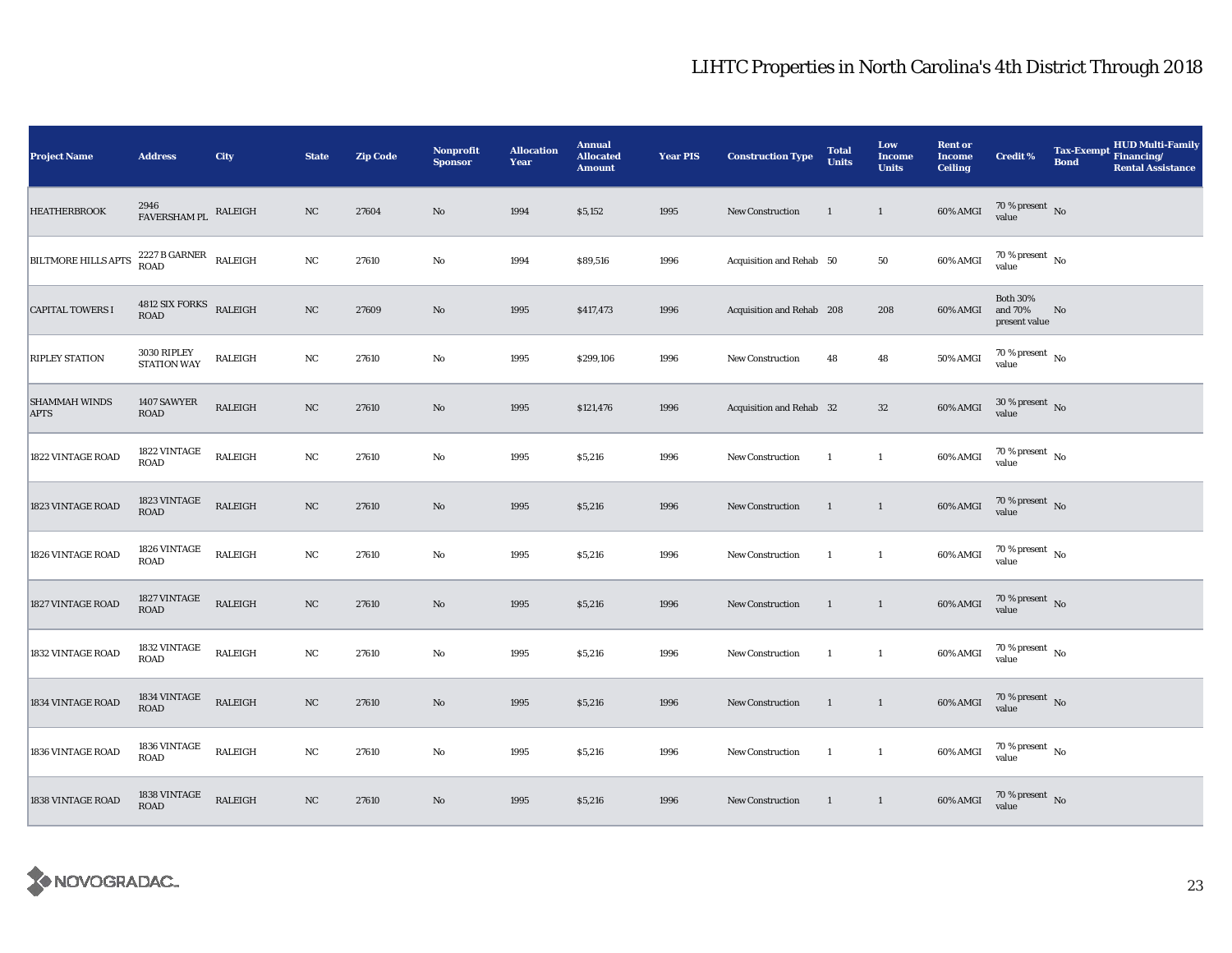| <b>Project Name</b> | <b>Address</b>              | City           | <b>State</b> | <b>Zip Code</b> | Nonprofit<br><b>Sponsor</b> | <b>Allocation</b><br>Year | <b>Annual</b><br><b>Allocated</b><br><b>Amount</b> | <b>Year PIS</b> | <b>Construction Type</b> | <b>Total</b><br><b>Units</b> | Low<br><b>Income</b><br><b>Units</b> | <b>Rent or</b><br><b>Income</b><br><b>Ceiling</b> | <b>Credit %</b>                    | <b>Tax-Exempt</b><br><b>Bond</b> | <b>HUD Multi-Family</b><br>Financing/<br><b>Rental Assistance</b> |
|---------------------|-----------------------------|----------------|--------------|-----------------|-----------------------------|---------------------------|----------------------------------------------------|-----------------|--------------------------|------------------------------|--------------------------------------|---------------------------------------------------|------------------------------------|----------------------------------|-------------------------------------------------------------------|
| 4200 KAPLAN DRIVE   | 4200 KAPLAN<br><b>DRIVE</b> | <b>RALEIGH</b> | NC           | 27606           | No                          | 1994                      | \$5,407                                            | 1996            | <b>New Construction</b>  | <sup>1</sup>                 | $\mathbf{1}$                         | 60% AMGI                                          | 70 % present $\hbox{~No}$<br>value |                                  |                                                                   |
| 4202 KAPLAN DRIVE   | 4202 KAPLAN<br><b>DRIVE</b> | RALEIGH        | $_{\rm NC}$  | 27606           | $\mathbf{No}$               | 1994                      | \$5,942                                            | 1996            | New Construction         | $\mathbf{1}$                 | $\mathbf{1}$                         | 60% AMGI                                          | $70\,\%$ present $\,$ No value     |                                  |                                                                   |
| 4208 KAPLAN DRIVE   | 4208 KAPLAN<br><b>DRIVE</b> | RALEIGH        | $_{\rm NC}$  | 27606           | $\rm No$                    | 1994                      | \$5,942                                            | 1996            | <b>New Construction</b>  | -1                           | $\mathbf{1}$                         | 60% AMGI                                          | $70\,\%$ present $\,$ No value     |                                  |                                                                   |
| 4214 KAPLAN DRIVE   | 4214 KAPLAN<br><b>DRIVE</b> | RALEIGH        | NC           | 27606           | $\rm No$                    | 1994                      | \$5,395                                            | 1996            | New Construction         | $\mathbf{1}$                 | $\overline{1}$                       | 60% AMGI                                          | $70\,\%$ present $\,$ No value     |                                  |                                                                   |
| 4218 KAPLAN DRIVE   | 4218 KAPLAN<br><b>DRIVE</b> | RALEIGH        | $_{\rm NC}$  | 27606           | $\rm No$                    | 1994                      | \$5,407                                            | 1996            | New Construction         | $\mathbf{1}$                 | $\mathbf{1}$                         | 60% AMGI                                          | $70\,\%$ present $\,$ No value     |                                  |                                                                   |
| 4220 KAPLAN DRIVE   | 4220 KAPLAN<br><b>DRIVE</b> | RALEIGH        | NC           | 27606           | No                          | 1994                      | \$5,942                                            | 1996            | New Construction         | $\mathbf{1}$                 | $\overline{1}$                       | 60% AMGI                                          | $70\,\%$ present $\,$ No value     |                                  |                                                                   |
| 4222 KAPLAN DRIVE   | 4222 KAPLAN<br><b>DRIVE</b> | <b>RALEIGH</b> | $_{\rm NC}$  | 27606           | No                          | 1994                      | \$5,942                                            | 1996            | New Construction         | $\overline{1}$               | $\mathbf{1}$                         | 60% AMGI                                          | $70\,\%$ present $\,$ No value     |                                  |                                                                   |
| 4224 KAPLAN DRIVE   | 4224 KAPLAN<br><b>DRIVE</b> | <b>RALEIGH</b> | $_{\rm NC}$  | 27606           | $\rm No$                    | 1994                      | \$5,942                                            | 1996            | New Construction         | $\mathbf{1}$                 | $\mathbf{1}$                         | 60% AMGI                                          | $70\,\%$ present $\,$ No value     |                                  |                                                                   |
| 4230 KAPLAN DRIVE   | 4230 KAPLAN<br><b>DRIVE</b> | RALEIGH        | $_{\rm NC}$  | 27606           | No                          | 1994                      | \$5,942                                            | 1996            | New Construction         | 1                            | $\mathbf{1}$                         | 60% AMGI                                          | $70\,\%$ present $\,$ No value     |                                  |                                                                   |
| 4232 KAPLAN DRIVE   | 4232 KAPLAN<br><b>DRIVE</b> | RALEIGH        | NC           | 27606           | $\mathbf{No}$               | 1994                      | \$5,407                                            | 1996            | New Construction         | $\mathbf{1}$                 | $\overline{1}$                       | 60% AMGI                                          | $70\,\%$ present $\,$ No value     |                                  |                                                                   |
| 4236 KAPLAN DRIVE   | 4236 KAPLAN<br><b>DRIVE</b> | RALEIGH        | NC           | 27606           | $\rm No$                    | 1995                      | \$5,315                                            | 1996            | New Construction         | <sup>1</sup>                 | $\mathbf{1}$                         | 60% AMGI                                          | 70 % present $\hbox{~No}$<br>value |                                  |                                                                   |
| 4238 KAPLAN DRIVE   | 4238 KAPLAN<br><b>DRIVE</b> | RALEIGH        | NC           | 27606           | $\rm No$                    | 1995                      | \$5,315                                            | 1996            | New Construction         | $\mathbf{1}$                 | $\mathbf{1}$                         | 60% AMGI                                          | $70\,\%$ present $\,$ No value     |                                  |                                                                   |
| 4240 KAPLAN DRIVE   | 4240 KAPLAN<br><b>DRIVE</b> | RALEIGH        | NC           | 27606           | $\mathbf{No}$               | 1995                      | \$5,315                                            | 1996            | New Construction         | $\overline{1}$               | $\mathbf{1}$                         | 60% AMGI                                          | $70\,\%$ present $\,$ No value     |                                  |                                                                   |

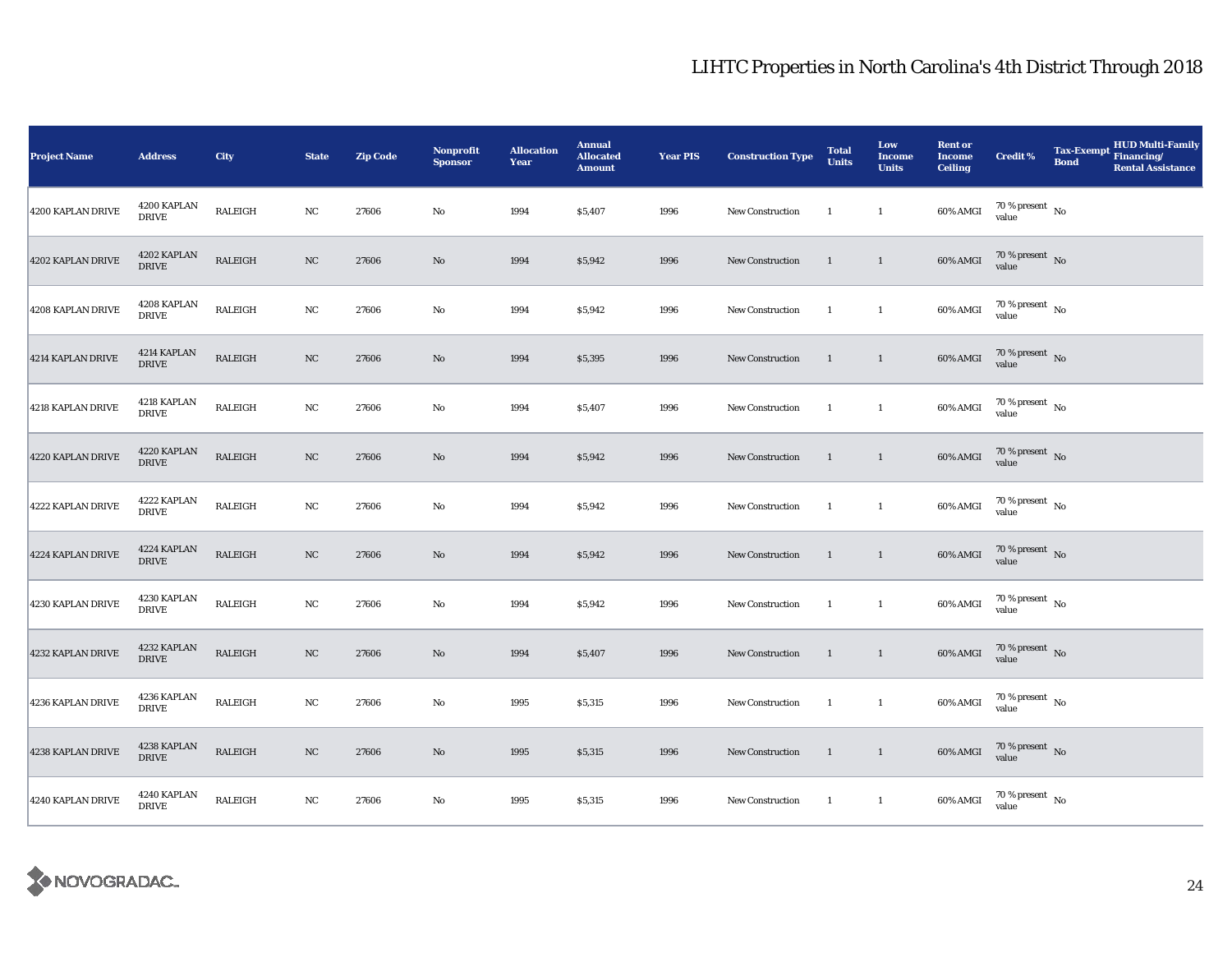| <b>Project Name</b>                     | <b>Address</b>                         | City    | <b>State</b> | <b>Zip Code</b> | Nonprofit<br><b>Sponsor</b> | <b>Allocation</b><br>Year | <b>Annual</b><br><b>Allocated</b><br><b>Amount</b> | <b>Year PIS</b> | <b>Construction Type</b> | <b>Total</b><br><b>Units</b> | Low<br><b>Income</b><br><b>Units</b> | <b>Rent or</b><br><b>Income</b><br><b>Ceiling</b> | <b>Credit %</b>                        | <b>Tax-Exempt</b><br><b>Bond</b> | HUD Multi-Family<br>Financing/<br><b>Rental Assistance</b> |
|-----------------------------------------|----------------------------------------|---------|--------------|-----------------|-----------------------------|---------------------------|----------------------------------------------------|-----------------|--------------------------|------------------------------|--------------------------------------|---------------------------------------------------|----------------------------------------|----------------------------------|------------------------------------------------------------|
| 4242 KAPLAN DRIVE                       | 4242 KAPLAN<br><b>DRIVE</b>            | RALEIGH | NC           | 27606           | No                          | 1995                      | \$5,315                                            | 1996            | <b>New Construction</b>  | 1                            | $\mathbf{1}$                         | 60% AMGI                                          | $70\,\%$ present $\;$ No value         |                                  |                                                            |
| 4244 KAPLAN DRIVE                       | 4244 KAPLAN<br><b>DRIVE</b>            | RALEIGH | $_{\rm NC}$  | 27606           | $\rm No$                    | 1995                      | \$5,315                                            | 1996            | New Construction         | $\mathbf{1}$                 | $\mathbf{1}$                         | 60% AMGI                                          | $70\,\%$ present $\,$ No value         |                                  |                                                            |
| 4248 KAPLAN DRIVE                       | 4248 KAPLAN<br><b>DRIVE</b>            | RALEIGH | $_{\rm NC}$  | 27606           | $\rm No$                    | 1995                      | \$5,315                                            | 1996            | <b>New Construction</b>  | $\mathbf{1}$                 | $\mathbf{1}$                         | 60% AMGI                                          | $70\,\%$ present $\,$ No value         |                                  |                                                            |
| 4250 KAPLAN DRIVE                       | 4250 KAPLAN<br><b>DRIVE</b>            | RALEIGH | NC           | 27606           | No                          | 1995                      | \$5,315                                            | 1996            | New Construction         | $\mathbf{1}$                 | $\mathbf{1}$                         | 60% AMGI                                          | $70\,\%$ present $\,$ No $\,$<br>value |                                  |                                                            |
| 4256 KAPLAN DRIVE                       | 4256 KAPLAN<br><b>DRIVE</b>            | RALEIGH | NC           | 27606           | $\rm No$                    | 1995                      | \$5,835                                            | 1996            | New Construction         | 1                            | $\mathbf{1}$                         | 60% AMGI                                          | $70\,\%$ present $\,$ No value         |                                  |                                                            |
| 4258 KAPLAN DRIVE                       | 4258 KAPLAN<br><b>DRIVE</b>            | RALEIGH | NC           | 27606           | $\rm No$                    | 1995                      | \$5,835                                            | 1996            | New Construction         | $\mathbf{1}$                 | $\mathbf{1}$                         | 60% AMGI                                          | $70\,\%$ present $\;$ No value         |                                  |                                                            |
| 4260 KAPLAN DRIVE                       | 4260 KAPLAN<br><b>DRIVE</b>            | RALEIGH | $_{\rm NC}$  | 27606           | $\rm No$                    | 1995                      | \$5,835                                            | 1996            | New Construction         | $\mathbf{1}$                 | $\mathbf{1}$                         | 60% AMGI                                          | $70\,\%$ present $\;$ No value         |                                  |                                                            |
| 4262 KAPLAN DRIVE                       | 4262 KAPLAN<br><b>DRIVE</b>            | RALEIGH | NC           | 27606           | No                          | 1995                      | \$5,835                                            | 1996            | <b>New Construction</b>  | $\mathbf{1}$                 | $\mathbf{1}$                         | 60% AMGI                                          | $70\,\%$ present $\,$ No value         |                                  |                                                            |
| 4264 KAPLAN DRIVE                       | 4264 KAPALN<br><b>DRIVE</b>            | RALEIGH | NC           | 27606           | No                          | 1995                      | \$5,835                                            | 1996            | New Construction         | $\mathbf{1}$                 | $\mathbf{1}$                         | 60% AMGI                                          | $70\,\%$ present $\,$ No value         |                                  |                                                            |
| 4266 KAPLAN DRIVE                       | 4266 KAPLAN<br><b>DRIVE</b>            | RALEIGH | NC           | 27606           | $\rm No$                    | 1995                      | \$5,835                                            | 1996            | New Construction         | $\mathbf{1}$                 | $\mathbf{1}$                         | 60% AMGI                                          | $70\,\%$ present $\,$ No value         |                                  |                                                            |
| <b>RIVER BIRCH</b><br><b>APARTMENTS</b> | 2611 TORQUAY<br><b>CROSSING</b>        | RALEIGH | NC           | 27616           | $\rm No$                    | 1995                      | \$683,681                                          | 1996            | New Construction         | 176                          | 176                                  | 60% AMGI                                          | $70\,\%$ present $\,$ No value         |                                  |                                                            |
| 1824 VINTAGE RD                         | 1824 VINTAGE<br>$\mathbf{R}\mathbf{D}$ | RALEIGH | NC           | 27610           | No                          | 1995                      | \$5,216                                            | 1997            | New Construction         | 1                            | $\mathbf{1}$                         | 60% AMGI                                          | $70\,\%$ present $\,$ No value         |                                  |                                                            |
| 1825 VINTAGE RD                         | 1825 VINTAGE<br>RD                     | RALEIGH | $_{\rm NC}$  | 27610           | $\rm No$                    | 1995                      | \$5,216                                            | 1997            | New Construction         | $\mathbf{1}$                 | $\mathbf{1}$                         | 60% AMGI                                          | $70\,\%$ present $\;$ No value         |                                  |                                                            |

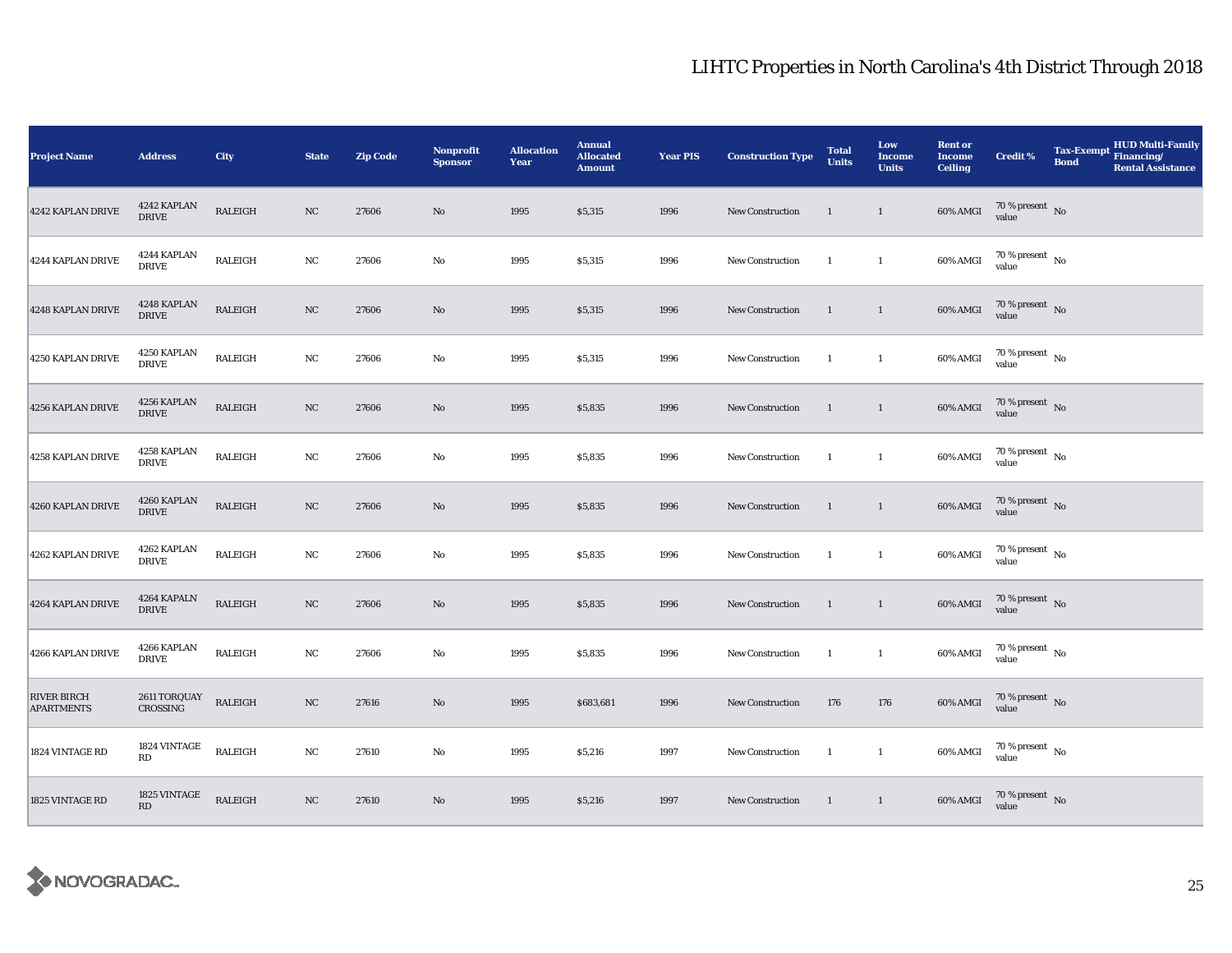| <b>Project Name</b>                   | <b>Address</b>                                                                             | City           | <b>State</b> | <b>Zip Code</b> | <b>Nonprofit</b><br><b>Sponsor</b> | <b>Allocation</b><br>Year | <b>Annual</b><br><b>Allocated</b><br><b>Amount</b> | <b>Year PIS</b> | <b>Construction Type</b> | <b>Total</b><br><b>Units</b> | Low<br><b>Income</b><br><b>Units</b> | <b>Rent or</b><br><b>Income</b><br><b>Ceiling</b> | <b>Credit %</b>                    | Tax-Exempt Financing/<br><b>Bond</b> | <b>HUD Multi-Family</b><br><b>Rental Assistance</b> |
|---------------------------------------|--------------------------------------------------------------------------------------------|----------------|--------------|-----------------|------------------------------------|---------------------------|----------------------------------------------------|-----------------|--------------------------|------------------------------|--------------------------------------|---------------------------------------------------|------------------------------------|--------------------------------------|-----------------------------------------------------|
| 1828 VINTAGE RD                       | 1828 VINTAGE<br>RD                                                                         | RALEIGH        | NC           | 27610           | No                                 | 1995                      | \$5,216                                            | 1997            | New Construction         | $\overline{1}$               | $\mathbf{1}$                         | 60% AMGI                                          | 70 % present $\hbox{~No}$<br>value |                                      |                                                     |
| 1829 VINTAGE RD                       | 1829 VINTAGE<br>RD                                                                         | <b>RALEIGH</b> | $_{\rm NC}$  | 27610           | $\rm No$                           | 1995                      | \$5,216                                            | 1997            | <b>New Construction</b>  | $\mathbf{1}$                 | $\mathbf{1}$                         | 60% AMGI                                          | 70 % present No<br>value           |                                      |                                                     |
| 1833 VINTAGE RD                       | 1833 VINTAGE<br>RD                                                                         | <b>RALEIGH</b> | $_{\rm NC}$  | 27610           | $\rm No$                           | 1995                      | \$5,216                                            | 1997            | New Construction         | <sup>1</sup>                 | $\mathbf{1}$                         | 60% AMGI                                          | $70\,\%$ present $\,$ No value     |                                      |                                                     |
| 1837 VINTAGE RD                       | 1837 VINTAGE<br>RD                                                                         | <b>RALEIGH</b> | $_{\rm NC}$  | 27610           | No                                 | 1995                      | \$5,216                                            | 1997            | New Construction         | <sup>1</sup>                 | $\overline{1}$                       | 60% AMGI                                          | $70\,\%$ present $\,$ No value     |                                      |                                                     |
| 1839 VINTAGE RD                       | 1839 VINTAGE<br>RD                                                                         | <b>RALEIGH</b> | $_{\rm NC}$  | 27610           | No                                 | 1995                      | \$5,216                                            | 1997            | New Construction         | -1                           | $\mathbf{1}$                         | 60% AMGI                                          | $70\,\%$ present $\,$ No value     |                                      |                                                     |
| 5410 TALSERWOOD DR TALSERWOOD RALEIGH | 5410<br>DR                                                                                 |                | NC           | 27610           | No                                 | 1996                      | \$5,884                                            | 1997            | New Construction         | $\mathbf{1}$                 | $\overline{1}$                       | $50\%$ AMGI                                       | $70\,\%$ present $\,$ No value     |                                      |                                                     |
| 5411 TALSERWOOD DR TALSERWOOD RALEIGH | 5411<br>DR                                                                                 |                | NC           | 27610           | $\rm No$                           | 1996                      | \$5,884                                            | 1997            | New Construction         | -1                           | $\mathbf{1}$                         | <b>50% AMGI</b>                                   | $70\,\%$ present $\,$ No value     |                                      |                                                     |
| 5412 TALSERWOOD DR                    | 5412<br>TALSERWOOD RALEIGH<br>DR                                                           |                | NC           | 27610           | $\mathbf{No}$                      | 1996                      | \$5,884                                            | 1997            | <b>New Construction</b>  | <sup>1</sup>                 | $\mathbf{1}$                         | <b>50% AMGI</b>                                   | $70\,\%$ present $\,$ No value     |                                      |                                                     |
| <b>ELMWOOD</b>                        | $616$ OAKWOOD<br><b>STREET</b>                                                             | <b>MEBANE</b>  | $_{\rm NC}$  | 27302           | No                                 | 2005                      | \$30,842                                           | 2008            | Acquisition and Rehab 20 |                              | 20                                   | 60% AMGI                                          | Not<br>Indicated                   | No                                   |                                                     |
| <b>AUTUMN SPRING</b>                  | 3601 ECK DRIVE RALEIGH                                                                     |                | NC           | 27604-4033      | No                                 | 2008                      | \$547,481                                          | 2010            | New Construction         | 48                           | 48                                   | 60% AMGI                                          | $70\,\%$ present $\,$ No value     |                                      |                                                     |
| <b>BROOKRIDGE</b>                     | 3930 DURHAM<br><b>DRIVE</b>                                                                | RALEIGH        | $_{\rm NC}$  | 27603           | No                                 | 2007                      | \$454,273                                          | 2010            | New Construction         | 40                           | 40                                   | 60% AMGI                                          | $70\,\%$ present $\,$ No value     |                                      |                                                     |
| THE LANDINGS AT<br><b>WINMORE</b>     | <b>SUATTERED</b><br><b>SITES W</b><br><b>WINMORE</b><br><b>AVENUE S</b><br><b>CAMEILIA</b> | CARRBORO       | NC           | 27510           | No                                 | 2008                      | \$0                                                | 2010            | New Construction         | 58                           | 58                                   | 60% AMGI                                          | $70\,\%$ present $\,$ No value     |                                      |                                                     |
| THE LANDINGS AT<br><b>WINMORE</b>     | 100 ANDYS LN CHAPEL HILL                                                                   |                | NC           | 27516-8436      | No                                 | 2008                      | \$0                                                | 2010            | <b>New Construction</b>  | 58                           | 58                                   | 60% AMGI                                          | Not<br>Indicated                   |                                      |                                                     |

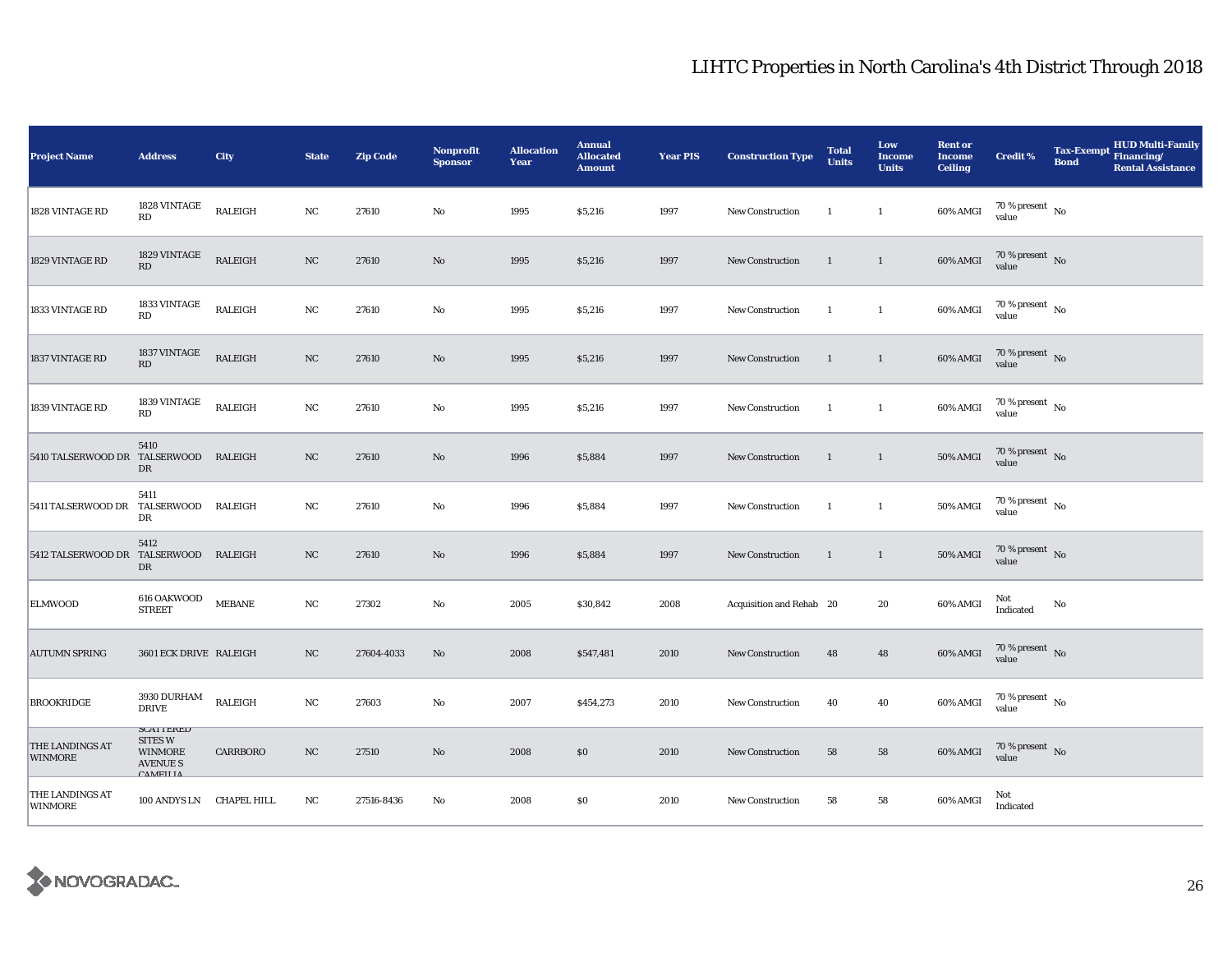| <b>Project Name</b>                | <b>Address</b>                               | City                                 | <b>State</b> | <b>Zip Code</b> | <b>Nonprofit</b><br><b>Sponsor</b> | <b>Allocation</b><br>Year | <b>Annual</b><br><b>Allocated</b><br><b>Amount</b> | <b>Year PIS</b> | <b>Construction Type</b>  | <b>Total</b><br><b>Units</b> | Low<br><b>Income</b><br><b>Units</b> | <b>Rent or</b><br><b>Income</b><br><b>Ceiling</b> | <b>Credit %</b>                             | <b>Tax-Exempt</b><br><b>Bond</b> | <b>HUD Multi-Family</b><br>Financing/<br><b>Rental Assistance</b> |
|------------------------------------|----------------------------------------------|--------------------------------------|--------------|-----------------|------------------------------------|---------------------------|----------------------------------------------------|-----------------|---------------------------|------------------------------|--------------------------------------|---------------------------------------------------|---------------------------------------------|----------------------------------|-------------------------------------------------------------------|
| <b>ENO HAVEN</b>                   |                                              | 815 US HIGHWAY 70A E HILLSBOROUGH NC |              | 27278-9072      | $\rm No$                           | 2008                      | $\$0$                                              | 2011            | New Construction          | 76                           | 76                                   | 60% AMGI                                          | 70 % present $\hbox{~No}$<br>value          |                                  |                                                                   |
| <b>HIGHLAND TERRACE</b>            | $1500\,$ HIGHLAND $\,$ CARY VILLAGE DRIVE    |                                      | $_{\rm NC}$  | 27511           | No                                 | 2008                      | \$0                                                | 2011            | New Construction          | 80                           | 80                                   | 60% AMGI                                          | $70\,\%$ present $\,$ No value              |                                  |                                                                   |
| MINGO VILLAGE<br><b>APARTMENTS</b> | 2371 FEDERER<br><b>DRIVE</b>                 | KNIGHTDALE                           | $_{\rm NC}$  | 27545           | $\rm No$                           | 2007                      | \$1,000,000                                        | 2011            | <b>New Construction</b>   | 76                           | 76                                   | 60% AMGI                                          | $70\,\%$ present $\,$ No value              |                                  |                                                                   |
| <b>MEADOWCREEK</b><br>COMMONS      | 1601 ROYAL<br>PINES DRIVE                    | RALEIGH                              | $_{\rm NC}$  | 27610           | No                                 | 2009                      | \$578,312                                          | 2011            | New Construction          | 48                           | 48                                   | 60% AMGI                                          | $70\,\%$ present $\;$ No value              |                                  |                                                                   |
| <b>RALEIGH GARDENS</b>             | 6145 A ST GILES<br>RD                        | <b>RALEIGH</b>                       | $_{\rm NC}$  | 27612           | $\rm No$                           | 2009                      | \$575,932                                          | 2011            | Acquisition and Rehab 126 |                              | 125                                  |                                                   | $70\,\%$ present $${\rm No}$$ value         |                                  |                                                                   |
| <b>HEATHERBROOK</b>                | $2948$ $$\tt FAVERSHAM\,PL$$ $$\tt RALEIGH$$ |                                      | $_{\rm NC}$  | 27604           | No                                 | 1994                      | \$5,152                                            | 1995            | New Construction          | $\mathbf{1}$                 | $\mathbf{1}$                         | 60% AMGI                                          | $70\,\%$ present $\,$ No value              |                                  |                                                                   |
| 623 CAROLINA AVE                   | 623 CAROLINA<br>AVE                          | RALEIGH                              | $_{\rm NC}$  | 27606           | $\rm No$                           | 1993                      | \$4,717                                            | 1995            | <b>New Construction</b>   | $\mathbf{1}$                 | $\mathbf{1}$                         | <b>50% AMGI</b>                                   | $70\,\%$ present $\;$ No value              |                                  |                                                                   |
| 8101 FARMLEA CIRCLE                | 8101 FARMLEA<br>CIRCLE                       | RALEIGH                              | $_{\rm NC}$  | 27604           | $\mathbf{No}$                      | 1994                      | \$5,453                                            | 1995            | New Construction          | 1                            | $\mathbf{1}$                         | 60% AMGI                                          | $70$ % present $\,$ No $\,$<br>value        |                                  |                                                                   |
| 8103 FARMLEA CIR                   | $8103$ FARMLEA RALEIGH<br>CIR                |                                      | $_{\rm NC}$  | 27616           | $\rm No$                           | 1994                      | \$5,453                                            | 1995            | New Construction          | -1                           | $\mathbf{1}$                         | 60% AMGI                                          | $70\,\%$ present $\,$ No value              |                                  |                                                                   |
| 8105 FARMLEA CIR                   | 8105 FARMLEA<br>CIR                          | RALEIGH                              | NC           | 27616           | No                                 | 1994                      | \$5,453                                            | 1995            | New Construction          | $\mathbf{1}$                 | $\overline{1}$                       | 60% AMGI                                          | $70$ % present $\,$ No $\,$<br>value        |                                  |                                                                   |
| 8107 FARMLEA CIR                   | 8107 FARMLEA<br>CIR                          | RALEIGH                              | NC           | 27616           | $\rm No$                           | 1994                      | \$5,453                                            | 1995            | New Construction          | $\mathbf{1}$                 | $\mathbf{1}$                         | 60% AMGI                                          | $70\,\%$ present $\;$ No value              |                                  |                                                                   |
| 8109 FARMLEA CIR                   | 8109 FARMLEA<br>CIR                          | RALEIGH                              | NC           | 27616           | $\mathbf{No}$                      | 1994                      | \$5,453                                            | 1995            | New Construction          | <sup>1</sup>                 | $\mathbf{1}$                         | 60% AMGI                                          | 70 % present $\hbox{~No}$<br>value          |                                  |                                                                   |
| 815 CLAY ST                        | 815 CLAY ST                                  | RALEIGH                              | NC           | 27605           | $\rm No$                           | 1994                      | \$8,611                                            | 1995            | Acquisition and Rehab 4   |                              | $\overline{4}$                       | 60% AMGI                                          | <b>Both 30%</b><br>and 70%<br>present value | No                               |                                                                   |

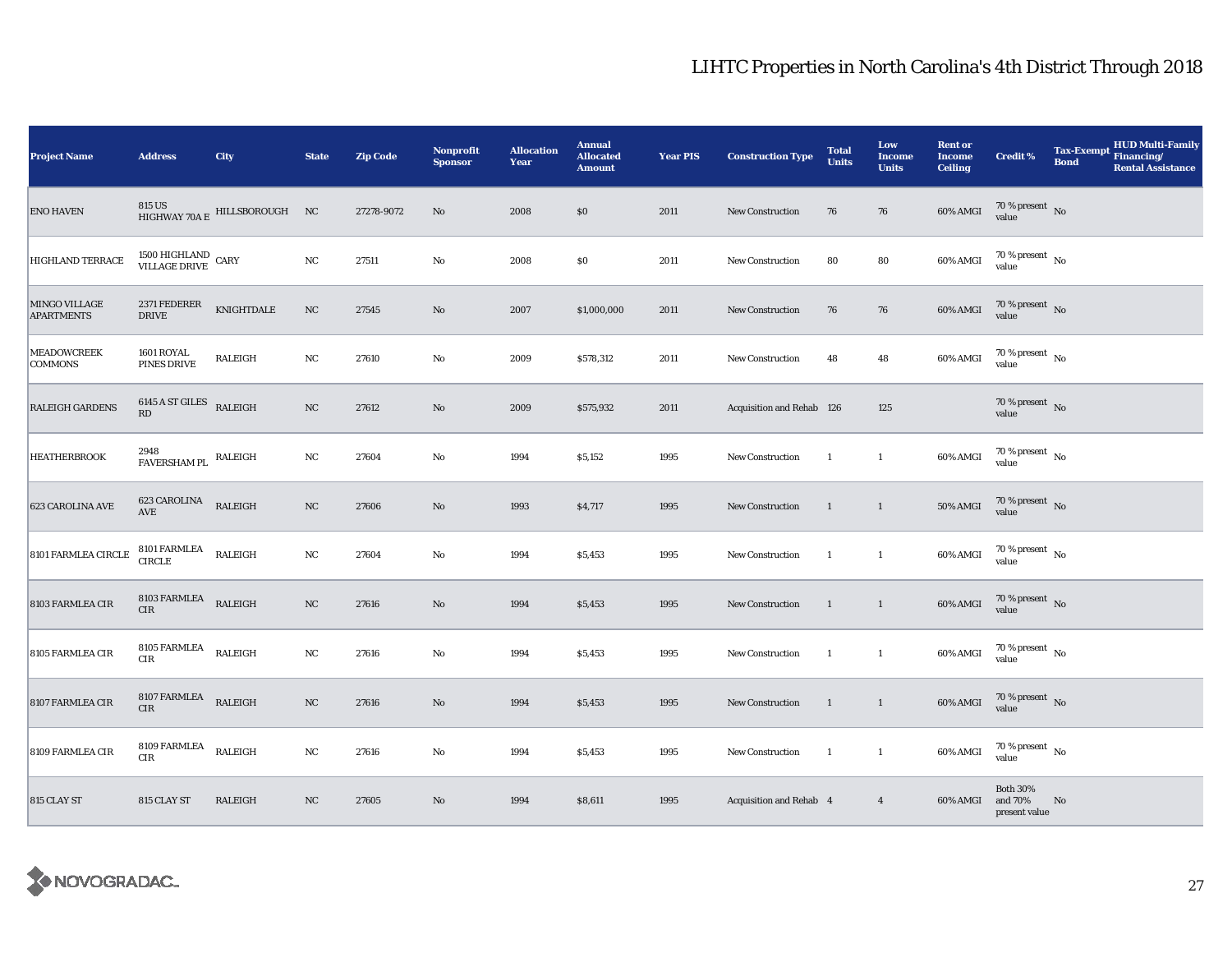| <b>Project Name</b>                             | <b>Address</b>                           | City           | <b>State</b> | <b>Zip Code</b> | <b>Nonprofit</b><br><b>Sponsor</b> | <b>Allocation</b><br>Year | <b>Annual</b><br><b>Allocated</b><br><b>Amount</b> | <b>Year PIS</b> | <b>Construction Type</b> | <b>Total</b><br><b>Units</b> | Low<br><b>Income</b><br><b>Units</b> | <b>Rent or</b><br><b>Income</b><br><b>Ceiling</b> | <b>Credit %</b>                      | Tax-Exempt Financing/<br><b>Bond</b> | <b>HUD Multi-Family</b><br><b>Rental Assistance</b> |
|-------------------------------------------------|------------------------------------------|----------------|--------------|-----------------|------------------------------------|---------------------------|----------------------------------------------------|-----------------|--------------------------|------------------------------|--------------------------------------|---------------------------------------------------|--------------------------------------|--------------------------------------|-----------------------------------------------------|
| <b>EAST HAVEN APTS</b>                          | 3930 DOWLING<br><b>HAVEN PLACE</b>       | RALEIGH        | $_{\rm NC}$  | 27610           | $\rm No$                           | 1994                      | \$212,204                                          | 1995            | New Construction         | 48                           | 48                                   | <b>50% AMGI</b>                                   | 70 % present $\hbox{~No}$<br>value   |                                      |                                                     |
| <b>MARSH RIDGE PARK</b>                         | 2404 HILL<br><b>STREET</b>               | RALEIGH        | NC           | 27604           | $\mathbf{No}$                      | 1994                      | \$233,480                                          | 1995            | <b>New Construction</b>  | 48                           | 48                                   | 60% AMGI                                          | $70\%$ present No<br>value           |                                      |                                                     |
| ORCHARD POINTE                                  | 2021 ORCHARD<br>HOLLOW LN                | RALEIGH        | $_{\rm NC}$  | 27603           | No                                 | 1994                      | \$471,069                                          | 1995            | <b>New Construction</b>  | 100                          | 100                                  | 60% AMGI                                          | $70\,\%$ present $\,$ No value       |                                      |                                                     |
| RIVER KNOLL 5507<br><b>BRINGLE COURT</b>        | 5507 BRINGLE<br><b>COURT</b>             | RALEIGH        | NC           | 27610           | $\mathbf{No}$                      | 1995                      | \$5,467                                            | 1995            | New Construction         | $\mathbf{1}$                 | $\mathbf{1}$                         | 60% AMGI                                          | $70\,\%$ present $\,$ No value       |                                      |                                                     |
| RIVER KNOLL 5509<br><b>BRINGLE COURT</b>        | 5509 BRINGLE<br><b>COURT</b>             | RALEIGH        | NC           | 27610           | $\rm No$                           | 1995                      | \$5,467                                            | 1995            | <b>New Construction</b>  | $\mathbf{1}$                 | $\mathbf{1}$                         | 60% AMGI                                          | $70\,\%$ present $\,$ No value       |                                      |                                                     |
| <b>RIVER KNOLL 5513</b><br><b>BRINGLE COURT</b> | 5513 BRINGLE<br><b>COURT</b>             | RALEIGH        | NC           | 27610           | $\rm No$                           | 1995                      | \$5,467                                            | 1995            | New Construction         | $\mathbf{1}$                 | $\overline{1}$                       | 60% AMGI                                          | $70\,\%$ present $\,$ No value       |                                      |                                                     |
| <b>RIVER KNOLL</b>                              | 5515 BRINGLE<br><b>COURT</b>             | RALEIGH        | $_{\rm NC}$  | 27610           | $\rm No$                           | 1995                      | \$5,467                                            | 1995            | <b>New Construction</b>  | $\overline{1}$               | $\mathbf{1}$                         | 60% AMGI                                          | $70\,\%$ present $\,$ No value       |                                      |                                                     |
| RIVER KNOLL 5601<br><b>BRINGLE COURT</b>        | 5601 BRINGLE<br><b>COURT</b>             | <b>RALEIGH</b> | $_{\rm NC}$  | 27610           | $\mathbf{N}\mathbf{o}$             | 1995                      | \$5,467                                            | 1995            | <b>New Construction</b>  | $\mathbf{1}$                 | $\mathbf{1}$                         | 60% AMGI                                          | $70\,\%$ present $\,$ No value       |                                      |                                                     |
| RIVER KNOLL 5603<br><b>BRINGLE COURT</b>        | 5603 BRINGLE<br>COURT                    | RALEIGH        | $_{\rm NC}$  | 27610           | No                                 | 1995                      | \$5,467                                            | 1995            | New Construction         | $\mathbf{1}$                 | $\mathbf{1}$                         | 60% AMGI                                          | $70$ % present $\,$ No $\,$<br>value |                                      |                                                     |
| RIVER KNOLL 5605<br><b>BRINGLE COURT</b>        | 5605 BRINGLE<br><b>COURT</b>             | RALEIGH        | NC           | 27610           | $\mathbf{N}\mathbf{o}$             | 1995                      | \$5,467                                            | 1995            | New Construction         | $\mathbf{1}$                 | $\mathbf{1}$                         | 60% AMGI                                          | $70\,\%$ present $\,$ No value       |                                      |                                                     |
| SEDGEBROOK APTS                                 | 100<br><b>SEDGEBROOK</b><br><b>DRIVE</b> | CARY           | NC           | 27511           | $\rm No$                           | 1993                      | \$145,848                                          | 1995            | <b>New Construction</b>  | 32                           | 32                                   | 60% AMGI                                          | 70 % present $\hbox{~No}$<br>value   |                                      |                                                     |
| <b>THE ARBORS</b>                               | <b>2611 PINE</b><br><b>VILLAGE RD</b>    | RALEIGH        | $_{\rm NC}$  | 27615           | No                                 | 1994                      | \$237,165                                          | 1995            | New Construction         | 50                           | 50                                   | <b>50% AMGI</b>                                   | $70\,\%$ present $\,$ No value       |                                      |                                                     |
| 2900 FAVERSHAM PL                               | 2900<br>${\tt FAVERSHAM \, PL}$ RALEIGH  |                | NC           | 27604           | No                                 | 1994                      | \$5,356                                            | 1995            | <b>New Construction</b>  | $\mathbf{1}$                 | $\mathbf{1}$                         | 60% AMGI                                          | $70\,\%$ present $\,$ No value       |                                      |                                                     |

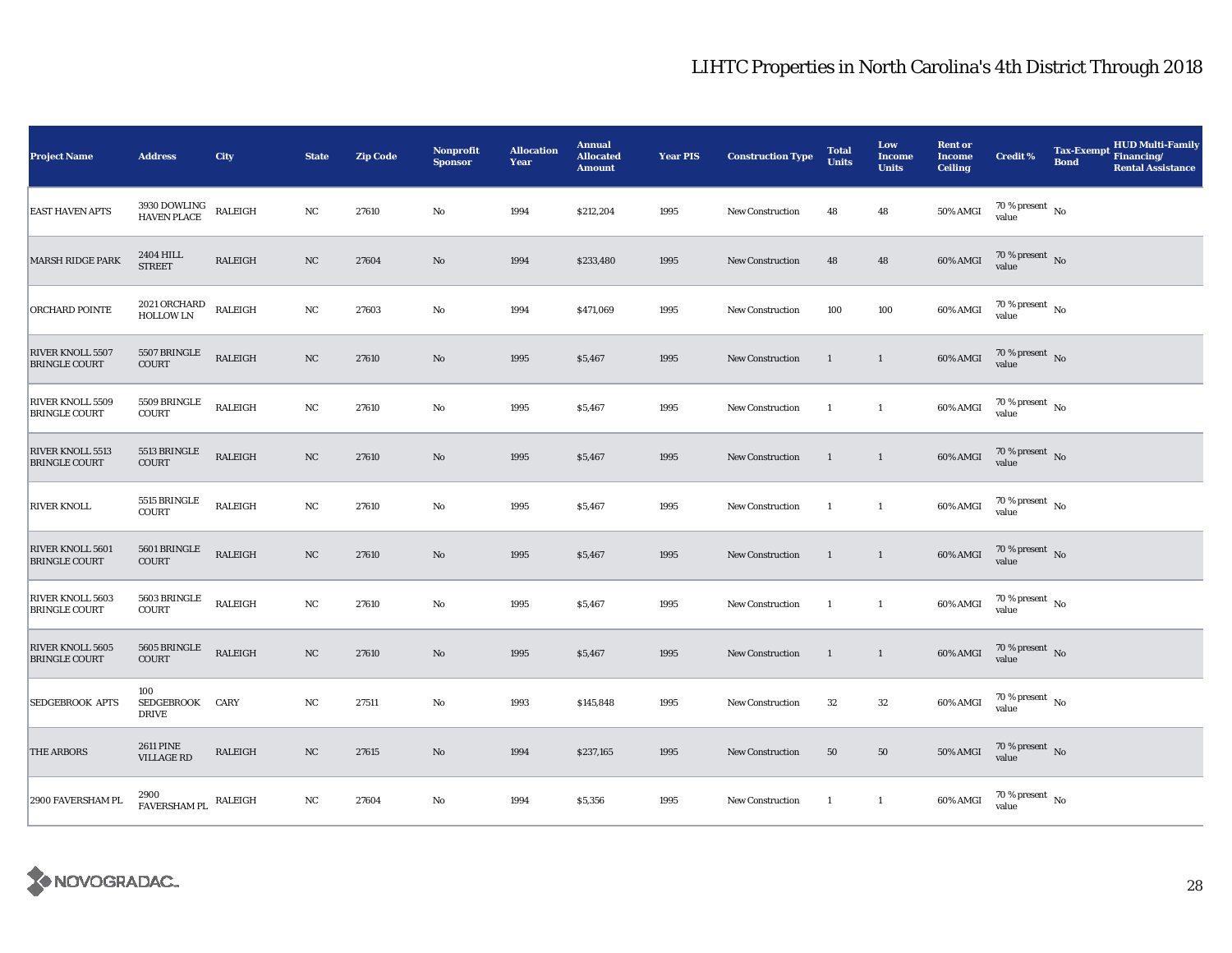| <b>Project Name</b> | <b>Address</b>                               | City    | <b>State</b> | <b>Zip Code</b> | Nonprofit<br><b>Sponsor</b> | <b>Allocation</b><br>Year | <b>Annual</b><br><b>Allocated</b><br><b>Amount</b> | <b>Year PIS</b> | <b>Construction Type</b> | <b>Total</b><br><b>Units</b> | Low<br>Income<br><b>Units</b> | <b>Rent or</b><br><b>Income</b><br><b>Ceiling</b> | <b>Credit %</b>                                                                                         | <b>Tax-Exempt</b><br><b>Bond</b> | HUD Multi-Family<br>Financing/<br><b>Rental Assistance</b> |
|---------------------|----------------------------------------------|---------|--------------|-----------------|-----------------------------|---------------------------|----------------------------------------------------|-----------------|--------------------------|------------------------------|-------------------------------|---------------------------------------------------|---------------------------------------------------------------------------------------------------------|----------------------------------|------------------------------------------------------------|
| 2901 FAVERSHAM PL   | 2901<br>FAVERSHAM PL RALEIGH                 |         | NC           | 27604           | No                          | 1994                      | \$5,357                                            | 1995            | <b>New Construction</b>  | <sup>1</sup>                 | $\mathbf{1}$                  | 60% AMGI                                          | $70\,\%$ present $\,$ No value                                                                          |                                  |                                                            |
| 2902 FAVERSHAM PL   | $2902\,$ FAVERSHAM PL $\,$ RALEIGH           |         | $_{\rm NC}$  | 27604           | $\rm No$                    | 1994                      | \$5,356                                            | 1995            | New Construction         | $\mathbf{1}$                 | $\mathbf{1}$                  | 60% AMGI                                          | $70\,\%$ present $\,$ No value                                                                          |                                  |                                                            |
| 2903 FAVERSHAM PL   | $2903$ $$\tt FAVERSHAM\,PL$$ $$\tt RALEIGH$$ |         | NC           | 27604           | $\rm No$                    | 1994                      | \$5,357                                            | 1995            | New Construction         | 1                            | $\mathbf{1}$                  | 60% AMGI                                          | $70\,\%$ present $\,$ No value                                                                          |                                  |                                                            |
| 2904 FAVERSHAM PL   | 2904<br>${\tt FAVERSHAM \, PL}$ RALEIGH      |         | NC           | 27604           | $\rm No$                    | 1994                      | \$5,356                                            | 1995            | New Construction         | -1                           | $\mathbf{1}$                  | 60% AMGI                                          | $70\,\%$ present $\,$ No value                                                                          |                                  |                                                            |
| 2905 FAVERSHAM PL   | 2905<br>FAVERSHAM PL RALEIGH                 |         | $_{\rm NC}$  | 27604           | $\rm No$                    | 1994                      | \$5,357                                            | 1995            | New Construction         | $\mathbf{1}$                 | $\mathbf{1}$                  | 60% AMGI                                          | $70\,\%$ present $\,$ No value                                                                          |                                  |                                                            |
| 2906 FAVERSHAM PL   | 2906<br>FAVERSHAM PL RALEIGH                 |         | $_{\rm NC}$  | 27604           | $\rm No$                    | 1994                      | \$5,356                                            | 1995            | <b>New Construction</b>  | $\mathbf{1}$                 | $\mathbf{1}$                  | 60% AMGI                                          | $70\,\%$ present $\,$ No value                                                                          |                                  |                                                            |
| 2907 FAVERSHAM PL   | 2907<br>FAVERSHAM PL RALEIGH                 |         | $_{\rm NC}$  | 27604           | $\mathbf{N}\mathbf{o}$      | 1994                      | \$5,357                                            | 1995            | New Construction         | $\mathbf{1}$                 | $\mathbf{1}$                  | 60% AMGI                                          | $70\,\%$ present $\,$ No value                                                                          |                                  |                                                            |
| 2908 FAVERSHAM PL   | 2908<br>${\tt FAVERSHAM \, PL}$ RALEIGH      |         | $_{\rm NC}$  | 27604           | $\rm No$                    | 1994                      | \$5,356                                            | 1995            | <b>New Construction</b>  | $\mathbf{1}$                 | $\mathbf{1}$                  | 60% AMGI                                          | $70\,\%$ present $\,$ No value                                                                          |                                  |                                                            |
| 2909 FAVERSHAM PL   | 2909<br>FAVERSHAM PL RALEIGH                 |         | $_{\rm NC}$  | 27604           | $\rm No$                    | 1994                      | \$5,357                                            | 1995            | New Construction         | $\mathbf{1}$                 | $\mathbf{1}$                  | $60\%$ AMGI                                       | $70\,\%$ present $\,$ No value                                                                          |                                  |                                                            |
| 2910 FAVERSHAM PL   | 2910<br>${\tt FAVERSHAM \, PL}$ RALEIGH      |         | $_{\rm NC}$  | 27604           | $\rm No$                    | 1994                      | \$5,356                                            | 1995            | New Construction         | $\mathbf{1}$                 | $\mathbf{1}$                  | 60% AMGI                                          | $70\,\%$ present $\,$ No value                                                                          |                                  |                                                            |
| 2911 FAVERSHAM PL   | 2911<br>FAVERSHAM PL                         | RALEIGH | NC           | 27604           | $\rm No$                    | 1994                      | \$5,357                                            | 1995            | New Construction         | $\mathbf{1}$                 | $\mathbf{1}$                  | 60% AMGI                                          | $70\,\%$ present $\,$ No value                                                                          |                                  |                                                            |
| 2912 FAVERSHAM PL   | 2912<br><b>FAVERSHAM</b>                     | RALEIGH | $_{\rm NC}$  | 27604           | No                          | 1994                      | \$5,356                                            | 1995            | New Construction         | $\mathbf{1}$                 | $\mathbf{1}$                  | 60% AMGI                                          | $70\,\%$ present $\,$ No value                                                                          |                                  |                                                            |
| 2913 FAVERSHAM PL   | $2913$ $$\tt FAVERSHAM\,PL$$ $$\tt RALEIGH$$ |         | $_{\rm NC}$  | 27604           | No                          | 1994                      | \$5,357                                            | 1995            | New Construction         | $\mathbf{1}$                 | $\mathbf{1}$                  |                                                   | $60\% \text{ AMGI} \quad \begin{array}{l} 70\:\% \text{ present} \\ \text{value} \end{array} \text{No}$ |                                  |                                                            |

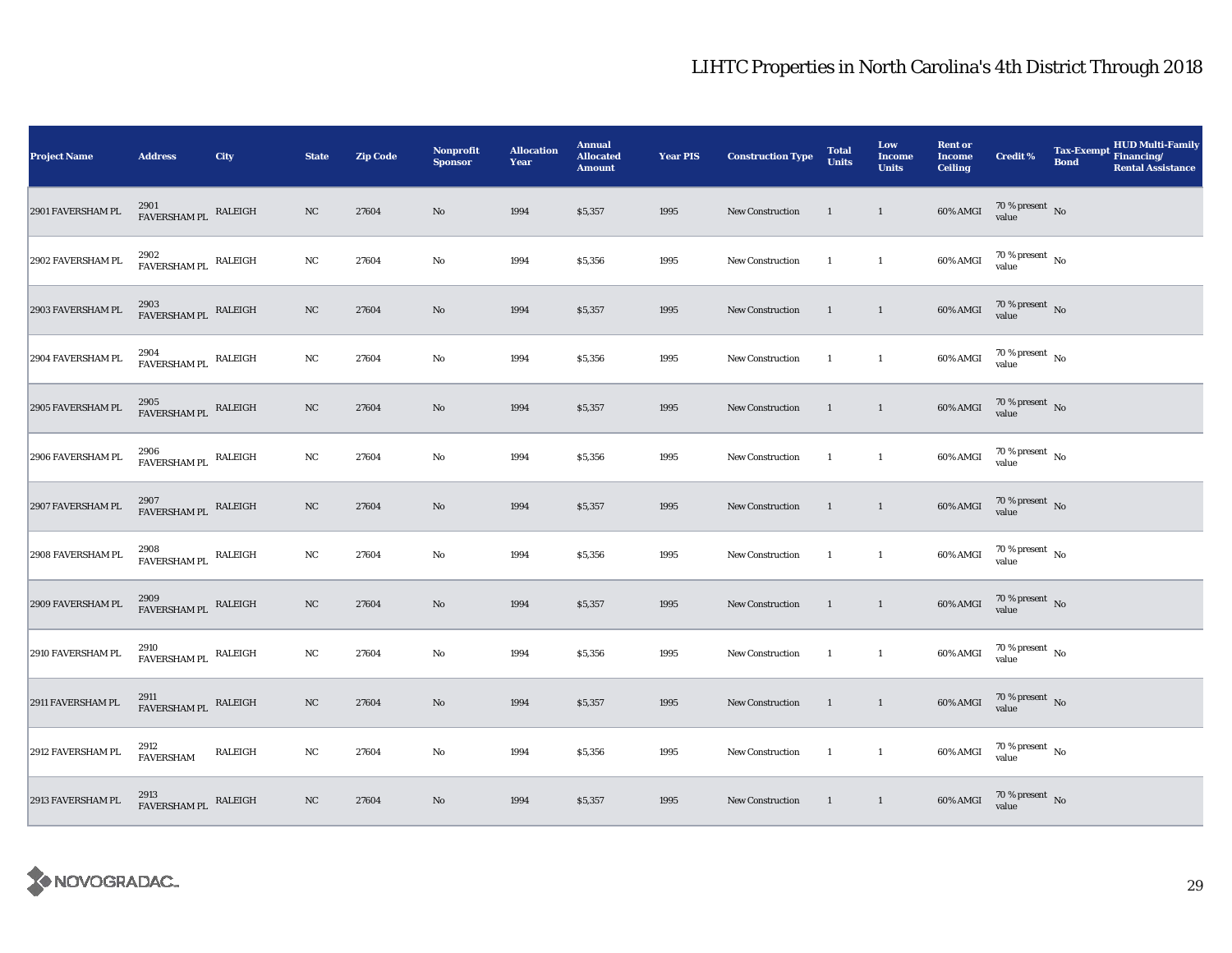| <b>Project Name</b> | <b>Address</b>                               | <b>City</b> | <b>State</b> | <b>Zip Code</b> | Nonprofit<br><b>Sponsor</b> | <b>Allocation</b><br>Year | <b>Annual</b><br><b>Allocated</b><br><b>Amount</b> | <b>Year PIS</b> | <b>Construction Type</b> | <b>Total</b><br><b>Units</b> | Low<br>Income<br><b>Units</b> | <b>Rent or</b><br><b>Income</b><br><b>Ceiling</b> | <b>Credit %</b>                | HUD Multi-Family<br>Tax-Exempt Financing/<br><b>Bond</b><br><b>Rental Assistance</b> |
|---------------------|----------------------------------------------|-------------|--------------|-----------------|-----------------------------|---------------------------|----------------------------------------------------|-----------------|--------------------------|------------------------------|-------------------------------|---------------------------------------------------|--------------------------------|--------------------------------------------------------------------------------------|
| 2914 FAVERSHAM PL   | 2914<br><b>FAVERSHAM</b><br><b>PLACE</b>     | RALEIGH     | $_{\rm NC}$  | 27604           | No                          | 1994                      | \$5,356                                            | 1995            | New Construction         | -1                           | $\mathbf{1}$                  | 60% AMGI                                          | $70\,\%$ present $\,$ No value |                                                                                      |
| 2915 FAVERSHAM PL   | $2915$ $$\tt FAVERSHAM\,PL$$ $$\tt RALEIGH$$ |             | NC           | 27604           | $\mathbf{No}$               | 1994                      | \$5,357                                            | 1995            | <b>New Construction</b>  | $\mathbf{1}$                 | $\mathbf{1}$                  | 60% AMGI                                          | $70\,\%$ present $\,$ No value |                                                                                      |
| 2920 FAVERSHAM PL   | 2920<br>${\tt FVAERSHAM \ PL}$ RALEIGH       |             | NC           | 27604           | $\mathbf{No}$               | 1994                      | \$5,152                                            | 1995            | New Construction         | <sup>1</sup>                 | $\mathbf{1}$                  | 60% AMGI                                          | $70\,\%$ present $\,$ No value |                                                                                      |
| 2922 FAVERSHAM PL   | 2922<br>FAVERSHAM PL RALEIGH                 |             | $_{\rm NC}$  | 27604           | $\rm No$                    | 1994                      | \$5,152                                            | 1995            | New Construction         | $\overline{1}$               | $\overline{1}$                | 60% AMGI                                          | $70\,\%$ present $\,$ No value |                                                                                      |
| 2926 FAVERSHAM PL   | 2926<br>${\tt FAVERSHAM \, PL}$ RALEIGH      |             | NC           | 27604           | No                          | 1994                      | \$5,152                                            | 1995            | New Construction         | $\overline{1}$               | $\mathbf{1}$                  | 60% AMGI                                          | $70\,\%$ present $\,$ No value |                                                                                      |
| 2930 FAVERSHAM PL   | $2930\,$ FAVERSHAM PL $\,$ RALEIGH           |             | $_{\rm NC}$  | 27604           | $\mathbf{No}$               | 1994                      | \$5,152                                            | 1995            | New Construction         | $\overline{1}$               | $\mathbf{1}$                  | 60% AMGI                                          | $70\,\%$ present $\,$ No value |                                                                                      |
| 2932 FAVERSHAM PL   | 2932<br>FAVERSHAM PL RALEIGH                 |             | NC           | 27604           | $\mathbf{No}$               | 1994                      | \$5,152                                            | 1995            | New Construction         | <sup>1</sup>                 | $\mathbf{1}$                  | 60% AMGI                                          | $70\,\%$ present $\,$ No value |                                                                                      |
| 2934 FAVERSHAM PL   | 2934<br>FAVERSHAM PL                         | RALEIGH     | $_{\rm NC}$  | 27604           | $\rm No$                    | 1994                      | \$5,152                                            | 1995            | <b>New Construction</b>  | $\mathbf{1}$                 | $\mathbf{1}$                  | <b>60% AMGI</b>                                   | $70\,\%$ present $\,$ No value |                                                                                      |
| 2938 FAVERSHAM PL   | 2938<br>FAVERSHAM PL RALEIGH                 |             | NC           | 27604           | $\mathbf{No}$               | 1994                      | \$5,152                                            | 1995            | New Construction         | <sup>1</sup>                 | $\mathbf{1}$                  | 60% AMGI                                          | $70\,\%$ present $\,$ No value |                                                                                      |
| 2940 FAVERSHAM PL   | 2940<br>FAVERSHAM PL RALEIGH                 |             | $_{\rm NC}$  | 27604           | $\mathbf{No}$               | 1994                      | \$5,152                                            | 1995            | New Construction         | $\mathbf{1}$                 | $\overline{1}$                | 60% AMGI                                          | $70\,\%$ present $\,$ No value |                                                                                      |
| 2942 FAVERSHAM PL   | 2942<br>FAVERSHAM PL RALEIGH                 |             | NC           | 27604           | No                          | 1994                      | \$5,152                                            | 1995            | New Construction         | <sup>1</sup>                 | $\mathbf{1}$                  | 60% AMGI                                          | $70\,\%$ present $\,$ No value |                                                                                      |
| 2944 FAVERSHAM PL   | 2944<br>FAVERSHAM PL RALEIGH                 |             | $_{\rm NC}$  | 27604           | $\mathbf{No}$               | 1994                      | \$5,152                                            | 1995            | New Construction         | $\overline{1}$               | $\overline{1}$                | 60% AMGI                                          | $70\,\%$ present $\,$ No value |                                                                                      |
| 2946 FAVERSHAM PL   | $2946$ $$\tt FAVERSHAM\,PL$$ $$\tt RALEIGH$$ |             | NC           | 27604           | No                          | 1994                      | \$5,152                                            | 1995            | New Construction         | <sup>1</sup>                 | $\mathbf{1}$                  | 60% AMGI                                          | $70$ % present $\,$ No value   |                                                                                      |

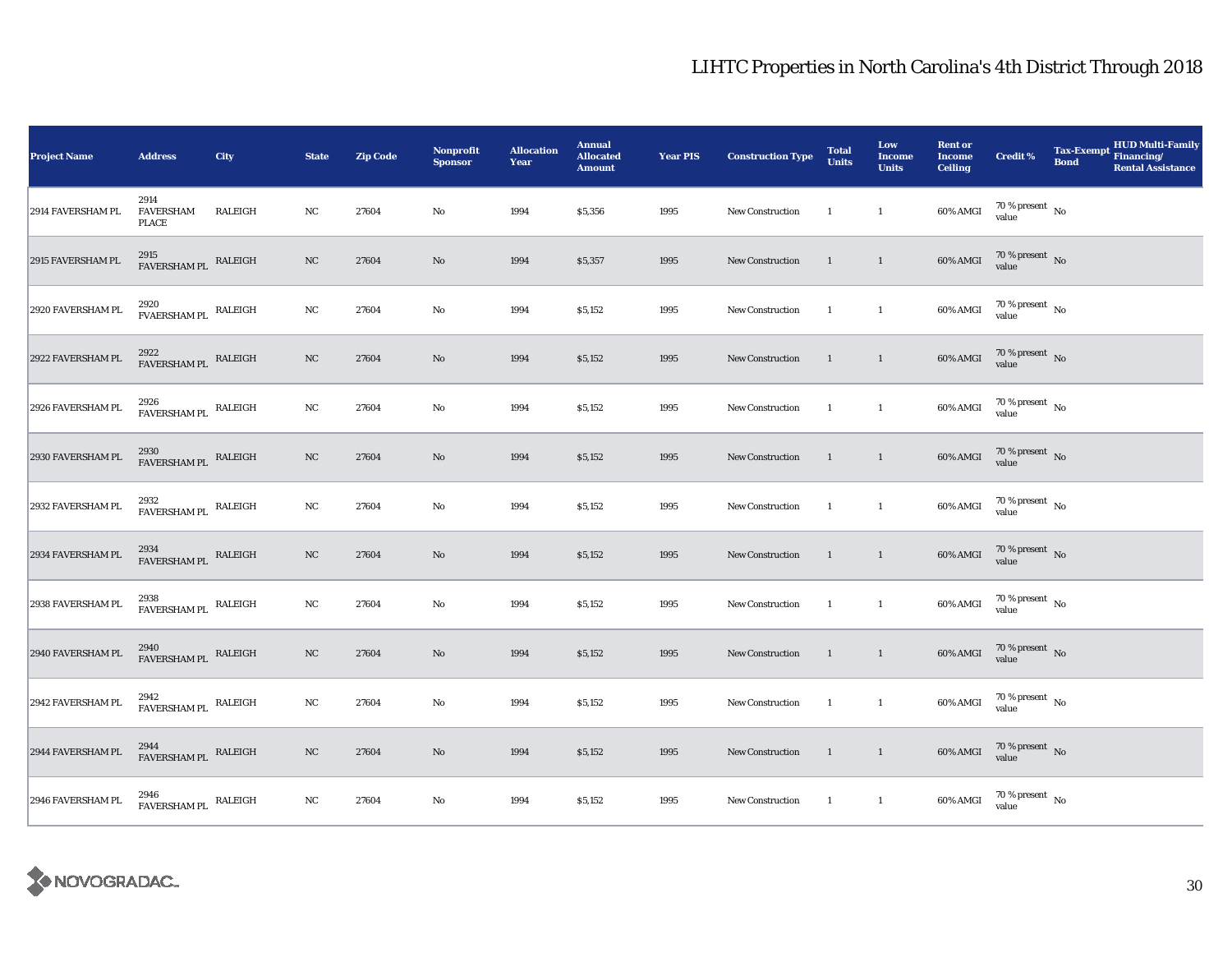| <b>Project Name</b>                                                                                                            | <b>Address</b>                         | City           | <b>State</b> | <b>Zip Code</b> | <b>Nonprofit</b><br><b>Sponsor</b> | <b>Allocation</b><br>Year | <b>Annual</b><br><b>Allocated</b><br><b>Amount</b> | <b>Year PIS</b> | <b>Construction Type</b> | <b>Total</b><br><b>Units</b> | Low<br>Income<br><b>Units</b> | <b>Rent or</b><br><b>Income</b><br><b>Ceiling</b> | <b>Credit %</b>                             | <b>Tax-Exempt</b><br><b>Bond</b> | HUD Multi-Family<br>Financing/<br><b>Rental Assistance</b> |
|--------------------------------------------------------------------------------------------------------------------------------|----------------------------------------|----------------|--------------|-----------------|------------------------------------|---------------------------|----------------------------------------------------|-----------------|--------------------------|------------------------------|-------------------------------|---------------------------------------------------|---------------------------------------------|----------------------------------|------------------------------------------------------------|
| 2948 FAVERSHAM PL                                                                                                              | 2948<br>FAVERSHAM PL                   | RALEIGH        | NC           | 27604           | $\rm No$                           | 1994                      | \$5,152                                            | 1995            | New Construction         | $\mathbf{1}$                 | $\mathbf{1}$                  | 60% AMGI                                          | $70\,\%$ present $\,$ No value              |                                  |                                                            |
| 623 CAROLINA AVENUE                                                                                                            | 623 CAROLINA<br>AVENUE                 | RALEIGH        | $_{\rm NC}$  | 27606           | $\rm No$                           | 1993                      | \$4,717                                            | 1995            | <b>New Construction</b>  | $\mathbf{1}$                 | $\mathbf{1}$                  | <b>50% AMGI</b>                                   | $70\,\%$ present $\,$ No $\,$<br>value      |                                  |                                                            |
| $8103 \; \text{FARMLEA CIRCLE} \quad \begin{array}{ll} 8103 \; \text{FARMLEA} & \text{RALEIGH} \\ \text{CIRCLE} & \end{array}$ |                                        |                | NC           | 27604           | No                                 | 1994                      | \$5,453                                            | 1995            | New Construction         | 1                            | $\mathbf{1}$                  | 60% AMGI                                          | $70\,\%$ present $\,$ No value              |                                  |                                                            |
| 8105 FARMLEA CIRCLE<br>CIRCLE<br>CIRCLE                                                                                        |                                        | RALEIGH        | $_{\rm NC}$  | 27604           | $\mathbf{No}$                      | 1994                      | \$5,453                                            | 1995            | New Construction         | 1                            | $\mathbf{1}$                  | 60% AMGI                                          | $70\,\%$ present $\,$ No value              |                                  |                                                            |
| 8107 FARMLEA CIRCLE                                                                                                            | 8107 FARMLEA<br>CIRCLE                 | RALEIGH        | NC           | 27604           | $\rm No$                           | 1994                      | \$5,453                                            | 1995            | New Construction         | 1                            | $\mathbf{1}$                  | 60% AMGI                                          | $70\,\%$ present $\,$ No value              |                                  |                                                            |
| 8109 FARMLEA CIRCLE                                                                                                            | 8109 FARMLEA<br>CIRCLE                 | <b>RALEIGH</b> | NC           | 27604           | $\mathbf{No}$                      | 1994                      | \$5,453                                            | 1995            | New Construction         | $\mathbf{1}$                 | $\mathbf{1}$                  | 60% AMGI                                          | $70\,\%$ present $\;$ No value              |                                  |                                                            |
| <b>CLAY STREET</b><br><b>PARTNERS</b>                                                                                          | 815 CLAY<br><b>STREET</b>              | RALEIGH        | NC           | 27605           | $\rm No$                           | 1994                      | \$8,611                                            | 1995            | Acquisition and Rehab 4  |                              | $\overline{4}$                | 60% AMGI                                          | <b>Both 30%</b><br>and 70%<br>present value | No                               |                                                            |
| <b>MINA HOUSING</b>                                                                                                            | 1822 VINTAGE<br>RD                     | RALEIGH        | $_{\rm NC}$  | 27610           | No                                 | 1995                      | \$5,216                                            | 1996            | <b>New Construction</b>  | 1                            | $\mathbf{1}$                  | 60% AMGI                                          | $70\,\%$ present $\,$ No value              |                                  |                                                            |
| 1823 VINTAGE RD                                                                                                                | 1823 VINTAGE<br>$\mathbf{R}\mathbf{D}$ | RALEIGH        | NC           | 27610           | No                                 | 1995                      | \$5,216                                            | 1996            | New Construction         | $\mathbf{1}$                 | $\mathbf{1}$                  | 60% AMGI                                          | $70\,\%$ present $\,$ No value              |                                  |                                                            |
| MINA HOUSING                                                                                                                   | 1826 VINTAGE<br>RD                     | <b>RALEIGH</b> | NC           | 27610           | $\rm No$                           | 1995                      | \$5,216                                            | 1996            | New Construction         | $\mathbf{1}$                 | $\overline{1}$                | 60% AMGI                                          | $70\,\%$ present $\,$ No value              |                                  |                                                            |
| 1827 VINTAGE RD                                                                                                                | 1827 VINTAGE<br>RD                     | RALEIGH        | NC           | 27610           | $\rm No$                           | 1995                      | \$5,216                                            | 1996            | New Construction         | $\mathbf{1}$                 | $\mathbf{1}$                  | 60% AMGI                                          | $70\,\%$ present $\;$ No value              |                                  |                                                            |
| 1832 VINTAGE RD                                                                                                                | 1832 VINTAGE<br>$\mathbf{R}\mathbf{D}$ | RALEIGH        | NC           | 27610           | No                                 | 1995                      | \$5,216                                            | 1996            | New Construction         | 1                            | $\mathbf{1}$                  | 60% AMGI                                          | $70\,\%$ present $\,$ No value              |                                  |                                                            |
| 1834 VINTAGE RD                                                                                                                | 1834 VINTAGE<br>RD                     | RALEIGH        | $_{\rm NC}$  | 27610           | $\rm No$                           | 1995                      | \$5,216                                            | 1996            | New Construction         | $\mathbf{1}$                 | $\mathbf{1}$                  |                                                   | 60% AMGI 70 % present No                    |                                  |                                                            |

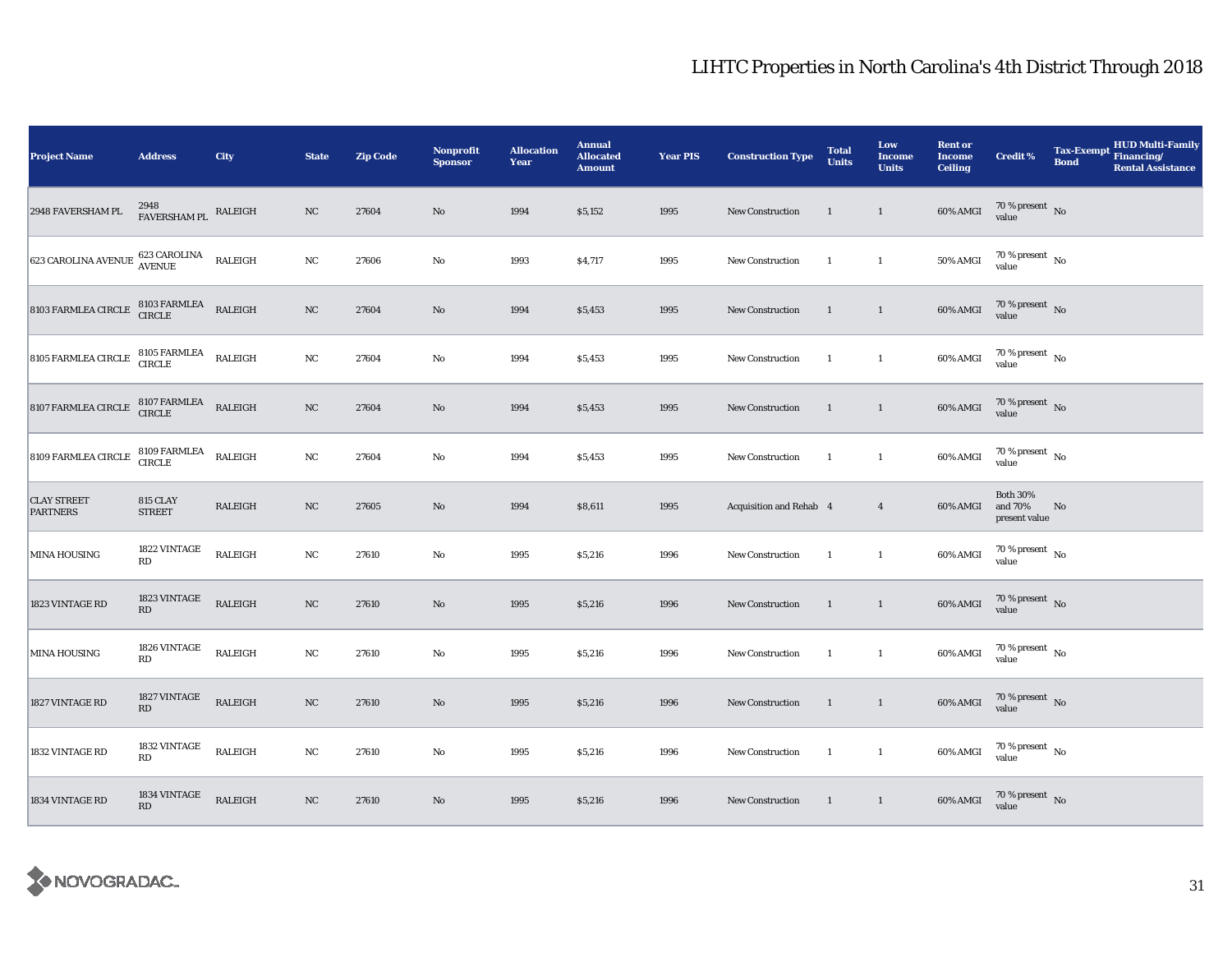| <b>Project Name</b>                   | <b>Address</b>                     | <b>City</b>    | <b>State</b> | <b>Zip Code</b> | <b>Nonprofit</b><br><b>Sponsor</b> | <b>Allocation</b><br>Year | <b>Annual</b><br><b>Allocated</b><br><b>Amount</b> | <b>Year PIS</b> | <b>Construction Type</b> | <b>Total</b><br><b>Units</b> | Low<br><b>Income</b><br><b>Units</b> | <b>Rent or</b><br><b>Income</b><br><b>Ceiling</b> | <b>Credit %</b>                    | Tax-Exempt Financing/<br><b>Bond</b> | <b>HUD Multi-Family</b><br><b>Rental Assistance</b> |
|---------------------------------------|------------------------------------|----------------|--------------|-----------------|------------------------------------|---------------------------|----------------------------------------------------|-----------------|--------------------------|------------------------------|--------------------------------------|---------------------------------------------------|------------------------------------|--------------------------------------|-----------------------------------------------------|
| 1835 VINTAGE ROAD                     | $1835$ VINTAGE $\,$<br><b>ROAD</b> | <b>RALEIGH</b> | $_{\rm NC}$  | 27610           | $\rm No$                           | 1995                      | \$5,216                                            | 1996            | <b>New Construction</b>  | $\overline{1}$               | $\mathbf{1}$                         | 60% AMGI                                          | 70 % present $\hbox{~No}$<br>value |                                      |                                                     |
| 1836 VINTAGE RD                       | 1836 VINTAGE<br>RD                 | <b>RALEIGH</b> | $_{\rm NC}$  | 27610           | No                                 | 1995                      | \$5,216                                            | 1996            | <b>New Construction</b>  | <sup>1</sup>                 | $\mathbf{1}$                         | 60% AMGI                                          | $70\%$ present No<br>value         |                                      |                                                     |
| 1838 VINTAGE RD                       | $1838$ VINTAGE $\,$<br>RD          | <b>RALEIGH</b> | $_{\rm NC}$  | 27610           | $\rm No$                           | 1995                      | \$5,216                                            | 1996            | <b>New Construction</b>  | -1                           | $\mathbf{1}$                         | 60% AMGI                                          | $70\,\%$ present $\,$ No value     |                                      |                                                     |
| 5413 TALSERWOOD DR TALSERWOOD RALEIGH | 5413<br>DR                         |                | NC           | 27610           | $\mathbf{N}\mathbf{o}$             | 1996                      | \$5,884                                            | 1997            | New Construction         | $\overline{1}$               | $\mathbf{1}$                         | 50% AMGI                                          | $70\,\%$ present $\,$ No value     |                                      |                                                     |
| 5414 TALSERWOOD DR TALSERWOOD RALEIGH | 5414<br>DR                         |                | NC           | 27610           | $\rm No$                           | 1996                      | \$5,884                                            | 1997            | <b>New Construction</b>  | -1                           | $\mathbf{1}$                         | <b>50% AMGI</b>                                   | $70\,\%$ present $\,$ No value     |                                      |                                                     |
| 5416 TALSERWOOD DR TALSERWOOD RALEIGH | 5416<br>DR                         |                | NC           | 27610           | No                                 | 1996                      | \$5,884                                            | 1997            | New Construction         | $\mathbf{1}$                 | $\mathbf{1}$                         | $50\%$ AMGI                                       | $70\,\%$ present $\,$ No value     |                                      |                                                     |
| 5418 TALSERWOOD DR TALSERWOOD         | 5418<br>DR                         | RALEIGH        | NC           | 27610           | $\rm No$                           | 1996                      | \$5,884                                            | 1997            | <b>New Construction</b>  | -1                           | $\mathbf{1}$                         | 50% AMGI                                          | $70\,\%$ present $\,$ No value     |                                      |                                                     |
| 5421 TALSERWOOD DR TALSERWOOD RALEIGH | 5421<br>DR                         |                | NC           | 27610           | No                                 | 1996                      | \$5,884                                            | 1997            | New Construction         | $\overline{1}$               | $\mathbf{1}$                         | <b>50% AMGI</b>                                   | $70\,\%$ present $\,$ No value     |                                      |                                                     |
| 5422 TALSERWOOD DR TALSERWOOD RALEIGH | 5422<br>DR                         |                | NC           | 27610           | No                                 | 1996                      | \$5,884                                            | 1997            | New Construction         | $\overline{1}$               | $\mathbf{1}$                         | 50% AMGI                                          | $70\,\%$ present $\,$ No value     |                                      |                                                     |
| 5423 TALSERWOOD DR TALSERWOOD RALEIGH | 5423<br>DR                         |                | NC           | 27610           | No                                 | 1996                      | \$5,884                                            | 1997            | New Construction         | $\mathbf{1}$                 | $\mathbf{1}$                         | <b>50% AMGI</b>                                   | $70\,\%$ present $\,$ No value     |                                      |                                                     |
| 5424 TALSERWOOD DR TALSERWOOD RALEIGH | 5424<br>DR                         |                | NC           | 27610           | No                                 | 1996                      | \$5,884                                            | 1997            | New Construction         | $\overline{1}$               | $\mathbf{1}$                         | 50% AMGI                                          | $70\,\%$ present $\,$ No value     |                                      |                                                     |
| 5426 TALSERWOOD DR TALSERWOOD RALEIGH | 5426<br>DR                         |                | NC           | 27610           | No                                 | 1996                      | \$5,884                                            | 1997            | New Construction         | $\overline{1}$               | $\mathbf{1}$                         | <b>50% AMGI</b>                                   | $70\,\%$ present $\,$ No value     |                                      |                                                     |
| 5428 TALSERWOOD DR TALSERWOOD RALEIGH | 5428<br>DR                         |                | NC           | 27610           | No                                 | 1996                      | \$5,884                                            | 1997            | New Construction         | $\blacksquare$               | $\overline{1}$                       | 50% AMGI                                          | $70\,\%$ present $\,$ No value     |                                      |                                                     |

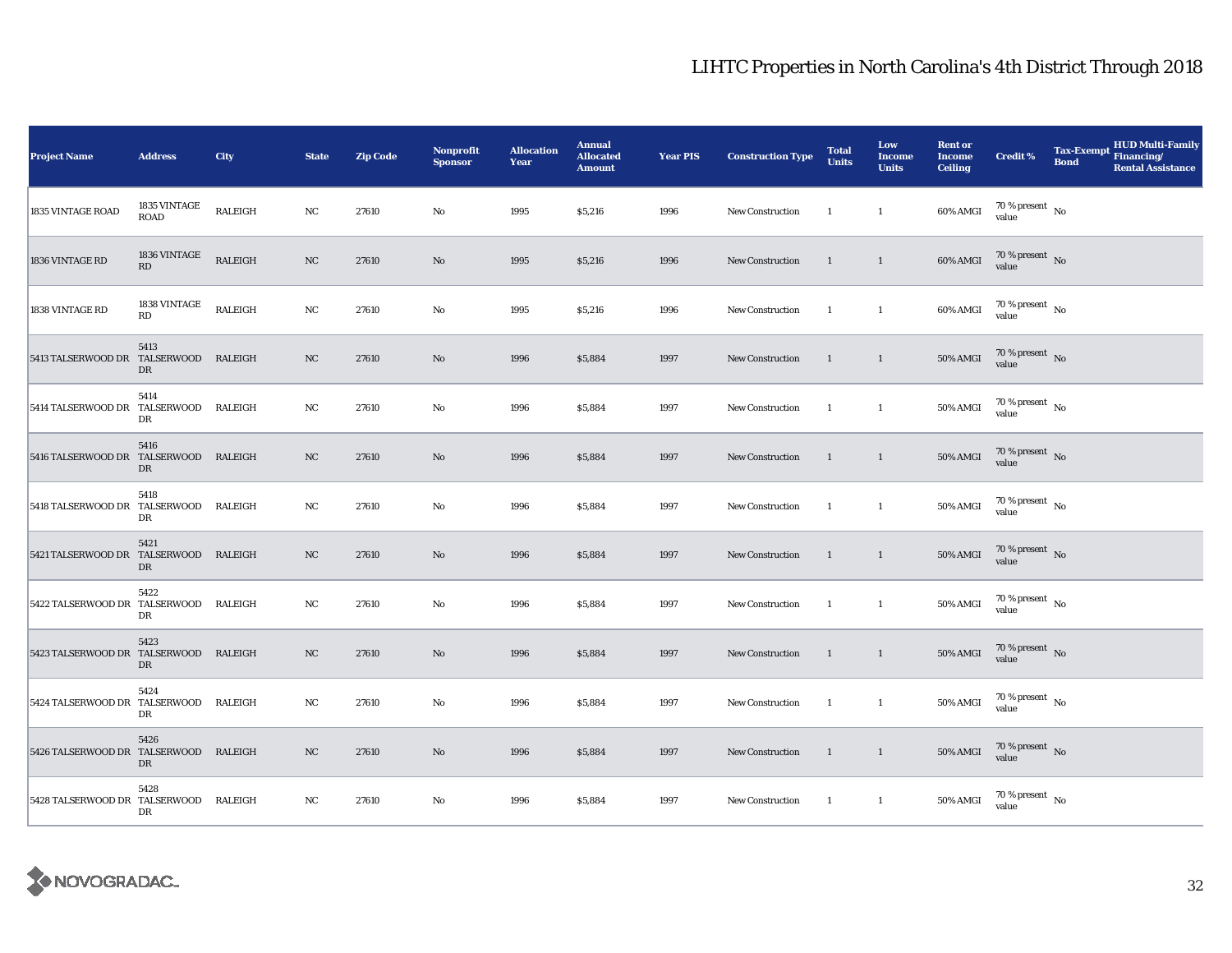| <b>Project Name</b>                   | <b>Address</b>                      | City           | <b>State</b> | <b>Zip Code</b> | Nonprofit<br><b>Sponsor</b> | <b>Allocation</b><br>Year | <b>Annual</b><br><b>Allocated</b><br><b>Amount</b> | <b>Year PIS</b> | <b>Construction Type</b>                                                                    | <b>Total</b><br><b>Units</b> | Low<br><b>Income</b><br><b>Units</b> | <b>Rent or</b><br><b>Income</b><br><b>Ceiling</b> | <b>Credit %</b>                          | <b>Tax-Exempt</b><br><b>Bond</b> | <b>HUD Multi-Family</b><br>Financing/<br><b>Rental Assistance</b> |
|---------------------------------------|-------------------------------------|----------------|--------------|-----------------|-----------------------------|---------------------------|----------------------------------------------------|-----------------|---------------------------------------------------------------------------------------------|------------------------------|--------------------------------------|---------------------------------------------------|------------------------------------------|----------------------------------|-------------------------------------------------------------------|
| 5430 TALSERWOOD DR TALSERWOOD RALEIGH | 5430<br>DR                          |                | NC           | 27610           | No                          | 1996                      | \$5,884                                            | 1997            | New Construction                                                                            | $\mathbf{1}$                 | $\mathbf{1}$                         | <b>50% AMGI</b>                                   | $70\,\%$ present $\,$ No value           |                                  |                                                                   |
| 5432 TALSERWOOD DR TALSERWOOD RALEIGH | 5432<br>DR                          |                | $_{\rm NC}$  | 27610           | $\rm No$                    | 1996                      | \$5,784                                            | 1997            | <b>New Construction</b>                                                                     | -1                           | $\mathbf{1}$                         | 50% AMGI                                          | $70$ % present $\,$ No $\,$<br>value     |                                  |                                                                   |
| 5434 TALSERWOOD DR TALSERWOOD RALEIGH | 5434<br>DR                          |                | NC           | 27610           | No                          | 1996                      | \$5,884                                            | 1997            | New Construction                                                                            | $\mathbf{1}$                 | $\mathbf{1}$                         | 50% AMGI                                          | $70\,\%$ present $\,$ No value           |                                  |                                                                   |
| <b>FOX HAVEN APTS</b>                 | 7021 FOX<br><b>HAVEN PLACE</b>      | RALEIGH        | NC           | 27616           | $\rm No$                    | 1996                      | \$233,878                                          | 1997            | <b>New Construction</b>                                                                     | 48                           | 48                                   | 60% AMGI                                          | $70\,\%$ present $\,$ No value           |                                  |                                                                   |
| <b>GARDEN SPRING APTS</b>             | 2830 KIDD<br>ROAD                   | <b>RALEIGH</b> | NC           | 27610           | No                          | 1996                      | \$148,956                                          | 1997            | <b>New Construction</b>                                                                     | 33                           | $33\,$                               | 50% AMGI                                          | $70\,\%$ present $\,$ No value           |                                  |                                                                   |
| <b>MARSH CREEK APTS</b>               | 2400<br><b>BRENTWOOD</b><br>DR      | RALEIGH        | NC           | 27604           | $\rm No$                    | 1996                      | \$116,440                                          | 1997            | New Construction                                                                            | 24                           | 24                                   | 50% AMGI                                          | $70\,\%$ present $\,$ No value           |                                  |                                                                   |
| PARK PLACE APTS,<br><b>PHASE I</b>    | <b>107 LUXURY</b><br>LANE           | KNIGHTDALE     | NC           | 27545           | No                          | 1996                      | \$214,400                                          | 1997            | <b>New Construction</b>                                                                     | 50                           | 50                                   | 60% AMGI                                          | $70\,\%$ present $\,$ No value           |                                  |                                                                   |
| THE MAGNOLIAS                         | 2151 GLASCOCK<br><b>STREET</b>      | RALEIGH        | NC           | 27610           | $\rm No$                    | 1995                      | \$191,203                                          | 1997            | <b>New Construction</b>                                                                     | 40                           | 40                                   | 50% AMGI                                          | $70\,\%$ present $\,$ No value           |                                  |                                                                   |
| <b>WESTON TRACE</b>                   | $204\ {\rm WESTCROFT}$ GARNER DRIVE |                | NC           | 27529           | No                          | 1996                      | \$233,634                                          | 1997            | New Construction                                                                            | 48                           | 48                                   | 50% AMGI                                          | $70\,\%$ present $\,$ No value           |                                  |                                                                   |
| <b>WESTRIDGE WOODS</b><br><b>APTS</b> | 306 308 BUCK<br><b>JONES ROAD</b>   | RALEIGH        | NC           | 27606           | $\mathbf{No}$               | 1995                      | \$77,000                                           | 1997            | Both New Construction $\,$ 16 $\,$<br>and $\ensuremath{\mathrm{A}}/\ensuremath{\mathrm{R}}$ |                              | ${\bf 16}$                           | 60% AMGI                                          | $70\,\%$ present $_{\, \rm No}$<br>value |                                  |                                                                   |
| 1824 VINTAGE ROAD                     | 1824 VINTAGE<br><b>ROAD</b>         | RALEIGH        | NC           | 27610           | No                          | 1995                      | \$5,216                                            | 1997            | New Construction                                                                            | $\mathbf{1}$                 | $\mathbf{1}$                         | 60% AMGI                                          | $70\,\%$ present $\,$ No value           |                                  |                                                                   |
| 1825 VINTAGE ROAD                     | 1825 VINTAGE<br><b>ROAD</b>         | RALEIGH        | NC           | 27610           | $\rm No$                    | 1995                      | \$5,216                                            | 1997            | New Construction                                                                            | -1                           | $\mathbf{1}$                         | 60% AMGI                                          | $70\,\%$ present $\,$ No value           |                                  |                                                                   |
| 1828 VINTAGE ROAD                     | 1828 VINTAGE<br>ROAD                | <b>RALEIGH</b> | $_{\rm NC}$  | 27610           | No                          | 1995                      | \$5,216                                            | 1997            | New Construction                                                                            | $\mathbf{1}$                 | $\mathbf{1}$                         | 60% AMGI                                          | $70\,\%$ present $\,$ No value           |                                  |                                                                   |

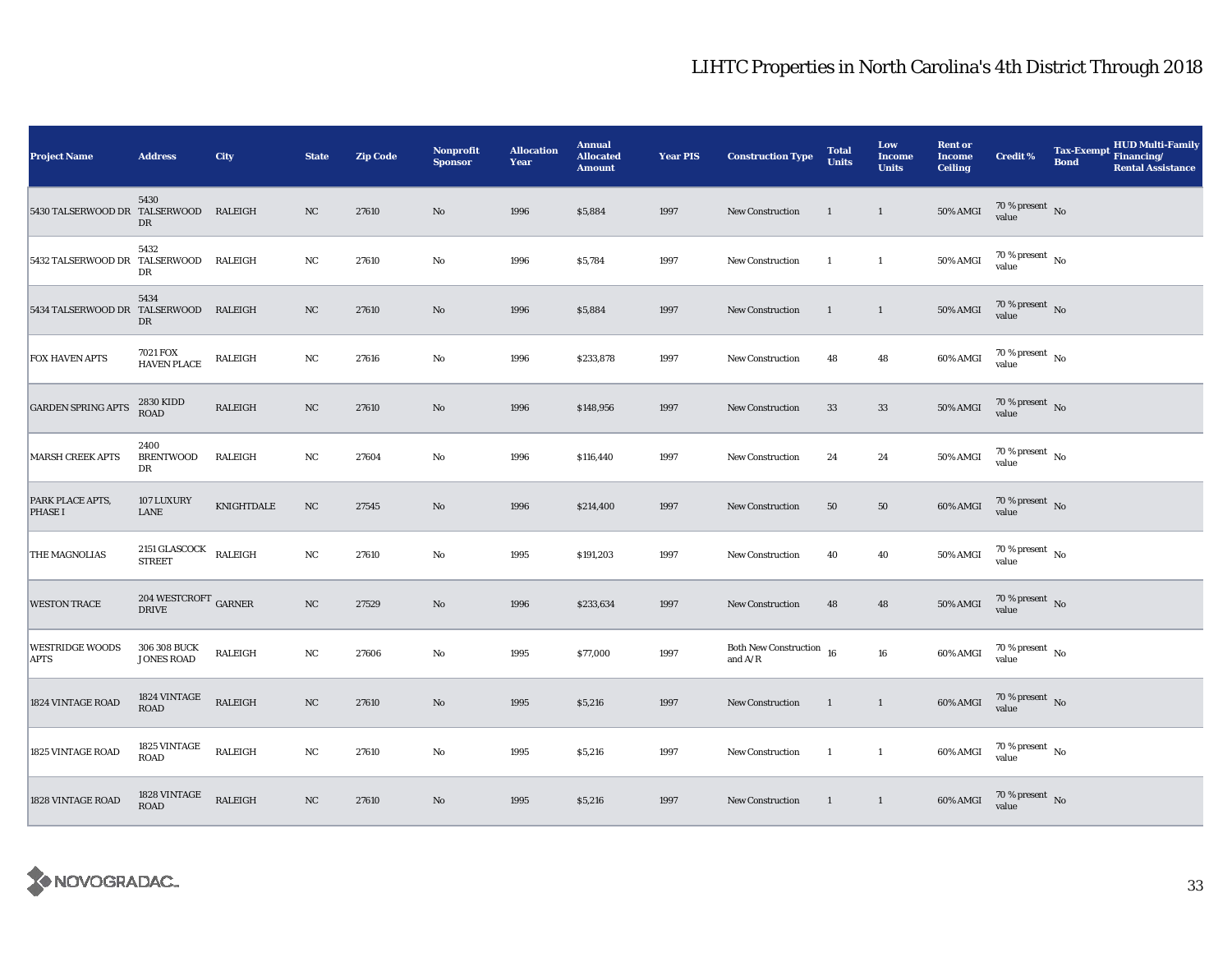| Project Name                    | <b>Address</b>                             | <b>City</b>    | <b>State</b> | <b>Zip Code</b> | <b>Nonprofit</b><br><b>Sponsor</b> | <b>Allocation</b><br>Year | <b>Annual</b><br><b>Allocated</b><br><b>Amount</b> | <b>Year PIS</b> | <b>Construction Type</b> | <b>Total</b><br><b>Units</b> | Low<br><b>Income</b><br><b>Units</b> | <b>Rent or</b><br><b>Income</b><br><b>Ceiling</b> | <b>Credit %</b>                          | <b>Tax-Exempt</b><br><b>Bond</b> | <b>HUD Multi-Family</b><br>Financing/<br><b>Rental Assistance</b> |
|---------------------------------|--------------------------------------------|----------------|--------------|-----------------|------------------------------------|---------------------------|----------------------------------------------------|-----------------|--------------------------|------------------------------|--------------------------------------|---------------------------------------------------|------------------------------------------|----------------------------------|-------------------------------------------------------------------|
| 1829 VINTAGE ROAD               | 1829 VINTAGE<br>ROAD                       | RALEIGH        | NC           | 27610           | No                                 | 1995                      | \$5,216                                            | 1997            | New Construction         | $\overline{1}$               | $\mathbf{1}$                         | 60% AMGI                                          | $70$ % present $\,$ No $\,$<br>value     |                                  |                                                                   |
| 1833 VINTAGE ROAD               | 1833 VINTAGE<br><b>ROAD</b>                | <b>RALEIGH</b> | NC           | 27610           | $\rm No$                           | 1995                      | \$5,216                                            | 1997            | <b>New Construction</b>  | $\mathbf{1}$                 | $\mathbf{1}$                         | 60% AMGI                                          | $70\,\%$ present $\,$ No $\,$<br>value   |                                  |                                                                   |
| 1837 VINTAGE ROAD               | $1837\rm\,VINTAGE$<br><b>ROAD</b>          | <b>RALEIGH</b> | $_{\rm NC}$  | 27610           | $\mathbf{No}$                      | 1995                      | \$5,216                                            | 1997            | <b>New Construction</b>  | <sup>1</sup>                 | $\mathbf{1}$                         | 60% AMGI                                          | $70\,\%$ present $$$ No value            |                                  |                                                                   |
| 5410 TALSERWOOD<br><b>DRIVE</b> | 5410<br>TALSERWOOD RALEIGH<br><b>DRIVE</b> |                | NC           | 27610           | $\mathbf{No}$                      | 1996                      | \$5,884                                            | 1997            | <b>New Construction</b>  | $\overline{1}$               | $\overline{1}$                       | 50% AMGI                                          | 70 % present $\,$ No $\,$<br>value       |                                  |                                                                   |
| 5411 TALSERWOOD<br><b>DRIVE</b> | 5411<br>TALSERWOOD RALEIGH<br>DRIVE        |                | NC           | 27610           | No                                 | 1996                      | \$5,884                                            | 1997            | <b>New Construction</b>  | - 1                          | $\mathbf{1}$                         | <b>50% AMGI</b>                                   | 70 % present $\hbox{~No}$<br>value       |                                  |                                                                   |
| 5412 TALSERWOOD<br><b>DRIVE</b> | 5412<br>TALSERWOOD RALEIGH<br><b>DRIVE</b> |                | NC           | 27610           | No                                 | 1996                      | \$5,884                                            | 1997            | <b>New Construction</b>  | $\mathbf{1}$                 | $\overline{1}$                       | $50\%$ AMGI                                       | $70\,\%$ present $_{\rm No}$<br>value    |                                  |                                                                   |
| 5413 TALSERWOOD<br><b>DRIVE</b> | 5413<br>TALSERWOOD RALEIGH<br><b>DRIVE</b> |                | NC           | 27610           | No                                 | 1996                      | \$5,884                                            | 1997            | <b>New Construction</b>  | -1                           | $\mathbf{1}$                         | <b>50% AMGI</b>                                   | $70\,\%$ present $_{\, \rm No}$<br>value |                                  |                                                                   |
| 5414 TALSERWOOD<br><b>DRIVE</b> | 5414<br>TALSERWOOD RALEIGH<br><b>DRIVE</b> |                | NC           | 27610           | $\mathbf{N}\mathbf{o}$             | 1996                      | \$5,884                                            | 1997            | New Construction         | $\overline{1}$               | $\mathbf{1}$                         | <b>50% AMGI</b>                                   | $70\%$ present No<br>value               |                                  |                                                                   |
| 5415 TALSERWOOD<br><b>DRIVE</b> | 5415<br>TALSERWOOD RALEIGH<br><b>DRIVE</b> |                | NC           | 26710           | $\rm No$                           | 1996                      | \$5,884                                            | 1997            | <b>New Construction</b>  | $\overline{1}$               | $\mathbf{1}$                         | <b>50% AMGI</b>                                   | $70\,\%$ present $\,$ No value           |                                  |                                                                   |
| 5416 TALSERWOOD<br><b>DRIVE</b> | 5416<br>TALSERWOOD RALEIGH<br><b>DRIVE</b> |                | NC           | 27610           | No                                 | 1996                      | \$5,884                                            | 1997            | <b>New Construction</b>  | $\mathbf{1}$                 | $\overline{1}$                       | <b>50% AMGI</b>                                   | 70 % present $\,$ No $\,$<br>value       |                                  |                                                                   |
| 5422 TALSERWOOD<br><b>DRIVE</b> | 5422<br>TALSERWOOD RALEIGH<br><b>DRIVE</b> |                | $_{\rm NC}$  | 27610           | No                                 | 1996                      | \$5,884                                            | 1997            | New Construction         | $\overline{1}$               | $\mathbf{1}$                         | <b>50% AMGI</b>                                   | $70\,\%$ present $\,$ No value           |                                  |                                                                   |
| 5423 TALSERWOOD<br><b>DRIVE</b> | 5423<br>TALSERWOOD RALEIGH<br><b>DRIVE</b> |                | NC           | 27610           | No                                 | 1996                      | \$5,884                                            | 1997            | New Construction         | $\overline{1}$               | $\overline{1}$                       | <b>50% AMGI</b>                                   | $70\,\%$ present $\,$ No value           |                                  |                                                                   |
| 5424 TALSERWOOD<br><b>DRIVE</b> | 5424<br>TALSERWOOD RALEIGH<br>DRIVE        |                | NC           | 27610           | No                                 | 1996                      | \$5,884                                            | 1997            | New Construction         | $\overline{\phantom{a}}$     | $\overline{1}$                       | <b>50% AMGI</b>                                   | $70\,\%$ present $\,$ No value           |                                  |                                                                   |

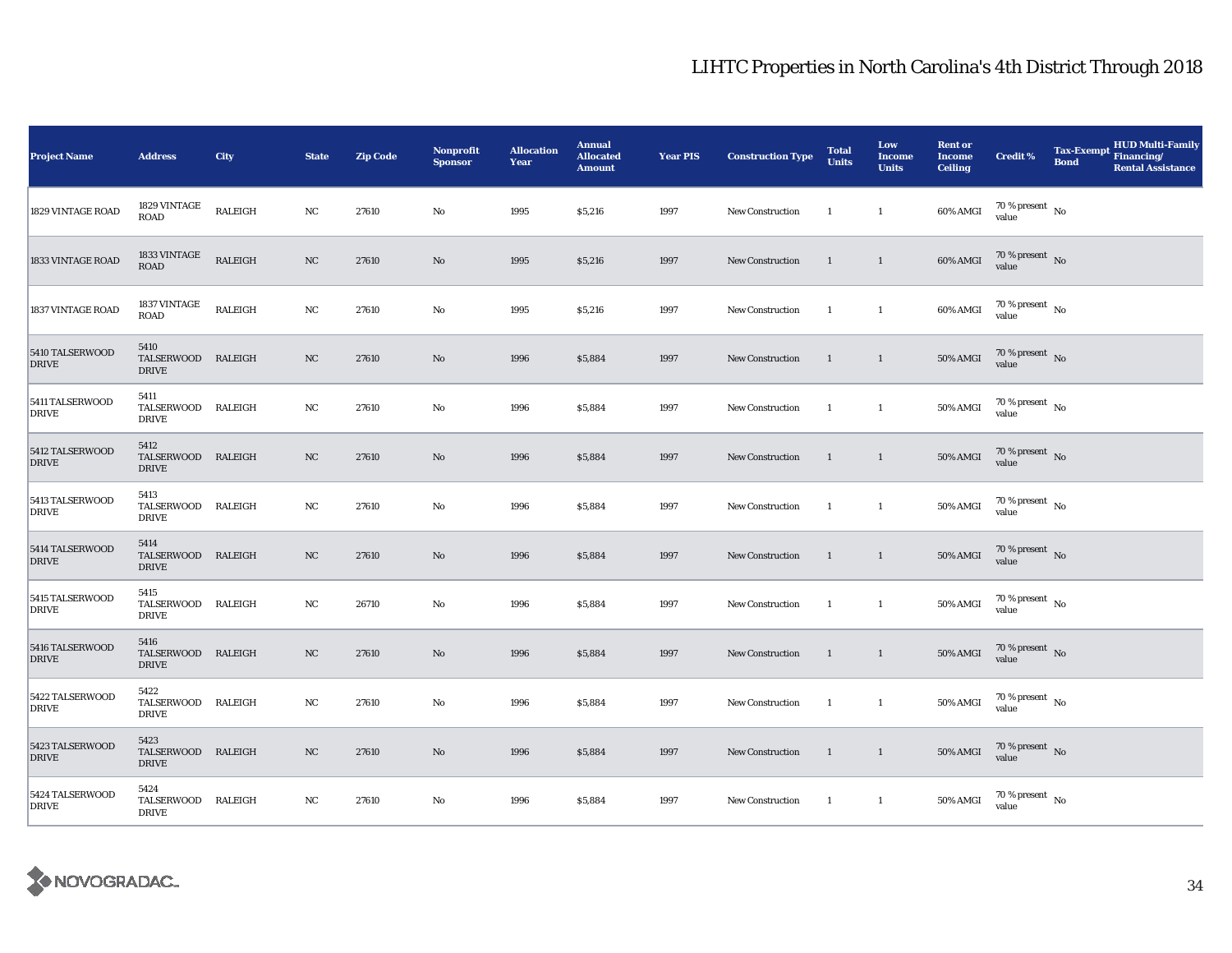| <b>Project Name</b>                                               | <b>Address</b>                             | City           | <b>State</b> | <b>Zip Code</b> | Nonprofit<br><b>Sponsor</b> | <b>Allocation</b><br>Year | <b>Annual</b><br><b>Allocated</b><br><b>Amount</b> | <b>Year PIS</b> | <b>Construction Type</b> | <b>Total</b><br><b>Units</b> | Low<br><b>Income</b><br><b>Units</b> | <b>Rent or</b><br><b>Income</b><br><b>Ceiling</b> | <b>Credit %</b>                             | <b>Tax-Exempt</b><br><b>Bond</b> | <b>HUD Multi-Family</b><br>Financing/<br><b>Rental Assistance</b> |
|-------------------------------------------------------------------|--------------------------------------------|----------------|--------------|-----------------|-----------------------------|---------------------------|----------------------------------------------------|-----------------|--------------------------|------------------------------|--------------------------------------|---------------------------------------------------|---------------------------------------------|----------------------------------|-------------------------------------------------------------------|
| 5426 TALSERWOOD<br><b>DRIVE</b>                                   | 5426<br>TALSERWOOD RALEIGH<br><b>DRIVE</b> |                | NC           | 27610           | $\rm No$                    | 1996                      | \$5,884                                            | 1997            | New Construction         | 1                            | $\mathbf{1}$                         | 50% AMGI                                          | 70 % present $\hbox{~No}$<br>value          |                                  |                                                                   |
| 5428 TALSERWOOD<br><b>DRIVE</b>                                   | 5428<br>TALSERWOOD RALEIGH<br><b>DRIVE</b> |                | NC           | 27610           | No                          | 1996                      | \$5,884                                            | 1997            | <b>New Construction</b>  | 1                            | $\mathbf{1}$                         | 50% AMGI                                          | $70\,\%$ present $\,$ No $\,$<br>value      |                                  |                                                                   |
| 5430 TALSERWOOD<br><b>DRIVE</b>                                   | 5430<br>TALSERWOOD RALEIGH<br><b>DRIVE</b> |                | NC           | 27610           | No                          | 1996                      | \$5,884                                            | 1997            | <b>New Construction</b>  | $\mathbf{1}$                 | $\mathbf{1}$                         | 50% AMGI                                          | $70\,\%$ present $\,$ No value              |                                  |                                                                   |
| 5432 TALSERWOOD<br><b>DRIVE</b>                                   | 5432<br>TALSERWOOD RALEIGH<br><b>DRIVE</b> |                | $_{\rm NC}$  | 27610           | No                          | 1996                      | \$5,784                                            | 1997            | New Construction         | $\mathbf{1}$                 | $\mathbf{1}$                         | 50% AMGI                                          | $70$ % present $\,$ No $\,$<br>value        |                                  |                                                                   |
| 5434 TALSERWOOD<br><b>DRIVE</b>                                   | 5434<br>TALSERWOOD RALEIGH<br><b>DRIVE</b> |                | NC           | 27610           | No                          | 1996                      | \$5,884                                            | 1997            | <b>New Construction</b>  | -1                           | $\mathbf{1}$                         | 50% AMGI                                          | $70\,\%$ present $\,$ No value              |                                  |                                                                   |
| <b>PWE 5418</b><br><b>TALSERWOOD DRIVE</b>                        | 5418<br>TALSERWOOD RALEIGH<br><b>DRIVE</b> |                | NC           | 27610           | $\rm No$                    | 1996                      | \$5,884                                            | 1997            | New Construction         | $\mathbf{1}$                 | $\mathbf{1}$                         | 50% AMGI                                          | $70$ % present $\,$ No $\,$<br>value        |                                  |                                                                   |
| <b>PWN 5421</b><br><b>TALSERWOOD DRIVE</b>                        | 5421<br>TALSERWOOD RALEIGH<br><b>DRIVE</b> |                | NC           | 27610           | No                          | 1996                      | \$5,884                                            | 1997            | New Construction         | $\mathbf{1}$                 | $\mathbf{1}$                         | 50% AMGI                                          | $70$ % present $\,$ No $\,$<br>value        |                                  |                                                                   |
| <b>CAROLINA SPRING</b>                                            | 600 W POPLAR<br><b>AVENUE</b>              | CARRBORO       | $_{\rm NC}$  | 27514           | $\rm No$                    | 1996                      | \$696,825                                          | 1998            | <b>New Construction</b>  | 124                          | 124                                  | 60% AMGI                                          | 70 % present $\hbox{~No}$<br>value          |                                  |                                                                   |
| MILBURNIE ROAD APTS $_{\rm{ROAD}}^{2319\rm{\,MILBURNIE}}$ RALEIGH |                                            |                | $_{\rm NC}$  | 27610           | $\mathbf{N}\mathbf{o}$      | 1997                      | \$250,668                                          | 1998            | New Construction         | 50                           | 50                                   | <b>50% AMGI</b>                                   | $70\,\%$ present $\,$ No value              |                                  |                                                                   |
| OLDE SCHOOL<br><b>COMMONS APTS</b>                                | <b>742 WEST</b><br><b>GARNER ROAD</b>      | <b>GARNER</b>  | NC           | 27529           | $\mathbf{N}\mathbf{o}$      | 1996                      | \$168,490                                          | 1998            | Acquisition and Rehab 45 |                              | $45\,$                               | 60% AMGI                                          | $30\,\%$ present $\,$ No value              |                                  |                                                                   |
| MEADOW SPRING APTS FIELDSPRING                                    | 190<br><b>LANE</b>                         | <b>RALEIGH</b> | NC           | 27606           | No                          | 1997                      | \$155,389                                          | 1999            | <b>New Construction</b>  | 33                           | 33                                   | 50% AMGI                                          | $70\,\%$ present $\;$ No value              |                                  |                                                                   |
| PARK PLACE APTS<br><b>PHASE II</b>                                | 107 LUXURY<br>LANE                         | KNIGHTDALE     | $_{\rm NC}$  | 27545           | No                          | 1998                      | \$243,056                                          | 1999            | <b>New Construction</b>  | 50                           | 50                                   | 60% AMGI                                          | $70\,\%$ present $\,$ No value              |                                  |                                                                   |
| <b>WYNWOOD PLACE</b>                                              | 709 713 717 801<br>VARDAMAN ST             | RALEIGH        | NC           | 27611           | No                          | 1997                      | \$77,988                                           | 1999            | Acquisition and Rehab 24 |                              | 24                                   | 50% AMGI                                          | <b>Both 30%</b><br>and 70%<br>present value | No.                              |                                                                   |

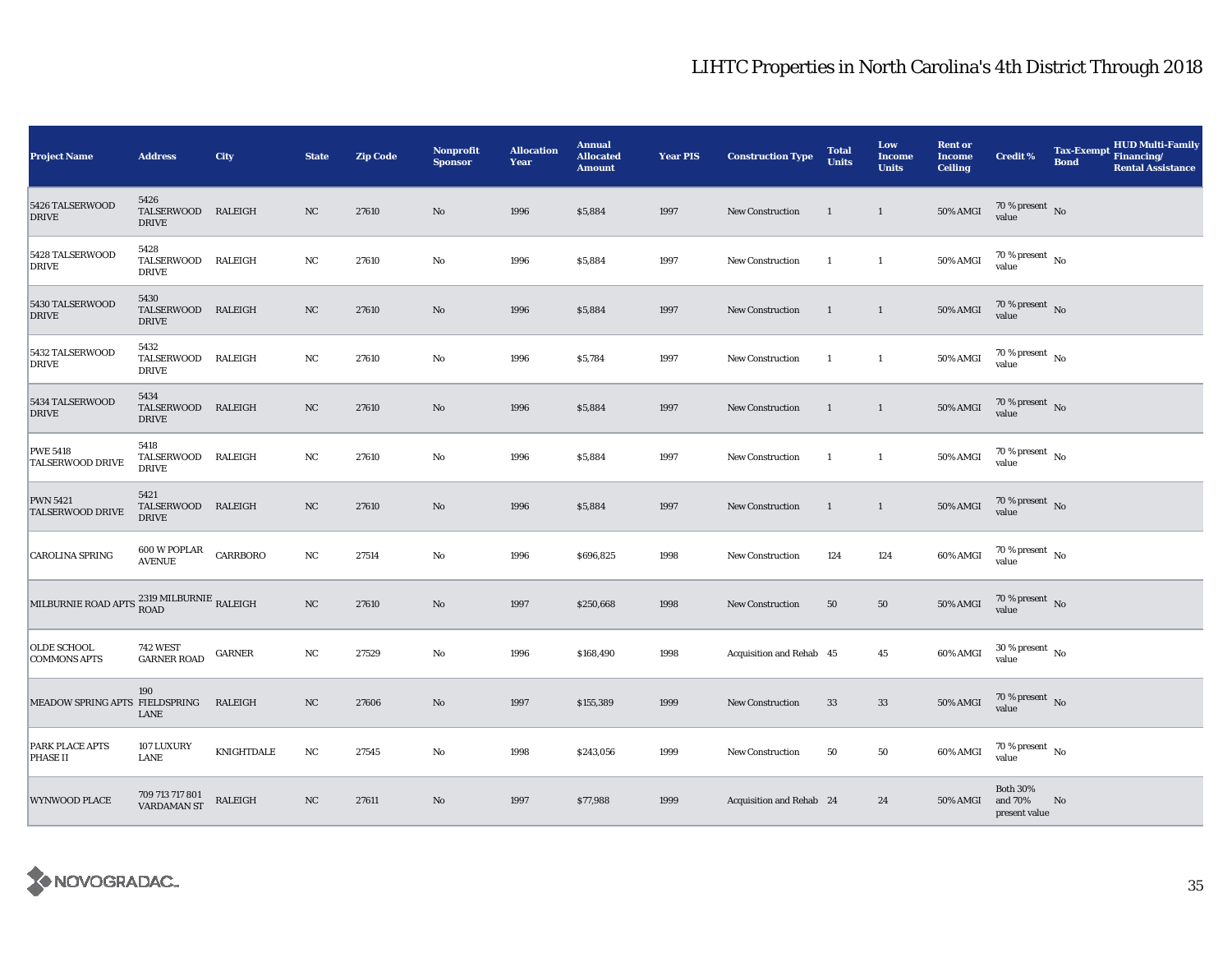| <b>Project Name</b>                        | <b>Address</b>                                   | City            | <b>State</b> | <b>Zip Code</b> | <b>Nonprofit</b><br><b>Sponsor</b> | <b>Allocation</b><br>Year | <b>Annual</b><br><b>Allocated</b><br><b>Amount</b> | <b>Year PIS</b> | <b>Construction Type</b> | <b>Total</b><br><b>Units</b> | Low<br><b>Income</b><br><b>Units</b> | <b>Rent or</b><br><b>Income</b><br><b>Ceiling</b> | <b>Credit %</b>                     | <b>Bond</b> | <b>HUD Multi-Family</b><br>Tax-Exempt Financing/<br><b>Rental Assistance</b> |
|--------------------------------------------|--------------------------------------------------|-----------------|--------------|-----------------|------------------------------------|---------------------------|----------------------------------------------------|-----------------|--------------------------|------------------------------|--------------------------------------|---------------------------------------------------|-------------------------------------|-------------|------------------------------------------------------------------------------|
| <b>WATER GARDEN</b><br>VILLAGE             | 8441 MOUNT<br><b>VALLEY LN</b>                   | <b>RALEIGH</b>  | NC           | 27613-4477      | $\rm No$                           | 2010                      | \$871,081                                          | 2012            | New Construction         | 60                           | 60                                   | 60% AMGI                                          | 70 % present $\hbox{~No}$<br>value  |             |                                                                              |
| <b>HAMPTON POINTE</b><br><b>APARTMENTS</b> | 490 HAMPTON<br><b>POINTE</b><br><b>BOULEVARD</b> | HILLSBOROUGH NC |              | 27278           | $\mathbf{N}\mathbf{o}$             | 2011                      | \$463,592                                          | 2013            | <b>New Construction</b>  | 48                           | 48                                   | 60% AMGI                                          | $70\%$ present No<br>value          |             |                                                                              |
| <b>LAUREL CROSSING</b>                     | 918 MALABYS<br><b>CHURCH DR</b>                  | KNIGHTDALE      | NC           | 27545-7956      | No                                 | 2011                      | \$904,386                                          | 2013            | New Construction         | 60                           | 60                                   | 60% AMGI                                          | $70\,\%$ present $\,$ No value      |             |                                                                              |
| POYNER SPRING                              | <b>8150 TOWN</b><br><b>DRIVE</b>                 | <b>RALEIGH</b>  | NC           | 27616           | $\rm No$                           | 2011                      | \$441,205                                          | 2013            | New Construction         | 42                           | 42                                   | 60% AMGI                                          | $70\,\%$ present $\,$ No value      |             |                                                                              |
| WATER GARDEN PARK                          | 8109 MARVINO<br><b>LANE</b>                      | RALEIGH         | NC           | 27612           | No                                 | 2011                      | \$1,106,344                                        | 2013            | <b>New Construction</b>  | 88                           | 88                                   | 60% AMGI                                          | $70\,\%$ present $${\rm No}$$ value |             |                                                                              |
| <b>BRIGHTON POINTE</b>                     | 3100<br>FORESTVILLE RALEIGH<br>ROAD              |                 | $_{\rm NC}$  | 27616           | $\rm No$                           | 2012                      | \$801,586                                          | 2014            | New Construction         | 80                           | ${\bf 80}$                           | 60% AMGI                                          | $70\,\%$ present $\,$ No value      |             |                                                                              |
| <b>EMERSON GLEN</b>                        | 3010 EMERSON<br>GLEN LANE                        | RALEIGH         | NC           | 27603           | $\mathbf{No}$                      | 2013                      | \$417,120                                          | 2015            | New Construction         | 48                           | 48                                   | 60% AMGI                                          | $70\,\%$ present $\,$ No value      |             |                                                                              |
| <b>CALVARY TRACE</b>                       | 4891 MILLSVIEW $_{\rm RALEIGH}$<br><b>COURT</b>  |                 | $_{\rm NC}$  | 27604           | $\rm No$                           | 2013                      | \$892,000                                          | 2015            | <b>New Construction</b>  | $\bf{92}$                    | 116                                  | 60% AMGI                                          | $70\,\%$ present $\,$ No value      |             |                                                                              |
| <b>WILLOW CREEK</b>                        | $2000\,\mbox{GOLDEN}$ CARY WILLOW COURT          |                 | NC           | 27519           | No                                 | 2013                      | \$460,500                                          | 2015            | New Construction         | 53                           | 53                                   | 60% AMGI                                          | $70\,\%$ present $\,$ No value      |             |                                                                              |
| 4200 KAPLAN DR                             | 4200 KAPLAN<br>$_{\rm DR}$                       | RALEIGH         | NC           | 27606           | $\rm No$                           | 1994                      | \$5,407                                            | 1996            | New Construction         | $\mathbf{1}$                 | $\mathbf{1}$                         | 60% AMGI                                          | $70\,\%$ present $\,$ No value      |             |                                                                              |
| 4202 KAPLAN DR                             | 4202 KAPLAN<br>DR                                | RALEIGH         | NC           | 27606           | No                                 | 1994                      | \$5,942                                            | 1996            | New Construction         | <sup>1</sup>                 | $\mathbf{1}$                         | 60% AMGI                                          | 70 % present $\hbox{~No}$<br>value  |             |                                                                              |
| 4204 KAPLAN DRIVE                          | 4204 KAPLAN<br><b>DRIVE</b>                      | RALEIGH         | $_{\rm NC}$  | 27606           | $\rm No$                           | 1994                      | \$5,942                                            | 1996            | New Construction         | $\overline{1}$               | $\mathbf{1}$                         | 60% AMGI                                          | $70\,\%$ present $\,$ No value      |             |                                                                              |
| 4206 KAPLAN DRIVE                          | 4206 KAPLAN<br><b>DRIVE</b>                      | RALEIGH         | NC           | 27606           | $\rm No$                           | 1994                      | \$5,942                                            | 1996            | New Construction         | <sup>1</sup>                 | $\mathbf{1}$                         | 60% AMGI                                          | $70\,\%$ present $\,$ No value      |             |                                                                              |

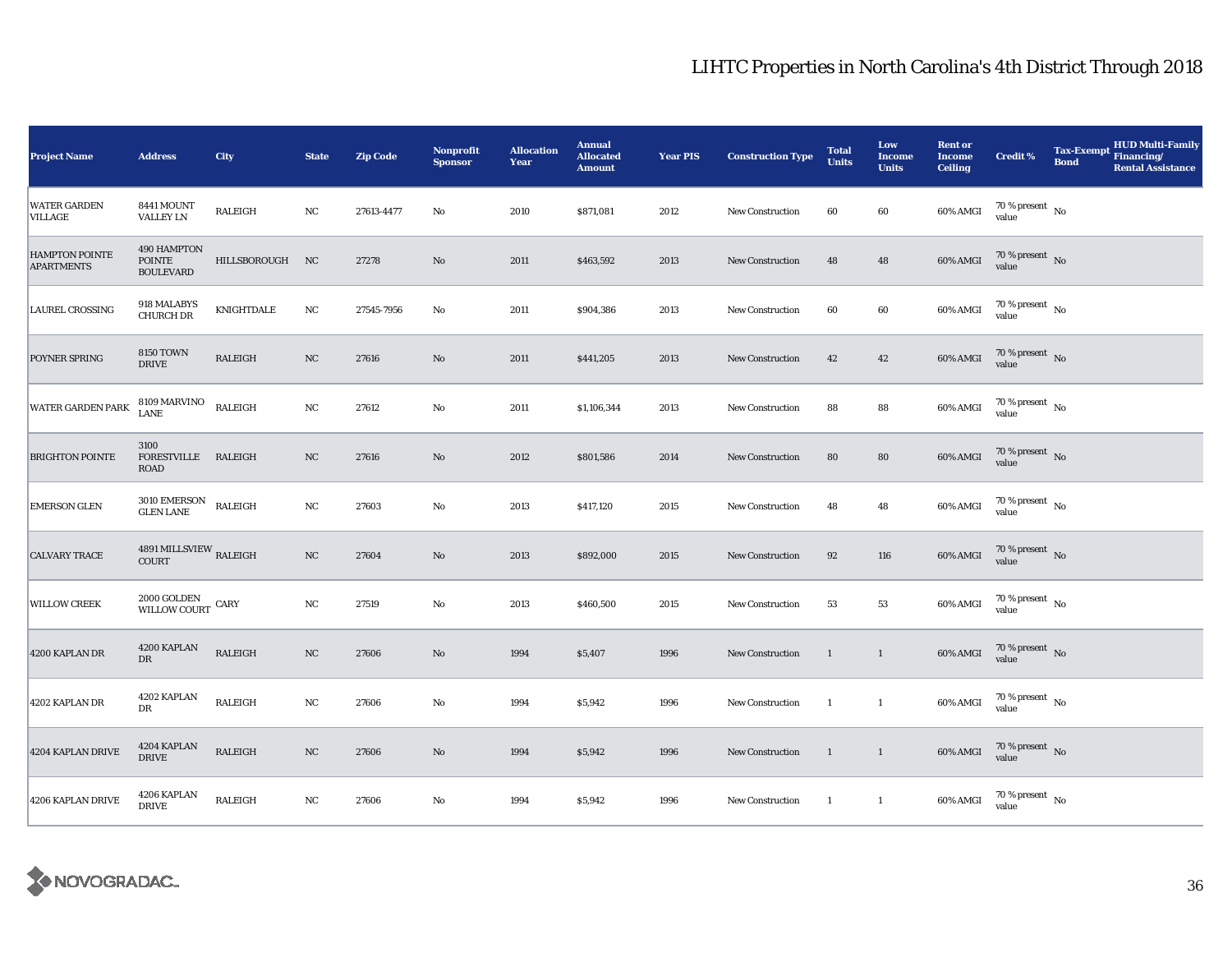| <b>Project Name</b> | <b>Address</b>              | City           | <b>State</b> | <b>Zip Code</b> | <b>Nonprofit</b><br><b>Sponsor</b> | <b>Allocation</b><br>Year | <b>Annual</b><br><b>Allocated</b><br><b>Amount</b> | <b>Year PIS</b> | <b>Construction Type</b> | <b>Total</b><br><b>Units</b> | Low<br><b>Income</b><br><b>Units</b> | <b>Rent or</b><br><b>Income</b><br><b>Ceiling</b> | <b>Credit %</b>                     | <b>Tax-Exempt</b><br><b>Bond</b> | HUD Multi-Family<br>Financing/<br><b>Rental Assistance</b> |
|---------------------|-----------------------------|----------------|--------------|-----------------|------------------------------------|---------------------------|----------------------------------------------------|-----------------|--------------------------|------------------------------|--------------------------------------|---------------------------------------------------|-------------------------------------|----------------------------------|------------------------------------------------------------|
| 4208 KAPLAN DR      | 4208 KAPLAN<br>${\rm DR}$   | RALEIGH        | $_{\rm NC}$  | 27606           | $\rm No$                           | 1994                      | \$5,942                                            | 1996            | New Construction         | <sup>1</sup>                 | $\mathbf{1}$                         | 60% AMGI                                          | $70\,\%$ present $\,$ No value      |                                  |                                                            |
| 4210 KAPLAN DRIVE   | 4210 KAPLAN<br><b>DRIVE</b> | RALEIGH        | $_{\rm NC}$  | 27606           | $\rm No$                           | 1994                      | \$5,942                                            | 1996            | <b>New Construction</b>  | -1                           | $\mathbf{1}$                         | 60% AMGI                                          | $70\,\%$ present $\,$ No value      |                                  |                                                            |
| 4212 KAPLAN DRIVE   | 4212 KAPLAN<br><b>DRIVE</b> | RALEIGH        | $_{\rm NC}$  | 27606           | No                                 | 1994                      | \$5,942                                            | 1996            | New Construction         | $\mathbf{1}$                 | $\mathbf{1}$                         | $60\%$ AMGI                                       | $70\,\%$ present $\,$ No value      |                                  |                                                            |
| 4214 KAPLAN DR      | 4214 KAPLAN DR RALEIGH      |                | NC           | 27606           | No                                 | 1994                      | \$5,395                                            | 1996            | <b>New Construction</b>  | -1                           | $\mathbf{1}$                         | 60% AMGI                                          | $70\,\%$ present $\,$ No value      |                                  |                                                            |
| 4218 KAPLAN DR      | 4218 KAPLAN DR RALEIGH      |                | NC           | 27606           | $\rm No$                           | 1994                      | \$5,407                                            | 1996            | <b>New Construction</b>  | $\mathbf{1}$                 | $\mathbf{1}$                         | 60% AMGI                                          | $70\,\%$ present $${\rm No}$$ value |                                  |                                                            |
| 4220 KAPLAN DR      | 4220 KAPLAN<br>DR           | <b>RALEIGH</b> | NC           | 27606           | No                                 | 1994                      | \$5,942                                            | 1996            | New Construction         | $\mathbf{1}$                 | $\mathbf{1}$                         | 60% AMGI                                          | $70\,\%$ present $\,$ No value      |                                  |                                                            |
| 4222 KAPLAN DR      | 4222 KAPLAN DR RALEIGH      |                | NC           | 27606           | $\rm\thinspace No$                 | 1994                      | \$5,942                                            | 1996            | New Construction         | $\mathbf{1}$                 | $\mathbf{1}$                         | 60% AMGI                                          | $70\,\%$ present $\,$ No value      |                                  |                                                            |
| 4224 KAPLAN DR      | 4224 KAPLAN DR RALEIGH      |                | NC           | 27606           | $\mathbf {No}$                     | 1994                      | \$5,942                                            | 1996            | New Construction         | -1                           | $\mathbf{1}$                         | 60% AMGI                                          | 70 % present $\hbox{~No}$<br>value  |                                  |                                                            |
| 4226 KAPLAN DRIVE   | 4226 KAPLAN<br><b>DRIVE</b> | <b>RALEIGH</b> | $_{\rm NC}$  | 27606           | No                                 | 1994                      | \$5,942                                            | 1996            | New Construction         | $\mathbf{1}$                 | $\mathbf{1}$                         | 60% AMGI                                          | $70\,\%$ present $\,$ No value      |                                  |                                                            |
| 4228 KAPLAN DRIVE   | 4228 KAPLAN<br><b>DRIVE</b> | RALEIGH        | $_{\rm NC}$  | 27606           | $\rm No$                           | 1994                      | \$5,942                                            | 1996            | <b>New Construction</b>  | $\mathbf{1}$                 | $\mathbf{1}$                         | 60% AMGI                                          | $70\,\%$ present $\,$ No value      |                                  |                                                            |
| 4230 KAPLAN DR      | 4230 KAPLAN<br><b>DR</b>    | RALEIGH        | $_{\rm NC}$  | 27606           | No                                 | 1994                      | \$5,942                                            | 1996            | <b>New Construction</b>  | 1                            | $\mathbf{1}$                         | 60% AMGI                                          | $70\,\%$ present $\,$ No value      |                                  |                                                            |
| 4232 KAPLAN DR      | 4232 KAPLAN DR RALEIGH      |                | $_{\rm NC}$  | 27606           | No                                 | 1994                      | \$5,407                                            | 1996            | <b>New Construction</b>  | -1                           | $\mathbf{1}$                         | 60% AMGI                                          | $70\,\%$ present $\,$ No value      |                                  |                                                            |
| 4236 KAPLAN DR      | 4236 KAPLAN DR RALEIGH      |                | NC           | 27606           | No                                 | 1995                      | \$5,315                                            | 1996            | New Construction         | $\mathbf{1}$                 | $\mathbf{1}$                         | 60% AMGI                                          | $70\,\%$ present $\,$ No value      |                                  |                                                            |

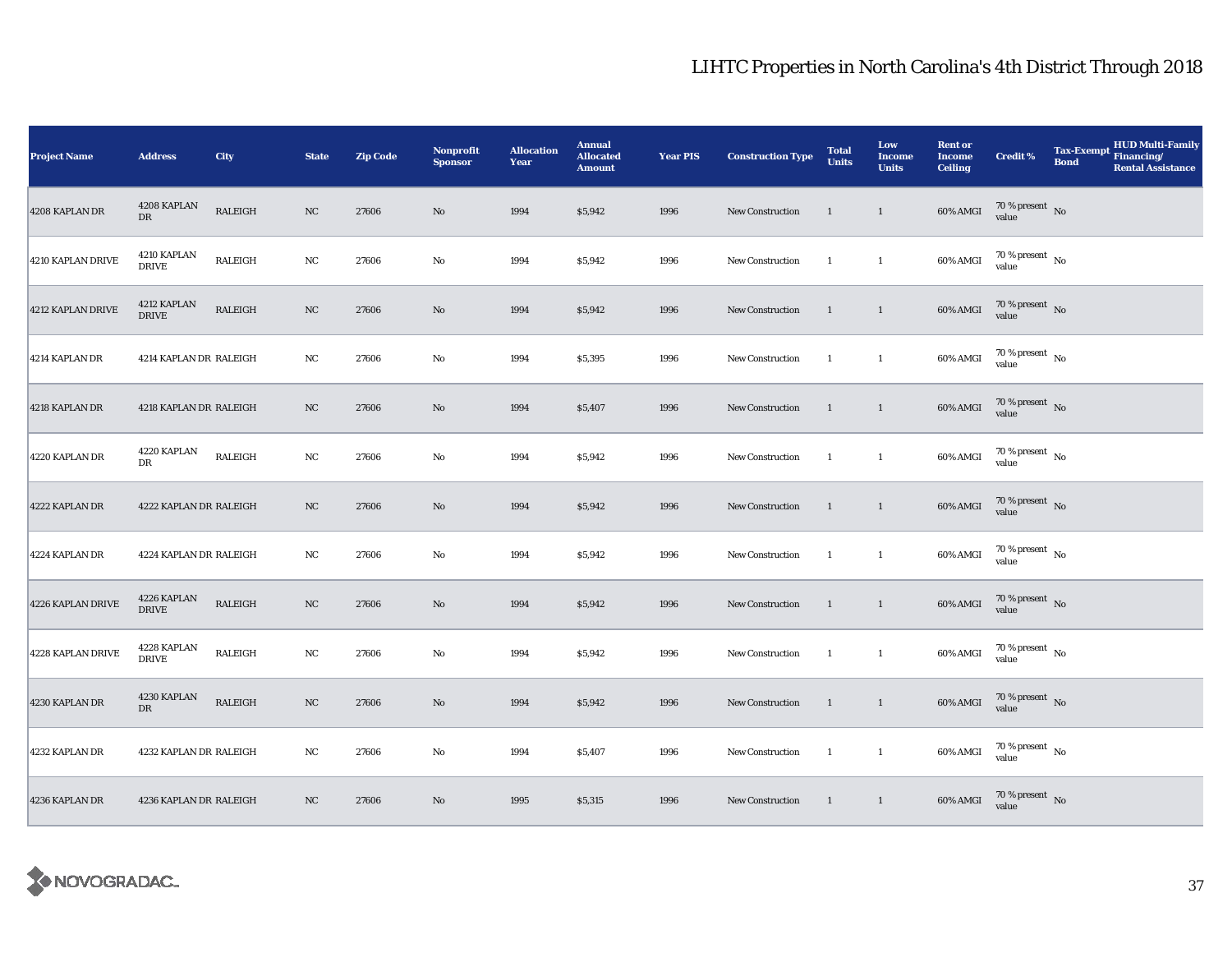| <b>Project Name</b> | <b>Address</b>              | City           | <b>State</b> | <b>Zip Code</b> | Nonprofit<br><b>Sponsor</b> | <b>Allocation</b><br>Year | <b>Annual</b><br><b>Allocated</b><br><b>Amount</b> | <b>Year PIS</b> | <b>Construction Type</b> | <b>Total</b><br><b>Units</b> | Low<br><b>Income</b><br><b>Units</b> | <b>Rent or</b><br><b>Income</b><br><b>Ceiling</b> | <b>Credit %</b>                  | <b>Tax-Exempt</b><br><b>Bond</b> | ${\bf HUD\; Multi-Family}$ ${\bf Financial}$<br><b>Rental Assistance</b> |
|---------------------|-----------------------------|----------------|--------------|-----------------|-----------------------------|---------------------------|----------------------------------------------------|-----------------|--------------------------|------------------------------|--------------------------------------|---------------------------------------------------|----------------------------------|----------------------------------|--------------------------------------------------------------------------|
| 4238 KAPLAN DR      | 4238 KAPLAN<br>DR           | RALEIGH        | NC           | 27606           | No                          | 1995                      | \$5,315                                            | 1996            | New Construction         | <sup>1</sup>                 | $\mathbf{1}$                         | 60% AMGI                                          | $70\,\%$ present $\,$ No value   |                                  |                                                                          |
| 4240 KAPLAN DR      | 4240 KAPLAN<br>DR           | <b>RALEIGH</b> | $_{\rm NC}$  | 27606           | $\rm No$                    | 1995                      | \$5,315                                            | 1996            | <b>New Construction</b>  | $\mathbf{1}$                 | $\mathbf{1}$                         | 60% AMGI                                          | $70\,\%$ present $\,$ No value   |                                  |                                                                          |
| 4242 KAPLAN DR      | 4242 KAPLAN DR RALEIGH      |                | $_{\rm NC}$  | 27606           | No                          | 1995                      | \$5,315                                            | 1996            | New Construction         | -1                           | $\mathbf{1}$                         | 60% AMGI                                          | $70\,\%$ present $\,$ No value   |                                  |                                                                          |
| 4244 KAPLAN DR      | 4244 KAPLAN DR RALEIGH      |                | NC           | 27606           | No                          | 1995                      | \$5,315                                            | 1996            | <b>New Construction</b>  | -1                           | $\mathbf{1}$                         | 60% AMGI                                          | $70\,\%$ present $\,$ No value   |                                  |                                                                          |
| 4246 KAPLAN DRIVE   | 4246 KAPLAN<br><b>DRIVE</b> | RALEIGH        | $_{\rm NC}$  | 27606           | No                          | 1995                      | \$5,315                                            | 1996            | <b>New Construction</b>  | -1                           | $\mathbf{1}$                         | 60% AMGI                                          | $70\,\%$ present $\,$ No value   |                                  |                                                                          |
| 4248 KAPLAN DR      | 4248 KAPLAN<br>DR           | RALEIGH        | NC           | 27606           | No                          | 1995                      | \$5,315                                            | 1996            | New Construction         | $\mathbf{1}$                 | $\overline{1}$                       | 60% AMGI                                          | $70\,\%$ present $\,$ No value   |                                  |                                                                          |
| 4250 KAPLAN DR      | 4250 KAPLAN DR RALEIGH      |                | NC           | 27606           | No                          | 1995                      | \$5,315                                            | 1996            | New Construction         | $\overline{1}$               | $\mathbf{1}$                         | 60% AMGI                                          | $70\,\%$ present $\,$ No value   |                                  |                                                                          |
| 4254 KAPLAN DRIVE   | 4254 KAPLAN<br><b>DRIVE</b> | RALEIGH        | NC           | 27606           | $\rm No$                    | 1995                      | \$5,835                                            | 1996            | New Construction         | $\overline{1}$               | $\mathbf{1}$                         | 60% AMGI                                          | $70\,\%$ present $\,$ No value   |                                  |                                                                          |
| 4256 KAPLAN DR      | 4256 KAPLAN DR RALEIGH      |                | $_{\rm NC}$  | 27606           | $\rm No$                    | 1995                      | \$5,835                                            | 1996            | New Construction         | $\mathbf{1}$                 | $\mathbf{1}$                         | 60% AMGI                                          | $70\,\%$ present $\,$ No value   |                                  |                                                                          |
| 4258 KAPLAN DR      | 4258 KAPLAN DR RALEIGH      |                | NC           | 27606           | $\rm No$                    | 1995                      | \$5,835                                            | 1996            | New Construction         | $\mathbf{1}$                 | $\mathbf{1}$                         | 60% AMGI                                          | $70\,\%$ present $\,$ No value   |                                  |                                                                          |
| 4260 KAPLAN DR      | 4260 KAPLAN<br><b>DR</b>    | <b>RALEIGH</b> | $_{\rm NC}$  | 27606           | No                          | 1995                      | \$5,835                                            | 1996            | New Construction         | $\mathbf{1}$                 | $\mathbf{1}$                         | 60% AMGI                                          | $70\,\%$ present $\,$ No value   |                                  |                                                                          |
| 4262 KAPLAN DR      | 4262 KAPLAN DR RALEIGH      |                | NC           | 27606           | $\rm No$                    | 1995                      | \$5,835                                            | 1996            | <b>New Construction</b>  | $\mathbf{1}$                 | $\mathbf{1}$                         | 60% AMGI                                          | $70$ % present $$\rm{No}$$ value |                                  |                                                                          |
| 4264 KAPLAN DR      | 4264 KAPLAN DR RALEIGH      |                | NC           | 27606           | No                          | 1995                      | \$5,835                                            | 1996            | New Construction         | $\overline{1}$               | $\mathbf{1}$                         | 60% AMGI                                          | $70\,\%$ present $\,$ No value   |                                  |                                                                          |

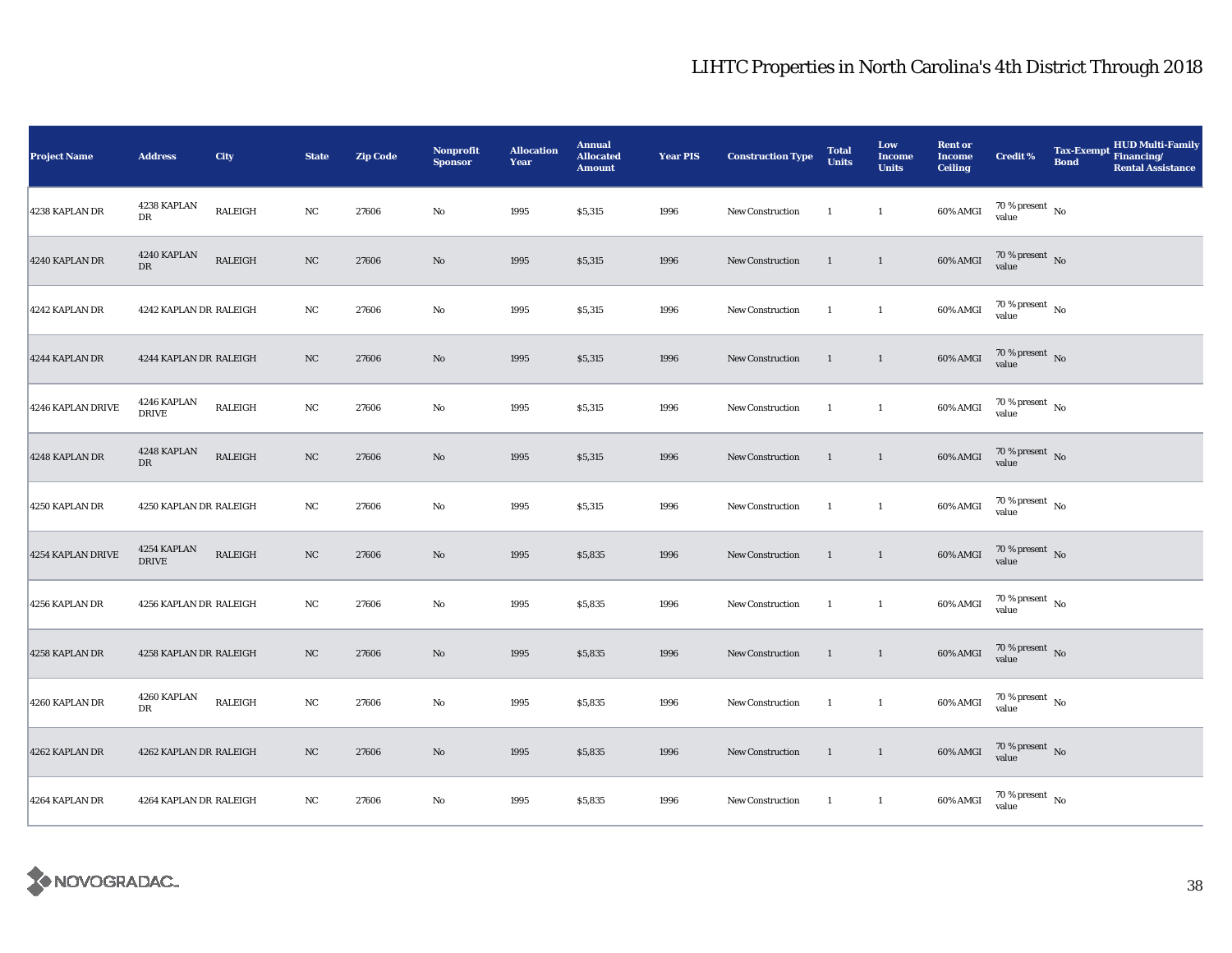| Project Name                       | <b>Address</b>                                      | City            | <b>State</b> | <b>Zip Code</b> | <b>Nonprofit</b><br><b>Sponsor</b> | <b>Allocation</b><br>Year | <b>Annual</b><br><b>Allocated</b><br><b>Amount</b> | <b>Year PIS</b> | <b>Construction Type</b>  | <b>Total</b><br><b>Units</b> | Low<br><b>Income</b><br><b>Units</b> | <b>Rent or</b><br><b>Income</b><br><b>Ceiling</b> | <b>Credit %</b>                          | <b>Tax-Exempt</b><br><b>Bond</b> | HUD Multi-Family<br>Financing/<br><b>Rental Assistance</b> |
|------------------------------------|-----------------------------------------------------|-----------------|--------------|-----------------|------------------------------------|---------------------------|----------------------------------------------------|-----------------|---------------------------|------------------------------|--------------------------------------|---------------------------------------------------|------------------------------------------|----------------------------------|------------------------------------------------------------|
| 4266 KAPLAN DR                     | 4266 KAPLAN DR RALEIGH                              |                 | NC           | 27606           | $\mathbf{No}$                      | 1995                      | \$5,835                                            | 1996            | <b>New Construction</b>   | 1                            | $\mathbf{1}$                         | 60% AMGI                                          | 70 % present $\hbox{~No}$<br>value       |                                  |                                                            |
| WESTWOOD PARK APTS 600 GLENDON     |                                                     | CARY            | $_{\rm NC}$  | 27519-9701      | $\mathbf{No}$                      | 1997                      | \$402,795                                          | 1999            | New Construction          | 72                           | 72                                   | 60% AMGI                                          | $70$ % present $\,$ No $\,$<br>value     |                                  |                                                            |
| <b>FOREST HILLS APTS</b>           | 917 SEVENTH<br>AVENUE                               | $_{\rm GARMER}$ | $_{\rm NC}$  | 27529           | No                                 | 1998                      | \$302,800                                          | 2000            | Acquisition and Rehab 136 |                              | 136                                  | 60% AMGI                                          | $30\,\%$ present $\,$ Yes value          |                                  |                                                            |
| <b>MADISON GLEN APTS</b>           | 6840 MADISON<br>RIDGE WAY                           | <b>RALEIGH</b>  | $_{\rm NC}$  | 27613           | No                                 | 1998                      | \$254,118                                          | 2000            | <b>New Construction</b>   | 104                          | 50                                   | 50% AMGI                                          | $70$ % present $\,$ No $\,$<br>value     |                                  |                                                            |
| PINE HILLS                         | 1650 ROYAL<br>PINES DRIVE                           | <b>RALEIGH</b>  | NC           | 27611           | $\mathbf{No}$                      | 1998                      | \$293,448                                          | 2000            | <b>New Construction</b>   | 48                           | 48                                   | 60% AMGI                                          | $70\,\%$ present $\,$ No value           |                                  |                                                            |
| PRAIRIE BUILDING                   | 113 S<br>WILMINGTON RALEIGH<br><b>STREET</b>        |                 | NC           | 27601           | No                                 | 1998                      | \$79,626                                           | 2000            | Acquisition and Rehab 11  |                              | 11                                   | $60\%$ AMGI                                       | $30\,\%$ present $\,$ No $\,$<br>value   |                                  |                                                            |
| TRINITY RIDGE APTS                 | TRINITY ROAD RALEIGH                                |                 | NC           | 27606           | $\mathbf{No}$                      | 1998                      | \$252,446                                          | 2000            | <b>New Construction</b>   | 48                           | 48                                   | <b>50% AMGI</b>                                   | $70\,\%$ present $\,$ No value           |                                  |                                                            |
| <b>RIVER HAVEN APTS</b>            | 9300 CAPITAL<br><b>BOULEVARD</b>                    | RALEIGH         | NC           | 27616           | No                                 | 1999                      | \$366,242                                          | 2001            | New Construction          | 72                           | 72                                   | <b>50% AMGI</b>                                   | 70 % present $\hbox{~No}$<br>value       |                                  |                                                            |
| <b>ALSTON VILLAGE APTS</b>         | 5400 S ALSTON<br>AVE                                | <b>DURHAM</b>   | $_{\rm NC}$  | 27713           | $\mathbf{No}$                      | 2000                      | \$468,492                                          | 2002            | New Construction          | 204                          | 173                                  | $60\%$ AMGI                                       | $70\,\%$ present $\,$ Yes value          |                                  |                                                            |
| <b>CEDARMOOR</b>                   | 2448 MELVID<br><b>COURT</b>                         | RALEIGH         | $_{\rm NC}$  | 27610           | No                                 | 2001                      | \$157,087                                          | 2002            | Acquisition and Rehab 81  |                              | ${\bf 81}$                           | 60% AMGI                                          | $30\,\%$ present $\,$ $\rm Yes$<br>value |                                  |                                                            |
| PARKVIEW MANOR<br><b>APTS</b>      | 911 NORTH<br>BLOUNT STREET RALEIGH                  |                 | NC           | 27604           | $\rm No$                           | 2000                      | \$681,809                                          | 2002            | New Construction          | 90                           | $90\,$                               | 60% AMGI                                          | $70\,\%$ present $\,$ No value           |                                  |                                                            |
| <b>WALNUT RIDGE</b>                | 1611 ROYAL<br><b>FOXHOUND</b><br>LANE               | <b>RALEIGH</b>  | NC           | 27610           | $\rm No$                           | 2000                      | \$464,882                                          | 2002            | <b>New Construction</b>   | 180                          | 180                                  | 60% AMGI                                          | $30\,\%$ present $\,$ Yes value          |                                  |                                                            |
| FALLS POINTE AT THE<br><b>PARK</b> | <b>5400 SOUTH</b><br><b>ALSTON</b><br><b>AVENUE</b> | <b>DURHAM</b>   | NC           | 27713           | $\mathbf{No}$                      | 2000                      | \$468,492                                          | 2002            | <b>New Construction</b>   | 312                          | 173                                  | 60% AMGI                                          | $30\,\%$ present $\,$ Yes value          |                                  |                                                            |

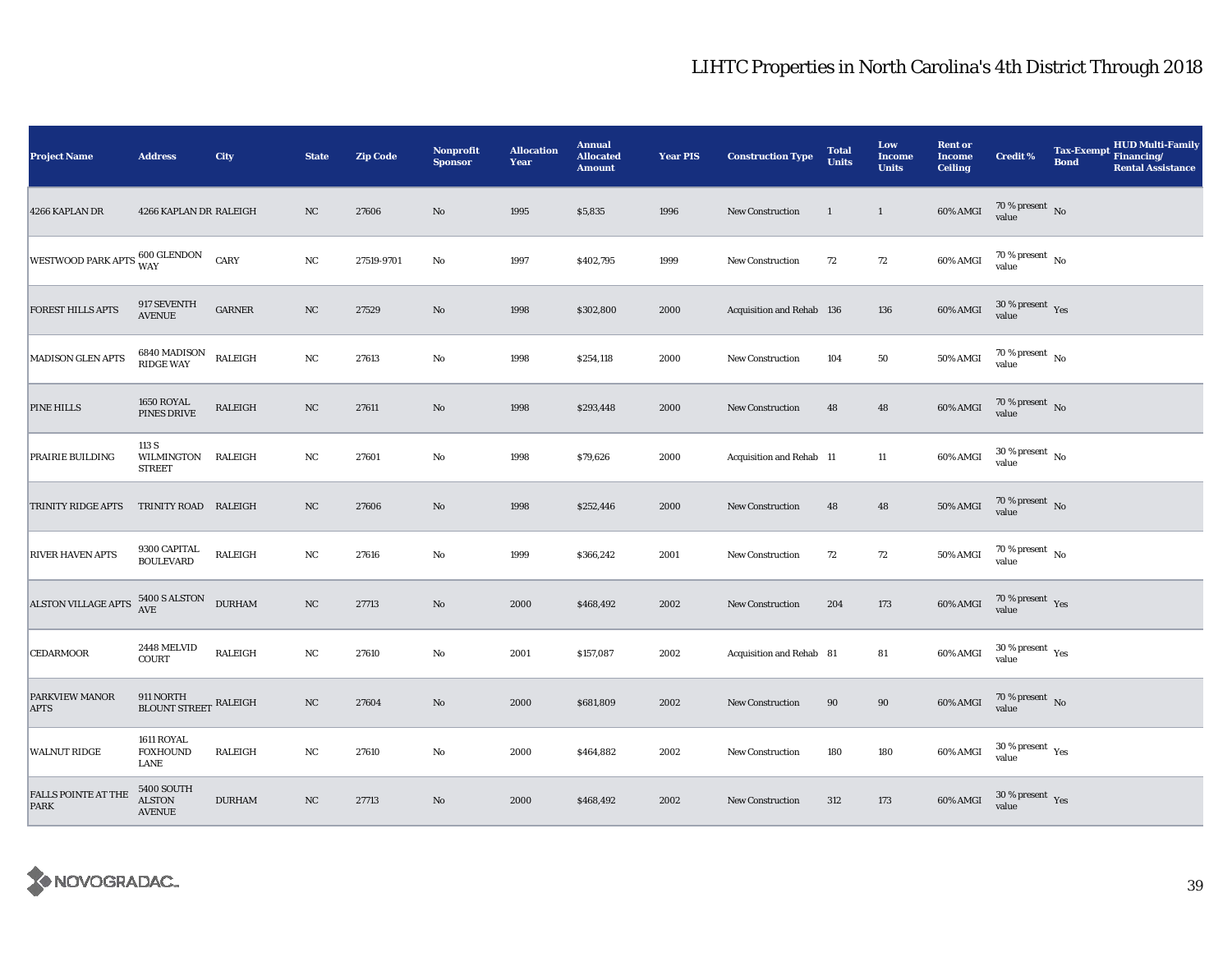| <b>Project Name</b>                                   | <b>Address</b>                                                                                                          | <b>City</b>    | <b>State</b> | <b>Zip Code</b> | <b>Nonprofit</b><br><b>Sponsor</b> | <b>Allocation</b><br>Year | <b>Annual</b><br><b>Allocated</b><br><b>Amount</b> | <b>Year PIS</b> | <b>Construction Type</b> | <b>Total</b><br><b>Units</b> | Low<br><b>Income</b><br><b>Units</b> | <b>Rent or</b><br><b>Income</b><br><b>Ceiling</b> | <b>Credit %</b>                                 | <b>Tax-Exempt</b><br><b>Bond</b> | <b>HUD Multi-Family</b><br>Financing/<br><b>Rental Assistance</b> |
|-------------------------------------------------------|-------------------------------------------------------------------------------------------------------------------------|----------------|--------------|-----------------|------------------------------------|---------------------------|----------------------------------------------------|-----------------|--------------------------|------------------------------|--------------------------------------|---------------------------------------------------|-------------------------------------------------|----------------------------------|-------------------------------------------------------------------|
| <b>BRIGHTON POINTE II</b>                             | 3140 LELAND<br><b>DRIVE</b>                                                                                             | <b>RALEIGH</b> | NC           | 27616           | $\rm No$                           | 2015                      | \$610,000                                          | 2017            | New Construction         | 88                           | 88                                   | 60% AMGI                                          | 70 % present $\hbox{~No}$<br>value              |                                  |                                                                   |
| <b>GREENFIELD PLACE</b>                               | 1721 LEGION<br>ROAD                                                                                                     | CHAPEL HILL    | $_{\rm NC}$  | 27517           | $\mathbf{N}\mathbf{o}$             | 2015                      | \$785,000                                          | 2017            | <b>New Construction</b>  | 80                           | 80                                   | 60% AMGI                                          | 70 % present No<br>value                        |                                  |                                                                   |
| PENNINGTON GROVE                                      | 1000<br>PENNINGTON<br><b>GROVE WAY</b>                                                                                  | <b>GARNER</b>  | NC           | 27529-5263      | No                                 | 2015                      | \$805,000                                          | 2017            | New Construction         | 83                           | 83                                   | 60% AMGI                                          | $70$ % present $_{\, \rm No}$<br>value          |                                  |                                                                   |
| <b>SYCAMORE RUN</b>                                   | 1090 HOLLY<br><b>VIEW LOOP</b>                                                                                          | <b>RALEIGH</b> | NC           | 27610           | $\mathbf{No}$                      | 2014                      | \$347,627                                          | 2017            | New Construction         | 42                           | 42                                   | 60% AMGI                                          | 70 % present $\hbox{~No}$<br>value              |                                  |                                                                   |
| THE BLUFFS AT<br><b>WALNUT CREEK</b>                  | 2540 BLUFFS<br><b>VIEW DRIVE</b>                                                                                        | RALEIGH        | NC           | 27610           | $\rm No$                           | 2014                      | \$990,024                                          | 2017            | <b>New Construction</b>  | 198                          | 198                                  | 60% AMGI                                          | $30\,\%$ present $\,$ $\rm Yes$<br>value        |                                  |                                                                   |
| <b>GREENFIELD</b><br><b>COMMONS</b>                   | 500 FORMOSA<br><b>LANE</b>                                                                                              | CHAPEL HILL    | NC           | 27517           | $\rm No$                           | 2016                      | \$0                                                | 2018            | New Construction         | 69                           | 69                                   | 60% AMGI                                          | Not<br>Indicated                                |                                  | $\rm No$                                                          |
| <b>QUARRY TRACE</b>                                   | <b>5805 ROCK</b><br>QUARRY ROAD<br>APPROXIMATE                                                                          | RALEIGH        | NC           | 27610           | $\mathbf{No}$                      | 2016                      | \$0                                                | 2018            | <b>New Construction</b>  | $\bf{0}$                     | 96                                   | 60% AMGI                                          | Not<br>Indicated                                | No                               |                                                                   |
| THE VILLAGE AT<br><b>WASHINGTON</b><br><b>TERRACE</b> | <b><i>LUUI BUURER</i></b><br><b>DRIVE 1810</b><br><b>BAKERS GROVE RALEIGH</b><br><b>WAY 2030</b><br><b>ROOKED DRIVE</b> |                | NC           | 27610           | $\mathbf{No}$                      | 2015                      | \$0                                                | 2018            | <b>New Construction</b>  | 162                          | 162                                  | 60% AMGI                                          | Not<br>Indicated                                | Yes                              |                                                                   |
| <b>BERKELEY SPRING</b><br><b>APTS</b>                 | <b>5521 DIXON</b><br><b>DRIVE</b>                                                                                       | RALEIGH        | NC           | 27609           | No                                 | 2001                      | \$205,815                                          | 2003            | New Construction         | 36                           | 36                                   | 50% AMGI                                          | $70$ % present $\,$ No $\,$<br>value            |                                  |                                                                   |
| <b>CHESTNUT HILLS</b>                                 | 111 MILCHEST<br><b>PLACE</b>                                                                                            | RALEIGH        | NC           | 27606           | $\mathbf{N}\mathbf{o}$             | 2001                      | \$297,240                                          | 2003            | New Construction         | 50                           | 50                                   | <b>50% AMGI</b>                                   | 70 % present $\,$ No $\,$<br>value              |                                  |                                                                   |
| OVERLOOKE AT SIMMS 4730 ARCHEAN<br><b>CREEK</b>       | <b>WAY</b>                                                                                                              | RALEIGH        | NC           | 27616           | $\rm No$                           | 2000                      | \$373,902                                          | 2003            | New Construction         | 168                          | 160                                  |                                                   | $30\,\%$ present $\rm\thinspace_{Yes}$<br>value |                                  |                                                                   |
| THE GROVE AT CARY<br><b>PARK</b>                      | 4545 CARY GLEN CARY<br><b>BLVD</b>                                                                                      |                | $_{\rm NC}$  | 27519           | $\mathbf{N}\mathbf{o}$             | 2001                      | \$350,712                                          | 2003            | New Construction         | 120                          | 120                                  | 60% AMGI                                          | $30\,\%$ present $\,$ Yes value                 |                                  |                                                                   |
| <b>LENNOX CHASE</b>                                   | 2534 LAKE<br>WHEELER ROAD RALEIGH                                                                                       |                | $_{\rm NC}$  | 27603           | $\mathbf{No}$                      | 2001                      | \$169,330                                          | 2003            | New Construction         | 37                           | 36                                   | 60% AMGI                                          | $70$ % present $\,$ No $\,$<br>value            |                                  |                                                                   |

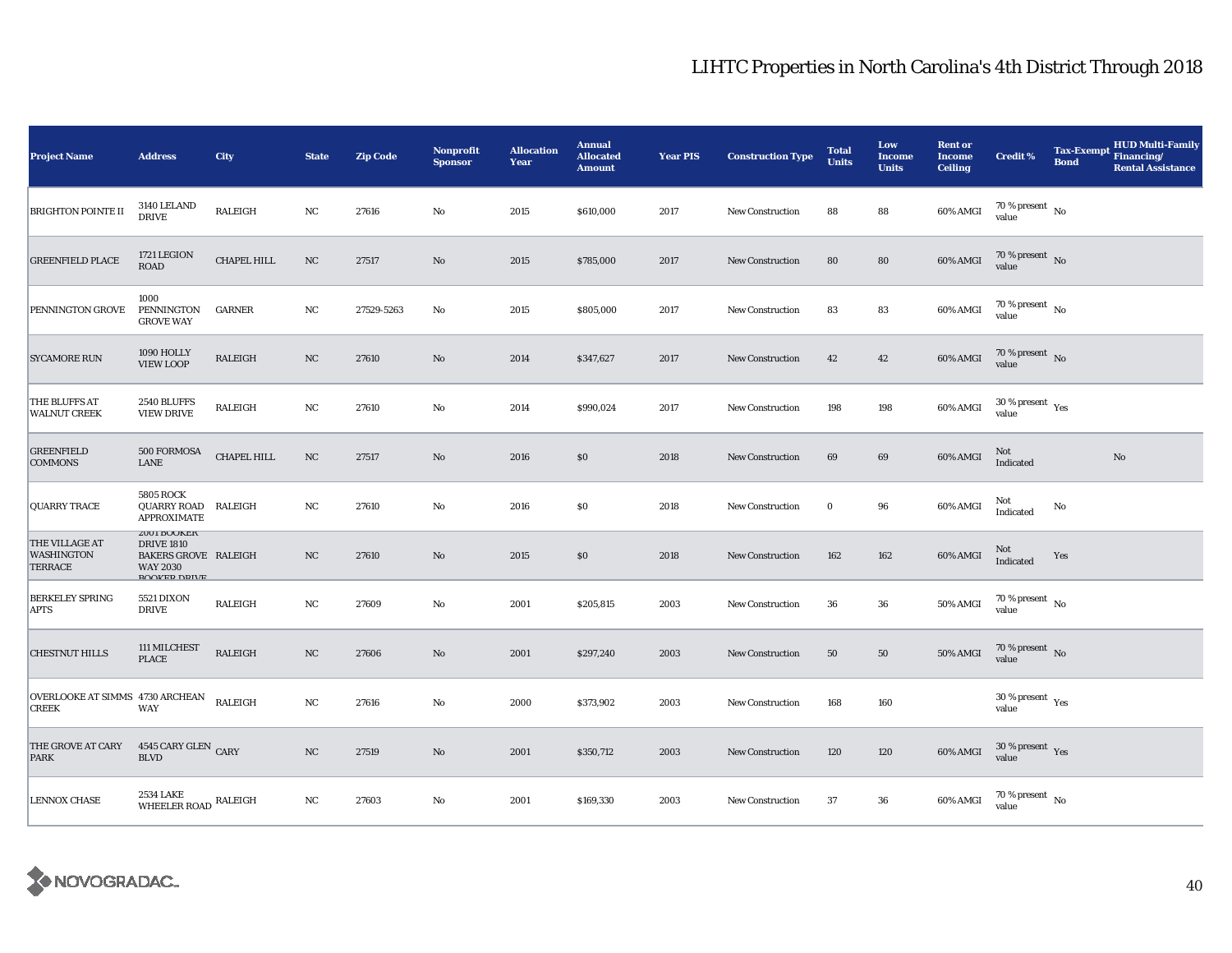| <b>Project Name</b>                                             | <b>Address</b>                                 | City           | <b>State</b> | <b>Zip Code</b> | Nonprofit<br><b>Sponsor</b> | <b>Allocation</b><br><b>Year</b> | <b>Annual</b><br><b>Allocated</b><br><b>Amount</b> | <b>Year PIS</b> | <b>Construction Type</b> | <b>Total</b><br><b>Units</b> | Low<br><b>Income</b><br><b>Units</b> | <b>Rent or</b><br><b>Income</b><br><b>Ceiling</b> | <b>Credit %</b>                          | <b>Tax-Exempt</b><br><b>Bond</b> | <b>HUD Multi-Family</b><br>Financing/<br><b>Rental Assistance</b> |
|-----------------------------------------------------------------|------------------------------------------------|----------------|--------------|-----------------|-----------------------------|----------------------------------|----------------------------------------------------|-----------------|--------------------------|------------------------------|--------------------------------------|---------------------------------------------------|------------------------------------------|----------------------------------|-------------------------------------------------------------------|
| <b>CLUB NOVA APTS</b>                                           | 103 W MAIN ST CARRBORO                         |                | NC           | 27510-1692      | No                          | 2002                             | \$142,809                                          | 2004            | <b>New Construction</b>  | 24                           | 24                                   | 50% AMGI                                          | 70 % present $\,$ No $\,$<br>value       |                                  |                                                                   |
| <b>GREGORY OAKS</b>                                             | 280 SEAWELL<br><b>AVENUE</b>                   | RALEIGH        | NC           | 27601           | No                          | 2003                             | \$162,725                                          | 2004            | Acquisition and Rehab 32 |                              | 32                                   | 60% AMGI                                          | $30\,\%$ present $\,$ No $\,$<br>value   |                                  |                                                                   |
| <b>HODGES CREEK APTS</b>                                        | 2020 HODGES<br>CREEK DRIVE                     | RALEIGH        | $_{\rm NC}$  | 27609           | $\mathbf{N}\mathbf{o}$      | 2002                             | \$319,096                                          | 2004            | <b>New Construction</b>  | 50                           | $50\,$                               | 60% AMGI                                          | $70\,\%$ present $$$ No value            |                                  |                                                                   |
| THE COMMONS AT<br>HIGHLAND VILLAGE                              | 100 HIGHLAND<br><b>COMMONS</b><br><b>COURT</b> | CARY           | NC           | 27511           | No                          | 2002                             | \$452,472                                          | 2004            | New Construction         | 68                           | 68                                   | 60% AMGI                                          | $70$ % present $\,$ No $\,$<br>value     |                                  |                                                                   |
| THE MEADOWS AT<br><b>BRIER CREEK</b>                            | 11700 ARNOLD<br>PALMER DRIVE                   | RALEIGH        | NC           | 27617           | $\mathbf{N}\mathbf{o}$      | 2002                             | \$247,455                                          | 2004            | <b>New Construction</b>  | 96                           | 96                                   | 60% AMGI                                          | $30\,\%$ present $\,$ Yes<br>value       |                                  |                                                                   |
| THE OAKS AT BRIER<br><b>CREEK</b>                               | <b>GLOBE ROAD</b>                              | <b>RALEIGH</b> | NC           | 27560           | $\mathbf{No}$               | 2002                             | \$281,400                                          | 2004            | New Construction         | 144                          | 120                                  |                                                   | $30\,\%$ present $\,$ $\rm Yes$<br>value |                                  |                                                                   |
| <b>ELDERS PEAK APTS</b>                                         | 2917 CREECH<br>ROAD                            | RALEIGH        | $_{\rm NC}$  | 27610           | $\mathbf{N}\mathbf{o}$      | 2002                             | \$284,466                                          | 2005            | New Construction         | 48                           | 48                                   | 60% AMGI                                          | 70 % present $\hbox{~No}$<br>value       |                                  |                                                                   |
| <b>GATEWAY PARK</b>                                             | 710 GATEWAY<br><b>PARK DRIVE</b>               | <b>RALEIGH</b> | NC           | 27601           | No                          | 2003                             | \$418,755                                          | 2005            | New Construction         | 84                           | 84                                   | 60% AMGI                                          | 30 % present $\,$ $\rm Yes$<br>value     |                                  |                                                                   |
| WEATHERSTONE<br>SPRING CONGREGATE<br><b>CARE LIVING SENIORS</b> | 200 WEATHER<br>RIDGE LANE                      | CARY           | NC           | 27513           | No                          | 2002                             | \$437,107                                          | 2005            | New Construction         | 72                           | 72                                   | 60% AMGI                                          | $70$ % present $\,$ No $\,$<br>value     |                                  |                                                                   |
| WINDSOR SPRING<br><b>CONGREGATE CARE</b><br><b>FOR SENIORS</b>  | 6219 HUNTER<br><b>STREET</b>                   | <b>RALEIGH</b> | NC           | 27612           | No                          | 2002                             | \$243,340                                          | 2005            | <b>New Construction</b>  | 39                           | 39                                   | 50% AMGI                                          | $70$ % present $\,$ No $\,$<br>value     |                                  |                                                                   |
| <b>HIGHLAND VILLAGE</b><br><b>APARTMENTS</b>                    | 1500 HIGHLAND CARY<br>VILLAGE DRIVE CARY       |                | NC           | 27511           | $\mathbf{N}\mathbf{o}$      | 2003                             | \$327,174                                          | 2005            | New Construction         | 50                           | 50                                   | 60% AMGI                                          | $70$ % present $\,$ No $\,$<br>value     |                                  |                                                                   |
| AUTUMN TRACE APTS 2401 FALL LANE RALEIGH                        |                                                |                | NC           | 27604           | No                          | 2004                             | \$221,033                                          | 2006            | <b>New Construction</b>  | 34                           | 34                                   | 60% AMGI                                          | 70 % present $\hbox{~No}$<br>value       |                                  |                                                                   |
| <b>CRYSTAL COVE</b><br><b>APARTMENTS</b>                        | <b>815 SUFFOLK</b><br><b>BLVD</b>              | RALEIGH        | NC           | 27603           | $\mathbf{No}$               | 2005                             | \$195,716                                          | 2006            | Acquisition and Rehab 50 |                              | 50                                   | 60% AMGI                                          | $30\,\%$ present $\,$ No value           |                                  |                                                                   |

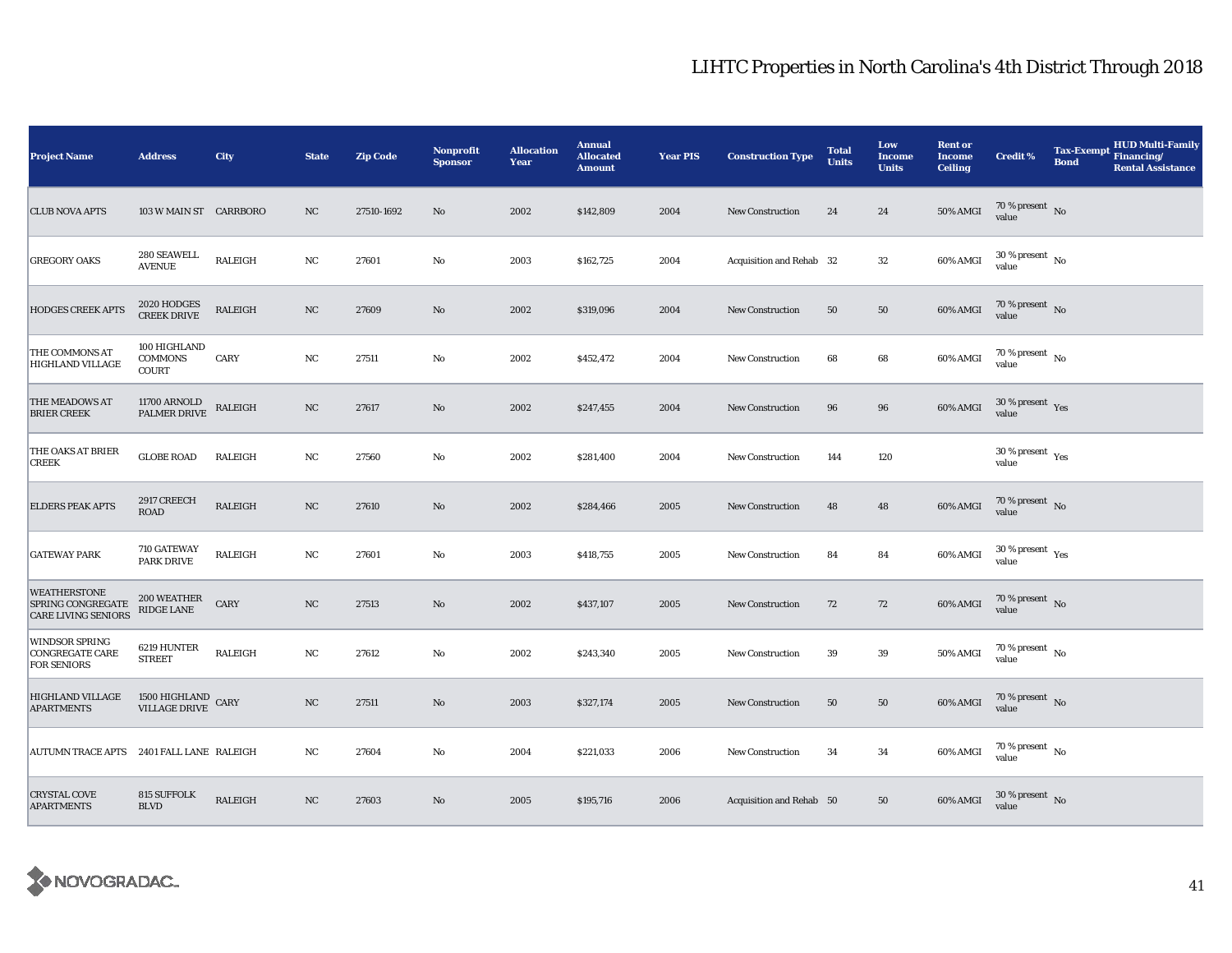| <b>Project Name</b>                        | <b>Address</b>                                                                        | City           | <b>State</b> | <b>Zip Code</b> | Nonprofit<br><b>Sponsor</b> | <b>Allocation</b><br>Year | <b>Annual</b><br><b>Allocated</b><br><b>Amount</b> | <b>Year PIS</b> | <b>Construction Type</b> | <b>Total</b><br><b>Units</b> | Low<br><b>Income</b><br><b>Units</b> | <b>Rent or</b><br><b>Income</b><br><b>Ceiling</b> | <b>Credit %</b>                        | <b>Tax-Exempt</b><br><b>Bond</b> | <b>HUD Multi-Family</b><br>Financing/<br><b>Rental Assistance</b> |
|--------------------------------------------|---------------------------------------------------------------------------------------|----------------|--------------|-----------------|-----------------------------|---------------------------|----------------------------------------------------|-----------------|--------------------------|------------------------------|--------------------------------------|---------------------------------------------------|----------------------------------------|----------------------------------|-------------------------------------------------------------------|
| PERRY HILL<br><b>APARTMENTS</b>            | 6501 ANDRON<br><b>DRIVE</b>                                                           | RALEIGH        | NC           | 27616           | No                          | 2003                      | \$298,374                                          | 2006            | New Construction         | 48                           | 48                                   | 60% AMGI                                          | 70 % present $\hbox{~No}$<br>value     |                                  |                                                                   |
| VILLAGE OF NEW HOPE GRANDIFLORA RALEIGH    | 4321<br>LANE                                                                          |                | NC           | 27604           | No                          | 2003                      | \$300,185                                          | 2006            | <b>New Construction</b>  | 45                           | $45\,$                               | 60% AMGI                                          | 70 % present $\,$ No $\,$<br>value     |                                  |                                                                   |
| <b>CARLTON PLACE</b>                       | <b>BLUUN</b><br><b>BOUNDED BY</b><br><b>EAST</b><br><b>BLOODWORTH</b><br><b>DAVIE</b> | <b>RALEIGH</b> | NC           | 27601           | No                          | 2004                      | \$600,455                                          | 2006            | <b>New Construction</b>  | 80                           | 64                                   |                                                   | Not<br>Indicated                       | No                               |                                                                   |
| <b>SAWYER ROAD APTS</b>                    | 1412 SAWYER RD RALEIGH                                                                |                | NC           | 27610           | No                          | 1988                      | \$13,893                                           | 1988            | <b>New Construction</b>  | $\overline{4}$               | $\overline{4}$                       | 60% AMGI                                          | 70 % present $\,$ No $\,$<br>value     |                                  |                                                                   |
| <b>JEFFRIES RIDGE</b>                      | 1713 POOLE RD RALEIGH                                                                 |                | NC           | 27610           | Yes                         | 1989                      | \$123,032                                          | 1989            | <b>New Construction</b>  | 32                           | $32\,$                               | 60% AMGI                                          | 70 % present $\hbox{~No}$<br>value     |                                  |                                                                   |
| MORGAN'S MILL<br><b>SUBDIVISION</b>        | $3000\,\mathrm{MORGANS}$ RALEIGH<br>MILL CT                                           |                | NC           | 27610           | $\rm No$                    | 1988                      | \$4,337                                            | 1989            | <b>New Construction</b>  | $\mathbf{1}$                 | $\mathbf{1}$                         | 60% AMGI                                          | 70 % present No<br>value               |                                  |                                                                   |
| <b>MORGAN'S MILL</b><br><b>SUBDIVISION</b> | $3002$ MORGANS $\;$ RALEIGH<br>MILL CT                                                |                | NC           | 27610           | No                          | 1988                      | \$4,337                                            | 1989            | New Construction         | <sup>1</sup>                 | $\mathbf{1}$                         | $60\%$ AMGI                                       | $70$ % present $\,$ No $\,$<br>value   |                                  |                                                                   |
| <b>MORGAN'S MILL</b><br><b>SUBDIVISION</b> | $3004$ MORGANS $\,$ RALEIGH<br>MILL CT                                                |                | NC           | 27610           | $\rm No$                    | 1988                      | \$4,337                                            | 1989            | <b>New Construction</b>  | <sup>1</sup>                 | <sup>1</sup>                         | 60% AMGI                                          | 70 % present $\,$ No $\,$<br>value     |                                  |                                                                   |
| MORGAN'S MILL<br><b>SUBDIVISION</b>        | $3006 \, \mbox{MORGANS} \quad \mbox{RALEIGH} \label{eq:1}$ MILL CT                    |                | NC           | 27610           | No                          | 1988                      | \$4,337                                            | 1989            | <b>New Construction</b>  | -1                           | $\mathbf{1}$                         | 60% AMGI                                          | $70\,\%$ present $\,$ No $\,$<br>value |                                  |                                                                   |
| MORGAN'S MILL<br><b>SUBDIVISION</b>        | $3008$ MORGANS $\,$ RALEIGH<br>MILL CT                                                |                | NC           | 27610           | No                          | 1988                      | \$4,337                                            | 1989            | <b>New Construction</b>  | $\mathbf{1}$                 | $\mathbf{1}$                         | 60% AMGI                                          | $70\,\%$ present $\,$ No value         |                                  |                                                                   |
| MORGAN'S MILL<br><b>SUBDIVISION</b>        | $3010\, \mbox{MORGANS}$ RALEIGH<br>MILL CT                                            |                | NC           | 27610           | No                          | 1988                      | \$4,337                                            | 1989            | <b>New Construction</b>  | $\mathbf{1}$                 | $\mathbf{1}$                         | 60% AMGI                                          | $70\,\%$ present $\,$ No value         |                                  |                                                                   |
| MORGAN'S MILL<br><b>SUBDIVISION</b>        | 3012 MORGANS<br>MILL CT                                                               | <b>RALEIGH</b> | NC           | 27610           | No                          | 1988                      | \$4,337                                            | 1989            | <b>New Construction</b>  | $\overline{1}$               | $\mathbf{1}$                         | 60% AMGI                                          | $70\,\%$ present $\,$ No value         |                                  |                                                                   |
| MORGAN'S MILL<br><b>SUBDIVISION</b>        | $3018$ MORGANS $\quad$ RALEIGH<br>MILL CT                                             |                | NC           | 27610           | $\mathbf{No}$               | 1988                      | \$4,337                                            | 1989            | New Construction         | $\mathbf{1}$                 | $\overline{1}$                       | 60% AMGI                                          | $70$ % present $\,$ No $\,$<br>value   |                                  |                                                                   |

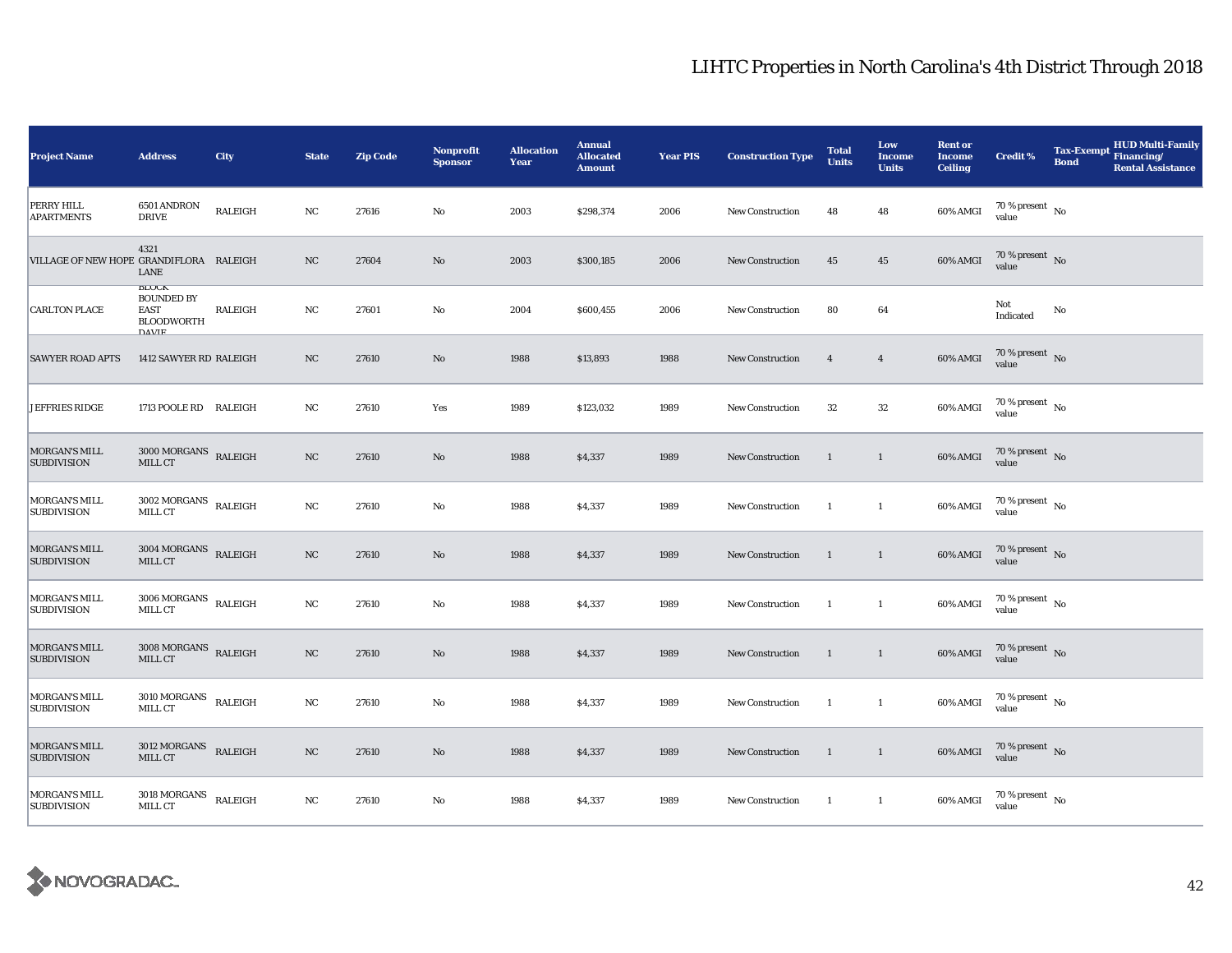| <b>Project Name</b>                        | <b>Address</b>                              | City                     | <b>State</b> | <b>Zip Code</b> | <b>Nonprofit</b><br><b>Sponsor</b> | <b>Allocation</b><br>Year | <b>Annual</b><br><b>Allocated</b><br><b>Amount</b> | <b>Year PIS</b> | <b>Construction Type</b> | <b>Total</b><br><b>Units</b> | Low<br><b>Income</b><br><b>Units</b> | <b>Rent or</b><br><b>Income</b><br><b>Ceiling</b> | <b>Credit %</b>                          | <b>Tax-Exempt</b><br><b>Bond</b> | <b>HUD Multi-Family</b><br>Financing/<br><b>Rental Assistance</b> |
|--------------------------------------------|---------------------------------------------|--------------------------|--------------|-----------------|------------------------------------|---------------------------|----------------------------------------------------|-----------------|--------------------------|------------------------------|--------------------------------------|---------------------------------------------------|------------------------------------------|----------------------------------|-------------------------------------------------------------------|
| MORGAN'S MILL<br><b>SUBDIVISION</b>        | <b>3020 MORGANS</b><br>MILL CT              | RALEIGH                  | NC           | 27610           | No                                 | 1988                      | \$4,337                                            | 1989            | <b>New Construction</b>  | 1                            | $\mathbf{1}$                         | 60% AMGI                                          | 70 % present $\hbox{~No}$<br>value       |                                  |                                                                   |
| <b>MORGAN'S MILL</b><br><b>SUBDIVISION</b> | 3022 MORGANS<br>MILL CT                     | RALEIGH                  | $_{\rm NC}$  | 27610           | $\rm No$                           | 1988                      | \$4,337                                            | 1989            | New Construction         | $\mathbf{1}$                 | $\mathbf{1}$                         | 60% AMGI                                          | $70$ % present $\,$ No $\,$<br>value     |                                  |                                                                   |
| <b>MORGAN'S MILL</b><br><b>SUBDIVISION</b> | $3024\,\mbox{MORGANS}$ RALEIGH<br>MILL CT   |                          | $_{\rm NC}$  | 27610           | $\rm No$                           | 1988                      | \$4,337                                            | 1989            | <b>New Construction</b>  | $\mathbf{1}$                 | $\mathbf{1}$                         | 60% AMGI                                          | $70\,\%$ present $\,$ No value           |                                  |                                                                   |
| <b>MORGAN'S MILL</b><br><b>SUBDIVISION</b> | $3026\, \mbox{MORGANS}$ RALEIGH<br>MILL CT  |                          | NC           | 27610           | No                                 | 1988                      | \$4,337                                            | 1989            | New Construction         | $\mathbf{1}$                 | $\mathbf{1}$                         | 60% AMGI                                          | $70$ % present $\,$ No $\,$<br>value     |                                  |                                                                   |
| MORGAN'S MILL<br><b>SUBDIVISION</b>        | $3028\,\mathrm{MORGANS}$ RALEIGH<br>MILL CT |                          | NC           | 27610           | $\rm No$                           | 1988                      | \$4,337                                            | 1989            | New Construction         | 1                            | $\mathbf{1}$                         | 60% AMGI                                          | $70$ % present $\,$ No $\,$<br>value     |                                  |                                                                   |
| <b>MORGAN'S MILL</b><br><b>SUBDIVISION</b> | <b>3030 MORGANS</b><br>MILL CT              | RALEIGH                  | NC           | 27610           | No                                 | 1988                      | \$4,337                                            | 1989            | New Construction         | $\mathbf{1}$                 | $\mathbf{1}$                         | 60% AMGI                                          | $70$ % present $\,$ $_{\rm No}$<br>value |                                  |                                                                   |
| MORGAN'S MILL<br><b>SUBDIVISION</b>        | $3032\text{\,MORGANS}$ RALEIGH<br>MILL CT   |                          | $_{\rm NC}$  | 27610           | $\mathbf{No}$                      | 1988                      | \$4,337                                            | 1989            | New Construction         | $\mathbf{1}$                 | $\mathbf{1}$                         | 60% AMGI                                          | 70 % present $\bar{N}$ o<br>value        |                                  |                                                                   |
| <b>MORGAN'S MILL</b><br><b>SUBDIVISION</b> | $3036\,\mathrm{MORGANS}$ RALEIGH<br>MILL CT |                          | NC           | 27610           | No                                 | 1989                      | \$4,270                                            | 1989            | <b>New Construction</b>  | $\mathbf{1}$                 | $\mathbf{1}$                         | 60% AMGI                                          | 70 % present $\,$ No $\,$<br>value       |                                  |                                                                   |
| MORGAN'S MILL<br><b>SUBDIVISION</b>        | $3038$ MORGANS $\;$ RALEIGH<br>MILL CT      |                          | $_{\rm NC}$  | 27610           | No                                 | 1989                      | \$4,265                                            | 1989            | New Construction         | $\mathbf{1}$                 | $\mathbf{1}$                         | 60% AMGI                                          | $70$ % present $\,$ No $\,$<br>value     |                                  |                                                                   |
| <b>MORGAN'S MILL</b><br><b>SUBDIVISION</b> | $3042\rm\, MORGANS$<br>MILL CT              | RALEIGH                  | NC           | 27610           | No                                 | 1989                      | \$4,241                                            | 1989            | New Construction         | $\mathbf{1}$                 | $\mathbf{1}$                         | 60% AMGI                                          | $70$ % present $\,$ $_{\rm No}$<br>value |                                  |                                                                   |
| MORGAN'S MILL<br><b>SUBDIVISION</b>        | 3044 MORGANS<br>MILL CT                     | $\operatorname{RALEIGH}$ | NC           | 27610           | $\rm No$                           | 1989                      | \$4,270                                            | 1989            | New Construction         | 1                            | $\mathbf{1}$                         | 60% AMGI                                          | $70\,\%$ present $\,$ No $\,$<br>value   |                                  |                                                                   |
| <b>MORGAN'S MILL</b><br><b>SUBDIVISION</b> | 3048 MORGANS<br>MILL CT                     | RALEIGH                  | NC           | 27610           | No                                 | 1989                      | \$4,270                                            | 1989            | New Construction         | 1                            | $\mathbf{1}$                         | 60% AMGI                                          | 70 % present $\hbox{~No}$<br>value       |                                  |                                                                   |
| <b>SEMINARY LANE</b><br><b>TOWNHOMES</b>   | 2713 OLD<br><b>GARNER RD</b>                | RALEIGH                  | NC           | 27610           | No                                 | 1989                      | \$2,490                                            | 1989            | Not Indicated            | $\boldsymbol{2}$             | $\boldsymbol{2}$                     | 60% AMGI                                          | Not<br>Indicated                         | No                               |                                                                   |

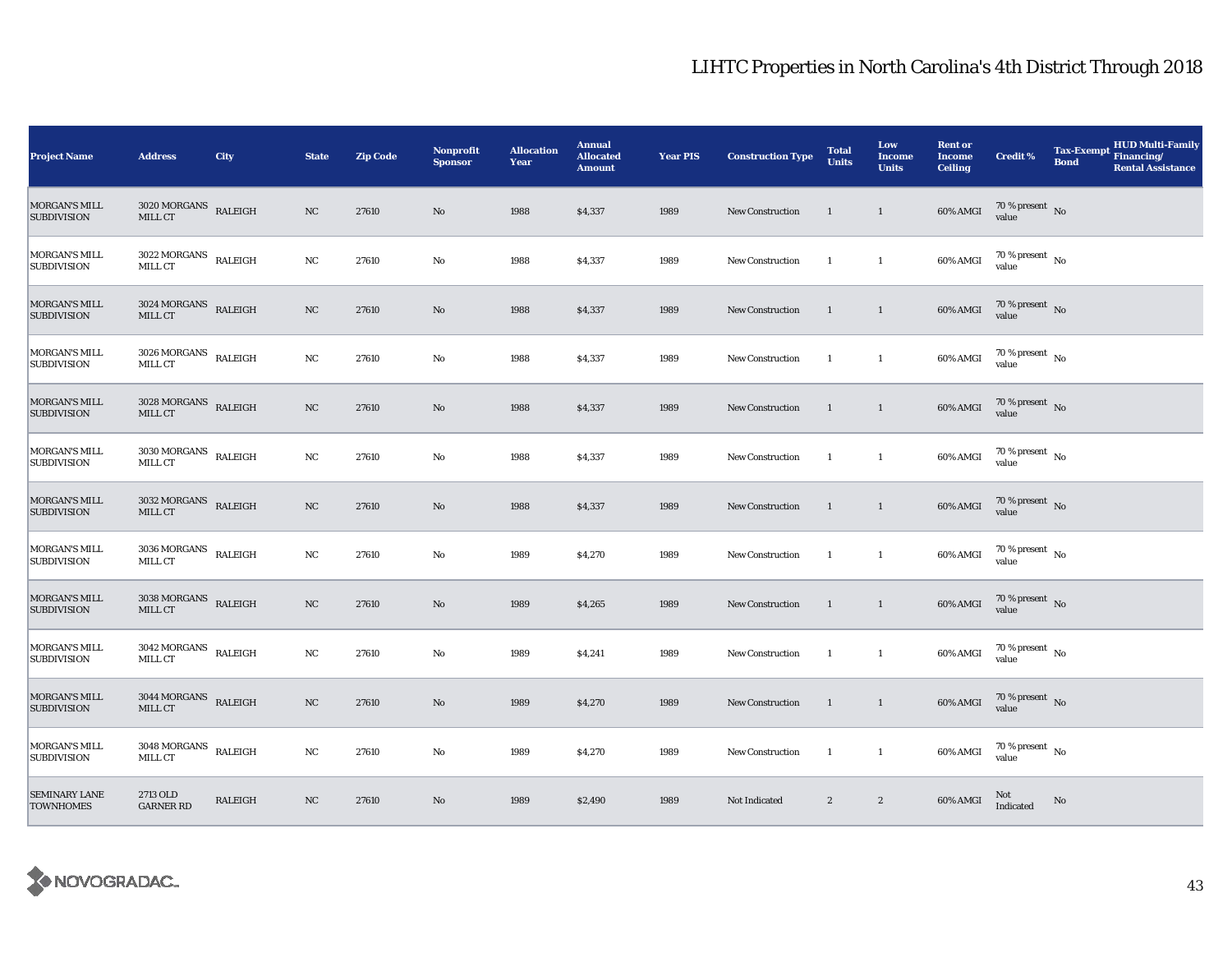| <b>Project Name</b>                                    | <b>Address</b>                            | City           | <b>State</b>     | <b>Zip Code</b> | <b>Nonprofit</b><br><b>Sponsor</b> | <b>Allocation</b><br>Year | <b>Annual</b><br><b>Allocated</b><br><b>Amount</b> | <b>Year PIS</b>      | <b>Construction Type</b> | <b>Total</b><br><b>Units</b> | Low<br>Income<br><b>Units</b> | <b>Rent or</b><br><b>Income</b><br><b>Ceiling</b> | <b>Credit %</b>                        | <b>Tax-Exempt</b><br><b>Bond</b> | <b>HUD Multi-Family</b><br>Financing/<br><b>Rental Assistance</b> |
|--------------------------------------------------------|-------------------------------------------|----------------|------------------|-----------------|------------------------------------|---------------------------|----------------------------------------------------|----------------------|--------------------------|------------------------------|-------------------------------|---------------------------------------------------|----------------------------------------|----------------------------------|-------------------------------------------------------------------|
| BROOKSIDE LANDING 431 JOHNSON ST GARNER                |                                           |                | NC               | 27529           |                                    | 2011                      | \$0                                                | Insufficient<br>Data | Not Indicated            | 54                           | $\bf{0}$                      |                                                   | Not<br>Indicated                       |                                  |                                                                   |
| <b>AMBER SPRING</b>                                    | $5000$ SPRING FOREST ROAD                 | <b>RALEIGH</b> | NC               | 27616           | $\rm No$                           | 2016                      | $\$0$                                              | Insufficient<br>Data | <b>New Construction</b>  | $\bf{0}$                     | 42                            | 60% AMGI                                          | Not<br>Indicated                       | No                               |                                                                   |
| <b>BOOKER PARK NORTH</b>                               | $2001\, \mbox{BOOKER}$ DRIVE              | RALEIGH        | $_{\rm NC}$      | 27610           | $\rm No$                           | 2016                      | $\$0$                                              | Insufficient<br>Data | New Construction         | 72                           | 72                            | 60% AMGI                                          | Not<br>Indicated                       | No                               |                                                                   |
| SUNNYBROOK POINTE SUNNYBROOK RALEIGH                   | 413<br>RD                                 |                | NC               | 27610           | $\rm No$                           | 2016                      | $\$0$                                              | Insufficient<br>Data | New Construction         | 180                          | 180                           | 60% AMGI                                          | Not<br>Indicated                       | Yes                              |                                                                   |
| ABBINGTON VILLAGE                                      | 2929<br><b>FORESTVILLE</b><br><b>ROAD</b> | RALEIGH        | NC               | 27616           | $\rm No$                           | 2017                      | $\$0$                                              | Insufficient<br>Data | New Construction         | $\bf{0}$                     | 85                            | 60% AMGI                                          | Not<br>Indicated                       |                                  | No                                                                |
| RALEIGH NORTH +<br>MILLBANK COURT<br><b>APARTMENTS</b> | 1500 RALEIGH<br>$\operatorname{BLVD}$     | <b>RALEIGH</b> | $_{\rm NC}$      | 27610           | $\rm No$                           | 2017                      | $\$0$                                              | Insufficient<br>Data | Acquisition and Rehab 0  |                              | 229                           | 60% AMGI                                          | Not<br>Indicated                       |                                  | $\rm No$                                                          |
| <b>RYAN SPRING</b>                                     | 616 RYAN ROAD CARY                        |                | $_{\rm NC}$      | 27511-4204      | $\rm No$                           | 2017                      | $\$0$                                              | Insufficient<br>Data | <b>New Construction</b>  | $\bf{0}$                     | 42                            | 60% AMGI                                          | Not<br>Indicated                       |                                  | $\rm No$                                                          |
| 105 LINDSAY ST                                         | 105 LINDSAY ST CARRBORO                   |                | $_{\rm NC}$      | 27510           | $\rm No$                           | 1987                      | \$4,337                                            | 1987                 | <b>New Construction</b>  | $\bf{0}$                     | $\boldsymbol{2}$              | 60% AMGI                                          | $70\,\%$ present $\,$ No value         |                                  |                                                                   |
| <b>GLASCOCK MANOR</b>                                  | 909 N KING<br><b>CHARLES RD</b>           | RALEIGH        | NC               | 27610           | No                                 | 1987                      | \$66,108                                           | 1987                 | New Construction         | $\bf{0}$                     | 27                            | 60% AMGI                                          | $70$ % present $_{\, \rm No}$<br>value |                                  |                                                                   |
| <b>RESIDENCE</b>                                       | 401 HAYWOOD<br><b>ST</b>                  | RALEIGH        | $_{\rm NC}$      | 27601           | $\rm No$                           | 1987                      | \$2,494                                            | 1987                 | Acquisition and Rehab 0  |                              | $\boldsymbol{2}$              | 60% AMGI                                          | $30$ % present $\,$ No value           |                                  |                                                                   |
| SANDLIN BRANCH<br><b>TOWNHOMES</b>                     | 102 AUDREY CT GARNER                      |                | NC               | 27529           | $\rm No$                           | 1987                      | \$299,250                                          | 1987                 | New Construction         | $\bf{0}$                     | $\mathbf{3}$                  | 60% AMGI                                          | 70 % present $\hbox{~No}$<br>value     |                                  |                                                                   |
| <b>SINGLE FAMILY</b>                                   | <b>217 LORD</b><br><b>ANSON DR</b>        | RALEIGH        | $_{\rm NC}$      | 27610           | $\rm No$                           | 1987                      | \$2,679                                            | 1987                 | Acquisition and Rehab 0  |                              | $\boldsymbol{2}$              | 60% AMGI                                          | $30$ % present $\,$ No value           |                                  |                                                                   |
| <b>SINGLE FAMILY</b>                                   | 429 ALSTON ST RALEIGH                     |                | $_{\mathrm{NC}}$ | 27601           | $\mathbf{No}$                      | 1987                      | \$2,670                                            | 1987                 | Acquisition and Rehab 0  |                              | $\boldsymbol{2}$              | 60% AMGI                                          | $30$ % present $\,$ No $\,$<br>value   |                                  |                                                                   |

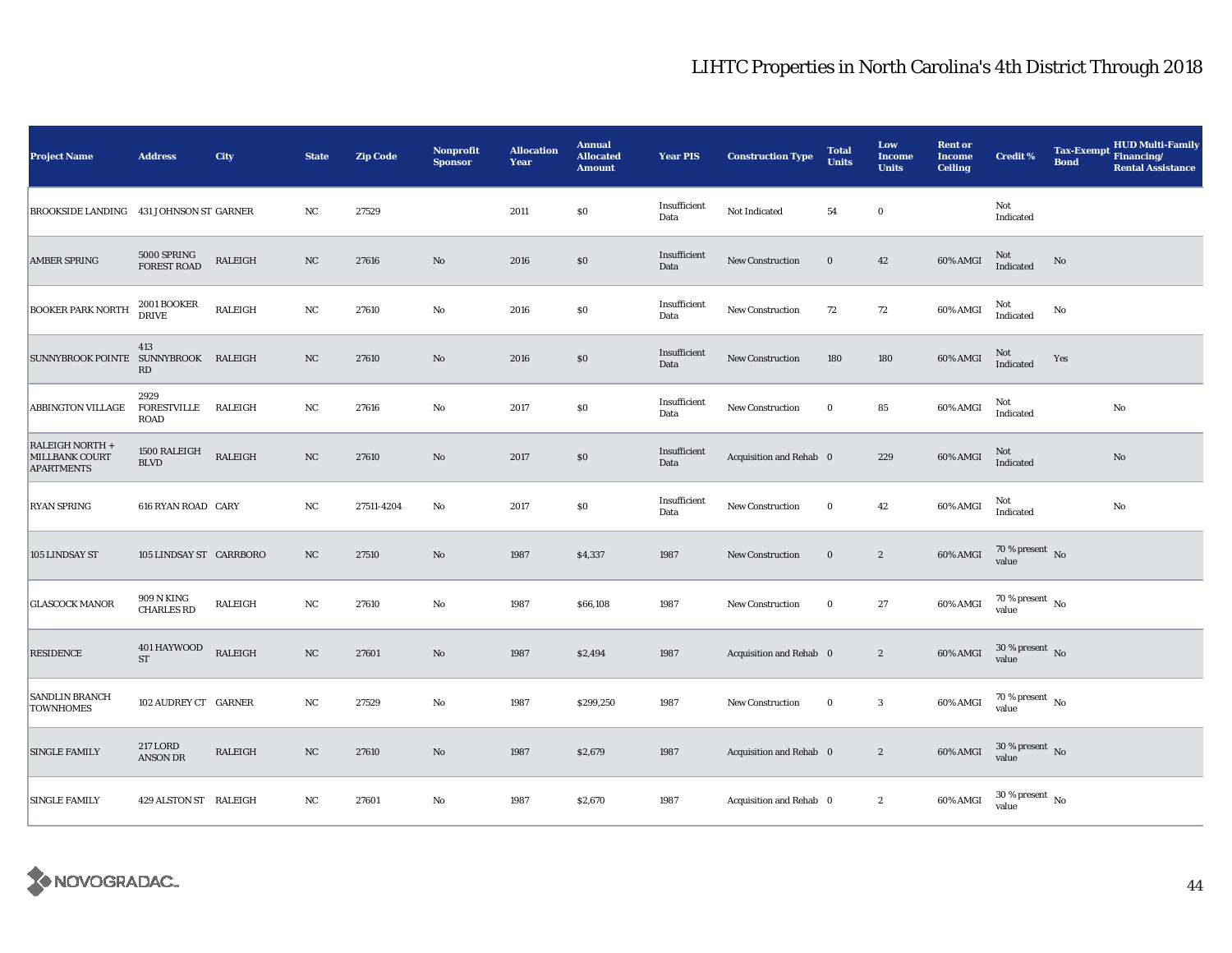| <b>Project Name</b>                        | <b>Address</b>                                     | City                     | <b>State</b> | <b>Zip Code</b> | <b>Nonprofit</b><br><b>Sponsor</b> | <b>Allocation</b><br>Year | <b>Annual</b><br><b>Allocated</b><br><b>Amount</b> | <b>Year PIS</b> | <b>Construction Type</b> | <b>Total</b><br><b>Units</b> | Low<br><b>Income</b><br><b>Units</b> | <b>Rent or</b><br><b>Income</b><br><b>Ceiling</b> | <b>Credit %</b>                        | <b>Tax-Exempt</b><br><b>Bond</b> | <b>HUD Multi-Family</b><br>Financing/<br><b>Rental Assistance</b> |
|--------------------------------------------|----------------------------------------------------|--------------------------|--------------|-----------------|------------------------------------|---------------------------|----------------------------------------------------|-----------------|--------------------------|------------------------------|--------------------------------------|---------------------------------------------------|----------------------------------------|----------------------------------|-------------------------------------------------------------------|
| <b>CARTER'S MILL</b><br><b>SUBDIVISION</b> | 252 SEAGRAMS<br>CT                                 | RALEIGH                  | NC           | 27610           | $\rm No$                           | 1988                      | \$3,833                                            | 1988            | <b>New Construction</b>  | 1                            | $\mathbf{1}$                         | 60% AMGI                                          | $70\,\%$ present $\;$ No value         |                                  |                                                                   |
| <b>CARTER'S MILL</b><br><b>SUBDIVISION</b> | 258 SEAGRAMS<br><b>CT</b>                          | RALEIGH                  | $_{\rm NC}$  | 27610           | $\rm No$                           | 1988                      | \$3,832                                            | 1988            | New Construction         | $\mathbf{1}$                 | $\mathbf{1}$                         | 60% AMGI                                          | $70\,\%$ present $\,$ No $\,$<br>value |                                  |                                                                   |
| <b>CARTER'S MILL</b><br><b>SUBDIVISION</b> | <b>3017 BOONE</b><br>TRAIL                         | RALEIGH                  | $_{\rm NC}$  | 27610           | $\rm No$                           | 1988                      | \$4,393                                            | 1988            | <b>New Construction</b>  | $\mathbf{1}$                 | $\mathbf{1}$                         | 60% AMGI                                          | $70\,\%$ present $\,$ No value         |                                  |                                                                   |
| <b>CARTER'S MILL</b><br><b>SUBDIVISION</b> | <b>3019 BOONE</b><br>TRAIL                         | RALEIGH                  | NC           | 27610           | No                                 | 1988                      | \$3,871                                            | 1988            | New Construction         | $\mathbf{1}$                 | $\mathbf{1}$                         | 60% AMGI                                          | $70\,\%$ present $\;$ No value         |                                  |                                                                   |
| <b>CARTER'S MILL</b><br><b>SUBDIVISION</b> | <b>3021 BOONE</b><br>TRAIL                         | RALEIGH                  | NC           | 27610           | $\rm No$                           | 1988                      | \$4,154                                            | 1988            | New Construction         | 1                            | $\mathbf{1}$                         | 60% AMGI                                          | $70\,\%$ present $\,$ No value         |                                  |                                                                   |
| <b>CARTER'S MILL</b><br><b>SUBDIVISION</b> | 3029 BOONE<br>TRAIL                                | RALEIGH                  | NC           | 27610           | $\rm No$                           | 1988                      | \$3,941                                            | 1988            | New Construction         | $\mathbf{1}$                 | $\mathbf{1}$                         | 60% AMGI                                          | $70\,\%$ present $\;$ No value         |                                  |                                                                   |
| <b>CARTER'S MILL</b><br><b>SUBDIVISION</b> | <b>3045 BOONE</b><br>TRAIL                         | RALEIGH                  | $_{\rm NC}$  | 27610           | $\mathbf{No}$                      | 1988                      | \$3,828                                            | 1988            | New Construction         | $\mathbf{1}$                 | $\mathbf{1}$                         | 60% AMGI                                          | $70\,\%$ present $\;$ No value         |                                  |                                                                   |
| <b>CARTER'S MILL</b><br><b>SUBDIVISION</b> | $250\ \mathrm{SEAGRAMS}$<br><b>CT</b>              | $\operatorname{RALEIGH}$ | NC           | 27610           | No                                 | 1988                      | \$3,870                                            | 1988            | New Construction         | $\mathbf{1}$                 | $\mathbf{1}$                         | 60% AMGI                                          | $70\,\%$ present $\,$ No value         |                                  |                                                                   |
| <b>CARTER'S MILL</b><br><b>SUBDIVISION</b> | $256\operatorname{\textsf{SEAGRAMS}}$<br><b>CT</b> | RALEIGH                  | $_{\rm NC}$  | 27610           | No                                 | 1988                      | \$3,850                                            | 1988            | New Construction         | $\mathbf{1}$                 | $\mathbf{1}$                         | 60% AMGI                                          | $70\,\%$ present $\,$ No value         |                                  |                                                                   |
| <b>CARTER'S MILL</b><br><b>SUBDIVISION</b> | 208 SEAGRAMS<br><b>CT</b>                          | RALEIGH                  | NC           | 27610           | $\rm No$                           | 1988                      | \$3,956                                            | 1988            | New Construction         | $\mathbf{1}$                 | $\mathbf{1}$                         | 60% AMGI                                          | $70\,\%$ present $\,$ No value         |                                  |                                                                   |
| <b>CARTER'S MILL</b><br><b>SUBDIVISION</b> | $210\ \mathrm{SEAGRAMS}$<br>CT                     | RALEIGH                  | NC           | 27610           | $\rm No$                           | 1988                      | \$3,972                                            | 1988            | New Construction         | $\mathbf{1}$                 | $\mathbf{1}$                         | 60% AMGI                                          | $70\,\%$ present $\,$ No value         |                                  |                                                                   |
| <b>CARTER'S MILL</b><br><b>SUBDIVISION</b> | $254\ \mathrm{SEAGRAMS}$<br><b>CT</b>              | RALEIGH                  | NC           | 27610           | No                                 | 1988                      | \$3,851                                            | 1988            | New Construction         | 1                            | $\mathbf{1}$                         | 60% AMGI                                          | $70\,\%$ present $\,$ No value         |                                  |                                                                   |
| <b>CARTER'S MILL</b><br><b>SUBDIVISION</b> | <b>3011 BOONE</b><br>TRAIL                         | RALEIGH                  | NC           | 27610           | $\rm No$                           | 1988                      | \$4,044                                            | 1988            | New Construction         | $\mathbf{1}$                 | $\mathbf{1}$                         | 60% AMGI                                          | $70\,\%$ present $\;$ No value         |                                  |                                                                   |

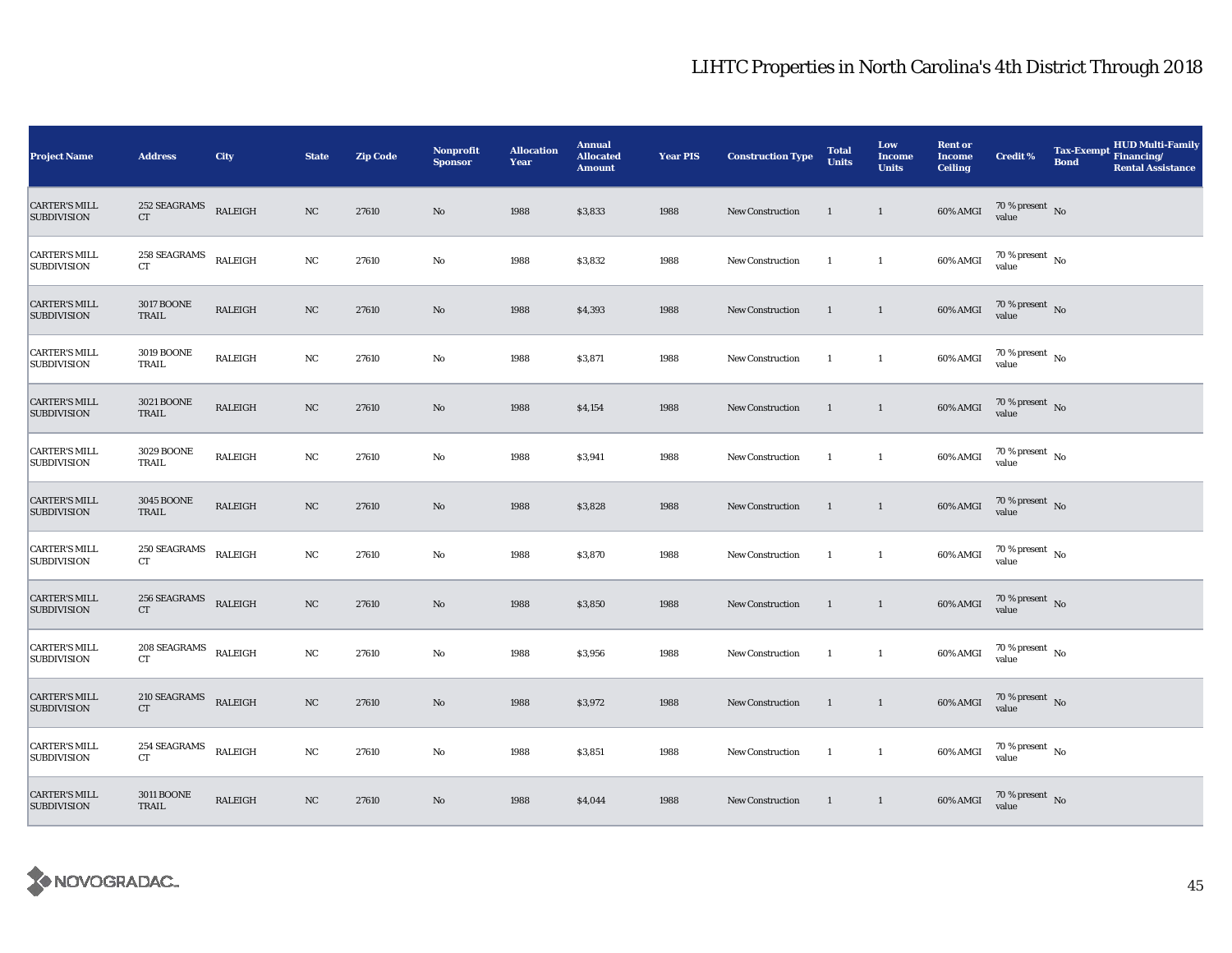| <b>Project Name</b>                            | <b>Address</b>                               | City           | <b>State</b> | <b>Zip Code</b> | Nonprofit<br><b>Sponsor</b> | <b>Allocation</b><br>Year | <b>Annual</b><br><b>Allocated</b><br><b>Amount</b> | <b>Year PIS</b> | <b>Construction Type</b> | <b>Total</b><br><b>Units</b> | Low<br><b>Income</b><br><b>Units</b> | <b>Rent or</b><br><b>Income</b><br><b>Ceiling</b> | <b>Credit %</b>                      | <b>Tax-Exempt</b><br><b>Bond</b> | HUD Multi-Family<br>Financing/<br><b>Rental Assistance</b> |
|------------------------------------------------|----------------------------------------------|----------------|--------------|-----------------|-----------------------------|---------------------------|----------------------------------------------------|-----------------|--------------------------|------------------------------|--------------------------------------|---------------------------------------------------|--------------------------------------|----------------------------------|------------------------------------------------------------|
| <b>CARTER'S MILL</b><br><b>SUBDIVISION</b>     | <b>3013 BOONE</b><br>TRAIL                   | RALEIGH        | NC           | 27610           | No                          | 1988                      | \$4,033                                            | 1988            | New Construction         | <sup>1</sup>                 | $\mathbf{1}$                         | 60% AMGI                                          | 70 % present $\hbox{~No}$<br>value   |                                  |                                                            |
| <b>CARTER'S MILL</b><br><b>SUBDIVISION</b>     | <b>3015 BOONE</b><br>TRAIL                   | RALEIGH        | $_{\rm NC}$  | 27610           | $\rm No$                    | 1988                      | \$4,005                                            | 1988            | <b>New Construction</b>  | 1                            | $\mathbf{1}$                         | 60% AMGI                                          | $70$ % present $\,$ No $\,$<br>value |                                  |                                                            |
| <b>CARTER'S MILL</b><br><b>SUBDIVISION</b>     | 3025 BOONE<br>TRAIL                          | RALEIGH        | $_{\rm NC}$  | 27610           | No                          | 1988                      | \$4,133                                            | 1988            | New Construction         | -1                           | $\mathbf{1}$                         | 60% AMGI                                          | $70\,\%$ present $\,$ No value       |                                  |                                                            |
| <b>CARTER'S MILL</b><br><b>SUBDIVISION</b>     | 3027 BOONE<br>TRAIL                          | <b>RALEIGH</b> | NC           | 27610           | $\rm No$                    | 1988                      | \$4,056                                            | 1988            | New Construction         | 1                            | $\mathbf{1}$                         | $60\%$ AMGI                                       | $70\,\%$ present $\,$ No value       |                                  |                                                            |
| <b>CARTER'S MILL</b><br><b>SUBDIVISION</b>     | <b>3031 BOONE</b><br>TRAIL                   | RALEIGH        | NC           | 27610           | No                          | 1988                      | \$4,036                                            | 1988            | New Construction         | 1                            | $\mathbf{1}$                         | 60% AMGI                                          | 70 % present $\hbox{~No}$<br>value   |                                  |                                                            |
| <b>CARTER'S MILL</b><br><b>SUBDIVISION</b>     | 3033 BOONE<br>TRAIL                          | RALEIGH        | NC           | 27610           | $\rm No$                    | 1988                      | \$3,964                                            | 1988            | New Construction         | $\overline{1}$               | $\mathbf{1}$                         | 60% AMGI                                          | $70\,\%$ present $\,$ No value       |                                  |                                                            |
| <b>CARTER'S MILL</b><br><b>SUBDIVISION</b>     | 3035 BOONE<br>TRAIL                          | RALEIGH        | NC           | 27610           | No                          | 1988                      | \$4,557                                            | 1988            | New Construction         | $\overline{1}$               | $\mathbf{1}$                         | 60% AMGI                                          | $70\,\%$ present $\,$ No value       |                                  |                                                            |
| <b>CARTER'S MILL</b><br><b>SUBDIVISION</b>     | <b>3039 BOONE</b><br>TRAIL                   | <b>RALEIGH</b> | $_{\rm NC}$  | 27610           | $\rm No$                    | 1988                      | \$3,794                                            | 1988            | New Construction         | 1                            | $\mathbf{1}$                         | 60% AMGI                                          | $70\,\%$ present $\,$ No value       |                                  |                                                            |
| <b>CARTER'S MILL</b><br><b>SUBDIVISION</b>     | <b>3041 BOONE</b><br>TRAIL                   | RALEIGH        | $_{\rm NC}$  | 27610           | No                          | 1988                      | \$3,820                                            | 1988            | New Construction         | <sup>1</sup>                 | $\mathbf{1}$                         | 60% AMGI                                          | $70\,\%$ present $\,$ No value       |                                  |                                                            |
| <b>CARTER'S MILL</b><br><b>SUBDIVISION</b>     | 3043 BOONE<br>TRAIL                          | RALEIGH        | NC           | 27610           | $\rm No$                    | 1988                      | \$3,987                                            | 1988            | <b>New Construction</b>  | $\mathbf{1}$                 | $\mathbf{1}$                         | 60% AMGI                                          | $70\,\%$ present $\,$ No value       |                                  |                                                            |
| <b>DUPLEX</b>                                  | 219 LORD<br><b>ANSON DR</b>                  | RALEIGH        | NC           | 27610           | No                          | 1988                      | \$5,483                                            | 1988            | New Construction         | $\boldsymbol{2}$             | $\boldsymbol{2}$                     | 60% AMGI                                          | $70\,\%$ present $\,$ No value       |                                  |                                                            |
| <b>DUPLEX 308 310</b><br><b>SHELDON STREET</b> | 308 SHELDEN<br>${\rm DR}$                    | RALEIGH        | NC           | 27610           | $\rm No$                    | 1988                      | \$2,245                                            | 1988            | Acquisition and Rehab 0  |                              | $\boldsymbol{2}$                     | 60% AMGI                                          | $30\,\%$ present $\,$ No value       |                                  |                                                            |
| <b>GLASCOCK MANOR P</b>                        | $2120$ GLASCOCK $$\tt RALEIGH$$<br><b>ST</b> |                | NC           | 27610           | No                          | 1988                      | \$59,237                                           | 1988            | New Construction         | 28                           | 28                                   | 60% AMGI                                          | $70\,\%$ present $\,$ No value       |                                  |                                                            |